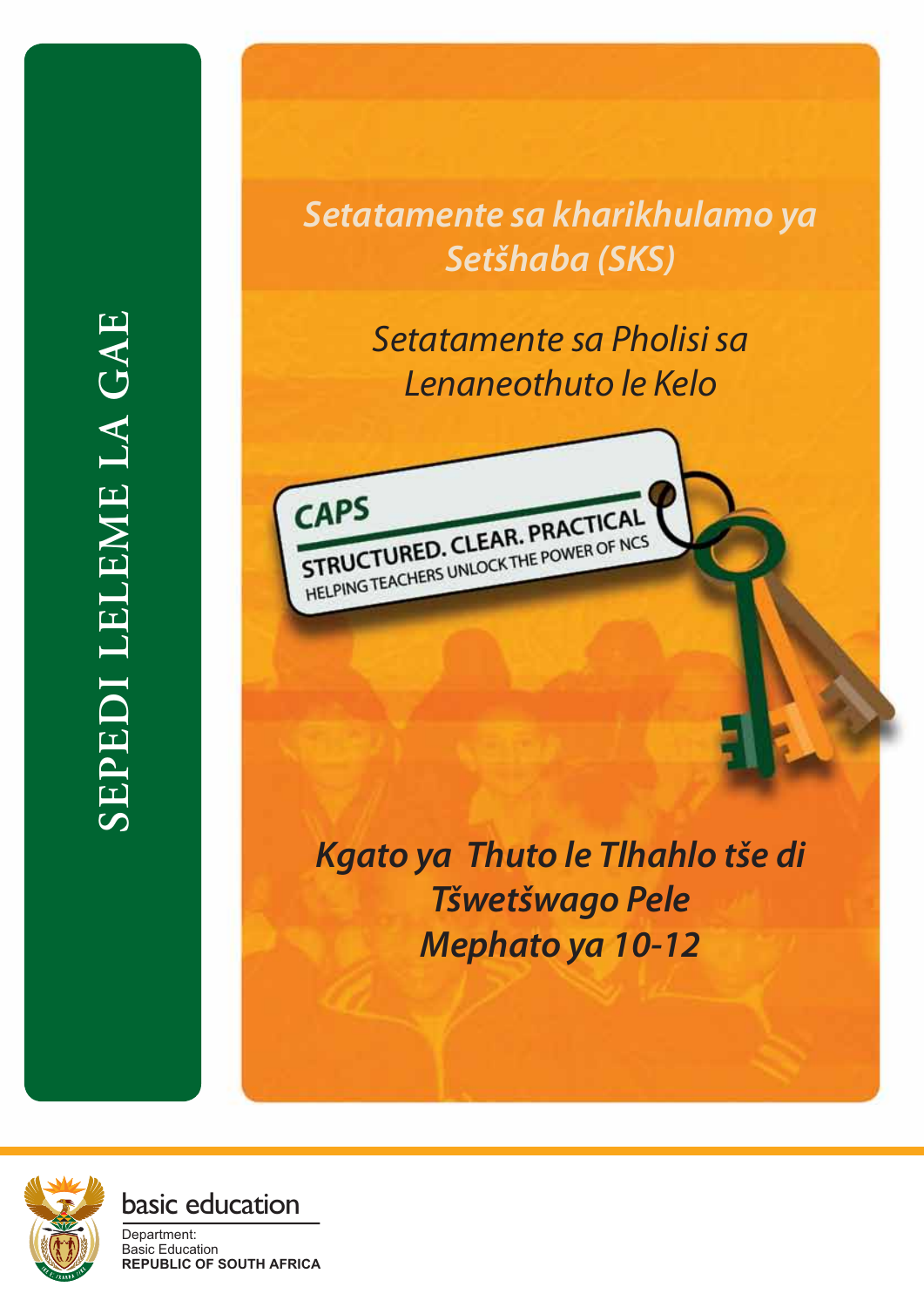

# basic education

Department: **Basic Education REPUBLIC OF SOUTH AFRICA** 

# **SETATAMENTE SA PHOLISI SA LENANEOTHUTO LE KELO MEPHATO YA 10-12**

**SEPEDI LELEME LA GAE**

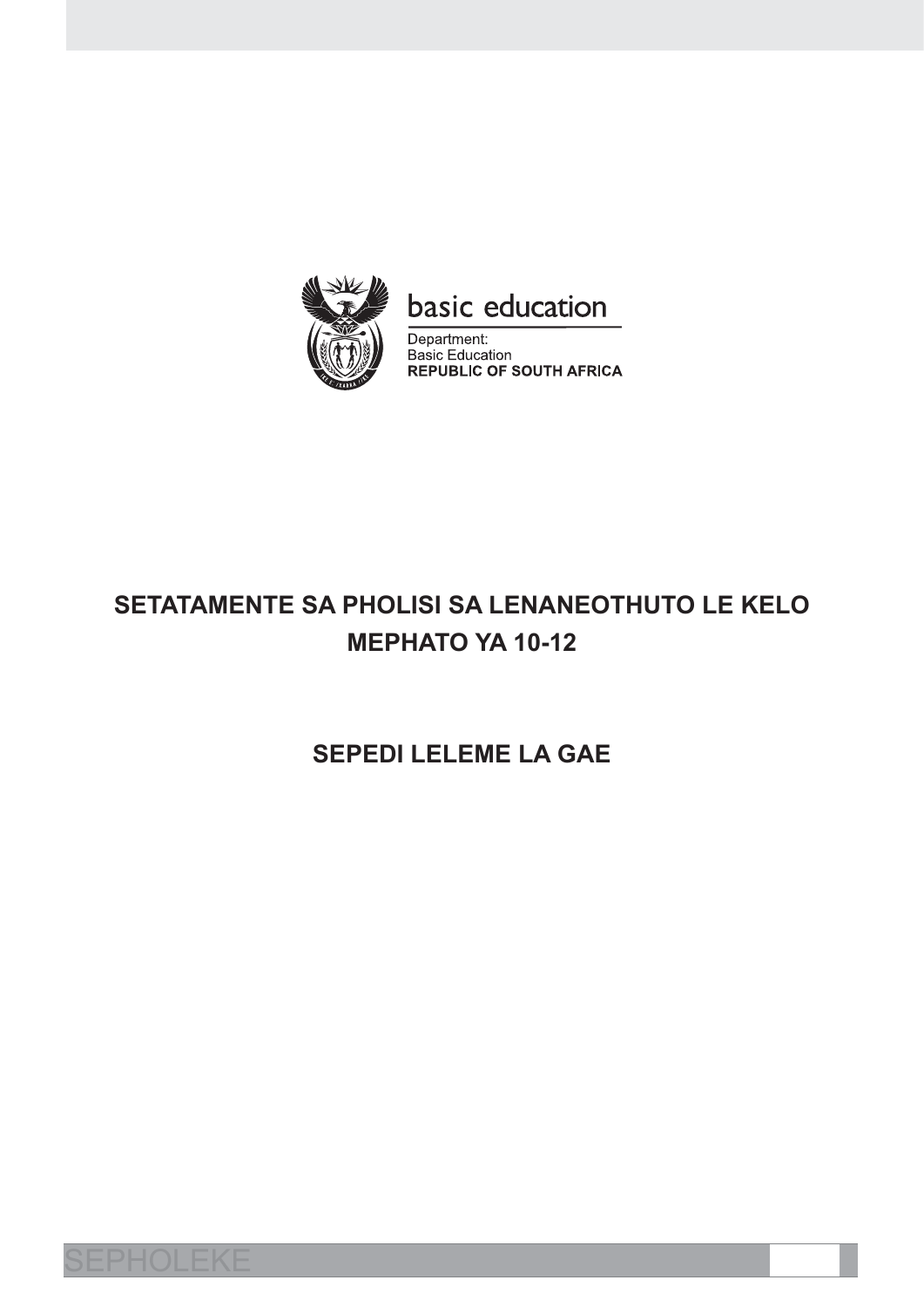#### **DISCLAIMER**

In view of the stringent time requirements encountered by the Department of Basic Education to effect the necessary editorial changes and layout to the Curriculum and Assessment Policy Statements and the supplementary policy documents, possible errors may occur in the said documents placed on the official departmental websites.

There may also be vernacular inconsistencies in the language documents at Home-, First and Second Additional Language levels which have been translated in the various African Languages. Please note that the content of the documents translated and versioned in the African Languages are correct as they are based on the English generic language documents at all three language levels to be implemented in all four school phases.

If any editorial, layout or vernacular inconsistencies are detected, the user is kindly requested to bring this to the attention of the Department of Basic Education.

E-mail: capslangcomments@dbe.gov.za or fax (012) 328 9828

#### **Department of Basic Education**

222 Struben Street Private Bag X895 Pretoria 0001 South Africa Tel: +27 12 357 3000 Fax: +27 12 323 0601

120 Plein Street Private Bag X9023 Cape Town 8000 South Africa Tel: +27 21 465 1701 Fax: +27 21 461 8110 Website: http://www.education.gov.za

### **© 2011 Department of Basic Education**

#### **Isbn: 978-1-4315-0536-4**

Design and Layout by: Ndabase Printing Solution Printed by: Government Printing Works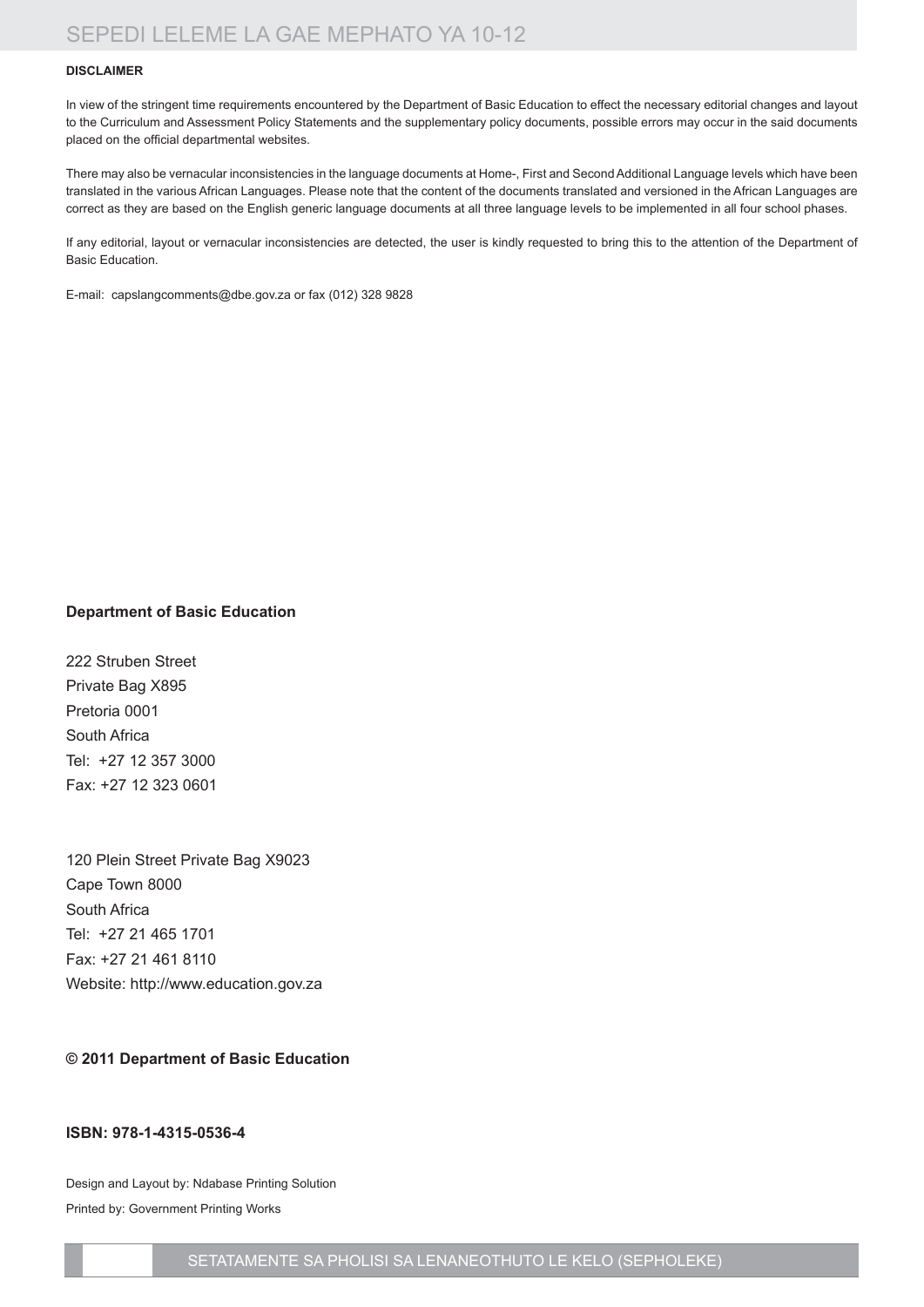## FOREWORD by the minister



Our national curriculum is the culmination of our efforts over a period of seventeen years to transform the curriculum bequeathed to us by apartheid. From the start of democracy we have built our curriculum on the values that inspired our Constitution (Act 108 of 1996). The Preamble to the Constitution states that the aims of the Constitution are to:

- heal the divisions of the past and establish a society based on democratic values, social justice and fundamental human rights;
- improve the quality of life of all citizens and free the potential of each person;
- lay the foundations for a democratic and open society in which government is based on the will of the people and every citizen is equally protected by law; and
- build a united and democratic South Africa able to take its rightful place as a sovereign state in the family of nations.

Education and the curriculum have an important role to play in realising these aims.

In 1997 we introduced outcomes-based education to overcome the curricular divisions of the past, but the experience of implementation prompted a review in 2000. This led to the first curriculum revision: the *Revised National Curriculum Statement Grades R-9* and the *National Curriculum Statement Grades 10-12* (2002).

Ongoing implementation challenges resulted in another review in 2009 and we revised th**e** *Revised National Curriculum Statement* (2002) and the *National Curriculum Statement Grades 10-12* to produce this document.

From 2012 the two National Curriculum Statements, for *Grades R-9* and *Grades 10-12* **r**espectively, are combined in a single document and will simply be known as the *National Curriculum Statement Grades R-12.* The *National Curriculum Statement for Grades R-12* builds on the previous curriculum but also updates it and aims to provide clearer specification of what is to be taught and learnt on a term-by-term basis.

The *National Curriculum Statement Grades R-12* represents a policy statement for learning and teaching in South African schools and comprises of the following:

- (a) Curriculum and Assessment Policy Statements (CAPS) for all approved subjects listed in this document;
- (b) *National policy pertaining to the programme and promotion requirements of the National Curriculum Statement Grades R-12*; and
- (c) *National Protocol for Assessment Grades R-12.*

experty

**MRS ANGIE MOTSHEKGA, MP MINISTER OF BASIC EDUCATION** 

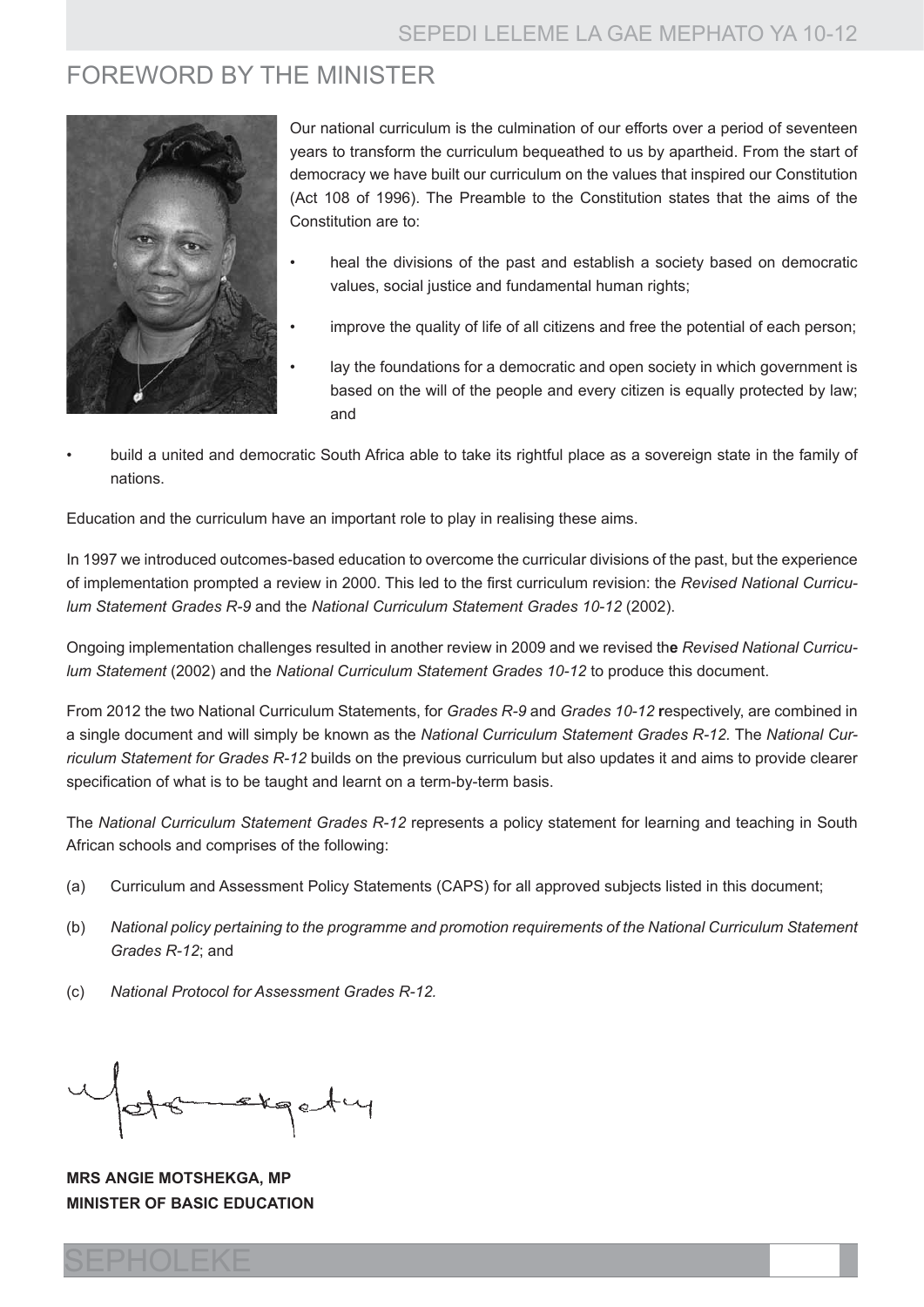SETATAMENTE SA PHOLISI SA LENANEOTHUTO LE KELO (SEPHOLEKE)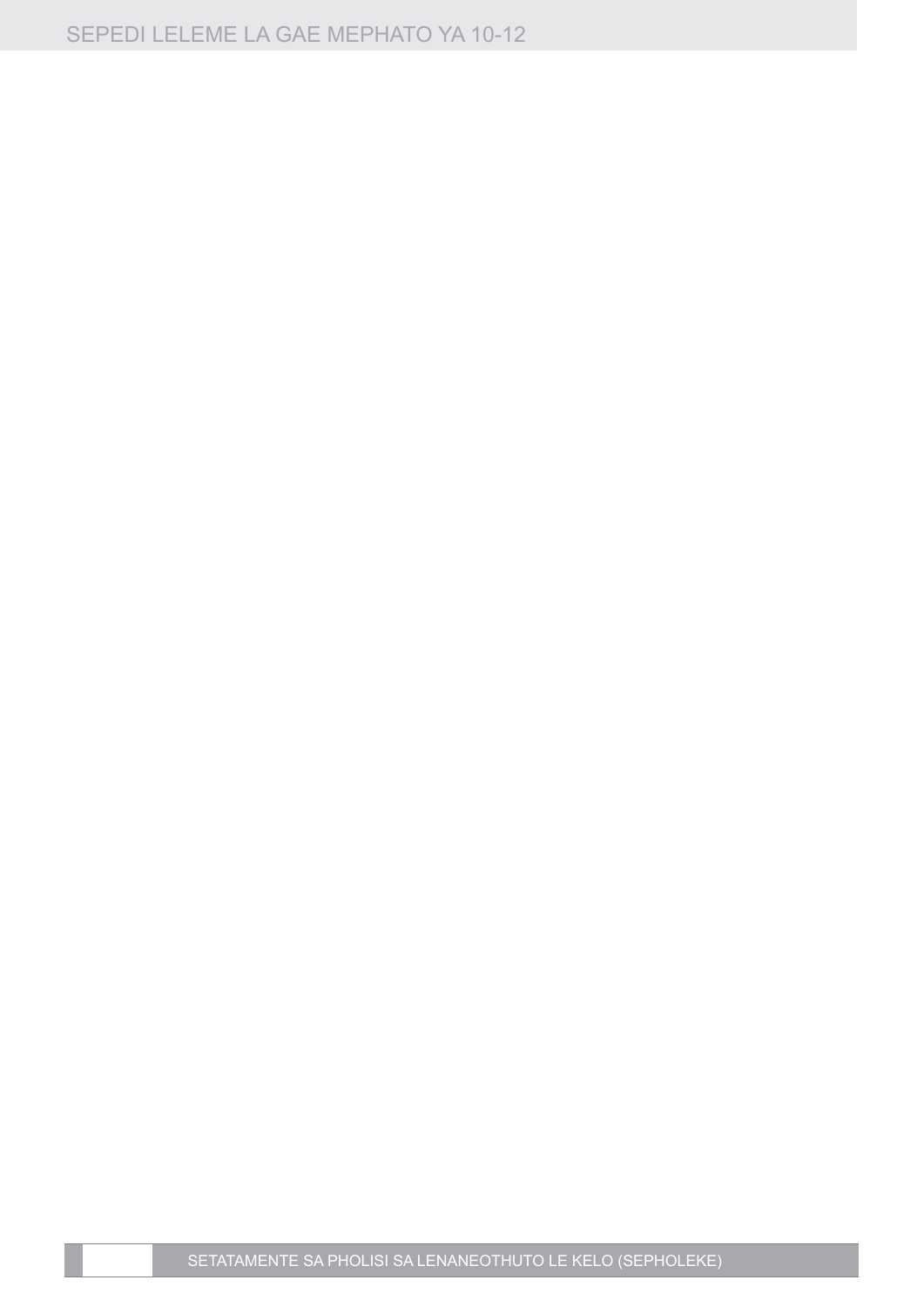# **DITENG**

|       | KAROLO YA 1: MATSENO GO SETATAMENTE SA PHOLISI SA LENANEOTHUTO LE KELO  3 |  |
|-------|---------------------------------------------------------------------------|--|
| 1.1   |                                                                           |  |
| 1.2   |                                                                           |  |
| 1.3   |                                                                           |  |
| $1.4$ |                                                                           |  |
|       |                                                                           |  |
|       |                                                                           |  |
|       |                                                                           |  |
|       |                                                                           |  |
|       |                                                                           |  |
| 2.1   |                                                                           |  |
| 2.2   |                                                                           |  |
| 2.3   |                                                                           |  |
| 2.4   |                                                                           |  |
| 2.5   |                                                                           |  |
| 2.6   |                                                                           |  |
| 2.7   |                                                                           |  |
|       | KAROLO YA 3: DITENG LE DIPEAKANYO TŠA GO RUTA MABOKGONI A LELEME  15      |  |
| 3.1   |                                                                           |  |
| 3.2   |                                                                           |  |
| 3.3   |                                                                           |  |
| 3.4   |                                                                           |  |
| 3.5   |                                                                           |  |
|       |                                                                           |  |
|       |                                                                           |  |
|       |                                                                           |  |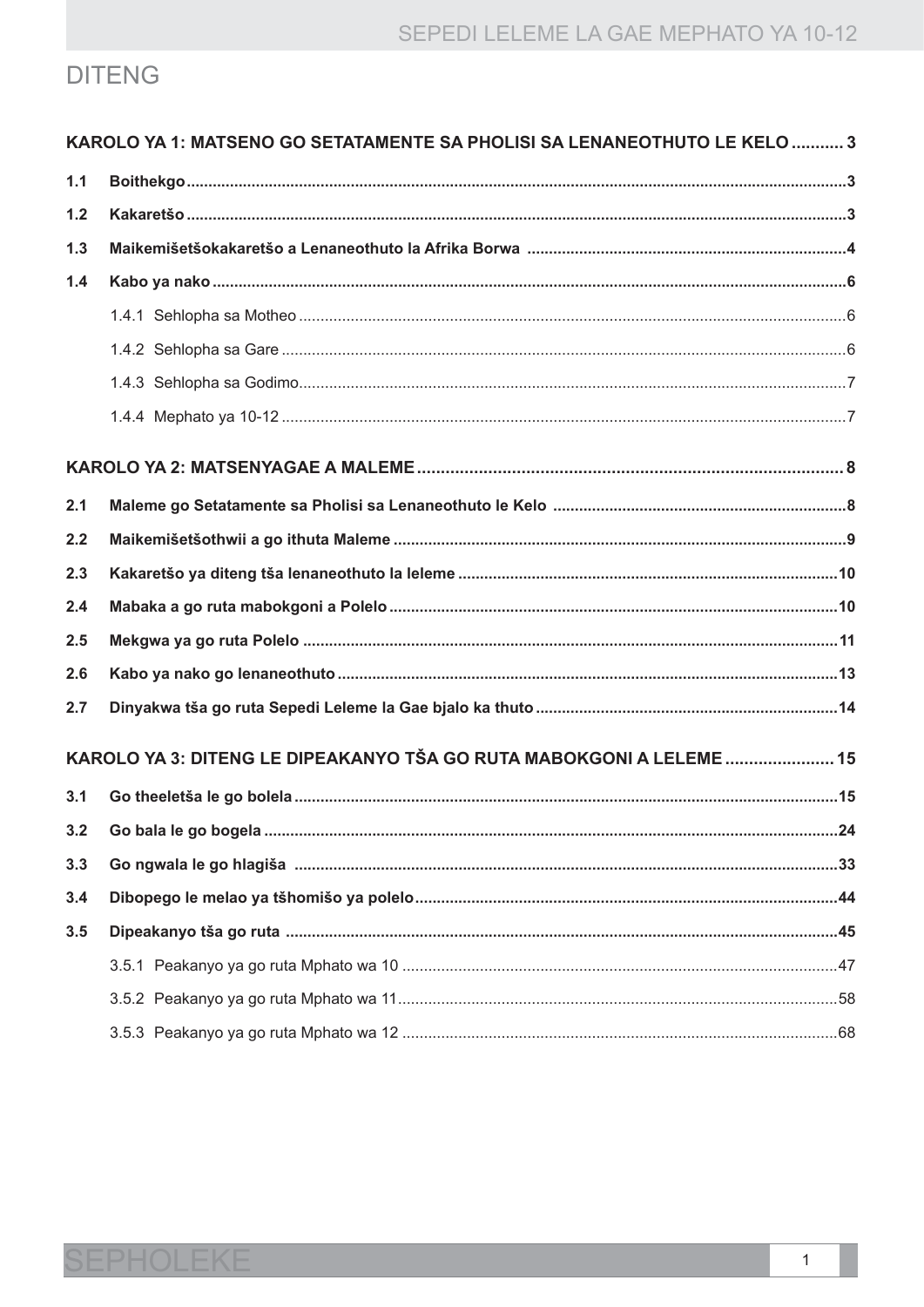| 4.1 |  |  |
|-----|--|--|
| 4.2 |  |  |
| 4.3 |  |  |
| 4.4 |  |  |
|     |  |  |
|     |  |  |
| 4.5 |  |  |
| 4.6 |  |  |
|     |  |  |
|     |  |  |
| 4.7 |  |  |
|     |  |  |

MAMETLETŠO 1: DIBOPEGO LE MELAO YA TŠHOMIŠO YA POLELO (TŠHATE YA KGAKOLLO). 98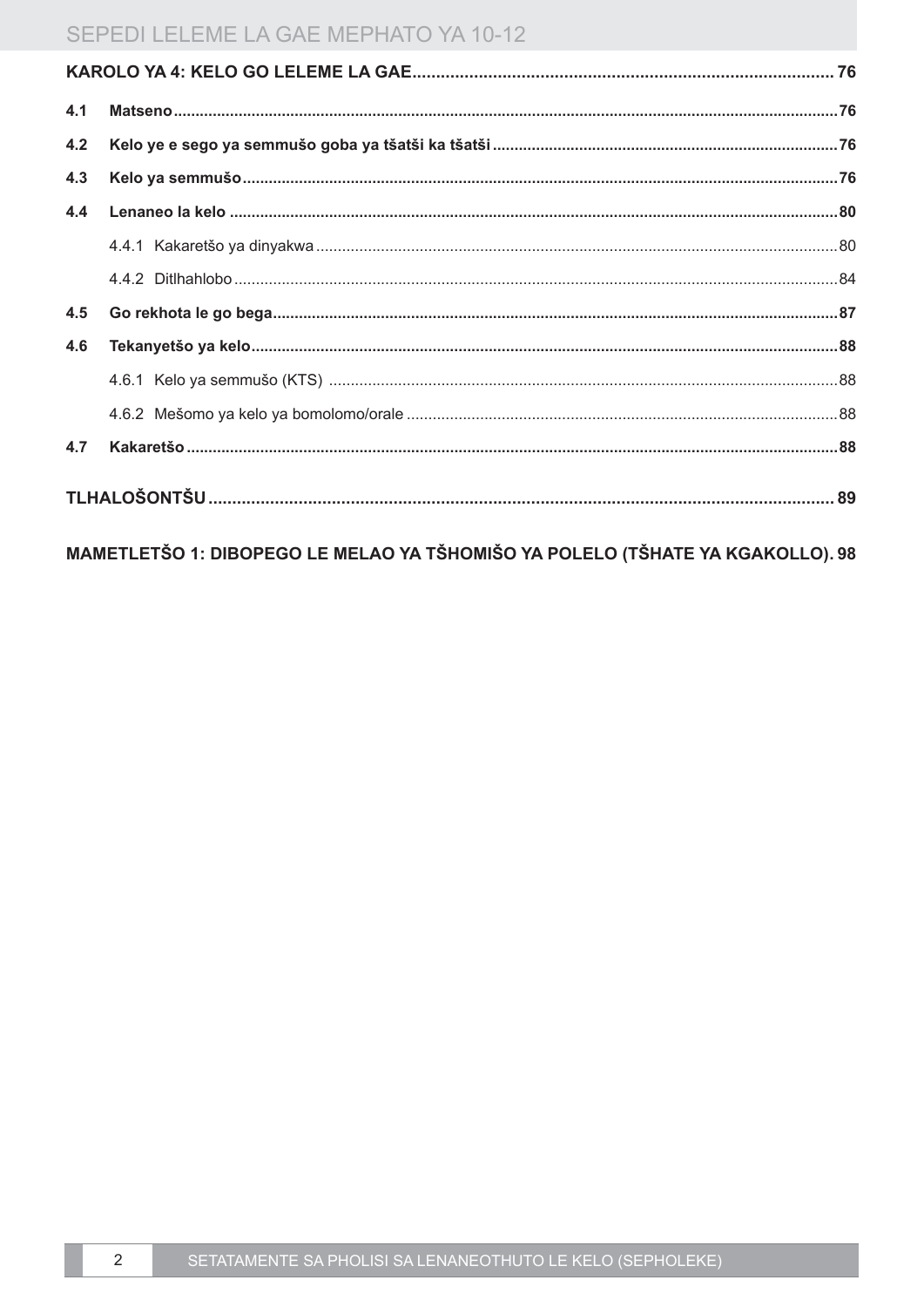## KAROLO ya 1: MATSENO GO SETATAMENTE SA PHOLISI SA LENANEOTHUTO LE KELO

### **1.1 Boithekgo**

*Setatamente sa Kharikhulamo ya Setšhaba Mephato ya* R-12 *(SKS)* se laetša pholisi ya lenaneothuto le kelo dikolong.

Go kaonafatša phethagatšo, Setatamente sa Kharikhulamo ya Setšhaba se ile sa fetošwa, gomme diphetogo tšeo di tla phethagatšwa ka Pherekgong 2012. Tokomane e tee ya botlalo ya Pholisi ya Lenaneothuto le Kelo, e hlametšwe thuto ye nngwe le ye nngwe go tšea sebaka sa Ditatamente tša Thuto, Ditšhupatsela tša Lenaneo la go ithuta le Ditšhupatsela tša Kelo ya Thuto ka go Mephato ya R-12.

### **1.2 Kakaretšo**

- (a) Setatamente sa Kharikhulamo ya Setšhaba sa Mephato ya *R-12 (January 2012)* se emela setatamente sa pholisi ya go ithuta le go ruta dikolong tša Afrika Borwa gomme se hlamilwe ka tše di latelago:
	- (i) Ditatamente tša Pholisi ya Lenaneothuto le Kelo tša thuto ye nngwe le ye nngwe ye e dumeletšwego;
	- (ii) Tokomane ya pholisi, *National policy pertaining to the programme and promotion requirements of the National Curriculum Statement sa Mephato ya R-12* le
	- (iii) Tokomane ya pholisi, *National Protocol for Assessment Grades R-12 (January 2012).*
- (b) *Setatamente sa Kharikhulamo ya Setšhaba sa Mephato ya R-12 (January 2012) se tšea sebaka sa ditatamente tše pedi tša Kharikhulamo ya Setšhaba tšeo di šomišwago ga bjale, e lego:* 
	- (i) *Setatamente sa Kharikhulamo ya Setšhaba se se Boeleditšwego sa Mephato ya R-9, Government Gazette No. 23406 of* 31 May 2002*,* le
	- (ii) *Setatamente sa Kharikhulamo ya Setšhaba Mephato ya 10-12, Government Gazettes, No. 25545 of 6 October 2003* and *No. 27594* of 17 May 2005
- (c) Ditatamente tša lenaneothuto la setšhaba tše di akantšwego go temanatlaleletšo (b) (i) le (ii), di hlangwa ke ditokomane tša pholisi tše di latelago, tšeo di tla forohlwago ka tatelano ke Setatamente sa Kharikhulamo ya Setšhaba sa Mephato ya R-12 (January 2012) mo lebakeng la 2012-2014:
	- (i) Lekala la go ithuta/Ditatamente tša Thuto, Ditšhupatsela tša Lenaneo la go ithuta le Ditšhupatsela tša Kelo ya Thuto tša Mephato ya R-9 le Mephato ya 10-12;
	- (ii) Tokomane ya pholisi, *National Policy on assessment and qualifications for schools in the General Education and Training Band,* ye e kwalakwaditšwego ka go *Government Notice No. 124* go *Government Gazette No. 29626* of 12 February 2007;
	- (iii) Tokomane ya pholisi, the *National Senior Certificate: A qualification at Level 4 on the National Qualifications Framework (NQF)*, ye e kwalakwaditšwego ka go *Government Gazette No. 27819* of 20 July 2005;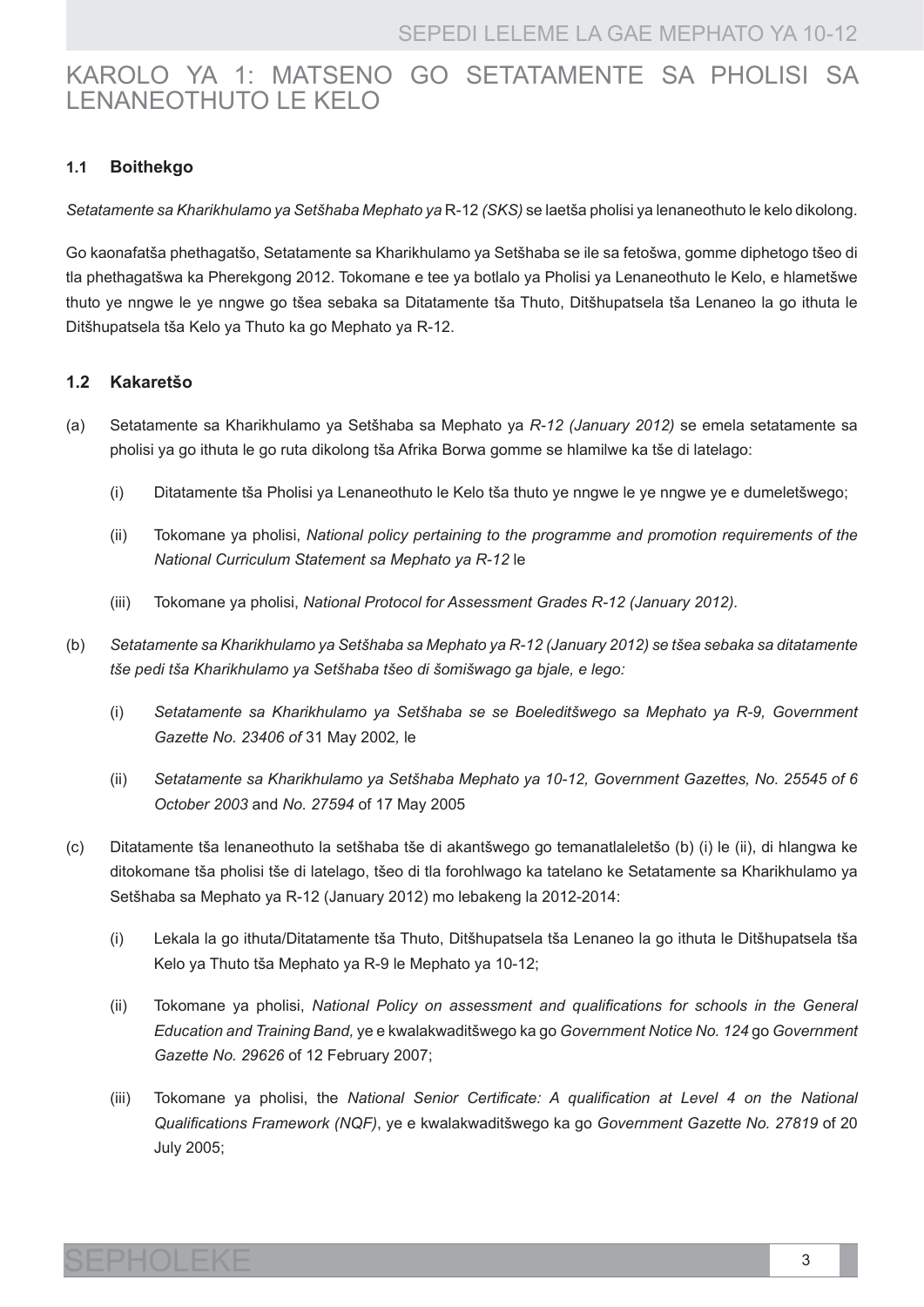- (iv) Tokomane ya Pholisi, Phetošo ya tokomane ya pholisi, *National Senior Certificate*: *A qualification at Level 4 on the National Qualifications Framework (NQF),* mabapi le barutwana ba ditlhoko tše di kgethegilego, tše di phatlaladitšwego ka go *Government Gazette, No.29466* of 11 December 2006, e akareditšwe ka gare ga tokomane ya pholisi, pholisi ya Setšhaba ye e bolelago ka lenaneo le dinyakwa tša tlhatlošo tša Setatamente sa Kharikhulamo ya Setšhaba sa Mephato ya R-12; le
- (v) Tokomane ya Pholisi, Phetošo ya tokomane ya pholisi, *National Senior Certificate*: *A qualification at Level 4 on the National Qualifications Framework (NQF),* mabapi le *the National Protocol for Assessment (Mephato ya R-12)*, ye e kwalakwaditšwego ka go *Government Notice No.1267 go Government Gazette No. 29467* of 11 December 2006.
- (d) Tokomane ya pholisi, *National policy pertaining to the programme and promotion requirements of the National Curriculum Statement Grades R -12,* le dikarolo tša Pholisi ya Lenaneothuto le Kelo bjalo ka ge di lemogwa ka Dikgaolong tša 2, 3 le 4 tša tokomane ye, di bopa ditlwaelo le maemo a godimo a *Setatamente sa Kharikhulamo ya Setšhaba ya Mephato ya R-12;* Ka fao, mabapi le *karolo ya 6A ya South African Schools Act, 1996 (Act No. 84 of 1996,)* e tla hlamela Tona ya Kgoro ya Thuto ya Motheo, motheo go laetša bonyane bja dipoelo le maemo, gammogo le ditshepetšo le ditsela tša go ela bokgoni bja morutwana tše di tla swanelago dikolo tša mmušo le tša go ikema ka botšona.

### **1.3 Maikemišetšokakaretšo a Lenaneothuto la Afrika Borwa**

- *(a) Setatamente sa Kharikhulamo ya Setšhaba sa Mephato ya R-12* se fa tlhalošo ya tsebo, mabokgoni le meetlo yeo e swanetšego go rutwa mo dikolong tša Afrika Borwa. Lenaneothuto le, le ikemišeditše go netefatša go re barutwana ba humana le go šomiša tsebo le mabokgoni ka tsela yeo e kwešišegago mo maphelong a bona. Ka go realo, lenaneothuto le hlatloša tsebo ka dikamano tša tikologo ya selegae, mola le šeditše kamego ya ditaelo tša boditšhaba.
- (b) Setatamente sa Kharikhulamo ya Setšhaba sa Mephato ya R-12 se ikemišeditše go tšweletša merero ya:
	- ya hlama barutwana, go sa šetšwe maemo a ekonomi malapeng a gabobona, morafe, bong, go itekanela mmeleng goba bokgoni, ka tsebo, mabokgoni le meetlo ya go tšweletša boitshepo le go tšea karolo ga maleba mo setšhabeng bjalo ka badudi ba naga ye e lokologilego;
	- go bula menyako ya thuto ya maemo a godimo;
	- go kgonagatša diphetogo tša barutwana go tšwa go dihlongwa tša thuto go ya go lefase la mešomo; le
	- go fa bengmešomo profaele ye e lekanego ya bokgoni bja morutwana.
- (c) Setatamente sa Kharikhulamo ya Setšhaba sa Mephato ya R-12 se theilwe godimo ga metheo ye e latelago:
	- Phetošo ya leago: go netefatša gore go se lekalekane ga maemo a thuto ya maloba go a lokišwa, le gore makala ka moka a badudi a hwetša dibaka tša go lekana tša go ithuta;
	- Go ithuta ka mafolofolo le ka tsinkelo: go hlohleletša go ithuta ka mafolofolo le ka tsinkelo, go phala go re ba ithuta ka go swara ka hlogo le go se tsinkele dinnete tše di filwego;
	- Tsebo ya maemo a godimo le mabokgoni a maemo a godimo: tsebo le mabokgoni a bonyane bja go lekanela ao a swanetšego go fihlelelwa mphatong wo mongwe le wo mongwe, a laeditšwe le go thewa godimo, maemo a phihlelelo dithutong ka moka;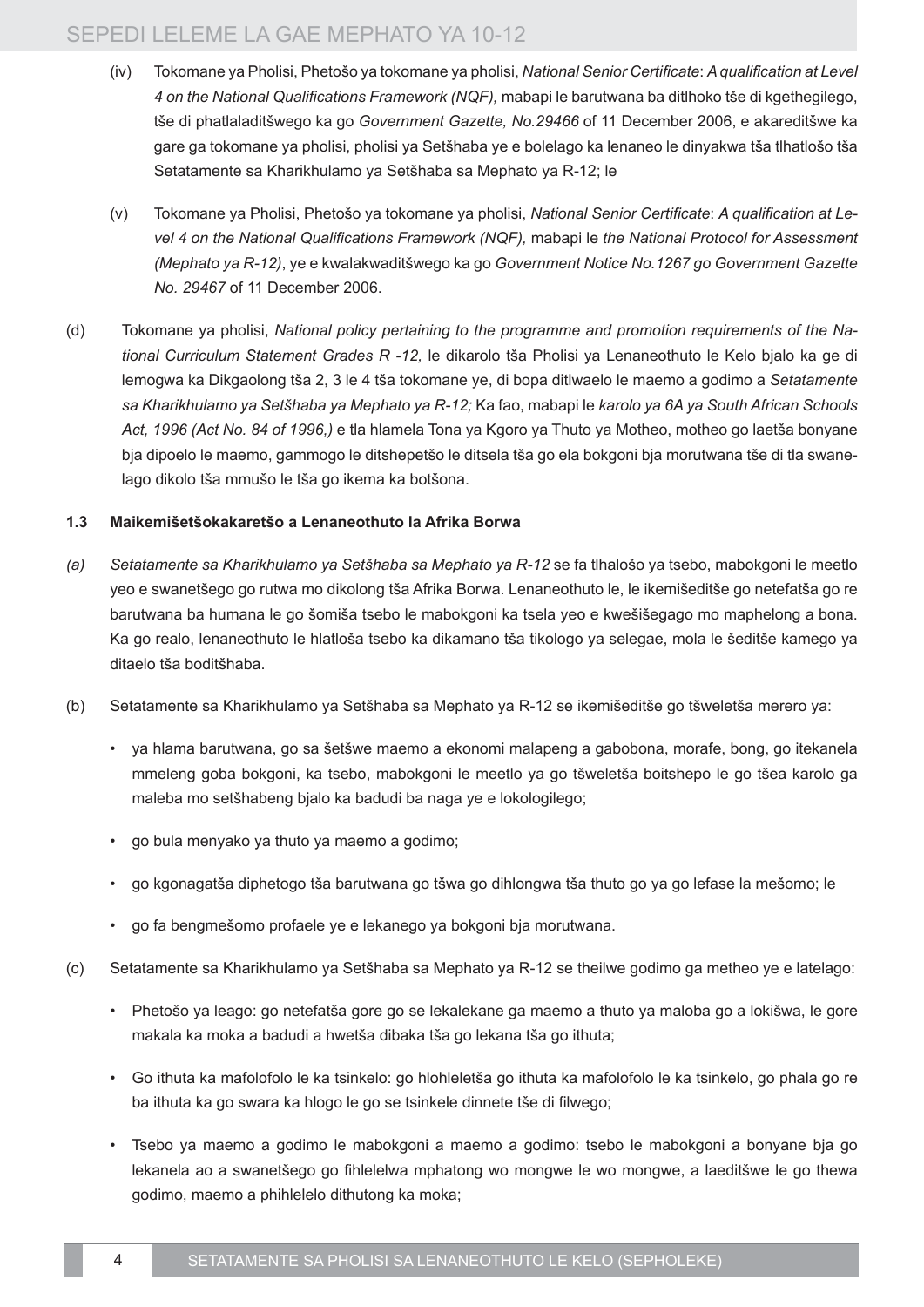- Kgatelopele: diteng le dikamano tša mphato wo mongwe le wo mongwe di laetša kgatelopele go tloga go tše bonolo go ya go tša go raragana;
- Ditokelo tša botho, boakaretši, toka ya tikologo le leago: go tsentšha metheo le ditlwaetšo tša toka ya leago le ya tikologo le ditokelo tša botho bjalo ka ge di hlalošitšwe ka go Molaotheo wa Repabliki ya Afrika Borwa. Setatamente sa Kharikhulamo ya Setšhaba sa Mephato ya R-12 se šetša ditaba tša go fapana go swana le bodiidi, go se lekalekane, morafe, bong, leleme, bogolo, go se itekanele le mabaka a mangwe;
- Go bona mohola wa dithulaganyo tša tsebo ya setšo: go amogela le go dumela gore naga ye e na le histori ye e humilego le bohwa tšeo e lego diabi tše bohlokwa kgodišong ya meetlo ye e tšwelelago go molaotheo; le
- Kamogelego, boleng le bokgoni: go aba thuto ye e bapetšegago le ya dinaga tše dingwe, go ya ka boleng, bophara le botebo.
- (d) Setatamente sa Kharikhulamo ya Setšhaba sa Mephato ya R-12 se ikemišeditše go tšweletša barutwana ba go kgona go:
	- lemoga le go rarolla mathata le go tšea diphetho ka go nagana ka tsinkelo le boitlhamelo bjo bo tseneletšego;
	- šoma ka bokgwari ba le noši gammogo le ba bangwe bjalo ka maloko a sehlopha;
	- rulaganya le go kgona go itaola mešongwaneng ya bona ka maikarabelo le ka bokgwari;
	- kgoboketša, sekaseka, rulaganya le go lekola tshedimošo ka tsinkelo;
	- kgokagana ka bokgwari le ba bangwe ka go diriša diswantšho tša go bonwa, dikai le/goba mabokgoni a polelo mo mekgweng ya go fapafapana;
	- diriša saense le theknolotši ka bokgwari le ka tsinkelo ba bontšha maikarabelo mabapi le tikologo le maphelo a ba bangwe; le
	- laetša kwešišo ya lefase bjalo ka sehlaga sa dithulaganyo tša go nyalelana ka go lemoga gore dikamano tša tharollo ya mathata ga di tšwelele di le ka botšona fela.
- (e) Boakaretši bo swanetše go ba kgwekgwe ya thulaganyo, peakanyo le go ruta ga sekolo se sengwe le se sengwe. Se se ka phethagala ge fela barutiši ba na le kwešišo ya maleba ya go lemoga le go fediša mapheko a go ithuta, le go beakanyetša go se swane.

Senotlelo go laola boakaretši ke go netefatša gore mapheko a a lemogwa le go elwa šedi ke mafapa a thekgo kamoka a maleba tikologong ya sekolo; go akaretša barutiši, Dihlopha tša Thekgo tša Selete, Dihlopha tša thekgo ya Dihlongwa; batswadi le Dikolo tše di Kgethegilego bjalo ka Disenthara tša Methopo. Go fediša mapheko a go ithuta ka phapošing, barutiši ba swanetše go šomiša mekgwanakgwana ye e fapanego ya mananeothuto bjalo ka yeo e akareditšwego ka go Department of Basic Education's Guidelines for inclusive Teaching and Learning (2010).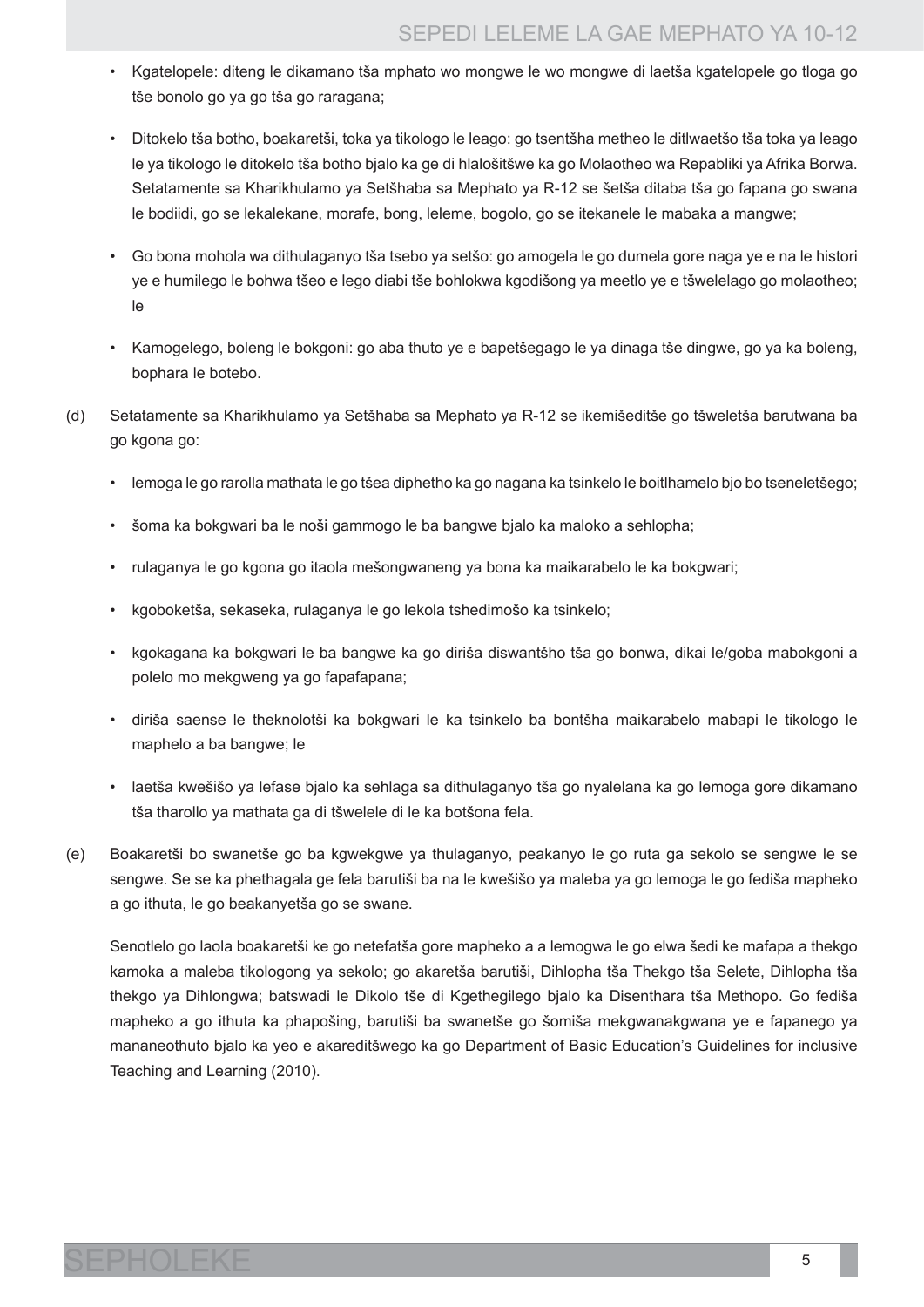### **1.4 Kabo ya Nako**

### **1.4.1 Sehlopha sa Motheo**

| <b>THUTO</b>              | <b>MPHATO WA R</b><br>(DIIRI) | <b>MEPHATO YA 1-2</b><br>(DIIRI) | <b>MPHATO WA3</b><br>(DIIRI) |
|---------------------------|-------------------------------|----------------------------------|------------------------------|
| Leleme la Gae             | 10                            | 7/8                              | 7/8                          |
| Lelemetlaleletšo la Pele  |                               | 2/3                              | 3/4                          |
| Mmetse                    |                               | 7                                | 7                            |
| Mabokgoni a Bophelo       | 6                             | 6                                | 7                            |
| • Tsebo ya go Thoma       | (1)                           | (1)                              | (2)                          |
| • Bokgabo bja Boitlhamelo | (2)                           | (2)                              | (2)                          |
| • Thutatšhidullammele     | (2)                           | (2)                              | (2)                          |
| • Thutaphelo              | (1)                           | (1)                              | (1)                          |
| <b>PALOMOKA</b>           | 23                            | 23                               | 25                           |

(a) Taetšo ya nako ya go ruta ye e abetšwego dithuto tša Sehlopha sa Motheo ke ye e latelago:

- (b) Taetšo ya nako ya go ruta ya Mephato ya R, 1 le 2 ke diiri tše 23, go Mphato wa 3 ke diiri tše 25.
- (c) Nako ye e abetšwego thuto ya Maleme go Mephato ya R-2 ke diiri tše 10 mola Mphato wa 3 o abetšwe diiri tše 11. Leleme la Gae le abetšwe bontši bja diiri tše 8 le bonyane bja diiri tše 7, mola Lelemetlaleletšo le abetšwe bonyane bja diiri tše 2 le bontši bja diiri tše 3 go Mephato ya 1-2. Go Mphato wa 3 le bontši bja diiri tše 8 le bonyane bja diiri tše 7 bo abetšwe Leleme la Gae gomme bonyane bja diiri tše 3 bontši bja diiri tše 4 bo abetšwe Lelemetlaleletšo la Pele.
- (d) Go thuto ya Mabokgoni a Bophelo, Tsebo ya go Thoma e abetšwe iri ye 1 ka go Mephato ya R 2 le diiri tše 2 go ya le ka fao go laeditšwego ka diiri ka mašakaneng go Mphato wa 3.

### **1.4.2 Sehlopha sa Gare**

(a) Taetšo ya nako ya go ruta ye e abetšwego dithuto tša Sehlopha sa Gare ke ye e latelago:

| <b>THUTO</b>              | <b>DIIRI</b> |
|---------------------------|--------------|
| Leleme la Gae             | 6            |
| Lelemetlaleletšo la Pele  | 5            |
| Mmetse                    | 6            |
| Saense le Theknolotši     | 3,5          |
| Disaense tša Leago        | 3            |
| Mabokgoni a Bophelo       | 4            |
| · Bokgabo bja Boitlhamelo | (1,5)        |
| • Thutatšhidullammele     | (1)          |
| • Thutaphelo              | (1,5)        |
| <b>PALOMOKA</b>           | 27,5         |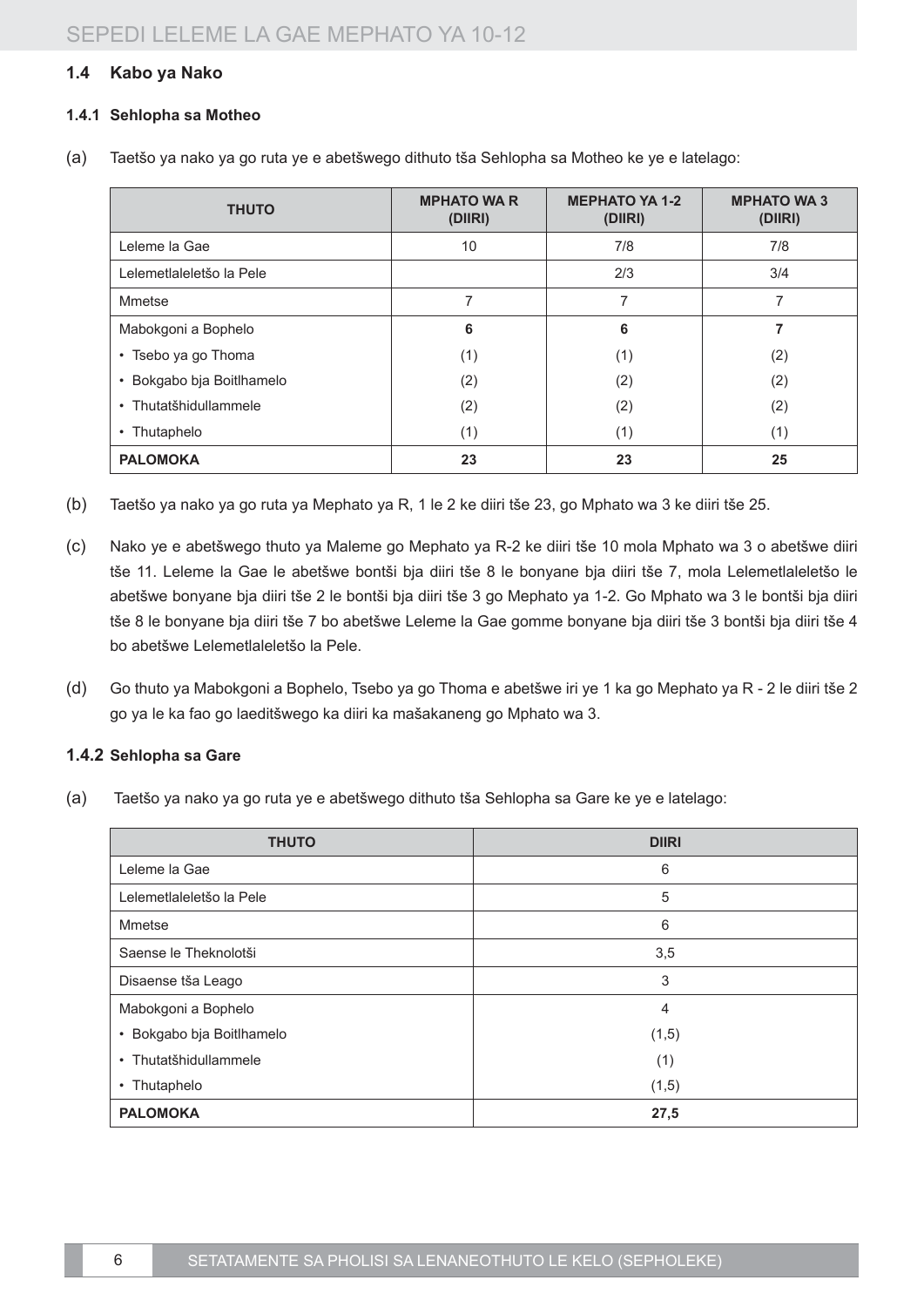### **1.4.3 Sehlopha sa Godimo**

(a) Taetšo ya nako ya go ruta ye e abetšwego dithuto tša Sehlopha sa Godimo ke ye e latelago:

| <b>THUTO</b>                  | <b>DIRI</b>    |
|-------------------------------|----------------|
| Leleme la Gae                 | 5              |
| Lelemetlaleletšo la Pele      | 4              |
| Mmetse                        | 4,5            |
| Saense                        | 3              |
| Disaense tša Leago            | 3              |
| Theknolotši                   | $\overline{2}$ |
| Disaense tša Ekonomi le Taolo | $\overline{2}$ |
| Tsebišo ya Bophelo            | 2              |
| Bokgabo bja Boitlhamelo       | $\overline{2}$ |
| <b>PALOMOKA</b>               | 27,5           |

### **1.4.4 Mephato ya 10-12**

(a) Taetšo ya nako ya go ruta ye e abetšwego dithuto tša Mephato ya 10-12 ke ye e latelago:

| <b>THUTO</b>                                                                                                                                                                                                                                                                                                                                                                                  | KABO YA NAKO KA BEKE (DIIRI) |
|-----------------------------------------------------------------------------------------------------------------------------------------------------------------------------------------------------------------------------------------------------------------------------------------------------------------------------------------------------------------------------------------------|------------------------------|
| Leleme la Gae                                                                                                                                                                                                                                                                                                                                                                                 | 4.5                          |
| Lelemetlaleletšo la Pele                                                                                                                                                                                                                                                                                                                                                                      | 4.5                          |
| Mmetse                                                                                                                                                                                                                                                                                                                                                                                        | 4.5                          |
| Tsebišo ya Bophelo                                                                                                                                                                                                                                                                                                                                                                            | $\overline{2}$               |
| Bonyane bja dithuto tše dingwe le tše dingwe tše tharo bjo<br>bo kgethilwego go tšwa go Sehlopha sa B Semamatletšwa<br>B, Dinkatlapana B1-B8 tša tokomane ya pholisi, National<br>policy pertaining to the programme and promotion<br>requirements of the National Curriculum Statement Grades<br>R-12, go va le ka tšweletšo ye e laeditšwego go temana ya<br>28 ya tokomane ya pholisi yeo. | 12 (diiri tše 3x4)           |
| <b>PALOMOKA</b>                                                                                                                                                                                                                                                                                                                                                                               | 27,5                         |

Nako ye e abilwego ka beke e ka dirišetšwa fela bonyane dinyakwa tša dithuto tša SKS bjalo ka ge di laeditšwe ka godimo, gomme e ka no se šomišetšwe dithuto tše dingwe le tše dingwe tša tlaleletšo tšeo di okeditšwego go lenaneo la bonyane bja dithuto. Ge morutwana a rata go ingwadišetša dithuto tše dingwe, nako ya go ruta dithuto tšeo e swanetše go oketšwa.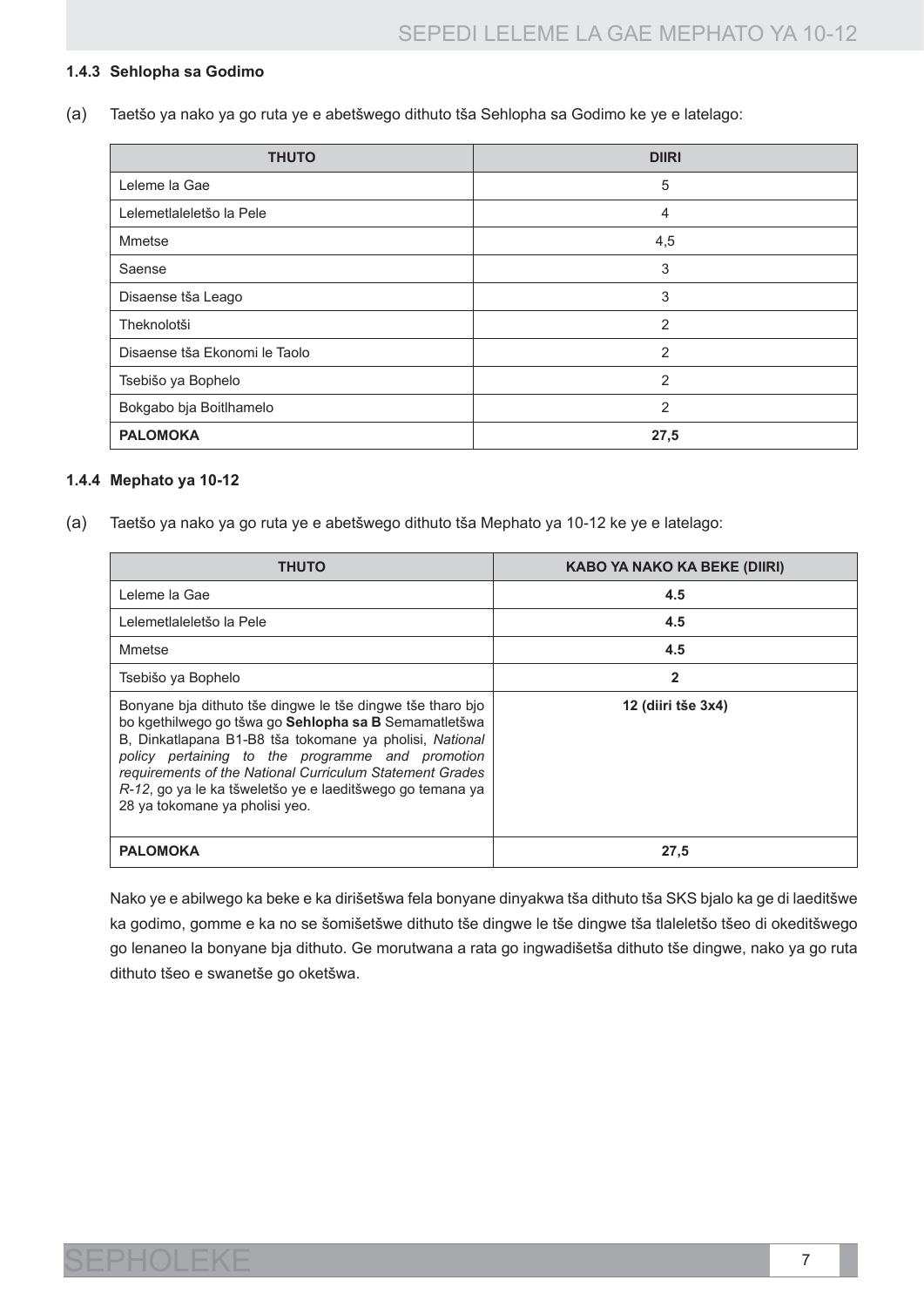### **2.1 Maleme go Setatamente sa Pholisi sa Lenaneothuto le Kelo**

Leleme ke sedirišwa sa go hlohla monagano le kgokagano. Gape ke tsela yeo ka yona batho ba abelanago setšo le botaki go kwešiša lefase le ba phelago go lona bokaone. Go ithuta go šomiša leleme ka bokgwari go kgontšha barutwana go nagana le go ikgobokeletša tsebo, go itlhaloša, go tšweletša maikutlo le dikgopolo, go dirišana le ba bangwe le go laola maphelo a bona mo lefaseng. Go thuša gape go fa barutwana diswantšho le dikgopolo tše di šišitšego le tša go tia tše maatla tše di ka dirago gore lefase la bona le be kaone go feta ka fao le lego ka gona. Polelo e kgona go hlama le go hlatholla phapano ya merafe le tswalano ya leago, gape ke ka polelo ge tlhamego e kgona go nolofatšwa, katološwa le go thumeletšwa.

### **Maemo a Leleme**

Go ithuta leleme Mephatong ya 10-12 go akaretša maleme a semmušo a Afrika Borwa ka moka, e lego, Afrikaans, English, isiNdebele, isiXhosa, isiZulu, Sepedi (Sesotho sa Leboa), Sesotho, Setswana, Siswati, Tshivenda, Xitsonga - gammogo le Maleme ao a sego a semmušo. Maleme a a ka rutwa maemong a go fapana.

Leleme la Gae ke leleme la mathomo leo barutwana ba ithutago lona pele. Le ge go le bjalo, dikolo tše dintši tša Afrika Borwa ga di rute maleme a gae a barutwana ba bangwe goba a barutwana ka moka ba ba ingwadišitšego, eupša di no ba le leleme le tee goba a mabedi ao a rutwago maemong a Leleme la Gae. Ka lebaka leo, maina a Leleme la Gae le Lelemetlaleletšo la Pele a hlaloša maemo a bokgoni ao leleme le rutwago ka ona, e sego leleme la letswele (Gae) goba leo le ithutilwego (go swana le malemetlaleletšo). Mo sebakeng sa merero ya pholisi ye, tšhupetšo ye nngwe le ye nngwe ya Leleme la Gae e swanetše go kwešišwa bjalo ka yeo e šupago maemo e sego leleme ka bolona.

**Maemo a Leleme la Gae** a neela barutwana ka bokgoni bjo bo tseneletšego bja polelo bjo bo laetšago mabokgoni a kgokagano ya motheo, ao a lego bohlokwa go tša leago le mabokgoni a thutokwešišo ao a ba thušago go ithuta go kgabaganya lenaneothuto. Mo maemong a a polelo, go gatelelwa go rutwa ga mabokgoni a go theeletša, go bolela, go bala le go ngwala. Maemo a a thuša barutwana ka dingwalo, bokgabo, le bokgoni bja boikgopolelo bjo bo tla ba kgontšhago go hlama gape, go gopola le go matlafatša kwešišo ya bona ya lefase leo ba dulago go lona. Le ge go le bjalo, kgatelelo le kabo ya meputso ya go theeletša le go bolela go thoma go Mphato wa 7 go ya godimo e ka fase ga ya go bala le go ngwala.

**Maemo a Lelemetlaleletšo la Pele** a gopolela gore ga se gore barutwana ba na le tsebo ya leleme leo ge ba fihla sekolong. Nepišo mo mengwageng ya mathomo ya sekolo e lebišitšwe go kgodišo ya bokgoni bja barutwana bja go kwešiša le go bolela polelo-mabokgoni a motheo a go kgokagana le ba bangwe. Mo Mephatong ya 2 le 3, barutwana ba thoma go aga tsebotlhaka/litheresi godimo ga motheo wo wa bomolomo/orale. Ba kgona go šomiša mabokgoni a tsebotlhaka/litheresi a ba šetšego ba ithutile ona ka Leleme la Gae la bona.

Mo go Sehlopha sa Gare le sa Godimo, barutwana ba tšwela pele go matlafatša mabokgoni a bona a go theeletša, go bolela, go bala le go ngwala. Ka lebaka leo, kgatelelo ye ntši e bewa go go šomišwa ga Lelemetlaleletšo la Pele ka nepo ya go tšwetšapele bokgoni bja go gopola le go fahlela. Ba swaragana gape le ditšweletšwa tša dingwalo kudu, gomme ba thoma go godiša kgahlego ya polelo le go ikagela diswantšho ka mogopolong ka Lelemetlaleletšo la bona.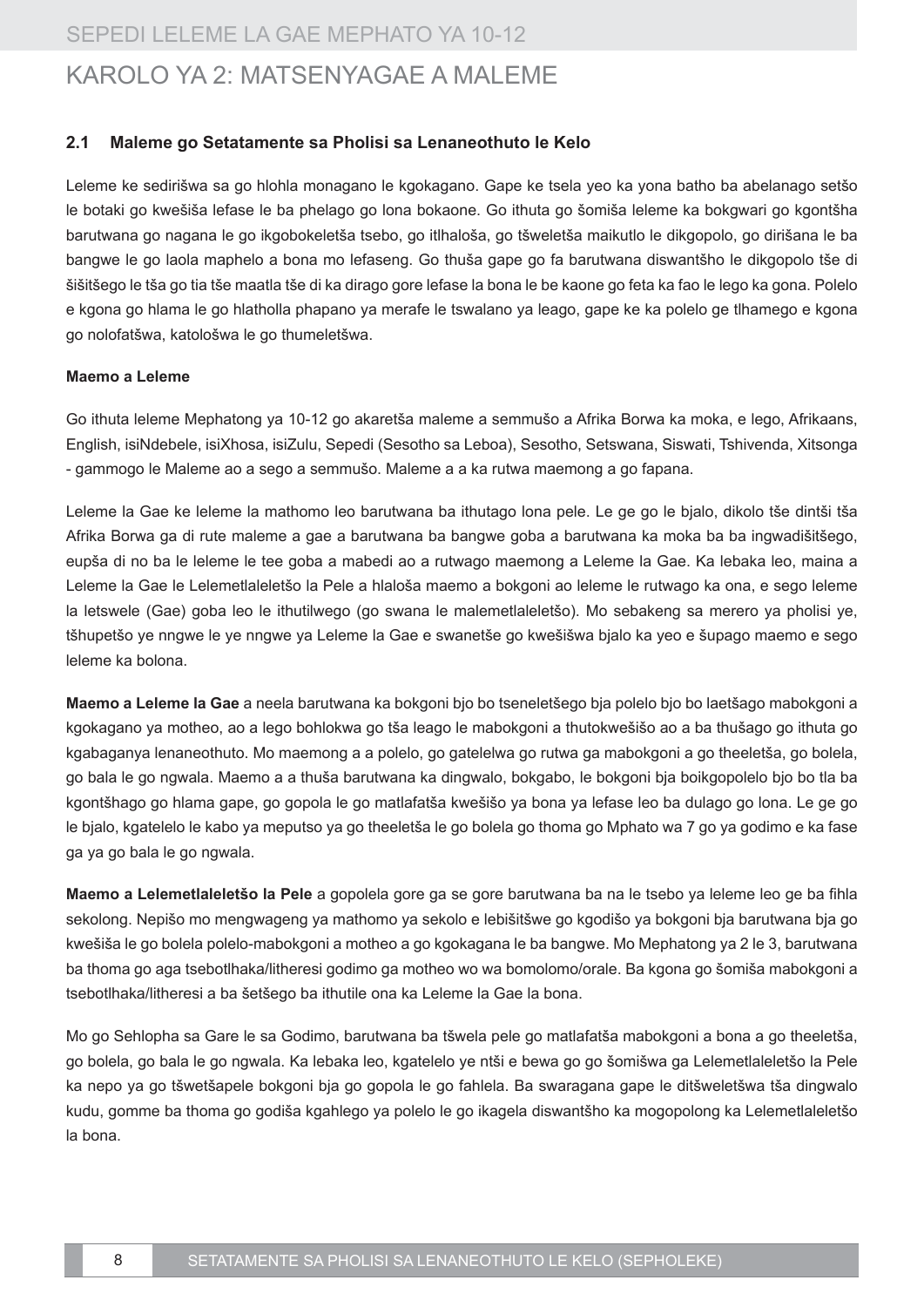Ka nako yeo barutwana ba fihlago go Mphato wa 10, ba swanetše go ba ba na le bokgoni bja go bolela Lelemetlaleletšo la Pele, go ya le ka mabokgoni a motheo a go kgokagana le ba bangwe le mabokgoni a thutokwešišo ao a ba thušago go ithuta. Le ge go le bjalo, bonnete ke go re barutwana ba bantši go fihla gabjale ga ba kgone go kgokagana gabotse ka Lelemetlaleletšo la Pele. Tlhohlo go Mephato ya 10-12, ke go fa barutwana thekgo, le go ba fa lenaneothuto leo le ba kgontšhago go fihlelela maemo a a nyakegago a Mphato wa 12. Maemo a, a swanetše go ba ka tsela yeo barutwana ba ka kgonago go šomiša Lelemetlaleletšo la Pele la bona ka bokgoni bja maemo a godimo go ba lokišetša thuto ya go tšwela pele, ya ka godimo goba lefase la mošomo.

### **2.2 Maikemišetšothwii a go ithuta Maleme**

Go ithuta leleme go swanetše go kgontšha barutwana go:

- ba le mabokgoni a polelo ao a nyakegago ge ba ithuta go kgabaganya lenaneothuto;
- theeletša, bolela, bala/bogela le go ngwala/hlagiša polelo ka boitshepo le kgahlego. Mabokgoni le meetlo ye di bopa motheo wa go ithuta wa bophelo ka moka;
- šomiša polelo ka nepagalo go hlokometšwe baamogedi ba tshedimošo, mohola le kamano;
- hlatholla le go lokafatša, ka bomolomo le ka go ngwala, dikgopolo tša bona, tebelelo le maikutlo ka boitshepo gore ba tle ba kgone go ikemela le go nagana ka go sekaseka;
- šomiša polelo le boikgopolelo go inyakolla le go fatišiša lefase le ba ikhwetšago ba le go lona. Se se tla ba thuša go hlatholla maitemogelo le tše ba di hweditšego ka ga lefase ge ba bolela le ge ba ngwala;
- šomiša polelo go hwetša le go laola tshedimošo ya go ithuta go kgabaganya lenaneothuto le go molokoloko wo o nabilego wa dikamano tše dingwe. Tsebotlhaka/litheresi ya tshedimošo ke mabokgoni a bohlokwa go 'ngwaga wa tshedimošo' gape e bopa motheo wa go ithuta wa bophelo ka moka; le
- šomiša polelo bjalo ka setlabakelo sa go nagana ka tsinkelo le boitlhamelo; tšweletša dikakanyo tša bona go maitshwaro le meetlo ya bona ya morafe; go tsenelela ka tsinkelo go ditšweletšwa tša mehutahuta, go hlotla mahlakore, mehola le maatla a tswalano ao a tsupetšwego ka gare ga ditšweletšwa; le go bala ditšweletšwa go ya ka merero ye e fapanego, bjalo ka boipshino, dinyakišišo le go sekaseka.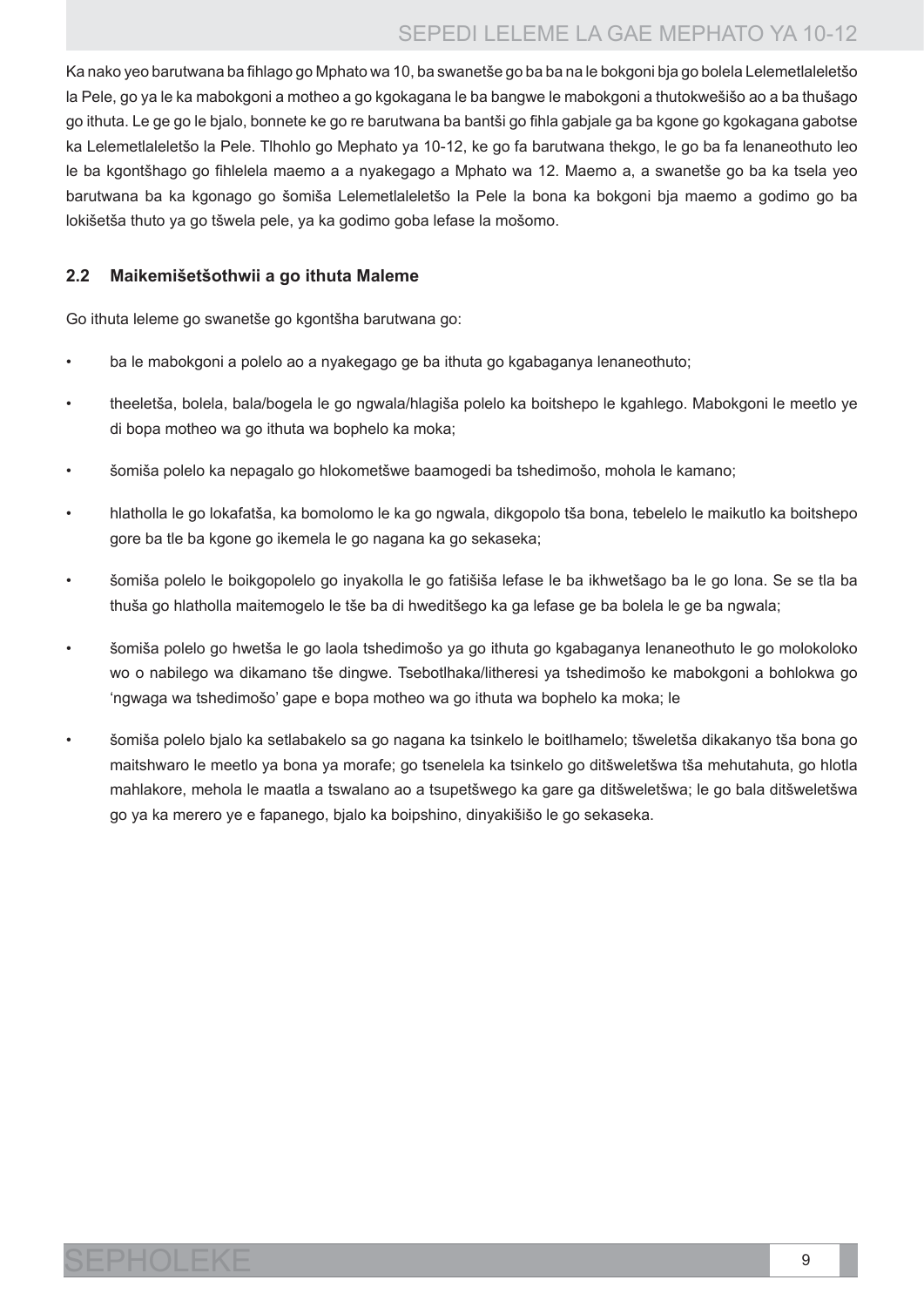#### $2.3$ **2.3 Kakaretšo ya diteng tša lenaneothuto la leleme**

Lenaneothuto le le rulagantšwe go ya ka mabokgoni le diteng tše di latelago:

| Kakaretšo ya mabokgoni a polelo le diteng                        |                                                                         |  |
|------------------------------------------------------------------|-------------------------------------------------------------------------|--|
| Go theeletša le go bolela                                        | Go bala le go bogela                                                    |  |
| Go theeletša                                                     | Magato a go bala                                                        |  |
| Magato a go theeletša                                            | • Pele ga go bala                                                       |  |
| • Pele ga go theeletša                                           | • Ka nako ya go bala                                                    |  |
| • Ka nako ya go theeletša                                        | · Ka morago ga go bala                                                  |  |
| · Ka morago ga go theeletša                                      | Tlhathollo ya ditšweletšwa tša go bonwa                                 |  |
| Mehuta ye e fapanego ya go theeletša                             | Kgodišo ya tlotlontšu le tšhomišo ya polelo                             |  |
| · Go theeleletša tshedimošo ya go ikgetha                        | Sebopego sa lefoko le thulaganyo ya ditšweletšwa                        |  |
| • Go theeleletša go sekaseka ka tsinkelo le tekolo               | Diponagalo tša ditšweletšwa tša dingwalo                                |  |
| · Go theeleletša kgahlego le go kgokagana le ba bangwe           |                                                                         |  |
|                                                                  | Go ngwala le go hlagiša                                                 |  |
| Go bolela                                                        | Magato a go ngwala                                                      |  |
| Magato a go bolela                                               | · Go beakanya / Pele ga go ngwala                                       |  |
| • Go beakanya, go nyakišiša le go rulaganya                      | · Go ngwala dingwalwakakanywa                                           |  |
| · Go itlwaetša le go hlagiša                                     | • Go boeletša                                                           |  |
| Diponagalo le melao ya ditšweletšwa tša kgokagano ya<br>bomolomo | • Go hlokola                                                            |  |
|                                                                  | • Go phošolla                                                           |  |
|                                                                  | • Go hlagiša                                                            |  |
|                                                                  | Dibopego le melao ya tšhomišo ya polelo nakong ya<br>magato a go ngwala |  |
|                                                                  | Diponagalo tša ditšweletšwa tše di hlamilwego                           |  |
|                                                                  |                                                                         |  |
|                                                                  | Dibopego le melao ya tšhomišo ya polelo                                 |  |

### **2.4 Mabaka a go ruta mabokgoni a Polelo**

**Go theeletša le go bolela** ke motheo wo bohlokwa wa go ithuta dithuto ka moka. Ka mekgwanakgwana ye e tseneletšego ya go theeletša le go bolela, barutwana ba kgoboketša le go tlemaganya tshedimošo, ba bopa tsebo, ba rarolla mathata, ba ba ba tšweletša dikgopolo le dikakanyo tša bona. Mabokgoni a go theeletša ka tsinkelo a thuša barutwana go lemoga meetlo le maitshwaro ao a tsupetšwego ditšweletšeng le go hlohla polelo ya go sekamela ka lehlakoreng le tee le ya go hlalefetša. Mabokgoni a ka moka a kgokagano ya bomolomo, a rutwa ka go šomiša dibopego tša polelo ka nepagalo. Go ithuta dibopego tša polelo go swanetše go thuša katlego ya kgokagano gomme di nyalantšhwe le tšhomišo ya polelo mabakeng a go fapana go tša leago, mohlala, go tšweletša kgopolo goba maikutlo a gago; go tsebiša batho; go fa ditaelo le ditšhupetšo. Mabokgoni a go theeletša ao a rutilwego a tla laolwa ke mohuta wa setšweletšwa sa bomolomo le maikemišetšo a motheeletši.

**Go bala le go bogela** ke motheo wa go ithuta ka katlego go kgabaganya lenaneothuto, le go tšea karolo ka botlalo setšhabeng le go lefase la mošomo. Barutwana ba ba le bokgoni bja go bala le go bogela ditšweletšwa tša go fapafapana tša dingwalo le tše e sego tša dingwalo, go akaretšwa le tša go bonwa. Barutwana ba lemoga ka fao mehuta ya dipuku le retšistara e bonagatšago morero, baamogedi ba tshedimošo le dikamano tša ditšweletšwa. Go kwešiša le go hlatholla ditšweletšwa tša go ngwalwa le tša go bonwa go laolwa ke tsebo ya morutwana ya dibopego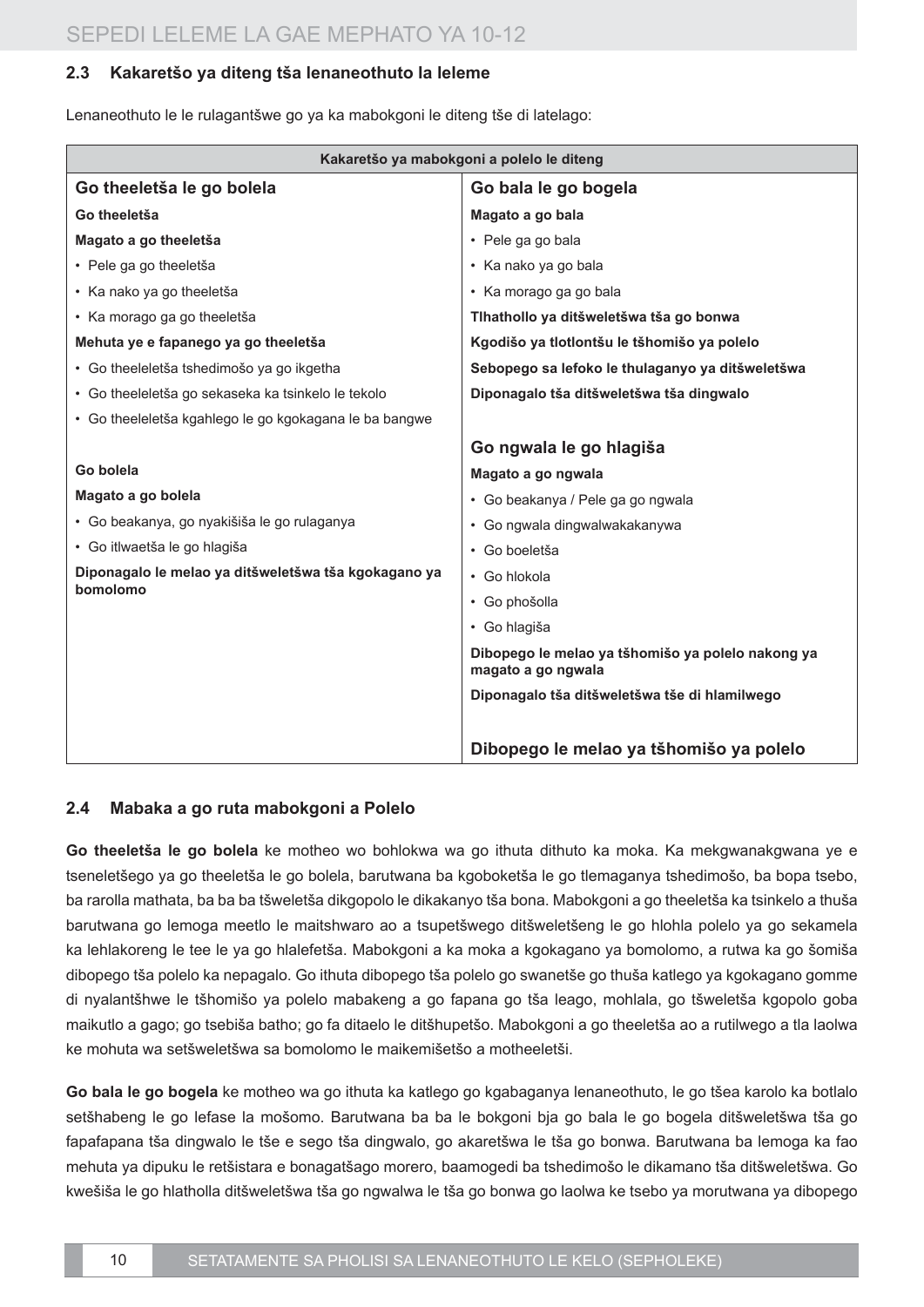tša polelo, melao ya tšhomišo ya polelo le maitemogelo a bona a bophelo. Dibopego tša polelo di thuša barutwana go kwešiša ka fao ditšweletšwa di bopilwego ka gona. Barutwana ba swanetše go diriša mekgwanakgwana ya pele ga go bala, ka nako ya go bala le ka morago ga go bala ye e ba thušago go kwešiša le go hlatholla mehutahuta ya ditšweletšwa, mohlala, go akanya, go hlaloša le go lekola. Barutwana ba swanetše go diriša mekgwanakgwana ya pele ga go bala go swana le go sekima le go sekena diponagalo tša setšweletšwa, dikarolo tša puku le sebopego sa ditemana/ditšweletšwa gore ba ithute ka tsela yeo di nago le seabe go tlhalošo. Barutwana ba swanetše go thušwa go humana tlotlontšu ka go bala mehutahuta ya ditšweletšwa. Mo mephatong ye ya mafelelo ya go tsena sekolo, mešongwana ye ye mentši e tla nyaka kgatelelo ye nnyane: ka gobane e bile karolo ya kgatelopele ya barutwana go mephato ye e šetšego e fetile.

**Go ngwala le go hlagiša** go dumelela barutwana go bopa le go kgokaganya dikgopolo le menagano ya bona ka kgohlagano. Go tlwaetša barutwana go ngwala ka mehla go kgabaganya mehuta ya dikamano, mešomo le makala a thuto go ba kgontšha go bolela ka boitlhamelo le ka nepagalo. Maikemišetšo ke go tšweletša bangwadi ba go ba le bokgoni bja dilo tše ntši bao ba tla šomišago mabokgoni a bona go hlama le go hlagiša ditšweletšwa tša maleba tša go ngwalwa, tša go bonwa le tša mahlakorentši a mediya go ya ka merero ya go fapafapana. Tsebo ya dibopego le melao ya tšhomišo ya polelo e tla thuša barutwana go tšweletša ditšweletšwa tša go kgohlagana le go kgokagana. Dibopego tša polelo di swanetše go rutelwa go hlama ditšweletšwa dikamanong tše di šomišwago go tšona. Tšhomišo ya dibopego tša polelo ga se e swanele go šomišetšwa fela go sekaseka mafoko a beetšwego thoko. E swanetše go hlaloša ka fao mafoko a bopilwego ka gona go hlama setšweletša ka moka go swana le dikanegelo, ditaodišo, mangwalo le dipego tšeo barutwana ba ithutago go di bala le go di ngwala ka sekolong.

Mabokgoni a a ka godimo a swanetše go logaganywa. Ge go logaganywa mabokgoni a ka moka, nepišo go bokgoni bjo botee, e ka thuša go tlwaetša bokgoni bjo bongwe. Mohlala, morutwana yo a tsenelago dingangišano o tla swanelwa ke go bala ditaodišo tša ngangišano/kahlaahlo gore a tšweletše taodišongangišano/kahlaahlo ya gagwe ye e ngwadilwego ka go šomiša dibopego tša polelo go swana le mahlalošagotee le malatodi/maganetši, kganetšo, makopanyi, bjalobjalo.

**Dibopego le melao ya tšhomišo ya polelo** di kgatha tema ya bohlokwa go kwešišeng le go tšweletšeng ditšweletšwa tša bomolomo/orale le tša go ngwalwa, ka fao di swanetše go logaganywa le mabokgoni a polelo ao a laeditšwego ka godimo.

### **2.5 Mekgwa ya go ruta polelo**

Mekgwa ya go ruta polelo ditokomaneng tše, e theilwe godimo ga ditšweletšwa, kgokagano, togaganyo le tšhomišo ya magato.

**Mokgwa wa go ruta wo o theilwego godimo ga setšweletšwa** le **mokgwakgokagano wa go ruta polelo ka go e šomiša,** bobedi e laolwa ke tšhomišo le tšweletšo ya ka mehla ya ditšweletšwa.

**Mokgwa wa go ruta wo o theilwego godimo ga setšweletšwa** o ruta barutwana go ba le bokgoni, boitshepo le go bala ka tsinkelo, go ba bangwadi, babogedi le bahlami ba ditšweletšwa. Mokgwa wo o akaretša go theeletša, go bala, go bogela le go sekaseka ditšweletšwa gore ba kwešiše ka fao di tšweleditšwego ka gona le gore na mohola wa tšona ke ofe. Ka go tsenelela ditšweletšwa ka tsinkelo, barutwana ba godiša bokgoni bja bona bja go lekola ditšweletšwa. Ditšweletšwa tša mmakgonthe ke mothopo wa diteng le dikamano go mokgwa wa go ithuta polelo ka mokgwa wa kgokagano, togaganyo ya thuto le go ruta maleme. Mokgwa wa go ruta wo o theilwego godimo ga setšweletšwa o akaretša gape le go tšweletša mehutahuta ya ditšweletšwa go merero ye itšego le baamogedi ba tshedimošo. Mokgwa wo o laolwa ke kwešišo ya gore na ditšweletšwa di hlamilwe bjang.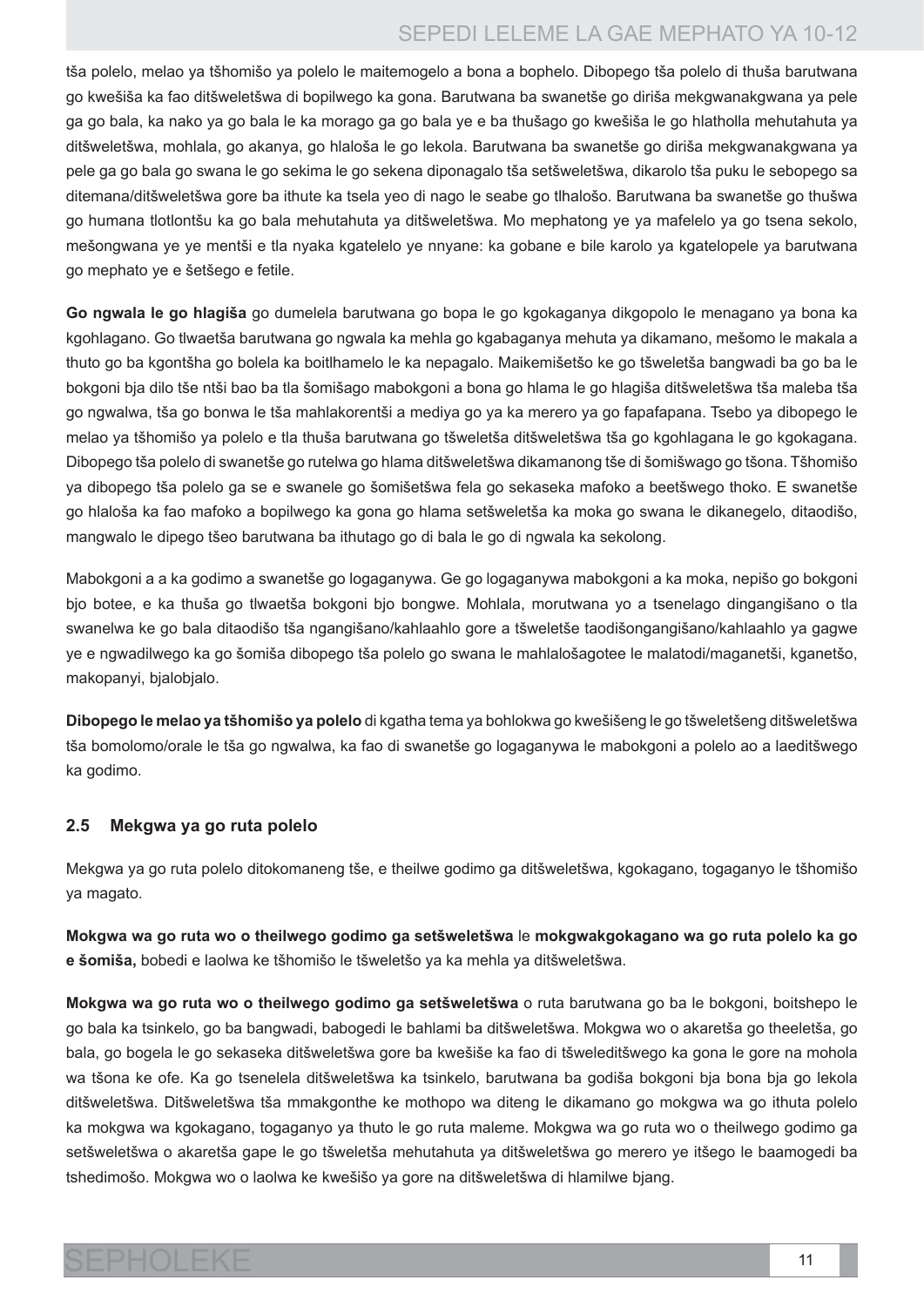**Mokgwakgokagano wa go ruta polelo ka go e šomiša** o šišinya gore ge morutwana a ithuta polelo, a tsebišwe le go utollelwa leleme leo a ithutago lona, a be le dibaka tše ntši tša go itlwaetša goba go tšweletša leleme leo. Barutwana ba ithuta go bala ka go bala kudu le go ngwala ka go ngwala kudu.

**Mokgwa wa go šomiša magato o** šomišwa ge barutwana ba bala le ge ba tšweletša ditšweletšwa tša bomolomo/ orale le tša go ngwalwa. Barutwana ba kgatha tema go magato a go fapana a go theeletša, go bolela, go bala le go ngwala. Ba swanetše go nagana ka baamogedi ba tshedimošo le morero ka nako ya magato a. Se se tla ba kgontšha go kgokagana le go tšweletša dikgopolo tša bona ka mokgwa wa tlwaelo. Mohlala, go ruta go ngwala ga se go lebane le se se tlogo tšweletšwa mafelelong fela, eupša go nepišitšwe go morero le magato a go ngwala. Ka nako ya magato a go ngwala, barutwana ba rutwa go tšweletša dikgopolo, go nagana ka morero le baamogedi ba tshedimošo, go ngwala dingwalwakakanywa, go boeletša, go hlokola, go phošolla mošomo wa bona le go hlagiša setšweletšwa sa mafelelo seo se bolelago dikgopolo tša bona.

### **Mekgwa ya go ruta dingwalo**

Lebaka le legolo la go bala dingwalo ka phapošing ke go godiša temogo ya barutwana ya tšhomišo ye e kgethegilego ya polelo ye e hlapilego, ya dingwalo, ya dika, dikai le mohola wa go teba go feta tše dingwe tše ba ka di balago. Mola ditšweletšwa tša dingwalo tše dintši e le tša boithabišo, kgahlego goba kutollo, bangwadi ba maikemišetšo ba hlama dipadi, dipapadi le direto ka gore ba na le dikgopolo, menagano le ditaba, metheo, ditumelo tšeo ba ratago go di abelana le babadi goba go ba utollela tšona. Tšhomišo ya bona ya polelo ka boikgopolelo ke mokgwa wo o tlaleleditšwego wa go utolla, go tiišetša le go bonagatša dikgopolo tša bona.

Go ruta dingwalo ga go bonolo, fela ga go kgonagale go di ruta ntle le ditlhathollo tša nnete tša mong tšeo di gopodišitšwego ka botlalo, le ditshwayotshwayo tša barutwana ka bobona. Ge barutwana ba ka se fiwe sebaka sa go ithuta go kwešiša ditšweletšwa tša dingwalo ka bobona, ba ka se kgone go ithuta ka botlalo. Barutiši ba swanetše go fela ba fokotša ditlhathollo tša bona tša ditšweletšwa tša dingwalo, gomme ba dumelele barutwana go tšea karolo kudu ka mo go kgonegago. Tlhathollo ga e na nnete goba maaka. E nepišitše go nyakišišo ya seo se ka bago le mohola go mmadi.

Ditsela tše kaone tša go ruta dingwalo di ka akaretša dintlha tše dingwe goba ka moka tša tše di latelago:

- Leka ka gohle go bala bontši bja ditšweletšwa ka phapošing ntle le go kgaotša gore o dire mošongwana wo mongwe. Se se seke sa feta dibeke tše pedi. Go bohlokwa gore barutwana ba tsebe gore go direga eng go maemo a motheo a puku. Go tšea nako ye telele o bala setšweletšwa, go ka hlola mathata a go kwešiša mothalokanego le thulaganyo. Diphapoši tše dingwe di ka bala ditšweletšwa ntle le thušo ya mohuta woo. Seo se swanetše go hlohleletšwa. *Theto* e swanetše go rutwa, e sego *direto*. Bala tše ntši ka mo go ka kgonagalago ka phapošing, gomme o netefatše gore barutwana le bona ba ngwala direto.
- Tlhathollo ya dingwalo gabotse ke mošomo wo o lebanego le diyunibesithi, gomme barutwana mephatong ye, ga se ba swanele go ithuta tlhathollo ye e tseneletšego. Le ge go le bjalo, morero wa go ruta dingwalo ke go bontšha barutwana ka fao leleme la bona la gae le ka šomišwago ka bokgoni le boleng, bohlale, kgopolo le talente. Se se ra gore go lebeledišiša ka moo setšweletšwa se hlamilwego, se jabeditšwego, e bile se beakantšwego go hlatholla le go gatelela seo se bolelwago. Mošomo wo bjalo o ka ama go hlahloba go ba gona goba go se be gona ga tshwantšhokgopolo; mohuta wa tshwantšhokgopolo wo mongwadi a o kgethilego le gore ke ka lebaka la eng a o kgethile, dibopego tša mafoko le ditemana, kalo ya direto, kgetho ya mantšu, merero ya go tšwela pele ya setšweletšwa, tšhomišo ya sekai, modumo le mmala fao go nyakegago. Bontši bja mošomo wo bo swanetše go thewa godimo ga tšhomišo ya setšweletšwa, fela tshekatsheko ya mothalo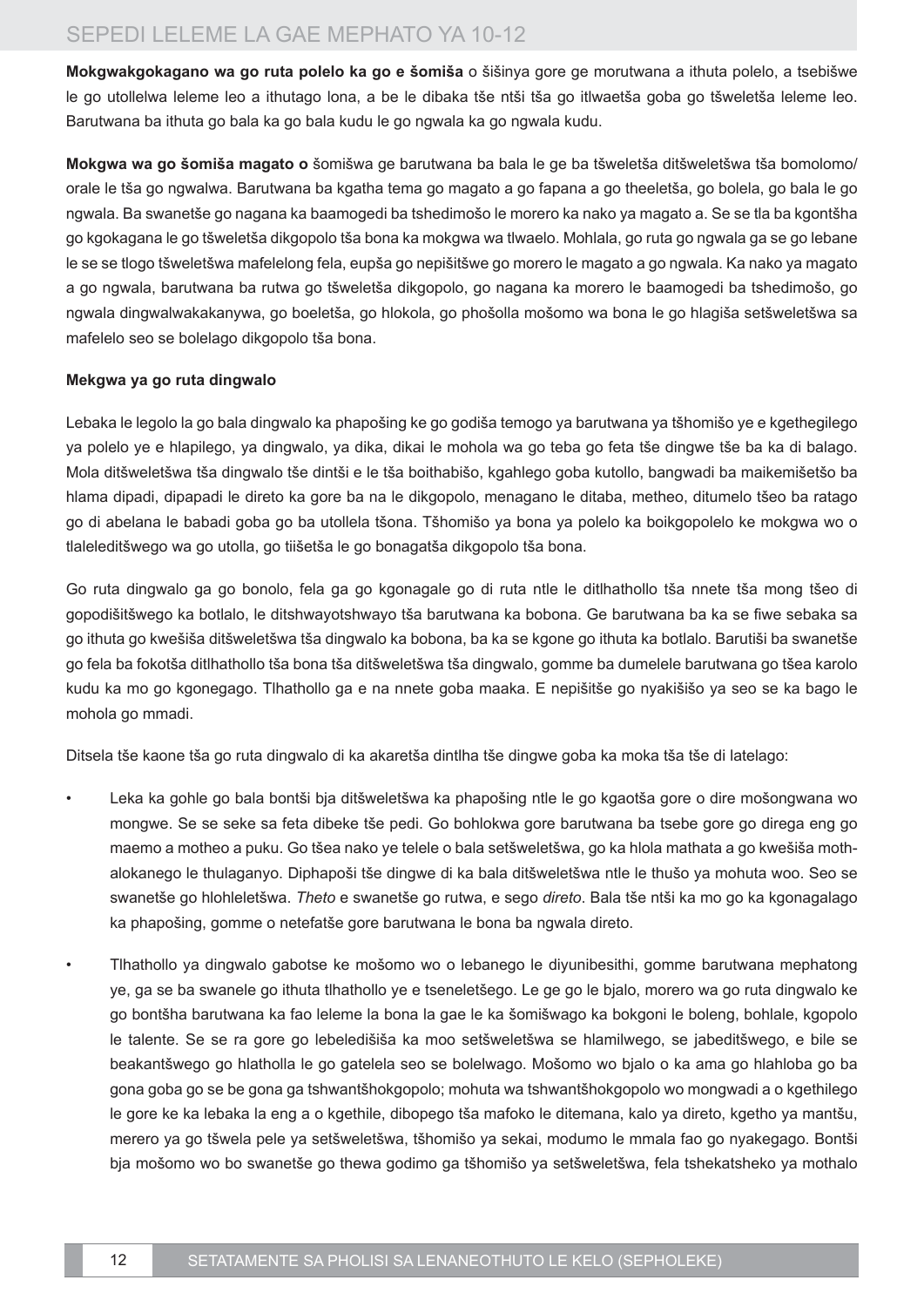ka mothalo wa setšweletšwa sefe goba sefe e senya boleng bja bokgoni.

- Go ngwala ga boitlhamelo go swanetše go kgomantšhwa le serutwa se sengwe le se sengwe sa setšweletšwa sa dingwalo. Mešongwana ya go ngwala ye e nyakago kwešišo ye e tseneletšego ya setšweletšwa, e tla thuša barutwana go fihlelela maemo a go itlhamela kgahlego. Dikahlaahlo tša ka phapošing di ka ba le mohola ge fela barutwana ka moka ba ka kgatha tema. Fela dikahlaahlo tša ka phapošing tše di lebišitšwego go mešongwana ya go ngwalwa, di šoma bjalo ka morero wo o kwešišegago gomme di hola bobedi bomolomo le go ngwala.
- Sa mafelelo, go bohlokwa go laetša gore dingwalo ga se di lebane fela le dikarabo tša nnete. Setšweletšwa ka moka se bolela se sengwe, e sego diriparipana tša sona fela; go bala setšweletšwa gabotse go akaretša setšweletšwa ka moka go tlhathollo, boitlhamelo, bowena le ditlwaetšo tša dinyakišišo.

### **2.6 Kabo ya nako go lenaneothuto**

Lenaneothuto la Leleme la Gae le theilwe godimo ga diiri tše 4.5 ka beke go dibeke tše 40 tša ngwaga thuto. Diteng ka moka di rutwa ka leboo la dibeke tše pedi, ke gore, diiri tše 9 leboong la dibeke tše pedi. **Barutiši ga se ba swanele go latela leboo le ka go gwalala fela ba swanetše go netefatša gore mabokgoni a polelo, kudu go bala le go ngwala a diragatšwa ka mehla.** Kabo ya nako go mabokgoni a polelo ao a fapafapanego ka go Mephato ya 10 le 11 ke dibeke tše 36. Dibeke tše nne ke tša go ngwala ditlhahlobo. Nako ya Leleme la Gae Mphatong wa 12 ke dibeke tše 30. Dibeke tše lesome ke tša go ngwala ditlhahlobo.

Tšhupadipaka e swanetše go ba le pakanapedi ye tee ka beke. Go šišintšwe kabo ya nako ya mabokgoni a polelo a go fapana go leboo la dibeke tše pedi:

| <b>Mabokgoni</b>                                       | Kabo ya Nako go ya ka leboo la<br>dibeke tše pedi (Diiri) | $\frac{0}{0}$ |
|--------------------------------------------------------|-----------------------------------------------------------|---------------|
| *Go theeletša le Go bolela                             |                                                           | 10            |
| *Go bala le Go bogela:<br>Tekatlhaologanyo le Dingwalo |                                                           | 45            |
| *Go ngwala le Go hlagiša                               |                                                           | 45            |

\* Dibopego le melao ya tšhomišo ya polelo di logagantšwe go ya ka kabo ya nako go lebeletšwe mabokgoni a ka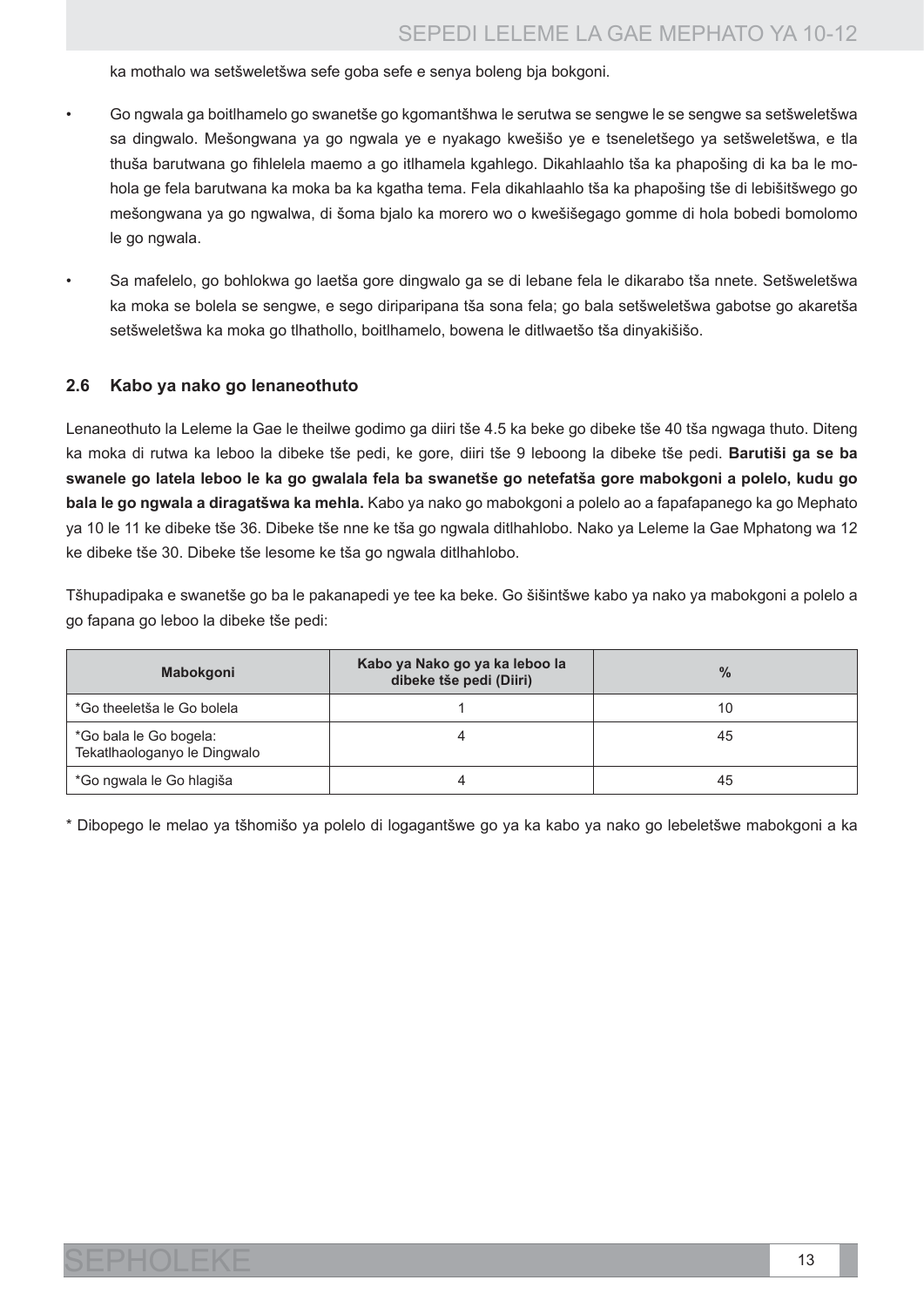godimo.

### **2.7 Dinyakwa tša go ruta Sepedi Leleme la Gae bjalo ka thuto**

- Morutwana yo mongwe le yo mongwe o swanetše go ba le:
	- (a) Pukukgakollo ya polelo ye e kgethilwego
	- (b) Mehuta ya dingwalo/dipuku tše di kgethilwego tše di latelago:

Padi/dingwalotšhaba

Papadi/terama/ tiragatšo

Theto

- (c) Pukuntšu
- (d) Methopo ya mediya: kgoboketšo ya dikuranta le dikgatišobaka
- Morutiši o swanetše go ba le:
	- (a) Setatamente sa Pholisi sa Lenaneothuto le Kelo
	- (b) Language in Education Policy (LiEP)
	- (c) Pukukgakollo ya polelo ya go dirišwa ke barutwana le dipukukgakollo tše dingwe tša go šoma bjalo ka methopo ya go tlaleletša
	- (d) Mehuta ya dingwalo/dipuku tša dingwalo tše di kgethilwego tše di latelago:

Padi/ dingwalotšhaba

Papadi/terama /tiragatšo

Theto

- (e) Dipukuntšu
- (f) Methopo ya mediya: kgoboko ya mehuta ya dikuranta, dikgatišobaka le diproutšhara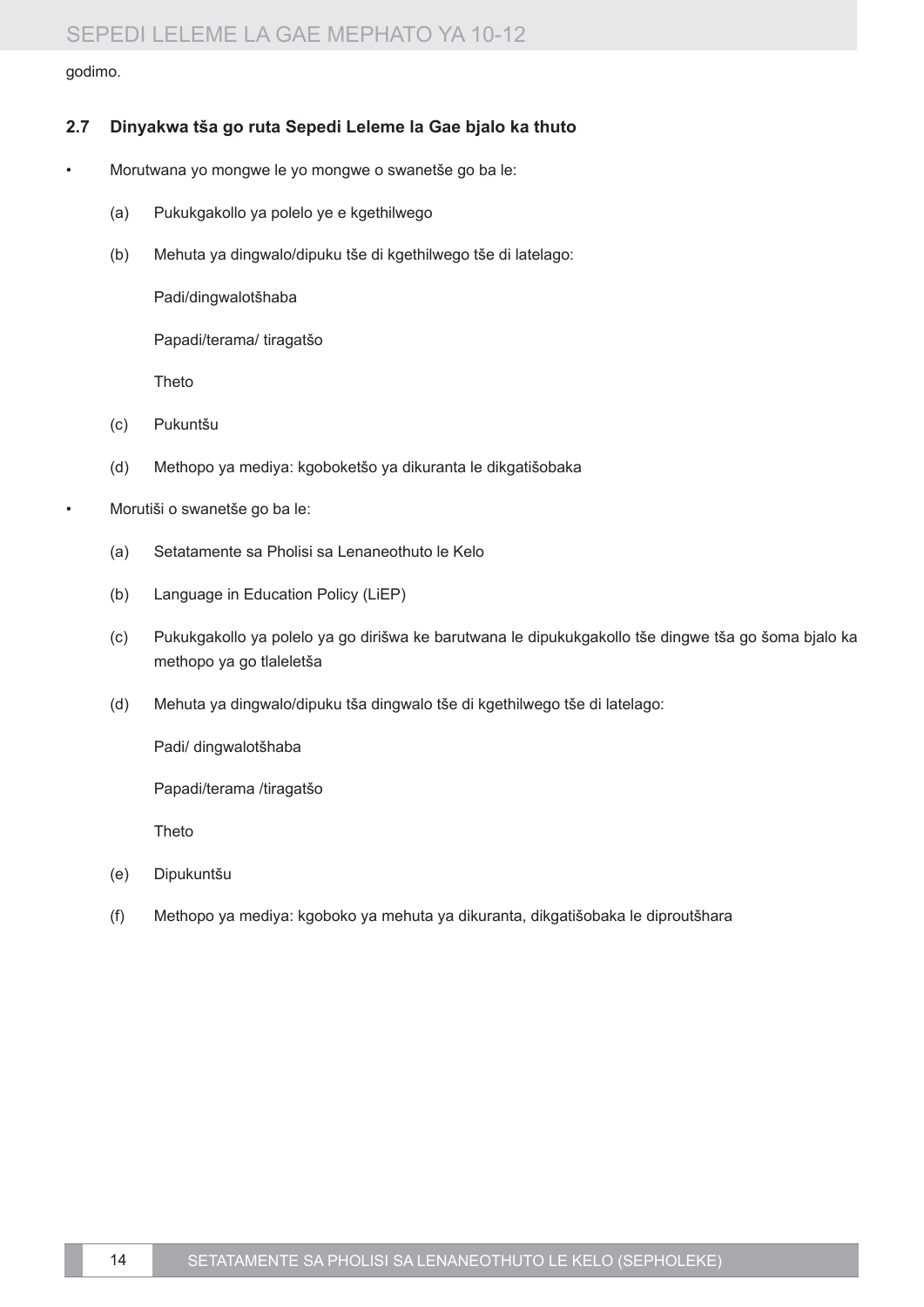## KAROLO ya 3: DITENG LE DIPEAKANYO TŠA GO RUTA MABOKGONI A LELEME

Karolo ye e arotšwe ka diripa tše PEDI, Kakaretšo ya Mabokgoni, Diteng le Dipeakanyo tša go Ruta.

### **3.1 GO THEELETŠA LE GO BOLELA**

Mabokgoni a Go theeletša le Go bolela a a fapana fela a šomišana mmogo. Mabokgoni a, bobedi a šomišwa ka go se kgaotšwe ka phapošing ka tsela yeo e sego ya semmušo ka ge barutwana ba amogela le go ahlaahla tshedimošo. Mehuta ye e kgethegilego ya Go theeletša le Go bolela ga semmušo, mohlala, ngangišano e nyaka ditaelo tše di nepišitšwego**.** Go theeletša le Go bolela ga semmušo le go go sego ga semmušo go logagantšwe le go bala, go ngwala le go itlwaetša polelo, gomme go bolela go ka fa setšweletšwa sa go ngwalwa sebopego sa bomolomo/orale (mohlala. Go bala ka go hlaboša lentšu).

### **GO THEELETŠA**

### **Magato a go theeletša**

Go rata go theeletša gantši go tla akaretša go šoma ka dielemente tša magato a go theeletša. Wo ke mošongwana wa magato a mararo ao a bontšhago mekgwanakgwana ya go ikemela ya go theeletša le go hlatholla polelo le mehuta ye mengwe ya dibopego tša go theeletšwa. Ga se magato ka moka a tshepetšo ya go theeletšwa ao a tla šomišwago mo tiragalong ye nngwe le ye nngwe. Mohlala, ge barutwana ba theeleditše tlhalošo ye e rekhotilwego, ba tla swanelwa ke go dira mošongwana wa **pele ga go theeletša** woo o ba phafošago gore go na le tlhokego ya go bala ka maikemišetšo a go nepiša go theeletša gomme se se tla ba thuša go dira nyalantšho le maitemogelo a bona. Mešongwana ya **ka nako ya go theeletša** e tla ba thuša go gopola dintlha ka botlalo le go lekola molaetša. Legato la **ka morago ga go theeletša** le dira gore barutwana ba fe dikarabo mabapi le se ba se kwelego dikahlaahlong.

Mešongwana ya tekatlhaologanyo ya go theeletšwa le kelo e fa dibaka tša go ruta barutwana go theeletša.

### *Pele ga go theeletša*

- Laetša dikamano le sererwa
- Hlagiša kgahlego ya barutwana
- Tsošološa tlotlontšu ya barutwana
- Barutwana ba akanye ka diteng
- Tsošološa tsebo yeo barutwana ba na lego yona
- Aga godimo ga tsebo ya pele ya barutwana
- Sekaseka maemo a go theeletša
- Barutwana ba laetša morero wa go theeletša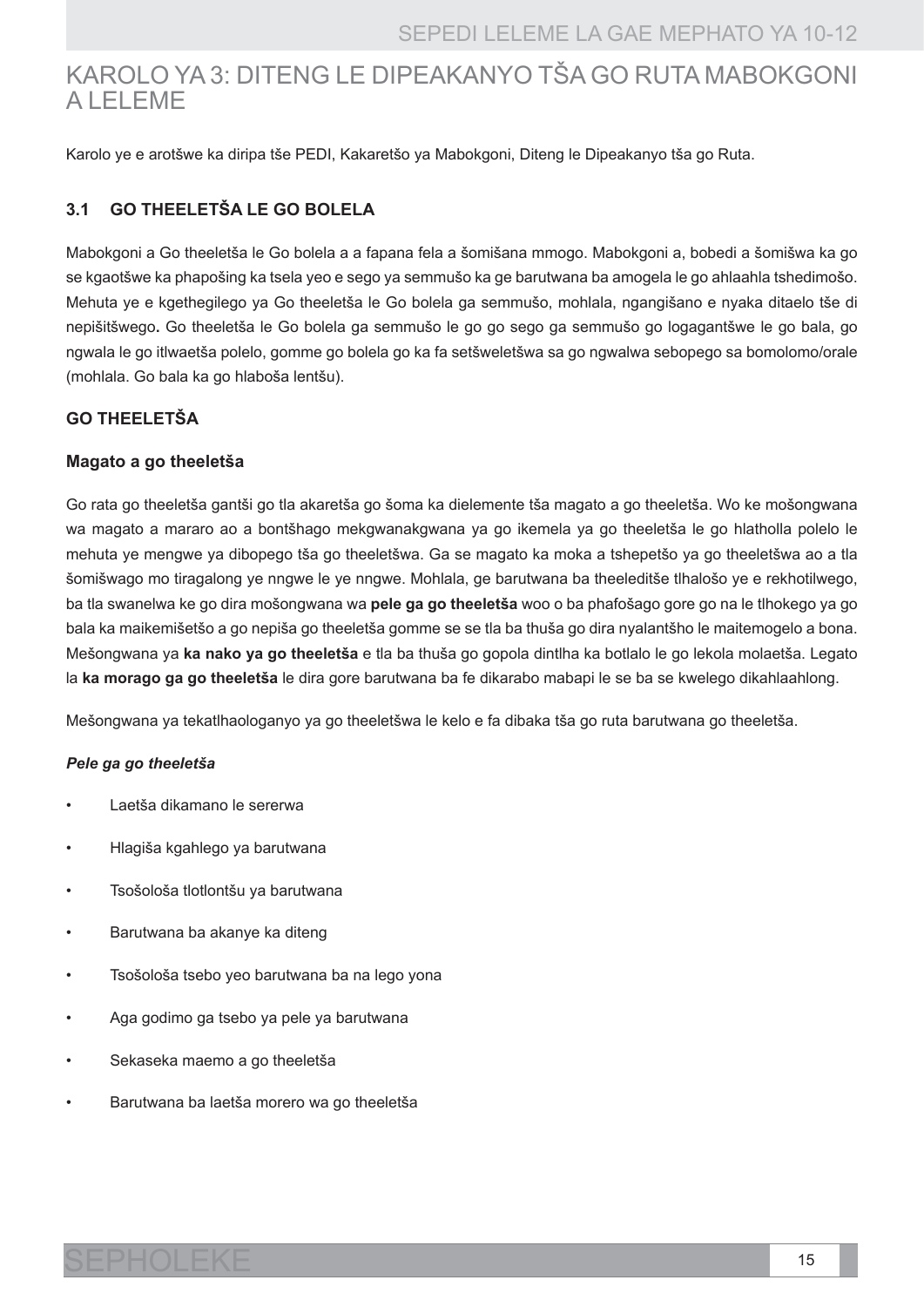### *Ka nako ya go theeletša barutwana ba:*

- Sekaseka
	- o Molaetša
	- o Seboledi
	- o Bohlatse bja seboledi, go fahlela le tšweletšo ya maikutlo
- Dira ditlemagano tša monagano
- Humana tlhalošo
- Botšiša dipotšišo
- Dira dithumo tše di theilwego go dintlha tše di filwego go netefatša dikakanyo
- Gopodišiša ka seo ba se kwelego, ba be ba lekole mabokgoni a bona a go theeletša

### *Ka morago ga go theeletša*

- Morutiši le barutwana ba botšiša dipotšišo
- Barutwana ba bolela ka seo se boletšwego ke seboledi
- Barutwana ba akaretša tlhagišo ya bomolomo
- Barutwana ba dira ditshwayotshwayo tša dinoutse
- Barutwana ba sekaseka le go lekola ka tsinkelo seo ba se kwelego.
	- o Barutwana ba kgatha tema mešongwaneng ye e godišago dikgopolo tše di humanwego
	- o Barutwana ba gopodišiša ka tlhagišo

### **Mehuta ye e fapanego ya Go theeletša**

### *Go theeleletša tshedimošo ya go ikgetha*

Go theeletša, e sego go kwa fela, ke senotlelo se bohlokwa sa go iphetolela ka bohlale go lefase leo re phelago go lona. Mo lefaseng leo theknolotši e hlamilego tšweletšo ya medumo ye e sa felego, mantšu, mmino, le go bolela, go ithuta go theeletša fela seo se lego bohlokwa goba seo se nago le mohola go bohlokwa kudu. Bontši bja dintlha tšeo di laeditšwego ka fase, tšeo di tšwelelago ka magato a go fapana a tshepetšo ya go kwa ao a laeditšwego ka godimo, bo ka se be tlholompšha go barutwana ba sehlopha se, gomme barutiši ba swanetše ke go šoma fela ka magato ao ba lemogilego gore mephato ya bona e a a hloka.

- Tsošološa tsebo ya morago ya pele ga go theeletša
- Kgonthišiša morero wa seboledi
- Efa šedi ye e tletšego go mošomo wa go theeletšwa le go laetša kgahlego
- Nyakišiša ditlhalošo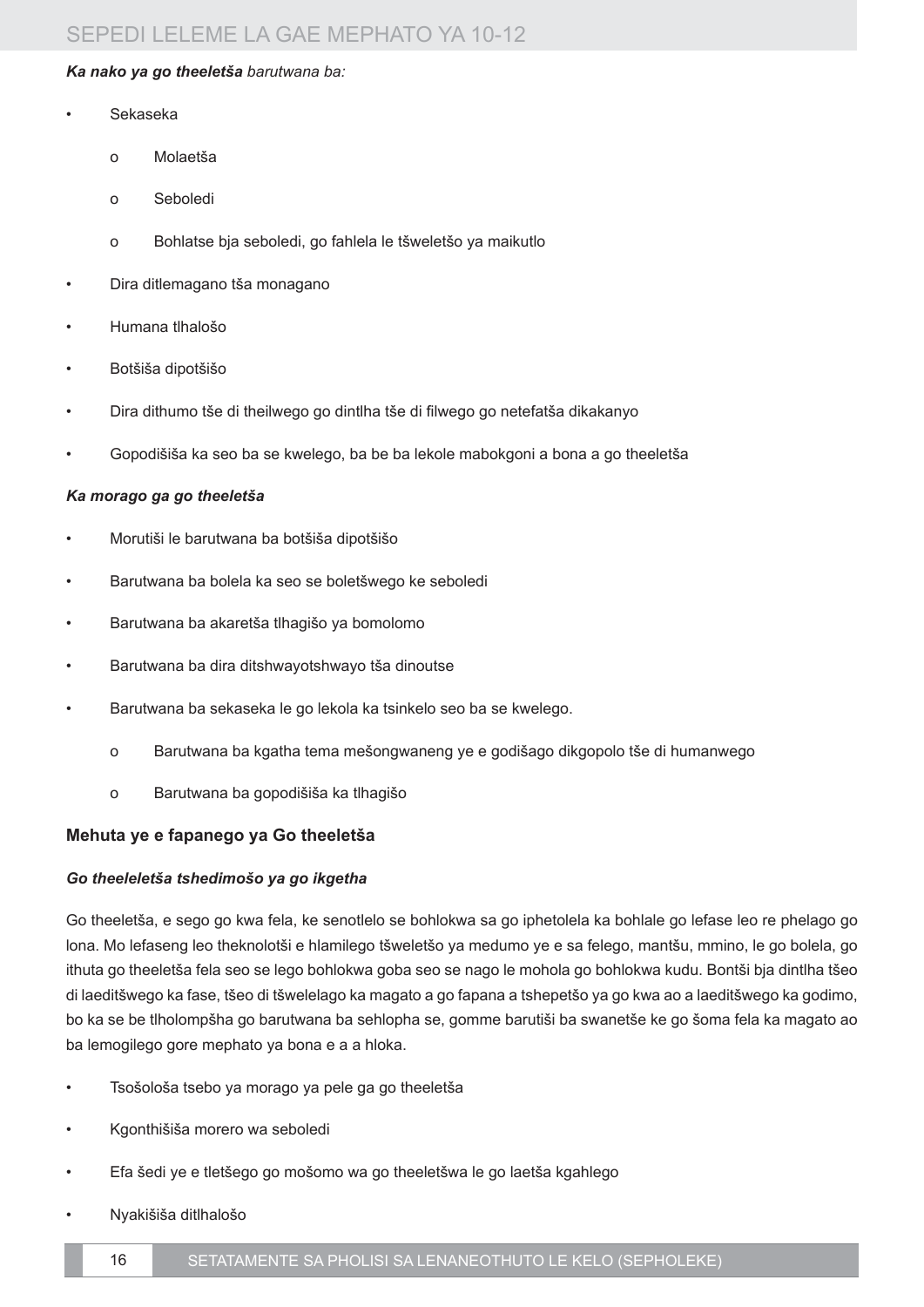- Lekola kwešišo ya molaetša ka go dira ditlemano, go dira dikakanyo le go di kgonthišiša go hlatholla kwešišo, go lekola le go gopodišiša.
- Dira dinoutse tša go kwešišega ka go ntšha dikgopolokgolo, go akanya, go hlopha, go akaretša, go dira lenaneotshwaiwa, go nolofatša, go boeletša kanego le go hlaloša
- Lemoga molaetša wa go tšwa go seboledi
- Hlokomela dikamano le ka fao mantšu a dirišwago ebile a tlišago tlhalošo mafokong
- Lemoga, hlatholla le go lekola melaetša
- Kwešiša ditaelo, ditšhupetšo le ditšhepetšo
- Lemoga dikgopolokgolo le dikgopolotlaleletšo
- Šogašoga tshedimošo ka: go bapetša, go obamela ditaelo, go tlatša dikgoba, go lemoga diphapano, go swaya dikgopolo, go fetiša tshedimošo, go latelantšha, go nyalantšha le go hlatholla tlhalošo
- Latišiša tlhagišo ka go: araba dipotšišo, kaonafatša dinoutse, hlopha dikgopolo, akaretša, hlatholla, gopodišiša, go bolela goba go ngwala

### *Go theeleletša go sekaseka ka tsinkelo le tekolo*

Magato a mantši a a tšweleditšwego ka fase, a thuša go ithuta dingwalo, dipapatšo le ditokomane tša sepolitiki. Ka morago ga mošongwana wa go theeletša, barutiši gantši ba fa barutwana dibaka tša go boledišana, fela go bohlokwa gape go fetolela mešongwana ye go ya go ngwalwa. Setsopolwa se se kopana go tšwa go nonwane ya kgogamašego, go fa mohlala, se ka šomišwa go thoma taodišokanegelo ("gabotsebotse ke eng seo o se kwago? Bopa kgopolo ka seo"). Go kgetha mantšu a mmalwa a go tsoša 'maikutlo' go tšwa polelong, goba go tšwa seretong seo se badilwego go ka tsentšhwa ka gare ga mešomo ya go ngwalwa dikamanong tša maleba. Akaretša mantšu ao ka go mafokokganetšo go seo se boletšwego mo polelong; goba šomiša mantšu ao seretong sa gago gore o a kwešiše gabotse.

- Lemoga le go hlatholla polelo ya go hlohleletša, ya go tsoša maikutlo, polelo ya go jabetša, ya kgethollo le ya go sekamela ka lehlakoreng le tee, polelo ya go hlaola batho go ya ka seo ba lego sona le ya go lebelela dilo ka leihlo le tee.
- Tšweletša phapano gare ga dintlha le dikakanyo.
- Laetša temogo le tlhathollo ya segalo, lebelo le tšhomišo ya polelo.
- Iphetolela go setaele, segalo, retšistara le go lekola ka mokgwa wa maleba.
- Kwešiša tatelano ya maleba ya tshedimošo.
- Dira dikahlolo le go fa bohlatse.
- Go gopolela le go dira dikakanyo tša ditlamorago.
- Iphetolela go tšhomišo ya polelo, kgetho ya mantšu, sebopego le maswaodikga.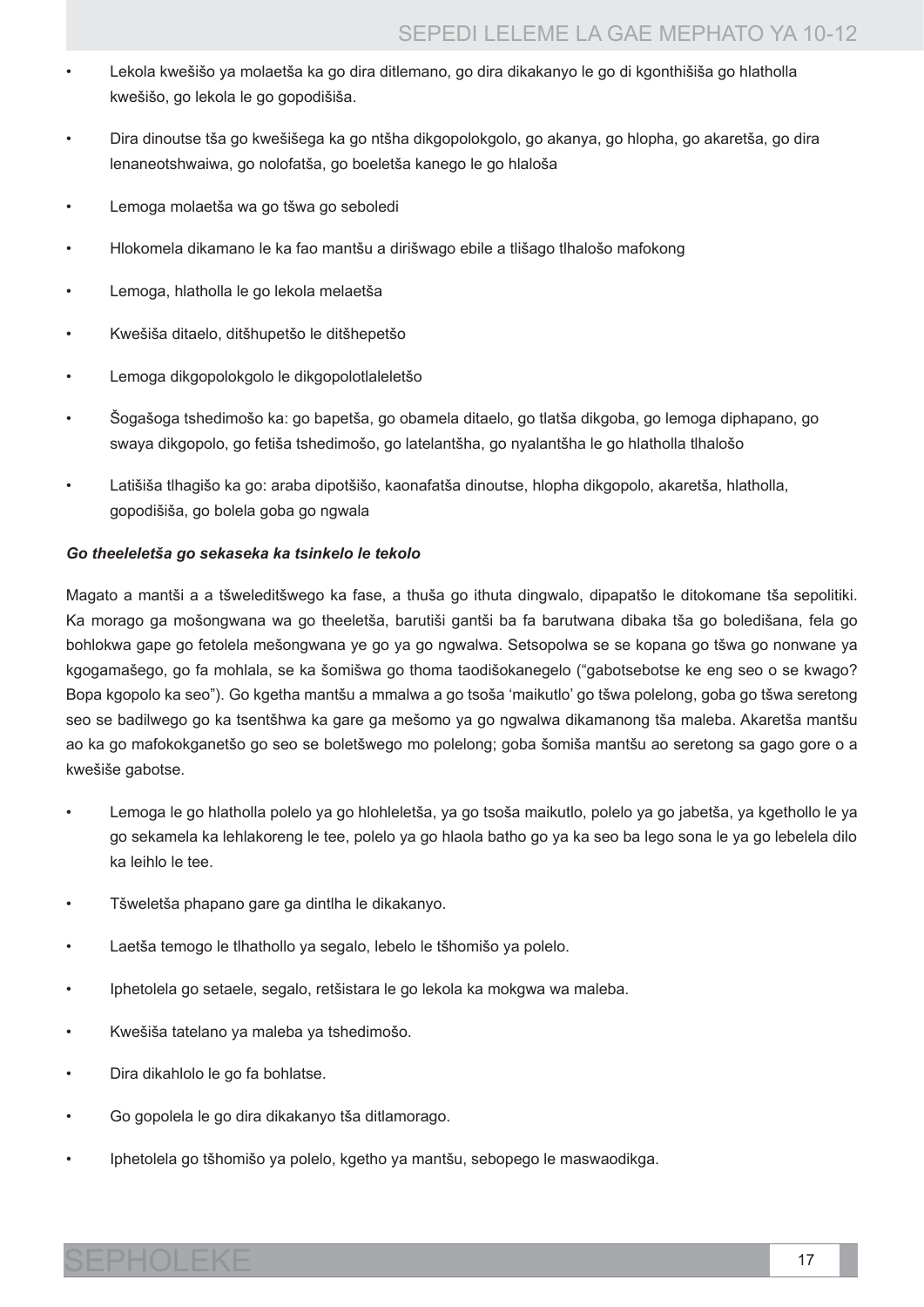### *Go theeleletša kgahlego le kgokagano le ba bangwe*

Mešongwana ye ya go theeletša e diragatšwa gabotse ka dingangišano, dikahlaahlo tša dihlophana le go kahlaahlo ye nngwe le ye nngwe ye e beakantšwego. Go lebelela ditsopolwa go tšwa go difilimi le gona go ka thuša ge go dirwa tshekaseko bjalo ka dipharologantšho tše di tšwelelago ka fase:

- Araba mo mabakeng a kgokagano.
- Diriša melao ya go šielana ka bolela mo poledišanong.
- Botšiša dipotšišo go swarelela poledišano.
- Iphetolela go polelo, dika tša mmele, kopantšhomahlo le polelo ya mmele.
- Laetša kwešišo ya tswalano magareng ga polelo le setšo ka go bontšha tlhompho go melao ya setšo.
- Iphetolela go boleng bja bokgabo bja setšweletšwa sa bomolomo/orale, mohlala, mošito, lebelo, dipoelo tša modumo, seswantšhokgopolo, polelo ya dika ye e sepelelanago le setšweletšwa.

### **GO BOLELA**

Ge e le gore mo kgatong ye ya mafelelo ya thuto ya bona barutwana ba kgona go bolela polelo gabonolo, ka boitokišetšo le ka mokgwa wa maleba ba tla be ba ikgobokeleditše ye nngwe ya dilo tše bohlokwa maphelong a bona, a mong le a seprofešenale. Go hlola boitshepo go bohlokwa go feta thekniki goba leano le lengwe le le lengwe la go bolela phatlalatša. Barutwana ba swanetše go tseba gore ge ba bolela go ka se be le kgegeo goba kodutlo, gomme go be le kgonthišišo ya gore morutiši o tla ba thekga le go ba hlohleletša ka dinako tšohle.

Barutwana ba šetše ba rutilwe bontši bja dithekniki tša motheo tša go fa polelo ye botse pele ga kgato ye. Ruta fela tšeo phapoši e swanetšego go rutwa tšona.

### **Magato a go bolela**

Tshepetšo ya go bolela e bopilwe ka magato a a latelago:

- Go beakanya, go nyakišiša le go rulaganya.
- Go itlwaetša le go hlagiša.

### *Go beakanya, go nyakišiša le go rulaganya*

Barutwana ba swanetše go kgona go diragatša mabokgoni a go beakanya, go nyakišiša le go rulaganya go hlagiša ka bomolomo ka go:

- šomiša retšistara ya maleba, setaele le lentšu (dikakanyo le maikutlo) go ya ka batheeletši, morero, kamano le kgwekgwe;
- šomiša polelo va maleba:
- laetša temogo ya go šomiša polelo ka tsinkelo ka go fa dintlha le go hlagiša dikakanyo tša gagwe a tšweletša tlhalošothwi ya lentšu le tlhalošo yeo e iphihlilego le ya go rarela;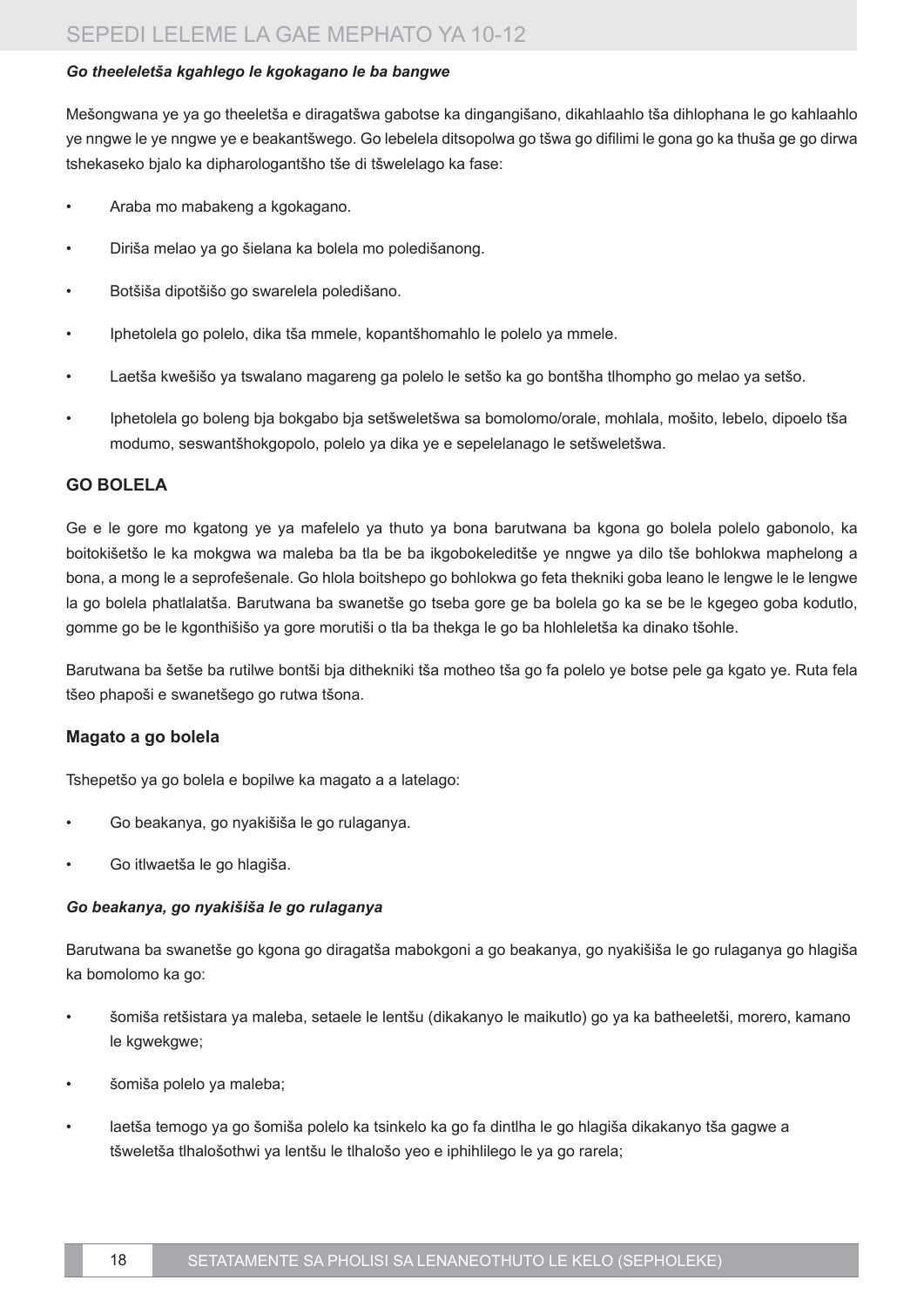- utolla le go bolela ka ga meetlo le mehola ya bona mabapi le polelo ya go sekamela ka lehlakoreng le tee, go lebelela dilo ka leihlo le tee, go tsoša maikutlo, go hlohleletša le go goketša; le
- šomiša methopo le dipukukgakollo tša go swana le pukuntšu le thesorase go kgetha tlotlontšu ya maleba gomme ba hlagiše, ba diriša dinoutse, ditheeletšwa le/goba dibogelwa; dithuši le dikerafo go thekga le go tiišetša tlhagišo.

### *Go itlwaetša le Go hlagiša*

Barutwana ba swanetše go itlwaetša le go laetša mabokgoni a go fa polelo ya bomolomo ka go:

- Bolela thwii le batheeletši;
- Bolela ka mehuta ya methopo ya maleba yeo ba e šomišitšego go hwetša tshedimošo, go akaretšwa le mehutahuta ya dintlha le mehlala ya go balega go ya ka dinyakwa tša mošomo;
- Šomiša matseno le mafelelo ka bokgwari, hlabolla dikgopolo le mabaka gabotse, ka tatelano; ba sa phamoge polelong, ba hlokomologa go fapoga, dipego tša go se nyakege tša poeletšo, mantšu ao a šomišwago go fetiša tekanyo mo a bilego a lahlegelwa ke mohola le tšhomišo ya makgethepolelo kgafetšakgafetša mohlala, re a kwana?
- Šomiša dibopego tša go rulaganya setšweletšwa tša go swana le tša go bontšha tatelano, dihlogo, lebaka le phetho, papetšo le phapantšho, bothata le tharollo tša go sedimoša le tša go hlohleletša;
- Šomiša segalo sa go nepagala;
- Hlagiša le go tšweletša dintlha tša go thekga tša go kwešišega gabotse ebile ba kgetha mehuta ye e nepagetšego ya bohlatse (mohlala, dipalopalo, ditiragalo tša go ikgetha) tšeo di fihlelelago maemo a a lekanetšego a bohlatse, go akaretšwa kamogelego, bonnete le tshepagalo;
- Šomiša mekgwa ya maleba ya go bitša batho go ya ka maemo a bona a go fapana goba poeletšo: (mohlala, bomme le bontate, magagešo; ke rata go gatelela gore);
- Šomiša kgetho ya mantšu, dibopego le melao ya tšhomišo ya polelo ka nepagalo;
- Šomiša dithekniki tša bomolomo le tšeo e sego tša bomolomo (mohlala, segalo, tšweletšo ya lentšu / phetošontšu, modumo, lebelo, mokgwa wa go bega taba, kopantšhomahlo, polelo ya tšhomišo ya sefahlego, polelo ya dika tša mmele le polelo ya mmele) go hlagiša.

### **Diponagalo le melawana ya ditšweletšwa tša kgokagano ya bomolomo**

### *Polelo ya go itokišetšwa*

• Ka moka tše di tšweleditšwego ka fase ga Go itlwaetša le Go hlagiša di šomišwa le mo.

### *Polelo ya go se itokišetšwe*

- Šomiša segalo, tšweletšo ya mantšu, lebelo, kopantšhomahlo, leemo la mmele le polelo ya dika tša mmele.
- Šomiša tlotlontšu le dibopego tša polelo tša maleba tšeo di nago le mohola.
- Šomiša matseno le mafelelo ka bokgwari.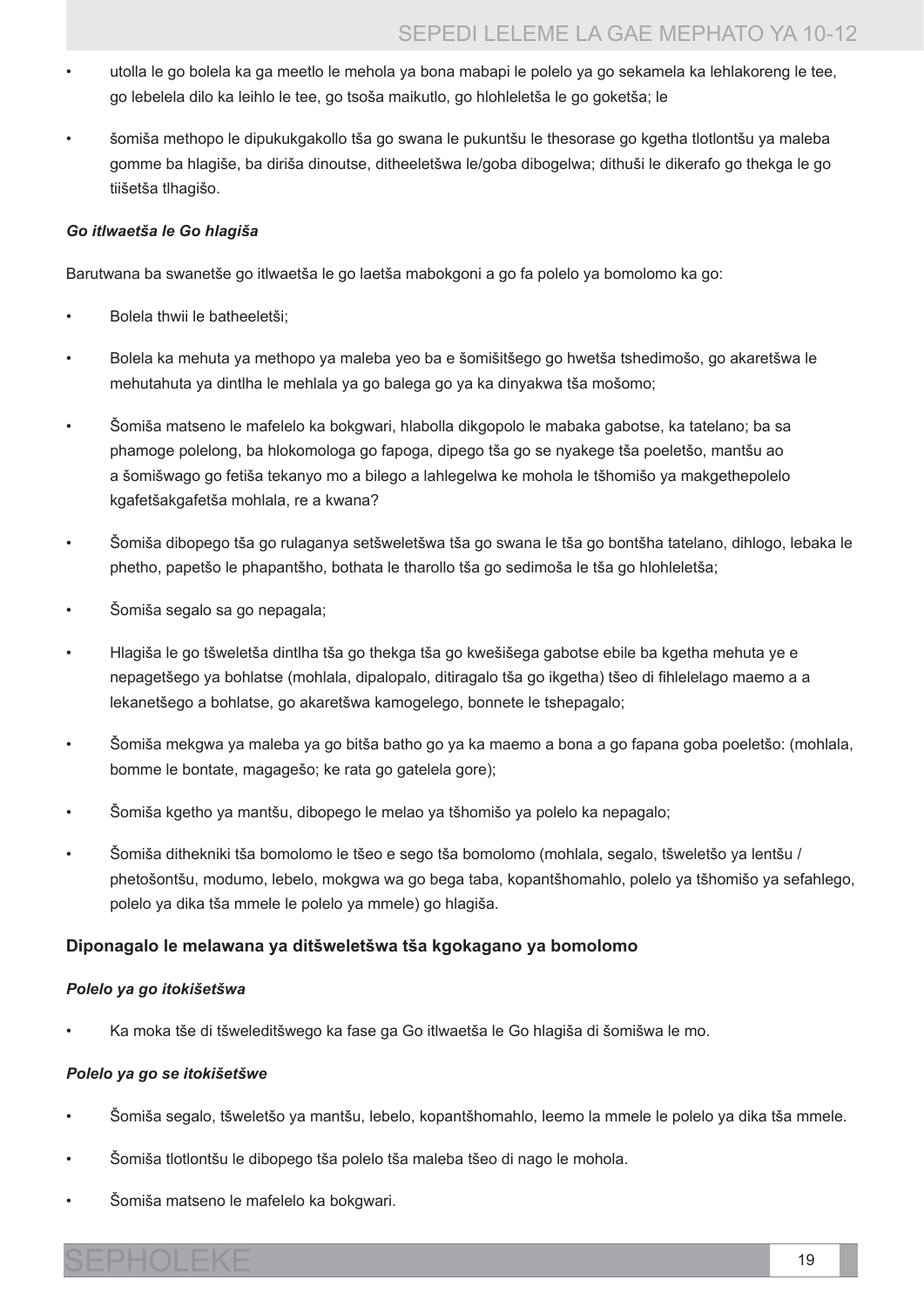### *Potšišotherišano*

- Šomiša mabokgoni a go botšiša, go hlohleletša, go ngwala dinoutse, go akaretša, go theeletša le poledišano yeo e sego ya bomolomo ka nepagalo
- Beakanya o lokiše: hlatholla maikemišetšo, tsebo ya pele, tlhalošo ka go fa dintlhakgolo, dipotšišo, nako, lefelo, tatelantšho, tikologo (lebelela diponagalo tša go ngwala).
- Šomiša dithekniki tša dipotšišotherišano go ya ka magato a tšona:
	- o Matseno (boitlhalošo; go tšweletša morero).
	- o Kwešišano le kamogelano (hlola moya wa go tshepana).
	- o Dipotšišo (botšiša dipotšišo go tšwa go tša kakaretšo go ya go tša go ikgetha, dipotšišo tša maleba; šomiša polelo ya go hlamega, ya go laetša šedi, ya tlhompho le ya go hlohleletša; theeletša gabotse; lekola karabo, araba ka bokgwari go laetša tsebo).
	- o Kakaretšo (rekhota dikarabo ka go ngwala dinoutse; akaretša; latelantšha o be o beakanye dikarabo le ditaba tše dingwe tše bohlokwa ka tatelano ya maleba).
	- o Tswalelo (leboga mmotšišwa; efa dinomoro tša kgokagano ka botlalo).

#### *Go tsebiša seboledi*

- Tsebiša seboledi go batheeletši ka botlalo ka fao go swanetšego.
- Beakanya, lokiša o be o hlagiše :
	- o Akaretša polelo ya semmušo go amogela le go tsebiša seboledi. O seke wa šomiša metlae.
	- o Dira dinyakišišo gore o hwetše tshedimošo ya maleba go tšwa go seboledi le polelo ye e nyakegago go tšweletša se.
	- o Kgonthišiša gore na seboledi se tla rata go bolelwa ka eng go tšwa go boitaodišophelo bja sona.
	- o Efa tshedimošo ya bomorago ya maleba ka seboledi.
	- o Efa histori ye kopana ka dikolo tše a ithutilego go tšona, dithuto tše a di fihleletšego le histori ya mošomo.
	- o Bolela ditlošabodutu le dikgahlego tša gagwe ge fela di sepelelana le dikamano tša polelo ye e fiwago.
	- o Bolela diphihlelelo tša godimodimo tša seboledi.
	- o Tswalanya matseno le kgwekgwe ya taba (mohlala, ke ka lebaka la eng seboledi se memilwe go tlo fa polelo moletlong).
	- o Tsebiša leina la seboledi mafelelong, gomme o netefatše gore o le biditše gabotse ka nepagalo.
	- o Efa matseno a makopana; batheeletši ba tlile go theeletša seboledi, e sego motho yo a se tsebišago.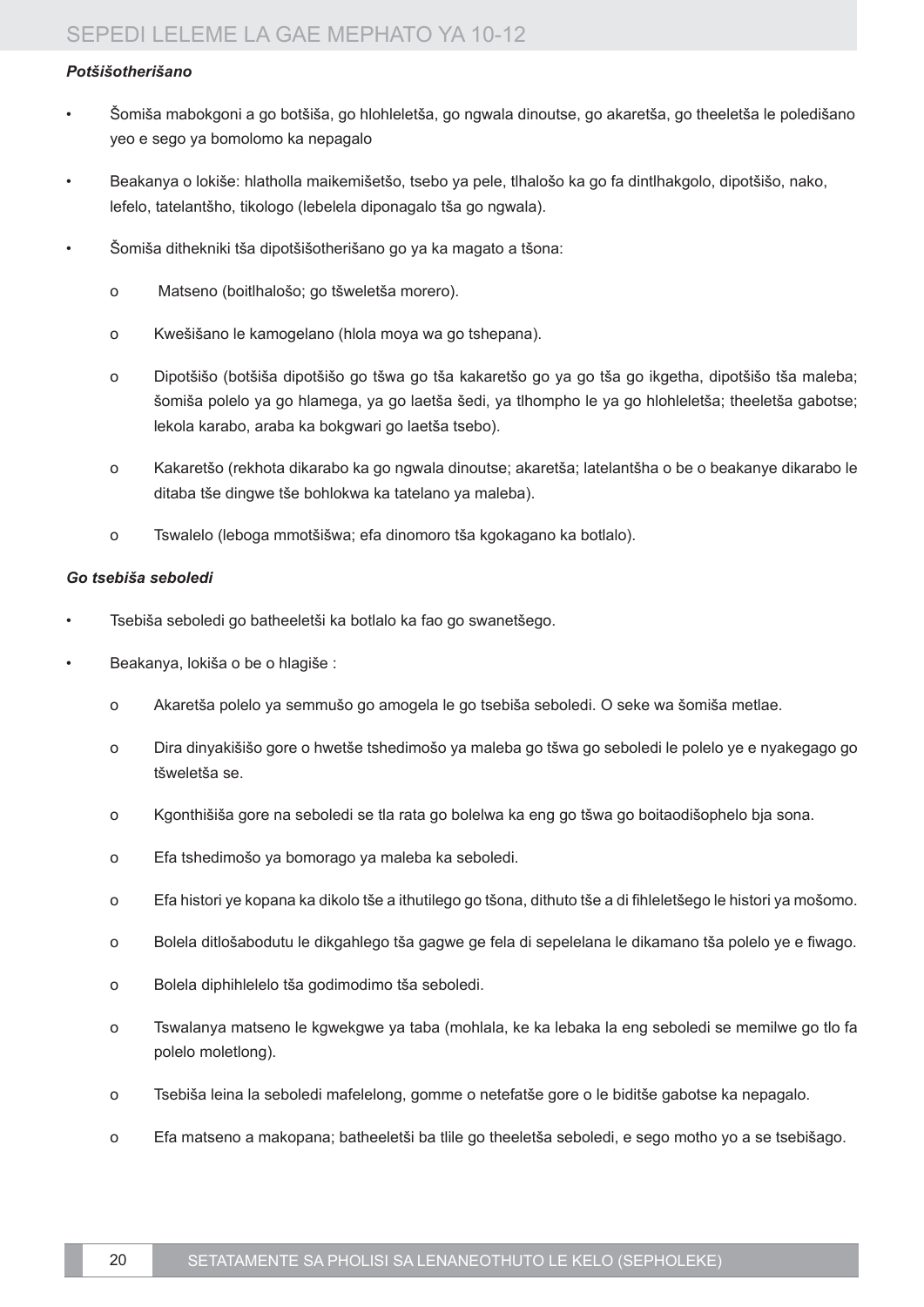### *Go fa ditebogo*

Leboga seboledi ge se feditše go fa batheeletši polelo:

- Beakanya, lokiša o be o hlagiše.
- Theeletša seboledi ka tlhokomelo, gore o kgethe dintlhakgolo polelong.
- Ngwala dintlha tše maatla go tšwa polelong, (mohlala, leboga seboledi ge se utollotše ditaba tše di bego di sa tsebje).
- Efa mantšu a ditebogo ka boripana.

### *Kahlaahlo ya phanele*

- Baboledi ba bolela ka seripa se se itšego sa sererwa.
- Šomiša dikafoko le melao ya go sepetša phanele.
- Mešomo ya modulasetulo:
	- o Go hlokomela gore go be le molao
	- o Go laola nako
	- o Go se phamoge lenaneotherong
	- o Go hlohleletša go tšea karolo
	- o Go se tšee lehlakore
	- o Go dira boipiletšo bja ditšhišinyo goba diboutu

### *Kahlaahlo/poledišano ye e sego ya semmušo*

- Thoma gomme a swarelela poledišano
- Šomiša melao ya go šielana ka polelo
- Šireletša maemo
- Rerišana
- Tlatša dikgoba le go hlohleletša seboledi
- Abelana dikgopolo le maitemogelo a be a laetše le kwešišo ya dikgopolo tšeo

### *Ngangišano*

- **• Sephetho**: taba ye dihlopha tše pedi di ngangišanago ka yona ka go fahlela ka dintlha tše bohlokwa, mohlala, go amogwa dibetša ke yona tharollo fela ya khutšo le polokego ya lefase.
- **• Dikganetšano:** di hlaloša gore na ke ka lebaka la eng sehlopha se sengwe se sa dumelelane le se sengwe.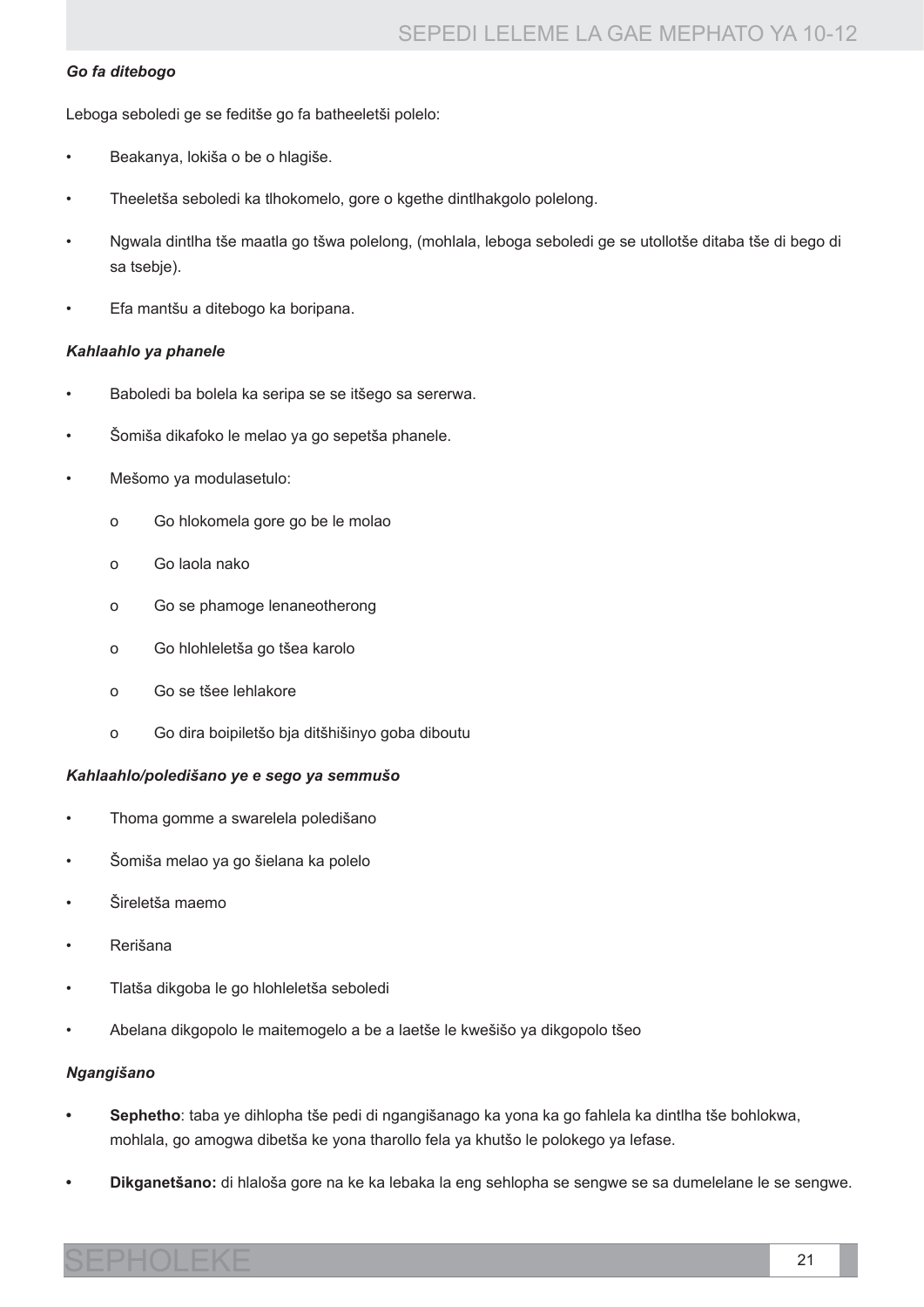- $\bullet$ **• Diboledi tša go dumela :** di dumelelana le sephetho/tšhišinyo. Sehlopha sa go dumela ka mehla se na le bothata bja go fa bohlatse gomme se thoma le go fetša ngangišano.
- **• Diboledikganetši:** di ganetšana le sephetho ka go hlagiša dintlha tša go kwagala tša kganetšo ya tumelo le go thekga maemo.

### *Ditshepetšo tša ngangišano*

- Sererwa le dintlha tša mathomo tša go thekga sephetho di begwa ke seboledi sa mathomo sa go dumela.
- Dintlha tša mathomo tša go thekga dikakanyo tša bona di begwa ke seboledi sa mathomo sa go ganetša.
- Seboledi sa bobedi sa go dumela se bolela dintlha tša go thekga tša sehlopha sa sona.
- Seboledi sa bobedi sa go ganetša se bolela dintlha tša go thekga tša sehlopha sa sona.
- Dihlopha tša tumelo le kganetšo, di fiwa metsotso ye 5-10 ya go khutša go itokišetša dikganetšano. Sehlopha se sengwe le se sengwe se na le maatla a go ganetša dintlha tša go thekga dikgopolo tša balwantšhi ba sona, go aga le go šireletša dintlha tša go thekga lehlakore la sona.
- Sehlophakganetši se fa dintlhakgopolo tše pedi tša go thekga lehlakore la sona la kganetšo kgahlanong le dintlhakgopolo tše pedi tša sehlophatumelo gomme se fa mabaka a mabedi.
- Sehlophatumelo se fa dikganetšano tše pedi tša go gana kgahlanong le dintlha tše pedi tša go thekga tša sehlophakganetši gomme se fa mabaka a mabedi.

### **Botelele bja ditšweletšwa tše di tlogo šomišetšwa go theeleletša kwešišo**

| <b>Ditšweletšwa</b>                                                                                                                                                                                                                                              | <b>Mephato</b> | Botelele bja<br>mantšu a<br>setšweletšwa |
|------------------------------------------------------------------------------------------------------------------------------------------------------------------------------------------------------------------------------------------------------------------|----------------|------------------------------------------|
| • Ditšweletšwa tša bomolomo, tša go bonwa, tša go theeletšwa le go bonwa, le tša                                                                                                                                                                                 | 10             | 200                                      |
| mahlakorentši a mediya bjalo ka diathikele tša kgatišobaka, dikuranta, dikhathune<br>le dipapatšo                                                                                                                                                                | 11             | 300                                      |
| • Dipukuntšu/thesorase                                                                                                                                                                                                                                           |                |                                          |
| • Ditšweletšwa tša go theeletšwa (go theeleletša kwešišo; mephato ya 10 le 11 ba<br>theeletša setsopolwa sa metsotso ye mebedi mola mphato wa 12 o theeletša met-<br>sotso ye meraro) Ditšweletšwa di swanetše go balwa bonnyane, makga a mabedi<br>pele ga kelo |                |                                          |
| • Pukutaetšo ya dinomoro tša megala, tšhupatsela ya thelebišene                                                                                                                                                                                                  |                |                                          |
| • Ditšweletšwa tša tirišano le tša bohlami                                                                                                                                                                                                                       | 12             | 400                                      |
| · Ditšweletšwa tša kgakollo le go sedimoša                                                                                                                                                                                                                       |                |                                          |
| • Ditšweletšwa tša koketšatsebo                                                                                                                                                                                                                                  |                |                                          |
| · Ditšweletšwa tša go theeletšwa ebile di bonwa (difilimi, mananeo a thelebišene,<br>diselaete, dipontšho, tša go rekhotwa, mananeo a seyalemoya, dinepe, divideo tša<br>mmino)                                                                                  |                |                                          |
| Goba molekwana wa metsotso ye 30 (go akaretšwa setsopolwa sa video sa metsotso ye mebedi [Mephato ya 10 le 12 ], le<br>setsopolwa sa go kwewa sa metsotso ye meraro [Mphato wa 12] le go araba dipotšišo)                                                        |                |                                          |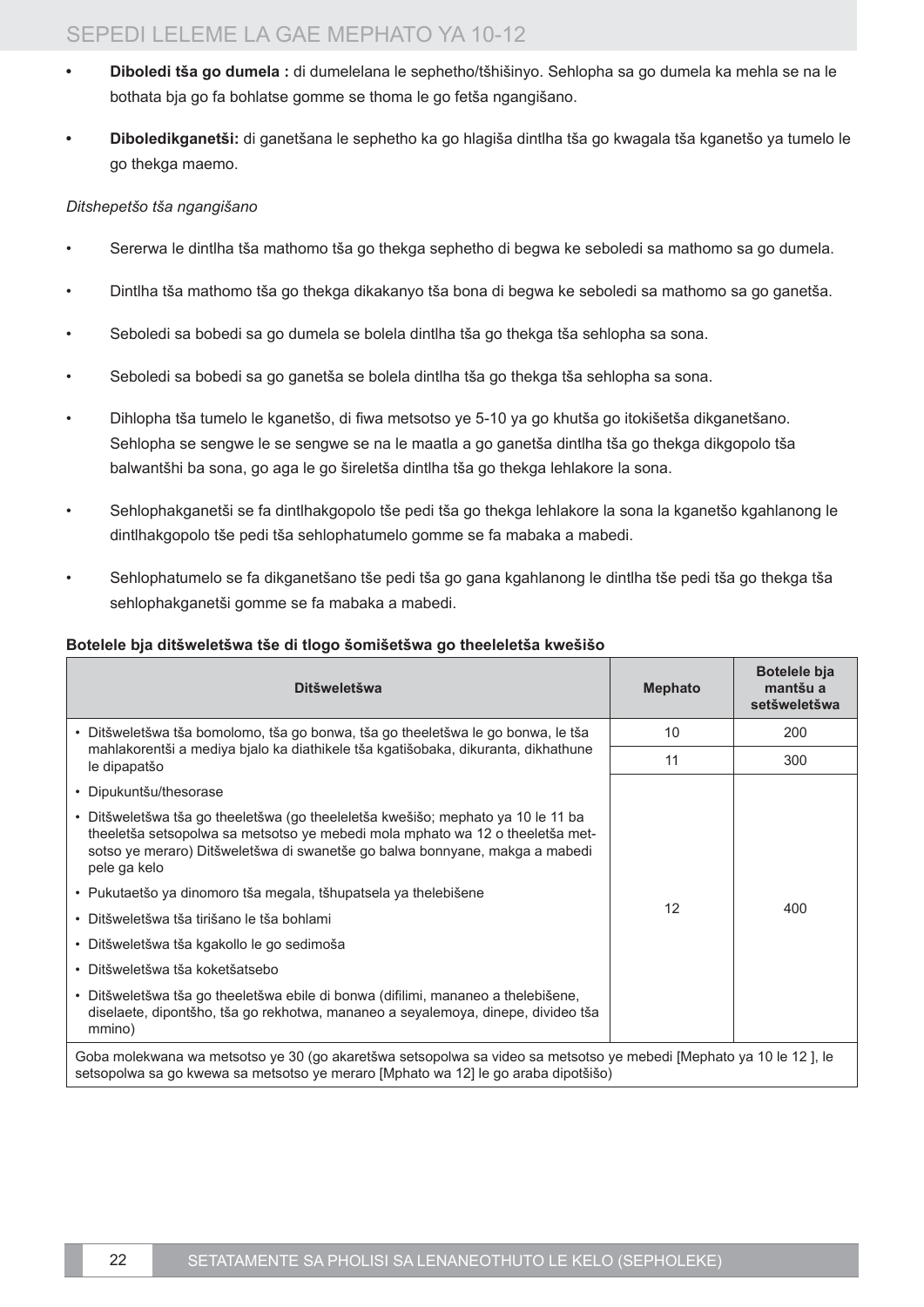### **Nako ye e šišintšwego ya ditšweletšwa tša kgokagano ya bomolomo/orale tše di tlogo tšweletšwa**

| <b>Ditšweletšwa</b>                                                | <b>Nako</b><br>Mephato ya 10-12 (mantšu) |
|--------------------------------------------------------------------|------------------------------------------|
| Therišano, ngangišano, dikahlaahlo tša foramo/sehlopha/<br>phanele | $20 - 30$                                |
| Dipoledišano                                                       | $6 - 8$                                  |
| Ditšhupetšo le ditaelo                                             | $4 - 5$                                  |
| Dipotšišotherišano                                                 | $10 - 15$                                |
| Go tsebiša seboledi, go fa ditebogo                                | $4 - 5$                                  |
| Dipolelo tša go itokišetšwa, pego, tshwayotshwayo                  | $4 - 5$                                  |
| Dipolelo tša go se itokišetšwe                                     | $2 - 3$                                  |
| Go fa kanegelo                                                     | $8 - 10$                                 |
| Kopano le tshepetšo ya yona                                        | $10 - 15$                                |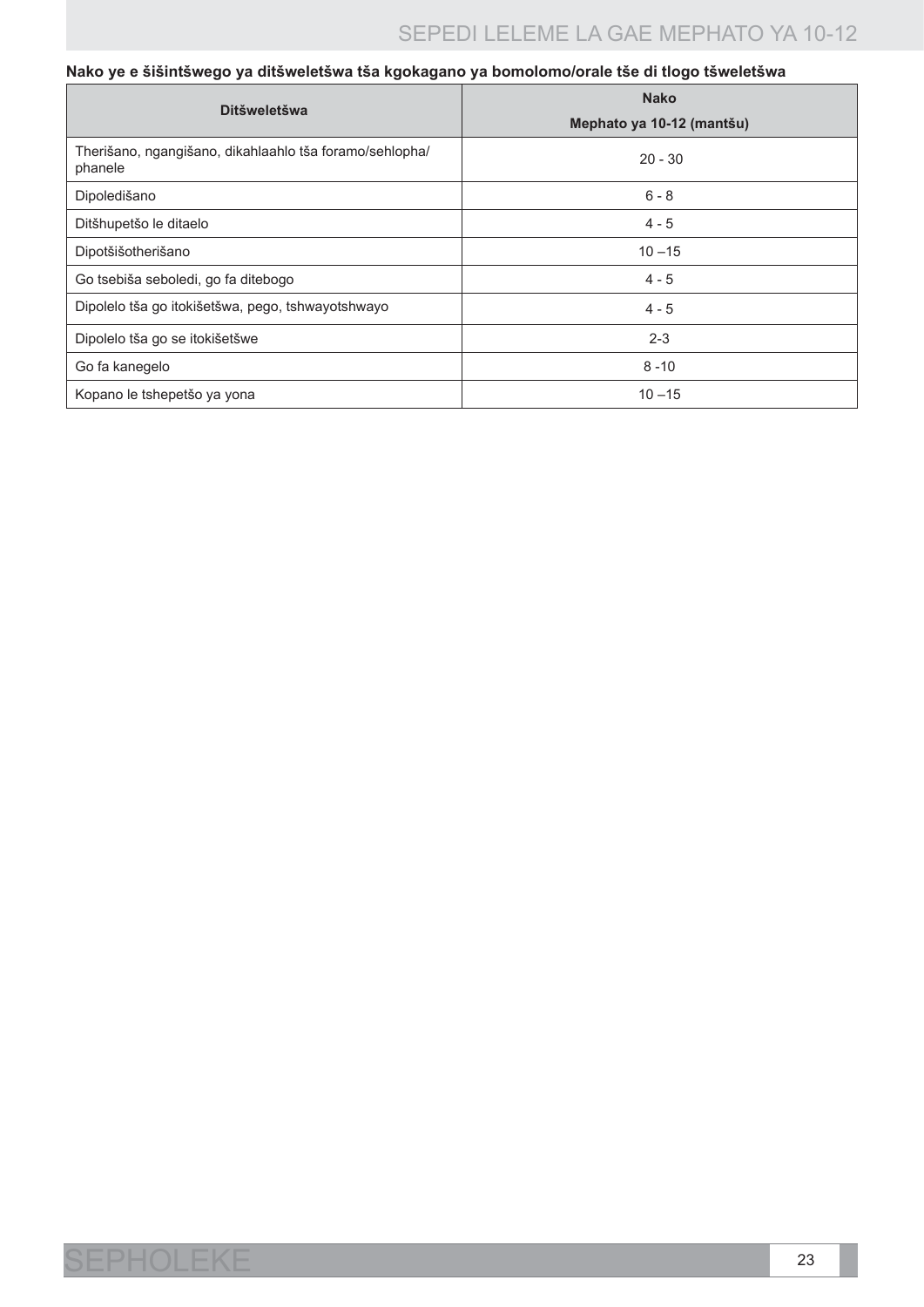#### $3.2$ **3.2 GO BALA LE GO BOGELA**

Karolo ye e akaretša go bala le magato a go bala le mekgwanakgwana ye e šomišetšwago go kwešiša le go laetša kgahlego go ditšweletšwa tša dingwalo le tše e sego tša dingwalo.

### **Magato a go bala**

Go ruta go bala, gantši go akaretša go šoma ka dielemente tša magato a go bala. Wo ke mošongwana wa magato a mararo wo o bontšhago mekgwanakgwana ya go ikemela ya go bala le go kwešiša tlhathollo ya setšweletšwa. Ga se magato ka moka ao a tla šomišwago mabakeng ka moka. Mohlala, ge barutwana ba bala setšweletšwa goba pukwana ye ba sa e tsebego, ba tla swanela ke go dira mošongwana wa **pele ga go bala** wo o ba thušago go bona diponagalo tša mohuta woo wa setšweletšwa, wa ba thuša gape le go itswalanya le maitemogelo a bona. Mešongwana ya **ka nako ya go bala** e tla ba thuša go sekaseka sebopego sa yona le diponagalo tša polelo ka botlalo. Barutwana ba ka fiwa mošomo wa go ngwala setšweletšwa sa bona ka **morago ga go bala.**

*Pele ga go bala* go tsebiša barutwana go setšweletšwa. Go tsoša dikamanyo le tsebo ye e fetilego.

- Go sekima le go sekena diponagalo tša setšweletšwa: leina la puku, dihlogwana, mantšu a go hlaloša seswantšho, dielemente tša go bonwa le dithalwa tša tshedimošo mohlala, difonte le go nomora, kalo, dikerafo, dipapetla, dithalwa, mebepe, seka goba ditlhahli/ditšhupetšo tša khomphuthara, tlhalošo ya mantšu ye e tšweleditšwego.
- Go sekima le go sekena diripa tša puku; mohlala, leina la puku, diteng, dikgaolo, tlhalošo ya mantšu, mametletšo.
- Go naganela pele ka go šomiša tshedimošo ye e hweditšwego ge ba sekima le go sekena.
- Šomana le tlotlontšu ye nngwe le ye nngwe ye bohlokwa ye barutwana ba sa e tsebego.

*Ka nako ya go bala* go akaretša go kwešiša tlhalošo ya setšweletšwa le go hlokomela diponagalo tša polelo ya sona.

- Go tšweletša kwešišo ya setšweletšwa ka maikemišetšo le mafolofolo.
- Go hwetša tlhalošo ya mantšu le diswantšho tšeo di sa tlwaelegago ka go šomiša mabokgoni a go kwešiša lentšu go ya le tsebo ya diripa/dikarolo tša lona ge a bala le mehlala ya tšhomišo go ya ka dikamano.
- Go šomiša mekgwanakgwana ya kwešišo: go dira dikgokagano, go hlokomela kwešišo, go lekanyetša lebelo la go bala setšweletšwa se se lego bothata, go bala gape mo go nyakegago, go lebelela pele ka setšweletšweng, go nyaka tshedimošo ye e ka thušago, go botšiša le go araba dipotšišo (go tloga go tša maemo a fase go ya go tša maemo a godimo), go šomiša tshwantšhokgopolo, go ruma go ya ka dintlha tšeo di filwego, go balela dikgopolokgolo, go hlokomela kgetho ya mantšu le dibopego tša polelo, go lemoga mohuta wa setšweletšwa ka sebopego le diponagalo tša polelo ya sona.
- Go dira dinoutse goba go akaretša dikgopolokgolo le dikgopolotlaleletšo.

*Ka morago ga go bala* go kgontšha barutwana go swayaswaya le go araba setšweletšwa ka botlalo.

- Go araba dipotšišo tša setšweletšwa go tloga go tša maemo a fase go ya go tša maemo a godimo
- Go bapetša le go fapantšha; go tlemaganya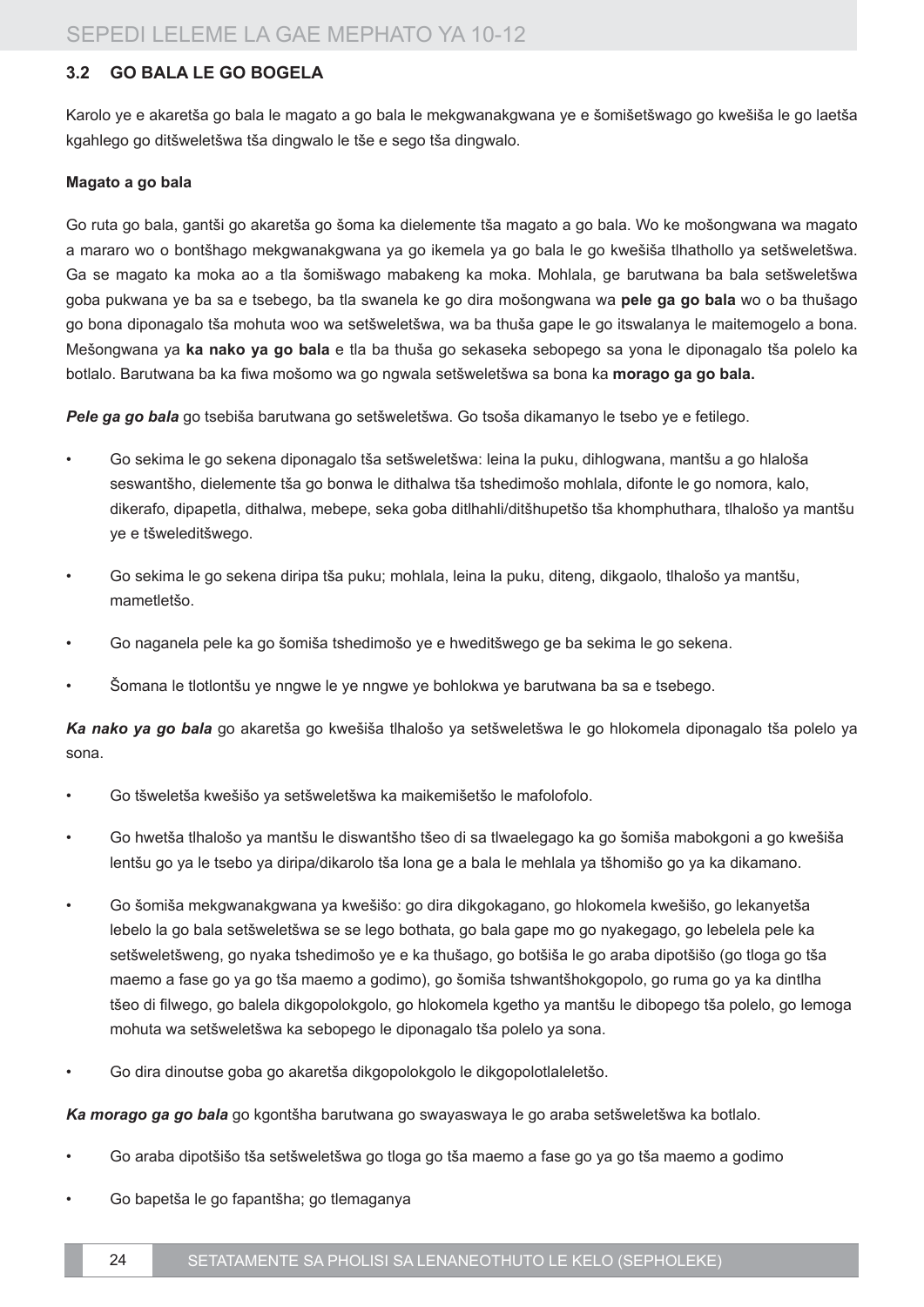- Go lekola, go ngwala diphetho le go hlagiša kgopolo ya gagwe
- Go tšweletša mohuta wa sengwalo sa go ngwalwa sa boitlhamelo (mo go nyakegago)
- Go godiša temogo ya tšhomišo ya polelo ka tsinkelo
	- o Dintlha le kakanyo
	- o Tlhalošothwii le ya go rarela
	- o Tlhalošo ya pepeneneng le tlhalošo yeo e iphihlilego ya lentšu
	- o Bokamorago/boithekgo bja setšweletšwa le bja mongwadi mabapi le tša phedišano le, sepolitiki le tša setšo
	- o Mohola wa kgetho le tlogelo go tlhalošo
	- o Tswalano gare ga polelo le maatla
	- o Polelo ya go tsoša maikutlo le ya go goketša, go tšea lehlakore, go hlaola batho go ya le ka seo ba lego sona, go kgetholla, go lebelela dilo ka leihlo le tee, go šomiša ditsela tša go fapana tša polelo, ya mohlala, go tšea sephetho go ya ka dintlha tše di filwego*,* go tšea sephetho go ya ka dikakanyo tša gago, go fahlela ka dintlha, mohola wa go akaretša goba go tlogela tshedimošo

### **Tlhathollo ya ditšweletšwa tša go bonwa (mehuta ya dithalwa le ditšweletšwa tša go bonwa)**

Go barutwana ba bantši sekirini e sego letlakala le le gatišitšwego ke motheo wa tshedimošo ye ntši. Tsebotlhaka/ litheresi ya go bonwa, ke karolo ye bohlokwa ya go ithuta, gomme sekirini sa khomphutara ke mothopo wo o humilego wa sedirišwa. Hlahloba ka tsela yeo kalo e lego senotlelo se bohlokwa go websaete ye e tlwaelegilego; ka tsela yeo šedi e fiwago babapatši; ka tsela yeo mosepelo le mmala di bapalago dikarolo tše bohlokwa go goketša mošomiši go šutela mathokong a mangwe.

- Dithekniki tša go hlohleletša: polelo ya go tšoša maikutlo, ya go hlohleletša, ya go tšea lehlakore le ya go jabetša
- Tsela yeo polelo le diswantšho di huetšago meetlo le mekgwa ka gona; diswantšho le polelo ya go kgethologanya bong, semorafe, bogolo goba go ya ka tiišetšo ya go bona dilo ka lehlakore le tee, kudu dipapatšo
- Khuetšo ya tšhomišo ya mehuta ya difonte le bogolo bja ditlhaka, dihlogo le mantšu a go hlaloša seswantšho
- Sekaseka, hlatholla, lekola le go araba dikhathune tša mehutahuta/ mesetwana ya dikhomikhi /diswantšho tša metlae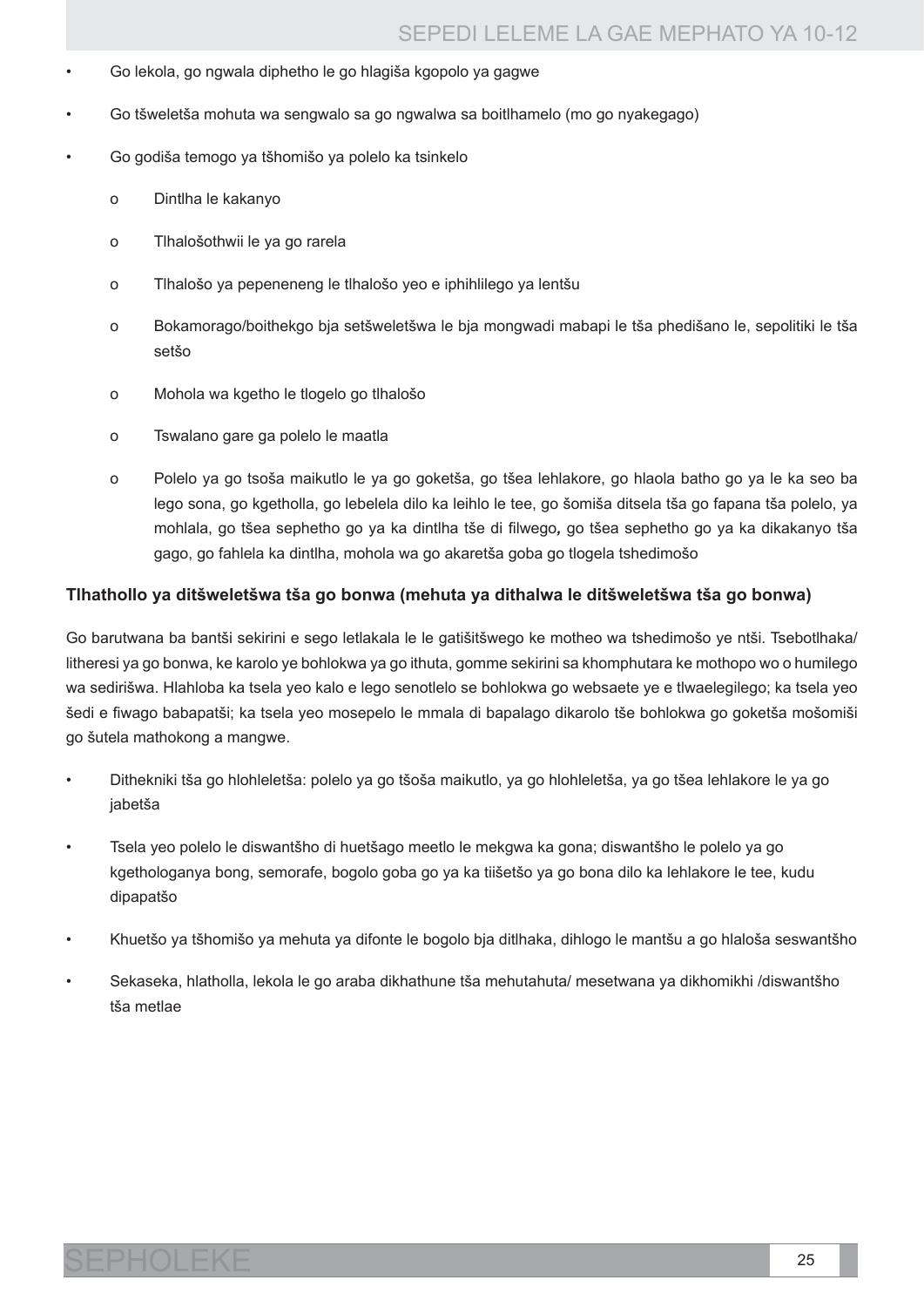### **Kgodišo ya tlotlontšu le tšhomišo ya polelo**

Barutwana ba swanetše go rutwa tsebo ya tlotlontšu le tšhomišo ya polelo bjalo ka ge di le ka setšweletšweng sa nnete, bobedi prosa le theto, ditaba tša nnete le tšeo e sego tša nnete. Mohlala, ge go šongwa ka dikapolelo, go bohlokwa ka mehla gore go hlalošwe gore ke ka lebaka la eng dikapolelo tšeo di šomišwa go na le go re di laetšwe fela. Go kaone go botšiša potšišo ya go swana le 'ke ka lebaka la eng mongwadi a šomišitše phapantšho mo? Go phala gore 'na sekapolelo se se bitšwa eng?'

Tsepamela go dintlha tše di latelago:

- Polelo ya dika le makgethepolelo: dika, diema, dikapolelo (tshwantšhišo, tshwantšhanyo, mothofatšo, phetolaina, mainahlangwa ka medumo, pheteletšo, phetolaina, kgegeo, tshotlo, kodutlo, kgakantšho, papadišantšu, polelo ya go fihla taba, tlhagišo ya taba ka bohlale, phefolo, lithosese). Tsebo ya dikapolelo tše e bohlokwa, ka fao di swanetše go rutwa barutwana ge fela di tšweletšwa go setšweletšwa sa nnete, bobedi prosa le theto, ditaba tša nnete le tšeo e sego tša nnete.
- Tša go tšweletša phapano gare ga tlhalošo ya pepeneneng ya lentšu, mohlala, Tau > ke phoofolo ya mariri, ye šoro ya go dula lešokeng; le tlhalošo ya lentšu ka mokgwa wo e sego wa tlwaelo, e ka ba ya seka goba sekai: mohlala > Malose ke tau > O bogale/o na le maatla/o a tšhabega.
- Go šomiša dipukuntšu, le dipukukgakollo tše dingwe go hwetša tlhalošo, mopeleto, tlhabošo ya mantšu, dinoko le diripa tša polelo tša mantšu a go se tlwaelege.
- Lemoga tlhalošo ya dihlogo tša maina tša go tlwaelega (mohlala, *mo-, me-, le-, ma-, se-, di-*) le meselana ya go tlwaelega (mohlala, *-ile*).
- Hwetša tlhalošo ya mantšu le tswalano ya ona le mantšu a go nyalelana a go šomiša medu, meselana le dihlogo tša go swana.
- Šomiša dikamano tše di potapotilego lentšu (mohlala, mo ditlhalošong tša mafoko), maswao a polelo (mohlala, fegelwana, ditsebjana) le maswao a dithalwa (go ngwala ka bokoto) go lemoga tlhalošo ya mantšu a go se tlwaelege.
- Laetša phaphano gare ga mantšu a go ba le ditlhalošo tše ntši (dipholisemi) mantšu go ditšweletšwa tša go se hlakahlakane ka ga direrwa tša nnete.
- Lemoga papetšo ka go šomiša ditiragalo tša kgale, goba tša go tšwa dipukung mohlala motho wa go se kgolwe taba o bapetšwa le Thomase wa ka Beibeleng,
- Laetša kwešišo ya dikafoko le diema tša go tlwaelega, le polelo ya dika.
- Lekola ka fao mantšu a go tšwa ditšong tše dingwe a huetšago setšweletšwa (mohlala, mantšu a go tšwa go Afrikaans le English, polelo ya mmileng, dimmotwana, mareo a semorafe).
- Lemoga phapano gare ga mantšu ao a tlišago tlhakahlakano ka tlhalošo, ditumatshwano, mahlalošagotee (mohlala, kganya = matepe/go phadima, nkwe= ntheeletše/phoofolo*).*
- Anega taba goba lefoko o diriša mantšu a go fapana (mahlalošagotee le malatodi/maganetši).
- Šomiša lentšu le tee sebakeng sa sekafoko.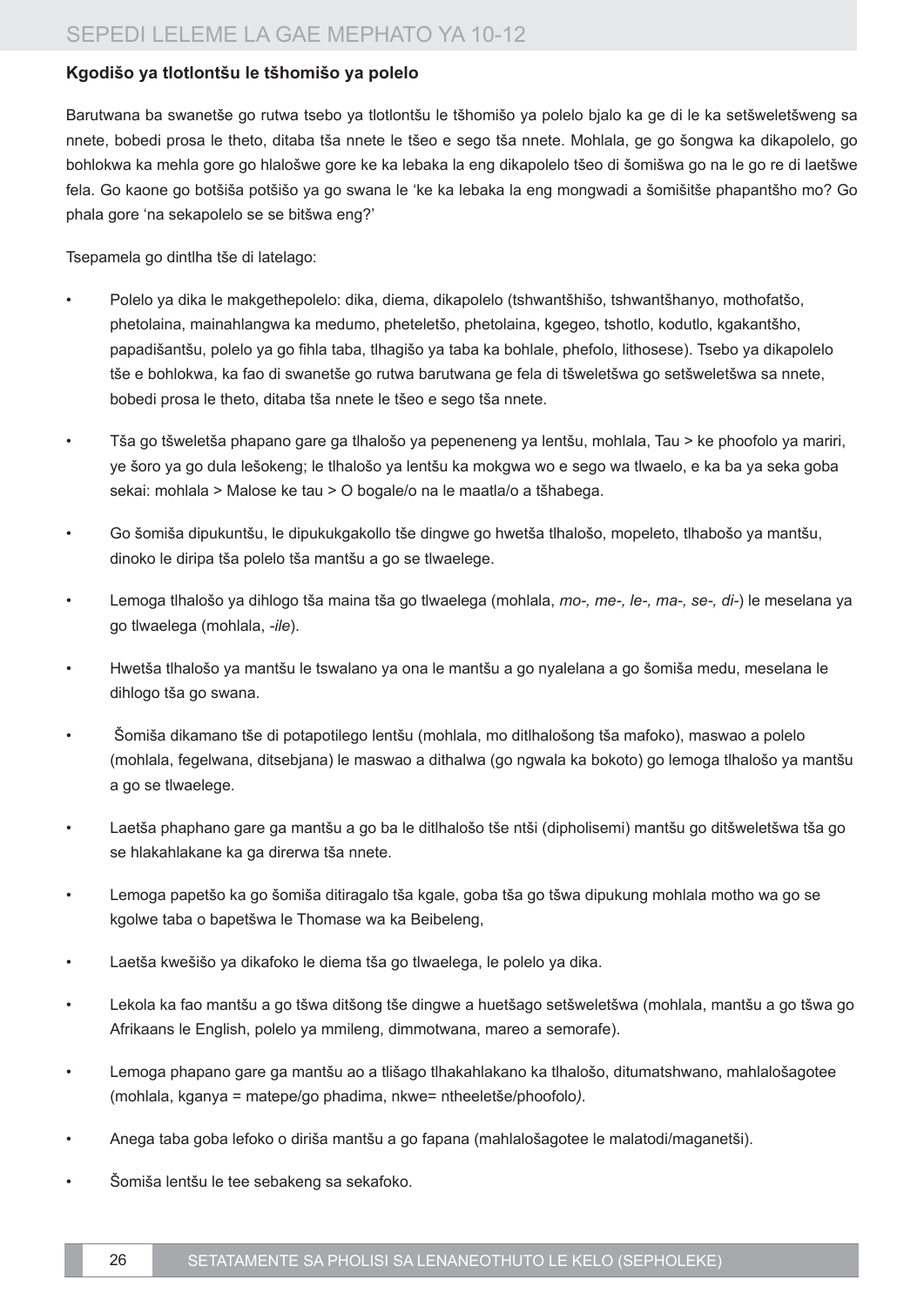• Šomiša mantšu a a šomišwago mmogo, mohlala, Malose le Lesiba ke mpša le katse, Batsomi ba sepetše ba swere lerumo le kotse, Ke duma go ja bogobe le nama, Kgoši le lethebo; mala le mogodu; ntepa le lešago; tonki le père, bj.bj.

### **Sebopego sa lefoko le thulaganyo ya ditšweletšwa**

Bontši bja dilo tše di ngwadilwego mo di šetše di badilwe ka mephatong ye e fetilego. Go ruta dipatrone tše tša sebopego go fela go šoma bokaone go dithutišo tša go ngwala ge barutwana ba hwetša sebaka sa go di šomiša, ba bona maatla a tšona thwii, go na le go di kgetha setšweletšweng sa yo mongwe.

- Lemoga, hlaloša o be o sekaseke ditlhalošo le mošomo wa dibopego le melao ya tšhomišo ya polelo go ditšweletšwa:
	- o Makopanyi: sa pele; ka lehlakoreng le lengwe...; ka gore.
	- o Mehutahuta ya dikhutsofatšo le diakronimi
	- o Mehuta ya madiri le mathuši go hlagiša lebaka le modirišo ka tshwanelo
	- o mafokonolo, mafokontši, mafokofokwana, mafokontši-fokwana ka go šomiša dithabe, dikafoko le makopanyi
	- o Tirwa (polelotiriši le polelotirišwa)
	- o Polelotebanyi le polelotharedi
	- o Tatelanontšu ya go nepagala
	- o Lekgokedi, modirišogo, leba, lehlathi
	- o Maswaodikga

Sekaseka sebopego / thulaganyo ya ditšweletšwa tše di tlogo šomišwa go kgabaganya lenaneothuto le tswalano ya mantšu ao a tlišago diphetogo/mantšu a go šupetša mošomo wa setšweletšwa: Dithulaganyo tše di bontšhago tatelano, tlhathollo, lebaka le pheto, tshepidišo, bapetša/fapantšha, tatelano go ya ka bohlokwa, go bontšha lefelo, temana ya go kgetha, temana ya go hlopha, temanatlhaloši, temanatekolo, temana ya tlhalošišo, phekgogo/ sethakgodi, temana ya go ruma (lebelela mokgwa wa go ngwala temana gore o bone mantšu ao a tšweletšago diphetogo).

### **Diponagalo tša ditšweletšwa tša dingwalo**

Bangwadi ba šomiša ditšweletšwa fela go utolla dikgopolo tša bona. Bangwadi ba makgonthe ba šetša le go hlokomela poeletšo ye e sa nyakegego polelong ya Sepedi (Sesotho sa Leboa) le ge e ka ba ye e nyatšegago gakaakang. Ka ge go le bohlokwa gore diponagalo tša dingwalo le tlhamo di rutwe, go sa le bohlokwa go kwešiša dipoelo tša diponagalo go molaetša, le molaetša woo mongwadi a lekago go o tliša go baamogedi ba tshedimošo goba batheeletši.

### *Theto*

Go na le dipotšišo tše pedi tše bohlokwa tšeo barutwana ba swanetšego go di botšiša mabapi le sereto: Ke eng seo se bego se bolelwa? Ke tseba bjang? Potšišo ya bobedi e tlaleletša le go tiišetša potšišo ya mathomo; mola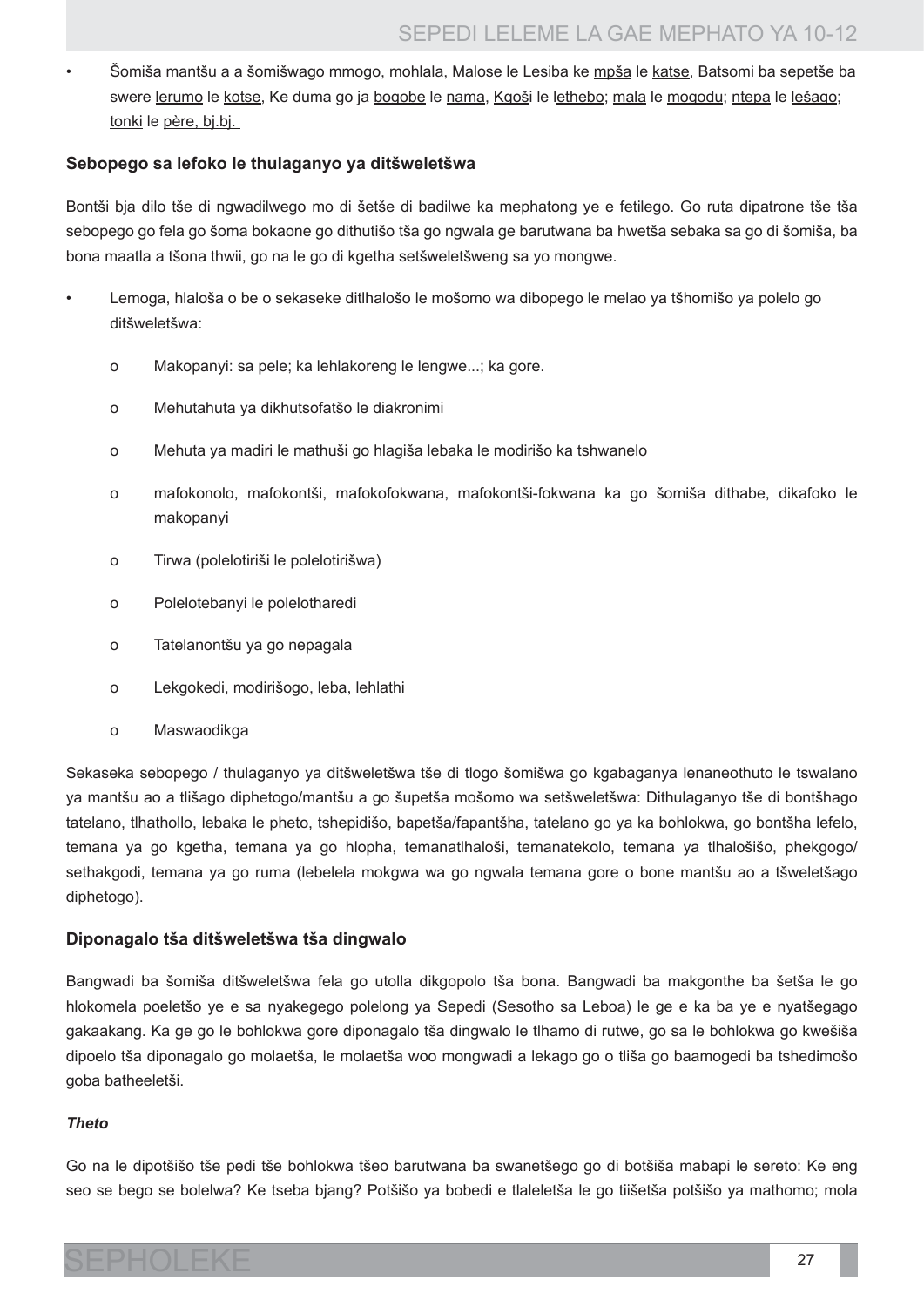ya mathomo e laola seo ya bobedi e tlilego go se utolla. Bangwadi ba dipuku ka moka ba ngwala ka gobane ba na le seo ba nyakago go bolela ka sona- ba ngwala ka seo ba gopolago gore se a kgahliša gape se bohlokwa go sehlopha sa setšo seo se lebantšwego. Re bala le go ithuta ditšweletšwa tše, gore re fe thekgo, tlhalošo le kutollo ka seo bangwadi ba nyakago go se bolela. Mošongwana wo o akaretša tšhomišo ya dikapolelo polelong; mokgwa wo mafoko, methalo ya ditemana le direto tše di hlagišwago; kgetho ya seswantšho, mošito, lebelo le modumo; khuduego ya maikutlo ye e tšweletšwago ke diswantšho. Tše ka moka ke maitekelo a go fihlelela mafelelo a a ka akanywago, ao sereti se a holofelago, gomme ka morago re ka utolla tlhalošo ya setšweletšwa. Go ithuta sereto se sebotse, ga se gantši go e ba le bofelo bjo bo letetšwego.

*Dikarolwana tše di laetšwago ka fase di tla thuša go tliša kwešišo ya molaetša wo o lebantšwego:*

- Tlhalošothwii goba tlhalošo ya ntšu ka ntšu
- Tlhalošo ya seka Moya wo o fokago ka gare ga puku
- Kgwekgwe le molaetša
- Tshwantšhokgopolo
- Dikapolelo/tshwantšhokgopolo, kgetho ya mantšu, segalo, mantšwana a go natefiša polelo, karabo ya go laetša go amega maikutlo, methalotheto, mantšu, ditematheto, nyalelano, maswaodikga, poeletšo ya mothalotheto goba tematheto, poeletšo, ditlabakelo tša modumo (poeletšomodumo, tumammogo le tumanoši, morumokwano, mošito, onomathopia) kelelothalo.

### *Papadi/tiragatšo/terama*

Papadi ga e re botše ka mantšu le polelo fela: e laetša mosepelo, lentšu, lesedi le leswiswi, poledišano ya tsenelelano le papalego. Tsela yeo papadi e sepetšwago (lebelo) ka gona e bohlokwa: ka tsela yeo baanegwa ba boledišanago ka gona, seo ba se dirago ge ba sa bolele, ka mo tšhomišo ya ditho tša mmele bjalo ka sefahlego e ka fetošago tlhalošo ya methaladi- tše ka moka di ka fetoga lefela ge papadi e ka balwa bjalo ka padi. Le ge go le bjalo, ga se kgopolo ye botse go laetša video ya papadi pele e ka rutwa, ya ahlaahlwa le go diragatšwa ka phaphošing. Ka ntle le go dira seo, video e fetoga bonnete bja papadi, gomme tlhathollo ya setšweletšwa ya lahlegelwa ke maemo a yona.

Tshwantšhokgopolo e kgatha tema ye bohlokwa ge go balwa papadi. Go bona sefala ka leihlo la moya le gore baanegwa ke batho ba mohuta mang, le go akanya phapano yeo e lemogwago mothalading gore e ka ba mothaladi goba polelo ke dikarolwana tše bohlokwa tša papadi ka phaphošing. Thulaganyo le thulaganyotlaleletšo; le mokgwa wo mongwadi wa papadi a tšweletšago baanegwa ka gona, le ka mo ba golago ge papadi e dutše e tšwela pele; boithekgo le tikologo; lebelo; tšhomišo ya seswantšho le sekai; dithekniki tša papadi go swana le polelonoši, kgegeotiragatšo, ditšhupetšo tša sefala, ngangego, tshegišo, tša tshotlo; tše ka moka di bohlokwa ge go rutwa go bala papadi.

Tše di latelago di tla thuša barutwana go kwešiša setšweletšwa:

- Thulaganyo le thulaganyotlaleletšo (tšweletšotaba, phekgogo, thulano, sehloa, tharollo, kanegelo ka mokgwa wa tebelelopele le kgadimonthago)
- Tshwantšho ya baanegwa
- Tema ye e kgathwago ke moanegi/ moanegwa/ ntlhatebelelo
- Kgwekgwe le melaetša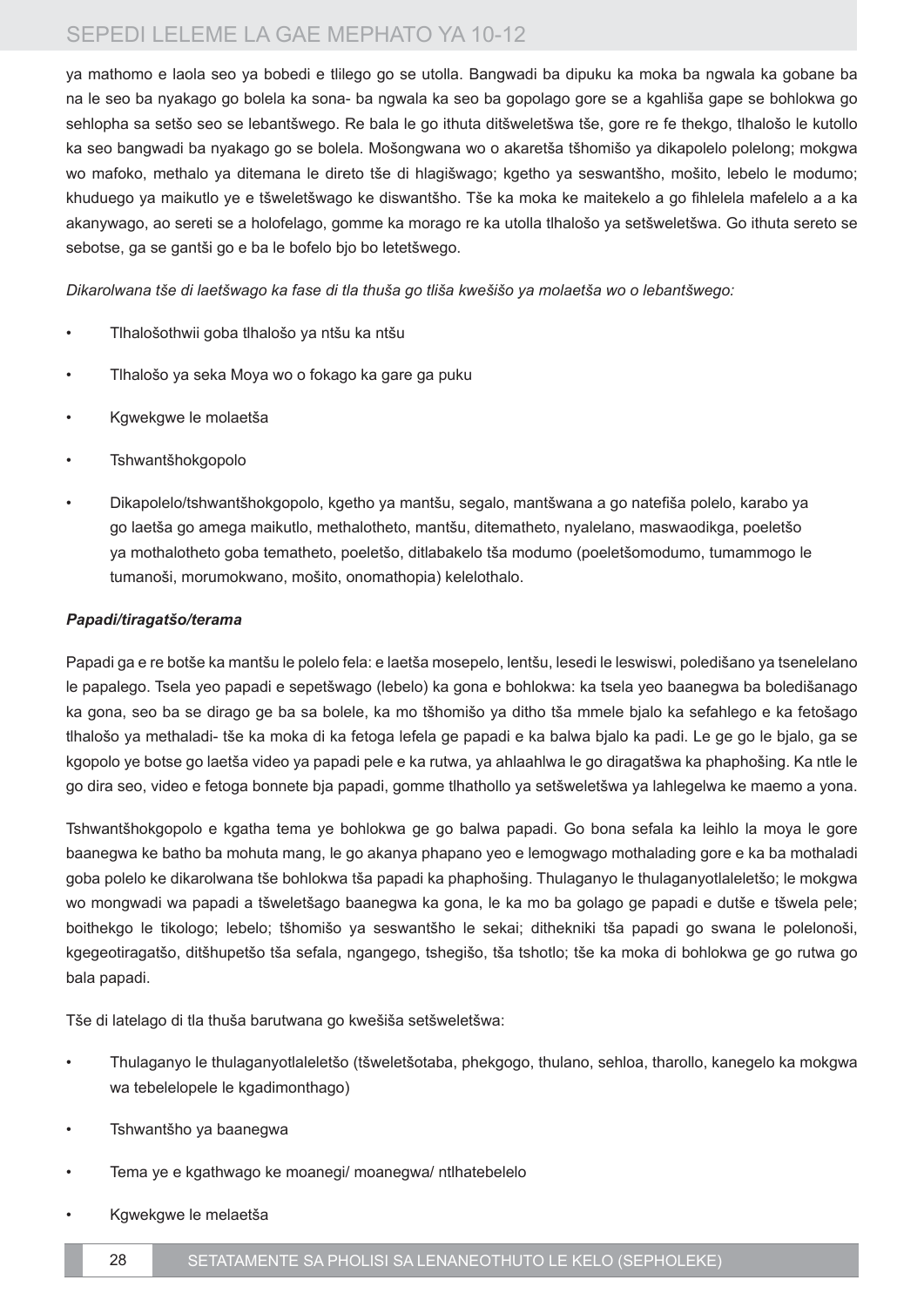- Boithekgo/bokamorago le tikologo tswalano le moanegwa le kgwekgwe
- Moya wo o fokago le segalo
- kgegeophetogi/ mafelelo
- Ditšhupasefala
- Tswalano gare ga poledišano/polelonoši le tiragatšo
- Kgegeotiragatšo
- Mothalonako (Thulaganyo le tatelano ya ditiragalo go ya ka nako)

#### *Padi / Dingwalotšhaba: tša kakanyatlhalošo, tsholo le tša pheteletšannete*

#### *Kanegelokopana (go oketša tsebo)*

Dipadi le mehuta ye mengwe ya dikanegelo di swanetše go balwa, go ahlaahlwa le go thabiša. Go balela setšweletšwa godimo ka phapošing go na le mohola, kudu ge barutwana ba se na kgahlego ya go bala, goba ba gana go bala. Bala ka lebelo, gomme o swarelele kgahlego ka go šomiša melao ye bonolo ya go bala go swana le ponelopele, tekolo le kgahlego. Mešongwana ye bonolo ye e akaretšago boikgopolelo bja kakaretšo (go akaretša kanegelo ka mantšu a a badilwego; go dira gore seswantšho sa go bonwa se ye phapošing; ditokomane tša pulo tša baanegwathwadi; go nyakana le mantšu le tšweletšo ya ona le diswantšho tšeo di gatelelago dikgopolo le merero ka go padi), e ka thuša barutwana go bala ka lebelo la maleba. Ka morago ga go bala ga mathomo, barutwana ba swanetše go tseba phapano gare ga kanego (go direga eng ka morago?) le thulaganyo (ke ka baka la eng seo se diregile?) le go utolla ditlhalošo le ditlhathollo tše di ka fihlelelwago tša kanego, go lekola ka moo mongwadi a šomišitšego polelo go tšweletša moanegwa (polelotlhaloši le polelotebanyi); ka moo baanegwa ba boledišanago; tikologo (polelo ya go hlaloša le taetšo ya ditiragalo ka mo pading ka moka); le mo go lego bohlokwa go utolla dikakanyo tša motheo, dikgopolo, le ditumelo tše di laolago tshepetšo ya papadi ka kakaretšo. Ditšo ka moka le bontši bja batho ba phela bophelo bja go thakgalela dipadi. Seo morutiši a se dirago ka phaphošing mabapi le dipadi le dikanegelo se swanetše go fetoga boithabišo ge go anegwa.

Mahlakore a a lego ka fase, a tla thuša morutwana go kwešiša setšweletšwa:

- Thulaganyo le thulaganyotlaleletšo (tšweletšotaba, phekgogo, thulano, sehloa, magomo a kgakgano, tharollo, tebelelopele le kgadimonthago), mathomo le mafelelo a didingwalotšhaba bjalo ka dinonwane/ dikanegelo, dikoša tša dikanegelo.
- Thulano
- Tshwantšho ya baanegwa
- Tema ye e kgathwago ke moanegi
- Kgwekgwe le melaetša
- Boithekgo/ bokamorago, tikologo le kanegelo di tswalana le moanegwa le kgwekgwe
- Moya wo o fokago, kgegeophetogi/mafelelo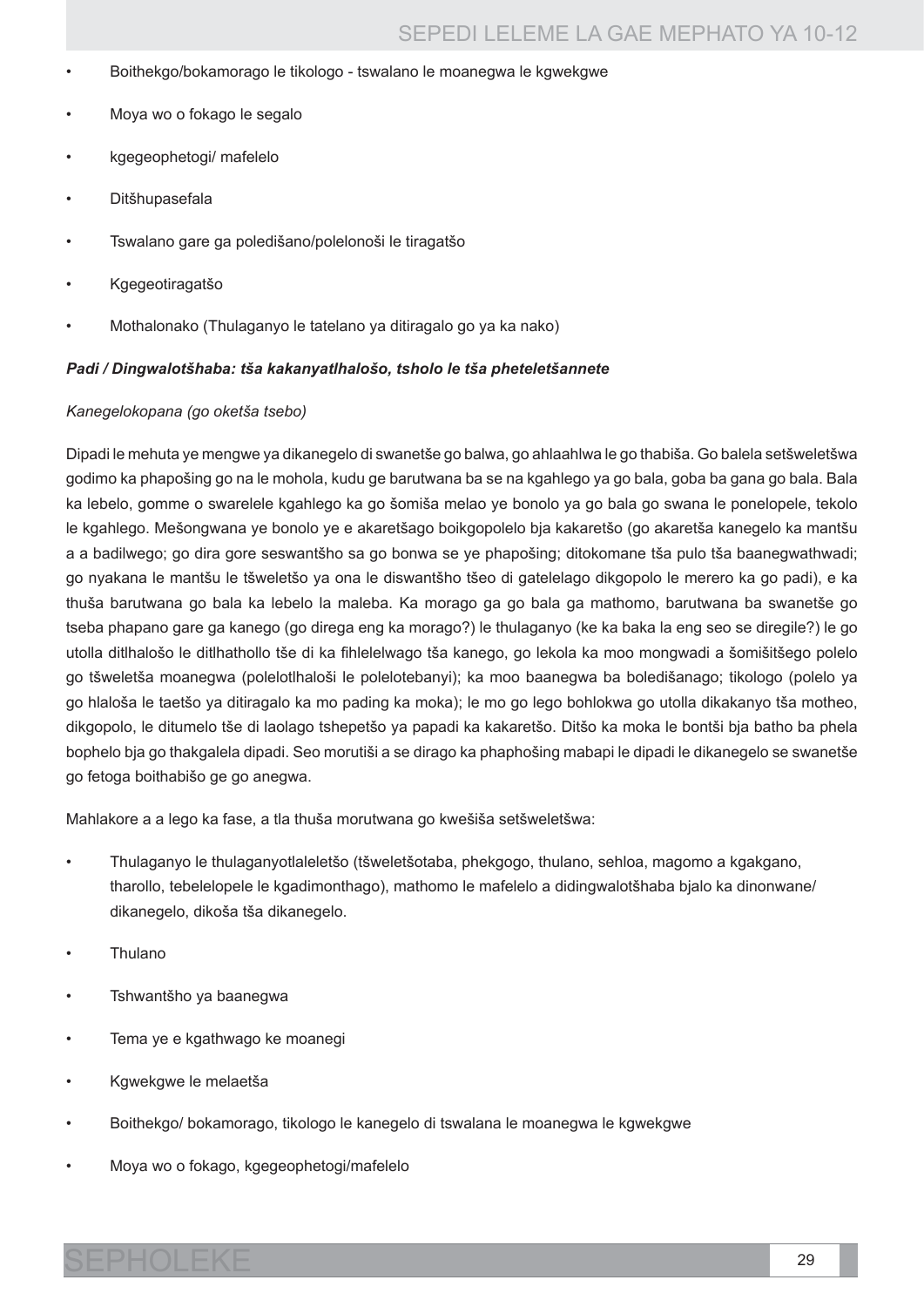#### . • Mothalonako

Go tlaleletša tše di lego ka godimo, tše di latelago di swanetše go rutwa ka go dingwalotšhaba:

- *• Theto***:** thetotumišo, mehuta ye e fapanego ya dikoša (tša sehla sa ngwaga, tša histori le tša marumo, tša boithabišo, tša go ipelaetša le go gwaba ka seboka, tša mošomo/letšema, tša manyalo, tša marato, tša tumišo/tlhompho, tša go bapala, tša go robatša bana) le sereto sa moeno.
- *• Dikanegelo le dinonwane (mehuta ya dinonwane)*
- *• Dipolelo tša Nonwane:* (diema, dika, le dithai)

### *Thuto ya filimi (ya go oketša tsebo)*

Thuto ya filimi ga e swane le go bala padi. Le ge go rutwa ga filimi go ka latela mokgwa wa go ruta papadi le padi, ntlha ye 'dithekniki tša dithalwa tša sinema' e hloka šedi ya go ikgetha. 'Go bala filimi' ka tlhoko le maleba go lebane le bokgole bjo mmogedi a holofelago go rulaganya, ripa, go tšea diswantšho ka khamera, go kopanya diswantšho go re di bope filimi, go beakanya diswantšho go ya ka ditiragalo/ dikgaolo, mmino, moaparo, go bonega le modumo. Go kgona go bala filimi mo kgatong ye, go nontšha pogelo ya motho ya difilimi: mmogedi ga a sa dio 'lebelela fela' go no latela mothalo wa kanegelo, e fela o "hlalela ka tsebo' ya go oketša botebo bja go bogela, le kwešišo ye kaone ya ka fao morulaganyi, mophošolli le ba bangwe ka moka ba ka huetšago seo re se bogelago go dira gore re ikwe le go araba ka tsela ye e itšego.

- Poledišano le tiragatšo, le tswalano ya tšona le moanegwa le kgwekgwe; go bala le go ngwala matlakala a filimi.
- Thulaganyo, thulaganyotlaleletšo, tshwantšho ya baanegwa, thulano, sebopego le morero wa papadi, go akaretša kgegeo, kgegeophetogi le mafelelo; elemente ya makalo le letšhogo, le ka fao di hlolwago ka gona.
- Dithekniki tša go bopa filimi (tša go bonwa, tša go theeletšwa le tša go theeletšwa ebile di bonwa) go swana le tšhomišo ya mmala, go šomiša tlhalošo ya leleme le šele, taodišo, poledišano, mmino, modumo, go bonega, go phošolla, go foreima, setaele sa go tšea diswantšho, dithekniki tša khamera, tshepedišo ya khamera, go tšweletša bokapele le bokamorago bja diswantšho.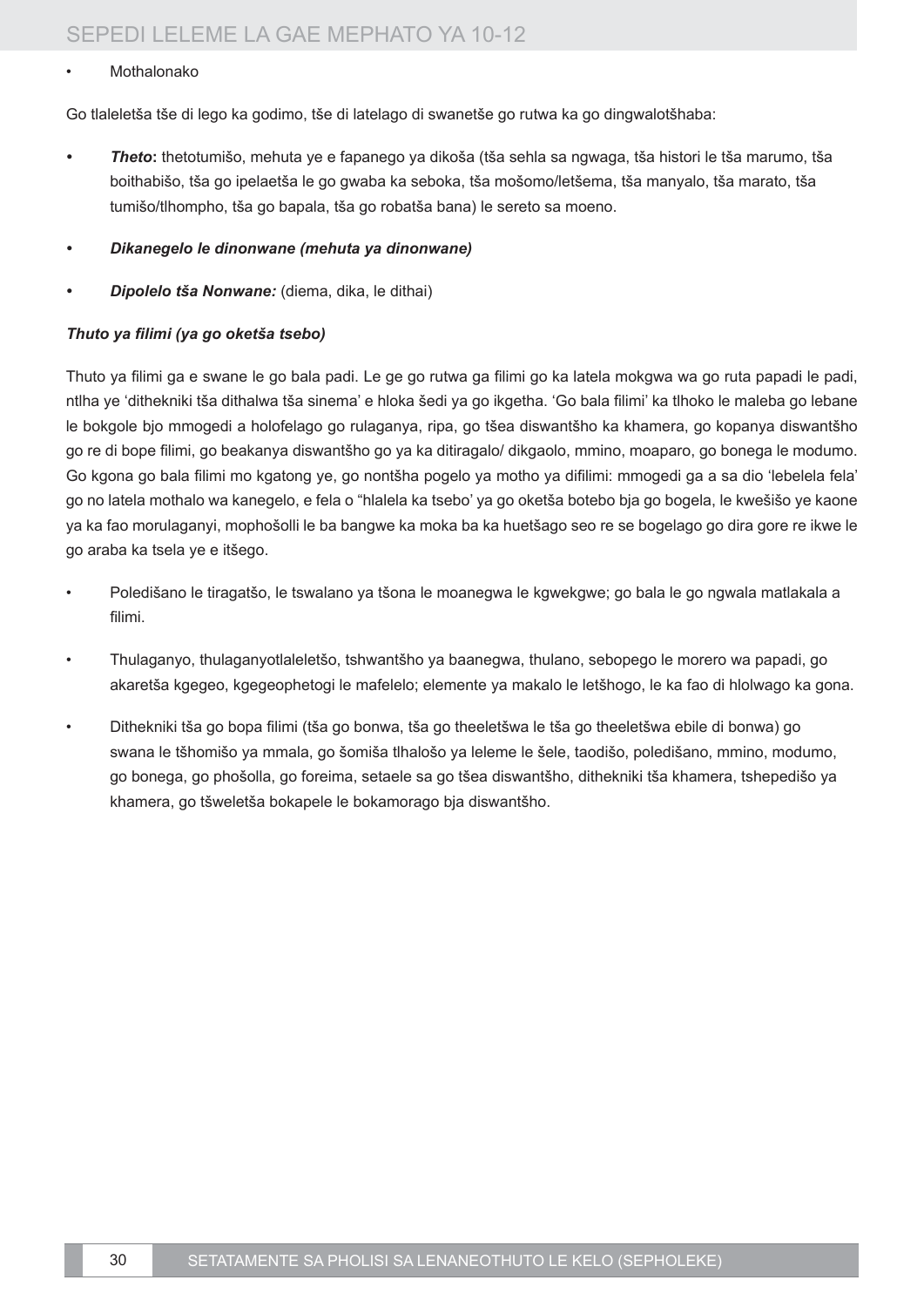#### **Ditšweletšwa tše di šomišetšwago go ruta togaganyo ya mabokgoni a polelo, Mephato ya 10-12**

Go tlaleletša ditšweletšwa tša dingwalo tša dithuto tša semmušo, ditšweletšwa tšeo di swanetšego go rutwa Mephatong ya 10-12, di akaretša ditšweletšwa tša go bonwa le tša mahlakorentši tša merero ya go fapana. Ditšweletšwa tše dingwe di tla balelwa boleng bja bokgabo bja tšona, gomme tše dingwe tša balwa bjalo ka mehlala le dibopego tša go ngwala. Barutiši ba swanetše go netefatša gore barutwana ba bala dingwalo tša go fapana le dipuku mo gare ga ngwaga. Go swanetše go ba le tekatekano gare ga ditšweletšwa tše kopana le tše telele le gare ga go balela merero ya go fapafapana, mohlala. go balela merero ya kgahlego (go ithuta ka ga setšweletšwa sa semmušo ka pukung) ditšweletšwa tša go gašetšwa mašabašaba go mediya, ditšweletšwa tša go bonwa tša go ithabiša.

| Ditšweletšwa tša dingwalo                                                 | Ditšweletšwa tša go ngwalwa tša                                         | Mahlakorentši a mediya/<br>Ditšweletšwa tša go bonwa tša<br>tshedimošo    |  |
|---------------------------------------------------------------------------|-------------------------------------------------------------------------|---------------------------------------------------------------------------|--|
| Dipukwana tše di šišintšwego:                                             | tshedimošo                                                              |                                                                           |  |
| Mehuta ya dingwalo tše latelago e                                         | Dipukuntšu                                                              | Ditšhate, mebepe,                                                         |  |
| akareditšwe go National Literature<br>Catalogue:                          | Ensaeklophedia                                                          | Dikerafo, dipapetla/ditafola, ditšhate tša                                |  |
| Padi/ dingwalotšhaba                                                      | <b>Dišetule</b>                                                         | phae,                                                                     |  |
| Dingwalotšhaba                                                            | Pukutaetšo ya dinomoro tša megala                                       | Mebepe ya monagano, dithalwa                                              |  |
| Mphato wa 10 - dingwalotšhaba tše 8                                       | Dipukukgakollo                                                          | Diphoustara,                                                              |  |
| Mphato wa 11 - dingwalotšhaba tše 8                                       | Thesorase                                                               | Maphephetsebiši, diphamfolete,                                            |  |
|                                                                           | Tšhupadipaka                                                            | diproutšhara                                                              |  |
| Mphato wa 12-dingwalotšhaba tše 10                                        | Pukutlhahlo ya thelebišene                                              | Maswao le dika,                                                           |  |
| Papadi /terama/tiragatšo                                                  | Ditšweletšwa tša go ngwalwa tša<br>mediya                               | Ditokumenthari tša thelebišene,                                           |  |
| Theto                                                                     |                                                                         | Matlakala a kgokagano (websaete)                                          |  |
| Mphato wa 10 - Direto tše10                                               | Diathikele tša kgatišobaka                                              | dikholomo, saete ya inthanete, ploko<br>Pukutaetšasefahlego (facebook) le |  |
|                                                                           | Diathikele tša kuranta<br>Mphato wa 11 - direto tše 10                  |                                                                           |  |
| Mphato wa 12 - direto tše 12<br>Tša morulaganyi                           |                                                                         | dikgokagano tše dingwe tša seleago<br>Data projektara                     |  |
| Koketšatsebo                                                              | Ditsebišo                                                               | Ditransperensi                                                            |  |
| Thuto ya filimi                                                           | Tša bophelo bja mohu                                                    | Mahlakorentši a mediya/                                                   |  |
| Ditiragatšotatelano tša Thelebišene<br>tšeo di kgethilwego/ditokumenthari | Ditshwayotshwayo                                                        | Ditšweletšwa tša go bonwa tša                                             |  |
| Diterama tša seyalemoya                                                   | diproutšhara                                                            | merero ya bokgabo                                                         |  |
| Ditaodišo                                                                 | Papatšo tša kgwebo le tše di<br>beakantšwego                            | Difilimi                                                                  |  |
|                                                                           |                                                                         | Diswantšho                                                                |  |
| Ditaodišophelo                                                            | Mehuta ya ditšweletšwa tša go<br>ngwalwa le go kwewa<br>Poledišano      | Dithalwa                                                                  |  |
| Boitaodišophelo                                                           |                                                                         | Mahlakorentši a mediya/<br>Ditšweletšwa tša go bonwa le tša               |  |
| Dinonwane                                                                 | Polelo                                                                  | boithabišo                                                                |  |
| Tša pheteletšannete le tša<br>kakanyatlhalošo                             | Dikoša                                                                  | Difilimi                                                                  |  |
|                                                                           | Metlae                                                                  | Mananeo a thelebišene                                                     |  |
|                                                                           | Ditšweletšwa tša tirišano tša go<br>ngwalwa le tša tsenelelano ya botho | Di-video tša mmino                                                        |  |
|                                                                           |                                                                         | Dikhathuni, diswantšho tša dikhathune                                     |  |
|                                                                           | Mangwalo                                                                | tše di fetošago sebopego sa motho<br>goba sa selo                         |  |
|                                                                           | Dipukutšatši                                                            | Meseto ya dikhomikhi                                                      |  |
|                                                                           | Ditaletšo                                                               | Metlae (ye e laetšwago)                                                   |  |
|                                                                           | Di-Emeili                                                               | Kerafiki                                                                  |  |
|                                                                           | Melaetša ye mekopana (SMS/fekese)                                       | Ditšweletšwa tša go kwewa                                                 |  |
|                                                                           | <b>Dinoutse</b>                                                         | Mananeo a seyalemoya                                                      |  |
|                                                                           | Dipego                                                                  | Go bala diterama/dipapadi                                                 |  |
|                                                                           | Ditšweletšwa tša go ngwalwa tša                                         |                                                                           |  |
|                                                                           | tsenelelano ya botho go tša kgwebo                                      | Go bala dipadi goba dikanegelokopana                                      |  |
|                                                                           | Mangwalo a semmušo                                                      | Dipolelo tša go gatišwa/rekhotwa                                          |  |
|                                                                           | Metsotso le mananeothero                                                | Dipapatšo tša seyalemoya, dikuranta<br>le dikgatišobaka tša Thelebišene.  |  |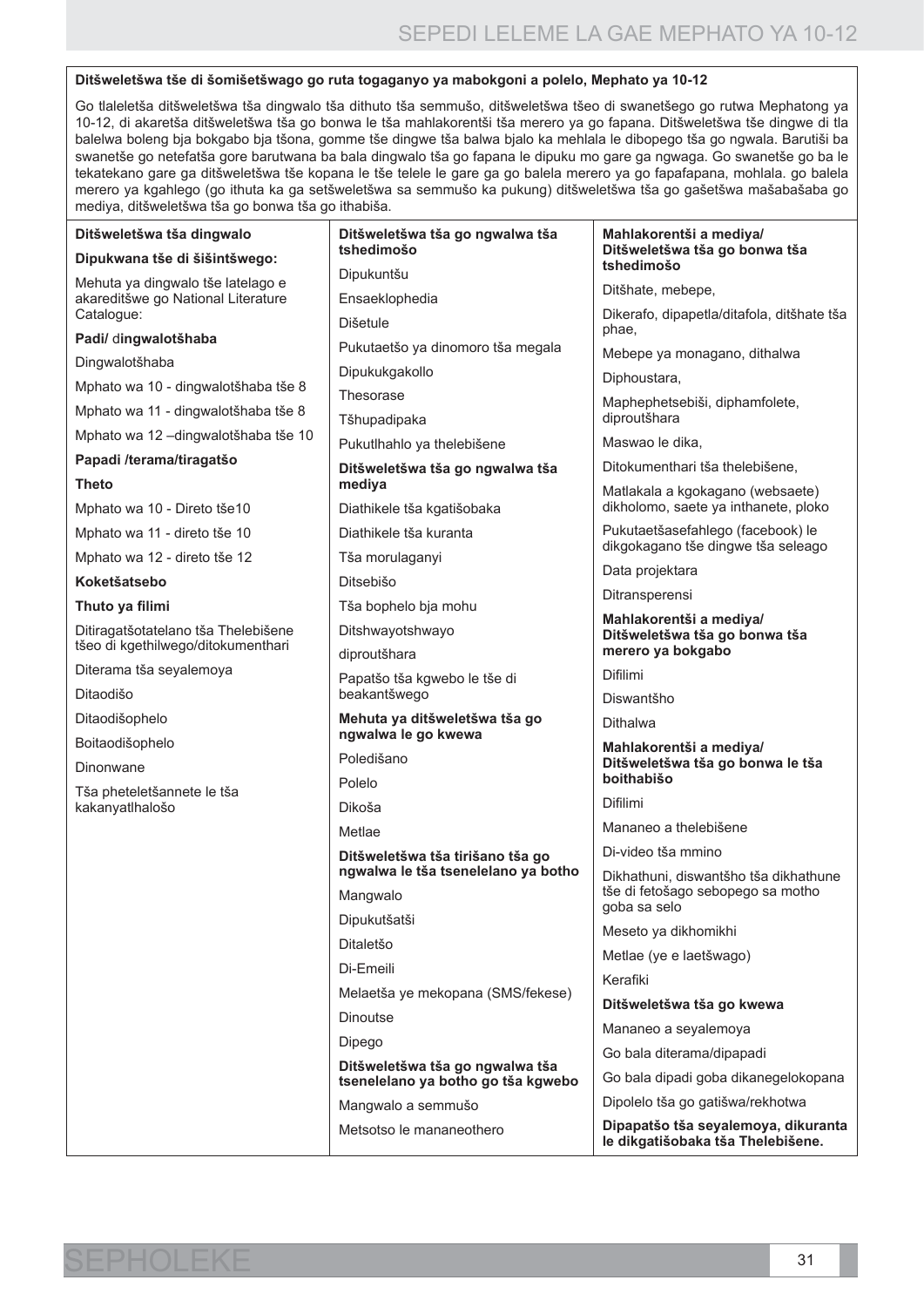#### **Botelele bja ditšweletšwa tša go ngwalwa tše di tlogo šomišwa / balwa**

| <b>MOHUTA</b>    | <b>MEPHATO</b> |                                              | BOTELELE BJA MANTŠU A SETŠWELETŠWA |
|------------------|----------------|----------------------------------------------|------------------------------------|
|                  | 10             |                                              | 500-600                            |
| Tekatlhaologanyo | 11             |                                              | 600-700                            |
|                  | 12             |                                              | 700 - 800                          |
| <b>MOHUTA</b>    | <b>MPHATO</b>  | <b>BOTELELE BJA MANTŠU</b><br>A SETŠWELETŠWA | Botelele bja mantšu                |
|                  | 10             | 280                                          |                                    |
| Kakaretšo        | 11             | 320                                          | 80-90                              |
|                  | 12             | 350                                          |                                    |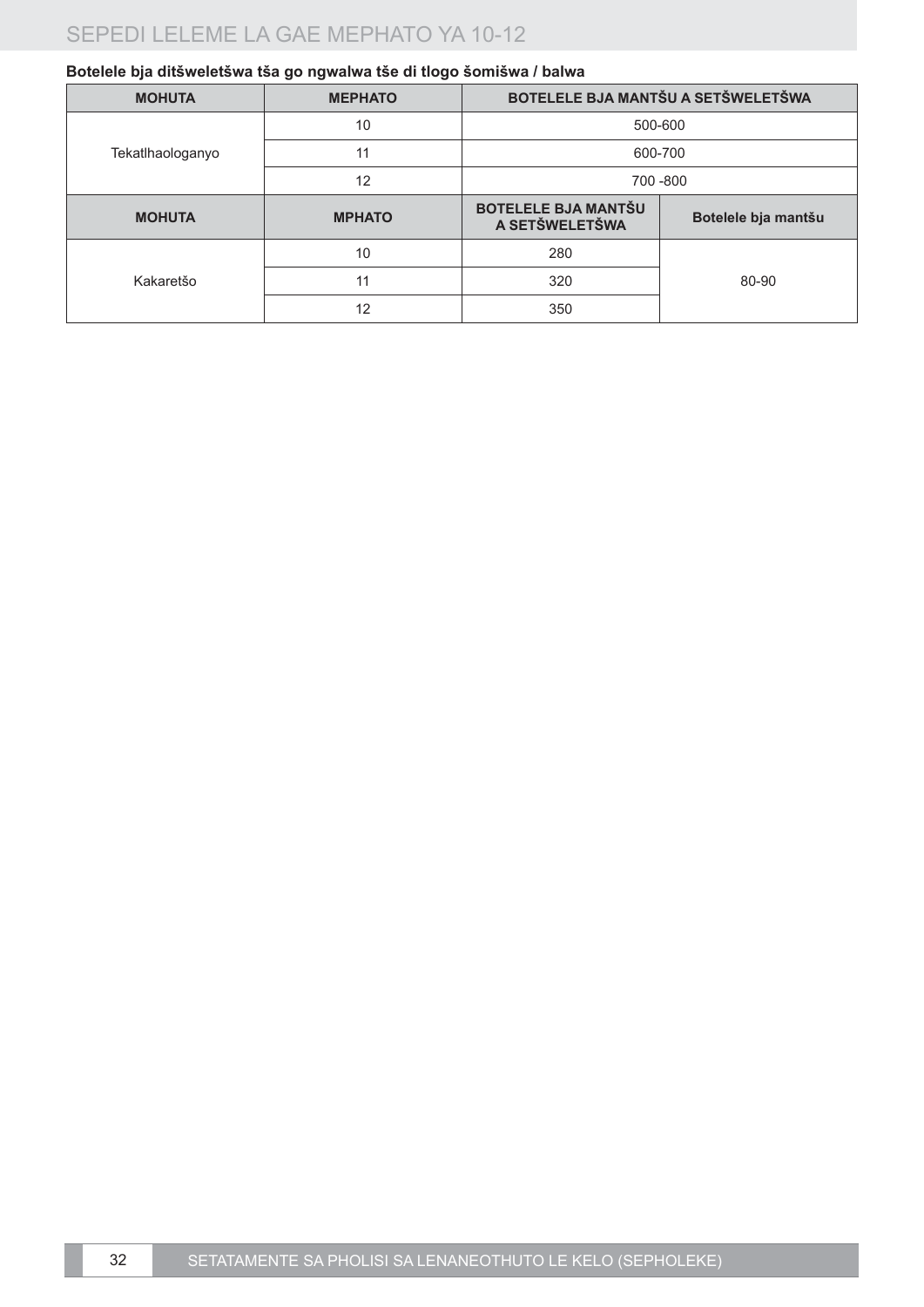### **3.3 GO NGWALA LE GO HLAGIŠA**

Go ngwala le go hlagiša go hlakantšha dielemente tše tharo: 1) go šomiša magato a go ngwala; 2) go ithuta le go šomiša tsebo ya sebopego le diponagalo tša mehuta ya go fapana ya setšweletšwa; 3) go ithuta le go diriša tsebo ya sebopego sa ditemana le mafoko le maswaodikga.

#### **Magato a go ngwala**

Go ruta go ngwala gantši go akaretša go šoma ka magato a go ngwala. Le ge go le bjalo, ga se kgato ye nngwe le ye nngwe ya magato a ye e tla šomišwago mo mabakeng ka moka. Mohlala, ge barutwana ba ngwala setšweletšwa se se tlwaelegilego, go ka se hlokege go re ba sekaseke sebopego le diponagalo tša polelo ya sona ka botlalo. Go ka ba le mabaka ao barutiši ba swanetšego go nepiša go sebopego sa lefoko goba go go ngwala ditemana, goba barutwana ba ngwala ditšweletšwa ntle le go beakanya dingwalwakakanywa tša go itokišetša tlhahlobo.

Ka nako ya magato a go ngwala barutwana ba swanetše go dira tše di latelago:

- Go beakanya / Pele ga go ngwala
- Go ngwala dingwalwakakanywa
- Go boeletša
- Go hlokola
- Go phošolla
- Go hlagiša

#### *Go beakanya /Pele ga go ngwala*

- Tšea sephetho ka morero le baamogedi ba tshedimošo ya setšweletšwa se se tlogo ngwalwa le/goba go hlangwa.
- Tšea sephetho ka dinyakwa tša tlhamego, setaele, ntlhatebelelo.
- Tšholla dikgopolo ka moka ntle le go di hlohla ka go šomiša, mohlala, mmepe wa monagano, mananeo a bubi bja segokgo, ditšhate tša go ela goba mananeo.
- Šomiša methopo ya maleba, kgetha tshedimošo ya maleba.

#### *Go ngwala dingwalwakakanywa*

- Šomiša dikgopolokgolo le dikgopolotlaleletšo ka bokgwari go tšwa go magato a peakanyo. Ngwala sengwalwa sa mathomo sa go akanya se se tlogo akaretša morero, baamogedi ba tshedimošo, sererwa le mohuta wa setšweletšwa.
- Bala sengwalwa sa mathomo ka tsinkelo gomme o hwetše dipoelo go tšwa go ba bangwe (barutwana ka bona).
- Dira kgetho ya mantšu ka go šomiša mantšu, dikafoko, mebolelwana ya maleba, ya go hlatholla le go hlohla, go dira gore go ngwala go kwagale.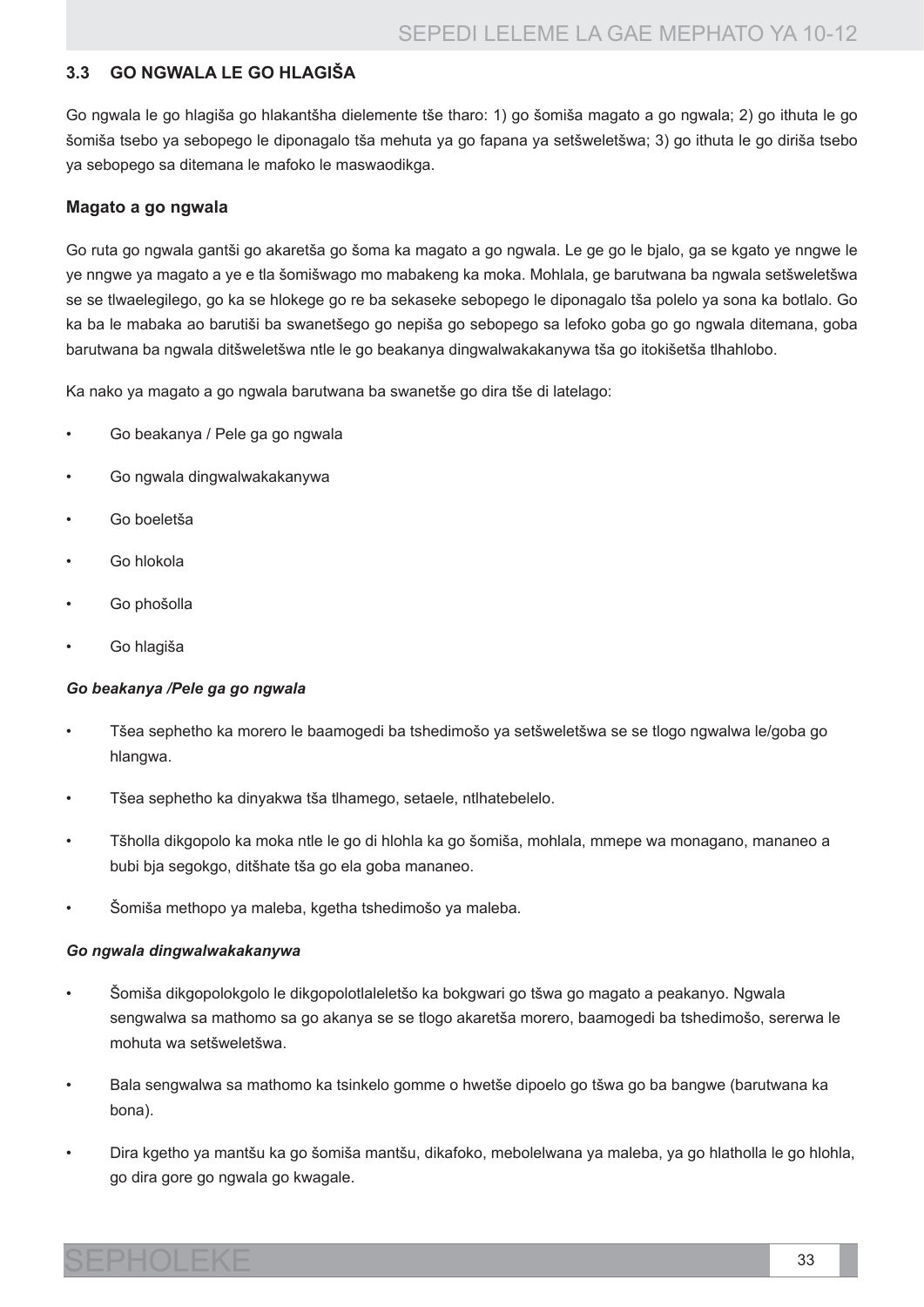- . • Hlama segalo le le setaele sa go lemogega go di amantšha le polelo ye e lebanego le baamogedi ba tshedimošo le morero wa go ngwala.
- Bontšha ntlhatebelelo ya gagwe ka go hlaloša meetlo, ditumelo le maitemogelo.
- Akaretša ditabataba tše bohlokwa tša setšweletšwa seo (šomiša ditsopolwa, tiišetša ba be ba fahlele taba).

#### *Go boeletša, go hlokola, go phošolla le go hlagiša*

- Šomiša dikraetheria tše di beakantšwego tša kelokakaretšo go kaonafatša mošomo wa bona le ya ba bangwe.
- Kaonafatša kgetho ya mantšu, sebopego, mafoko le ditemana ( tsentšha tshedimošo ye nngwe, šomiša mantšu a go tliša kwano a maleba).
- Tloša ditlhalošo tše dintši tša go hlola kgakanego, go hloka mohola, go balabala, polelo ya mmileng le polelo ya go kgopiša.
- Lekola diteng, setaele le retšistara.
- Šomiša ka nepagalo maswaodikga, mopeleto le thutapolelo.
- Beakanya sengwalwakakanywa sa mafelelo.
- Hlagiša setšweletšwa.

#### **Dibopego le melao ya tšhomišo ya polelo nakong ya magato a go ngwala**

#### *Retšistara, setaele le segalo*

- Šomiša retšistara ya maleba: ya semmušo, le yeo e sego ya semmušo, mohlala, o šomiša setaele seo e sego sa semmušo/poledišano le motho wa pele go lengwalo la segwera, polelo ya semmušo go lengwalo la semmušo.
- Bolela thwii le mmadi ka mokgwa wa go mo tšweleletša ntlhatebelelo ya gago.
- Ngwala ka go kgodiša le boitshepo: o seke wa laetša go inyatša go kgopolo yeo o e hlagišago.
- Šomiša dintlhatebelelo tša go fapana ge go hlokega.

#### *Kgetho ya mantšu*

- Šomiša mehuta ya madiri, mahlaodi le mahlathi go fa kgopolo ya go tanya šedi ye itšego, dintlha ka botlalo le tlhalošo ya go kwagala gabotse ge o ngwala, mohlala, taodišokanego, taodišotlhaloši.
- Šomiša polelo ya semmušo le ya go se be ya semmušo (polelommileng, tšakone) ka nepagalo.
- Efa dintlha gomme o hlagiše dikakanyo.
- Bolela tlhalošothwii, tlhalošo ye e iphihlilego, tlhalošo ya go rarela/ tlhalošo go ya ka dikamano tša setšweletša
- Hlaloša ka bobona mehola le maitshwaro, go tšea lehlakore, go lebelela dilo ka leihlo le tee, polelo ya go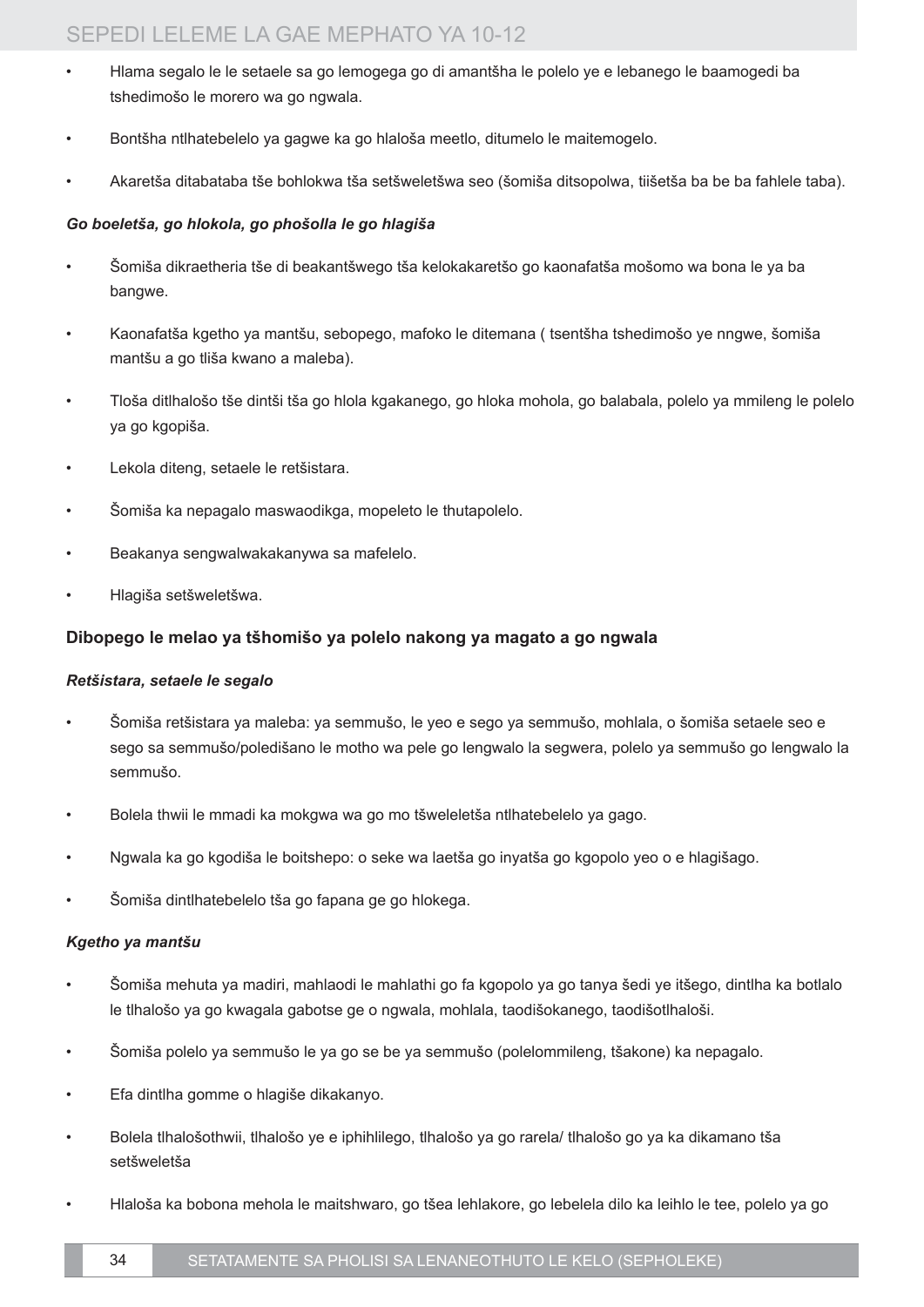tšoša maikutlo, ya go hlohleletša, ya go goketša, mohlala, go ditšweletšwa tša go hlohleletša go swana le ditaodišongangišano, diathikele tša kuranta.

• Šomiša methopo le dipukukgakollo go swana le dipukuntšu le thesorase tše di šomišwago go kgetha tlotlontšu ya maleba.

#### *Sebopego sa lefoko*

- Ngwala mehuta ya mafoko le mafoko a botelele bja go fapana.
- Šomiša dikarolo tša polelo ka tshwanelo malobanyana, fetilego, kamorago ga sebaka.
- Šomiša sediri, lediri, sedirwa, mabaka, modirišo, tumelo, kganetšo, mathuši, polelotiriši le polelotirišwa, polelotebanyi le polelotharedi.
- Šomiša mabotšiši (ka lebaka la eng, neng, bjang, eng).
- Šomiša mehuta ye e fapanego ya mafoko, mohlala, setatamente, dipotšišo, mafokonolo, mafokontši, mafokofokwana, mafokontši - fokwana.
- Šomiša makopanyi/mantšu a diphetogo, mašala, mahlathi go hlama mafoko a go kgohlagana
- Šomiša mehutahuta ya mašala go bontšha tebanyo, kgatelelo, tirwa le go tloša mantšu a mantši a go se nyakege.
- Šomiša tatelano ya mantšu ya go nepagala mo mafokong go laetša kgahlego le kgatelelo.
- Šomiša makgokedi ka nepagalo.

#### *Go ngwala ditemana*

- Ngwala dikarolo tša go fapana tša temana: hlogotaba, dikgopolokgolo le dikgopolotlaleletšo, matseno, mmele le mafelelo le lefoko la go tswalela ka bokgwari.
- Ngwala mehuta ya ditemana le ditšweletšwa a diriša mantšu a go šupetša mošomo wa setšweletšwa goba makopanyi le dikafoko go netefatša kgohlagano bjalo ka:
	- o Tatelano go ya ka nako**:** la mathomo, la bobedi, la boraro, pele, ka morago, neng, morago ga fao, go fihlelela, mafelelong, go latela, kgauswinyana
	- o Tlhathollo/lebaka le phetho**:** ka gore, ka lebaka la, e sa le, gona ge, bjale ge, ge…gona
	- o Tshepedišo: la mathomo, la bobedi, la boraro
	- o Bapetša/fapantšha: swana le, fapana, nnyane go, kgolo go, ka fao, fela
	- o Tatelano go ya ka bohlokwa: sa pele, se se latelago, mafelelong
	- o Go bontšha lefelo**:** ka godimo, ka fase, la nngele, la go ja, bj.bj.
	- o Kakaretšo: ka kakaretšo, Sa bofelo; le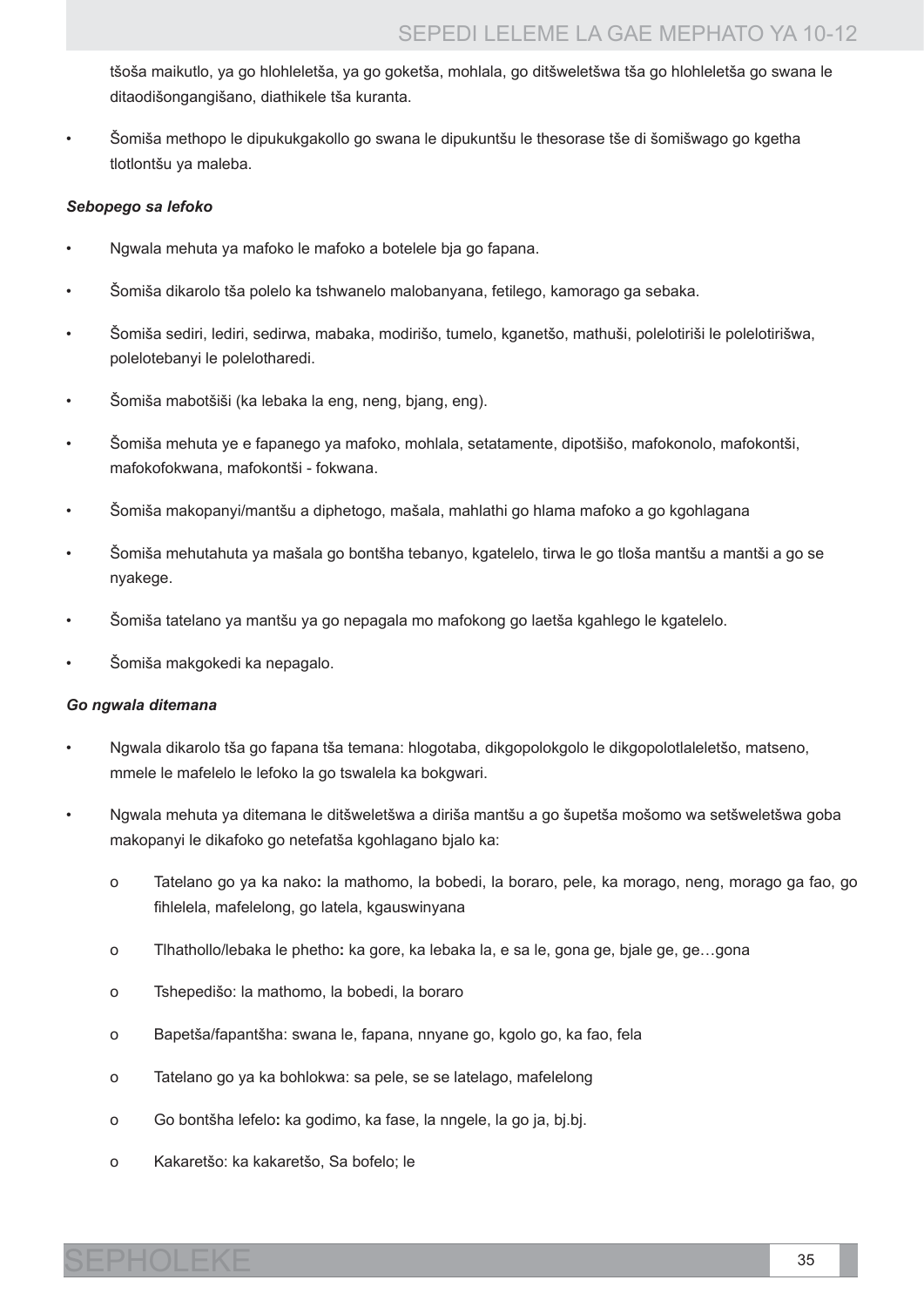o Temana ya go ruma: e se ke ya ba kakaretšo ya se se ngwadilwego. Temana ya go ruma e swanetše go tlogela mmadi ka kgopolo ye e tla dulago go yena ka morago ga ge botebo bja taodišo bo lebetšwe. Ka sewelo, kakaretšo e ka no dira se, le gona e lebalega gabonolo.

#### *Maswaodikga le mopeleto*

- Tšhomišo ya ditlhakakgolo, difegelwana, maswao a go tsopola/ditsebjana, khutlopedi, go thalela, mongwalo wa moseka/italiki, sekakhutlo, lenalana, tlami, thaladi, mašakana
- Šomiša tsebo ya patrone ya mopeleto le melao ya go bitša mantšu ka nepagalo:
	- o Tsebo ya patrone ya mantšu le mantšu a go tswalana
	- o Tsebo ya medu, dihlogo le meselana
	- o Tsebo ya dinoko
- Šomiša dipukuntšu le dilo tša go lekola mopeleto
- Šomiša dikagego tša dikhutsofatšo le diakronimi tša maleba go dimediya le baamogedi ba tshedimošo ba go fapana

#### **Mehuta ya ditšweletšwa: tlhamego le diponagalo tša polelo**

Karolo ye e hlaloša mehutahuta ya ditšweletšwa tšeo barutwana ba swanetšego go rutwa go di ngwala go Mephato ya 10-12

#### **Ditaodišo:**

#### *Taodišokanegelo*

Go ngwala kanego ke go hlagiša ditiragalo tša go latelana ka tsela ya go kwešišega. Diponagalo tša kgonagalo tša taodišokanegelo ke tše di latelago:

- Ngwala kanegelo /tiragalo ye e fetilego / nonwane,
- Šomiša thulaganyo ya go kgodiša,
- Šomiša lebaka le le fetilego ka mehla, fela bangwadi ba bantši ba šomiša lebaka la bjale go hlola moya wa bokgauswi le tebanyo,
- Šomiša ditemana tša matseno tša go ba le kgogedi,
- Netefatša gore mafelelo a ka kgotsofatša, goba a ba le ditlhalošo tše dintši, gape a gakantšha, fela go se ke gwa hutšwa gore a felela bjang,
- Šomiša polelotebanyi ge o nyaka bokgauswi goba go matlafatša moanegwa, polelotharedi ge o nyaka gore mmadi a se ke a ikamanya le mmoledi,
- Šomiša dielemente tša ditlhaloši mo go hlokegago fela dikanegelo tše botse di ipopile ngatana, gomme bangwadi ba tloša lentšu le lengwe le le lengwe la go hloka mohola. Kanegelokopana ya 'mantšu a masomehlano' gantši e ba mošongwana wo mobotse go thekga ntlha ye.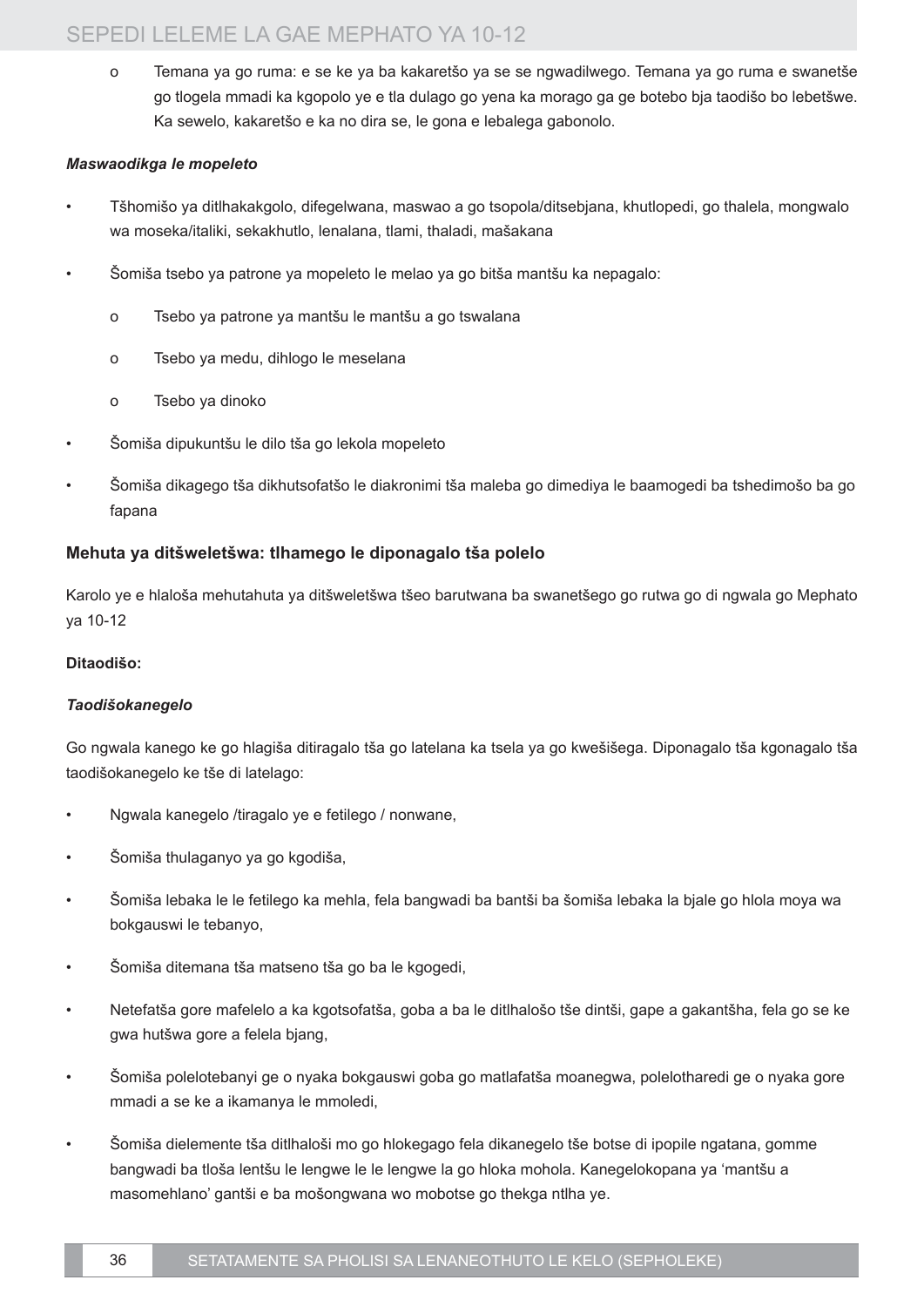#### *Taodišotlhaloši*

Go hlaloša go swanetše go be le tirišo le bokgabo. Bobedi di nyaka polelo ya go hlweka, ye bonolo. Se dumelele barutwana go ngwala ka tlhalošo ye e feteletšego, mahlaodi a mantši, goba go no a tšhollela go se se ngwadilwego. Ba ithute ditemanatlhaloši go tšwa go bangwadi ba go kgona: bontši bja bona ga ba šomiše le ge e le lehlaodi le tee go hlama ditlhalošo tšeo di kwešišegago gabotse kudu. Laela barutwana go ekiša ditemana tša mohuta woo ka go tšwetšapele tlhalošo go thoma fao o ripilego temana gona. Tlhalošo ya go diragatša ga e na maatlakgogedi, fela e bohlokwa go tša leago: go hlaloša dilo tše bonolo ka tshwanelo-mohlala, lefehlo, lwala, goba go hlaloša batho ba ba lego mo diswantšhong goba dinepeng. Tlhalošo e šomišwa gantši kudu go hlola maikutlo go feta seswantšho: difilimi di dira se ka go bonwa, bangwadi ba dira se ka mantšu, moo kgetho ya mantšu e laolwago ke tlhalošo ya dika go na le go re e laolwe ke tlhalošo ya nnete.

Ditšhišinyo tša go ngwala taodišotlhaloši ke tše di latelago:

- hlaloša motho / selo go dumelela mmadi go itemogela sererwa ka botlalo le go kgodiša;
- bopa diswantšho mantšung;
- kgetha mantšu le mafokwana ka tlhokomelo go fihlelela karabo ye e letetšwego;
- šomiša diswantšho tša go bonwa, modumo, kwewa, tatso le go kgoma;
- šomiša dika tša polelo.

#### *Taodišongangišano, taodišokahlaahlo, taodišokgadimo*

Taodišongangišano e hlagiša dintlha tša go thekga goba tša go ba kgahlanong le se sengwe ('Ke ka lebaka la eng ke dumela gore basadi ba na le maatla go feta banna); taodišokahlaahlo e hlagiša tekatekano ya ngangišano ya go thekga le go ganetša selo sa go bolelwa ke sererwa, fao ntlhakemo ya mongwadi e bontšhwago go thumo ('Na basadi ba na le maatla go feta banna? Ee le aowa, fela ke kgetha ee'); Taodišokgadimo e hlagiša sehlopha sa dikgopolo ka ga sererwa, e sa leke go ngangiša go thekga goba go ba kgahlanong le selo (basadi ba sebjalebjale: dikgopolo tša ka).

- Taodišongangišano gantši e tšea lehlakore, tšhireletšo goba tlhaselo ga e fetoge gape e ngangwa gabotse ka mo go kgonagalago, fela e tšea lehlakore le tee; thumo e hlaloša gabotse fao mongwadi a emego gona le gore ke ka lebaka la eng a realo.
- Taodišokahlaahlo e a lekalekanela, gape e hlagiša mahlakore a go fapana a ngangišano ye e itšego: sebopego se beakantšwe gabotse ka tlhokomelo; setlwaedi ke sa go se tšee lehlakore, fela mongwadi a ka itebelela ka boyena; mola go na le kgonagalo ya polelo ya go tsoša maikutlo, dintlha tše di thekgago sererwa tše kaone mo di ka atlega ka go re di fa tlhaologanyo ye kaone ya go kwešišega. Mafelelo a tlogela mmadi a se na pelaelo ya go re mongwadi o eme kae.
- Taodišokgadimo e hlagiša dikgopolo tša mongwadi le maikutlo ka sererwa se se itšego, seo gantši ba kwago ba na le maikutlo a maatla go sona. Gantši e na le tebelelo mong (mongwadi) go na le go re e tšee lehlakore: e nyaka sebopego sa tlhokomelo, fela ga e gapeletšego go hlagiša thumo ye e kwagalago. Goba go gapeletšega go hlagiša poledišano ye e lekalekanetšego, le ge e le go re e ka e hlagiša. E ka laetša bohlale goba ya laetša maikemisetšo.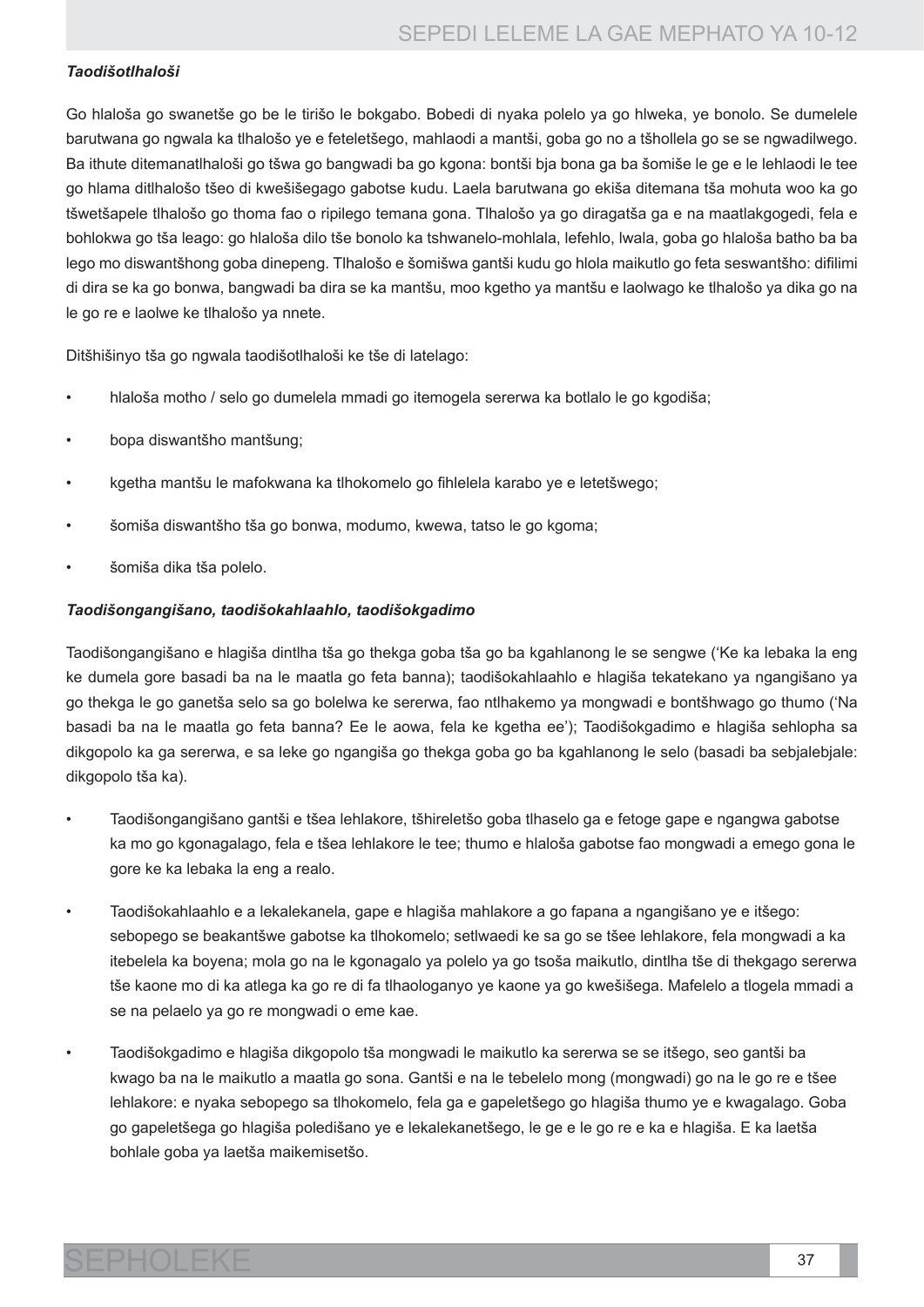#### *Taodišo ya dingwalo (dipuku)*

Ditaodišo tše di hlagiša karabo ya mongwadi go setšweletšwa sa sengwalo sa go hlathollega, lekolwa, gopodišišwa, le fao mongwadi a hlagišago maikutlo a gagwe. Dingangišano di hlagišwa le go thekgwa goba tša tsopolwa go tšwa setšweletšweng; polelo ya setšweletšwa e ka tlharollwa go bontšha gore e na le boleng bja polelo le dingwalo. Setaele ke sa semmušo. Go na le kgonagalo ya dikarabo tša mong ditaodišong tše dingwe, kudu ge di nyakega.

#### **Ditšweletšwa tša tirišano:**

#### *Lengwalo la semmušo*

Go ngwala mangwalo a semmušo e sa le karolo ye bohlokwa ya bophelo bja ka mehla. Barutwana ba swanetše go tšwela pele go latela tlhamego le mehuta yeo e kgethilwego. Barutwana ba swanetše go ngwala mangwalo a semmušo a nnete, ge go kgonega ba a romele ba letele diphetolo. Mangwalo a semmušo a go ngwalwa ntle le dikamano tša nnete a nola mooko. Mangwalo a go kgopela tshedimošo ka ditšweletšo, diyunibesithi, boeti, borutegi, ge a rometšwe mafelong a maleba, a tla fetolwa. Bohlokwa bja lengwalo la semmušo bo tla ba pepeneneng. Se sengwe gape, romela mangwalo a go ya go dikuranta tša selegae, kudu ge ditaba tša bjale di hlama diteng. Le ge go ka gatišwa le tee, sephetho mo phapošng se bohlokwa. Diteng, e sego tlhamego di bohlokwa ditokomaneng tše.

Barutwana ba tlwaetšwe mehutahuta ya mangwalo a semmušo a go fapana, mohlala, lengwalo la kgopelo, la morulaganyi wa kuranta, lengwalo la boipelaetšo, bj.bj.

- Tsepamela dinyakwa tša go fapana tša mangwalo a semmušo bjalo ka setaele le sebopego.
- Ngwala ka polelo ye bonolo, ya go lebanya.
- Gopola gore baamogedi ba tshedimošo ba swanetše go kwešiša se se bolelwago gore go tle go humanwe poelo/karabo e le ya nnete.
- Tše di ngwadilwego di swanetše go kwešišega le go lebanywa, di latelane, e be tše kopana gomme di se rarele.
- Tše di ngwadilwego di swanetše go bontšha retšistara ya polelo ya semmušo.
- Tše di ngwadilwego di swanetše go bontšha thumo ya semmušo ye e latelwago ke sefane le ditlhakaina tša mongwadi.

#### *Lengwalo la segwera/leo e sego la semmušo*

Le ge go ngwalwa ga mangwalo a segwera goba ao a sego a semmušo go emetšwe, gare ga tše dingwe ke kgašo ya elektroniki, mohlala, emeili, fekse le melaetšakopana (SMS), barutwana ba swanetše go rutwa go a ngwala. Kgoboketšo ya go ngwala e swanetše go akaretša mangwalo fela a go ya go meloko ya kgauswi le bagwera go ya go mangwalo ao a sego a semmušo a go ya dikuranteng, gare ga a mangwe.

Tše di latelago ke ditšhišinyo tša go ngwala lengwalo la segwera goba leo e sego la semmušo:

- Šomiša polelo yeo e sego ya semmušo go ya go retšistara le setaele tšeo di nyakilego go ba tša semmušo;
- Ngwala ka polelo ya mahlahla ye bonolo;
- Laetša tatelano ya go kwagala gomme o latišiše ntlha ye o ikemišeditšego yona;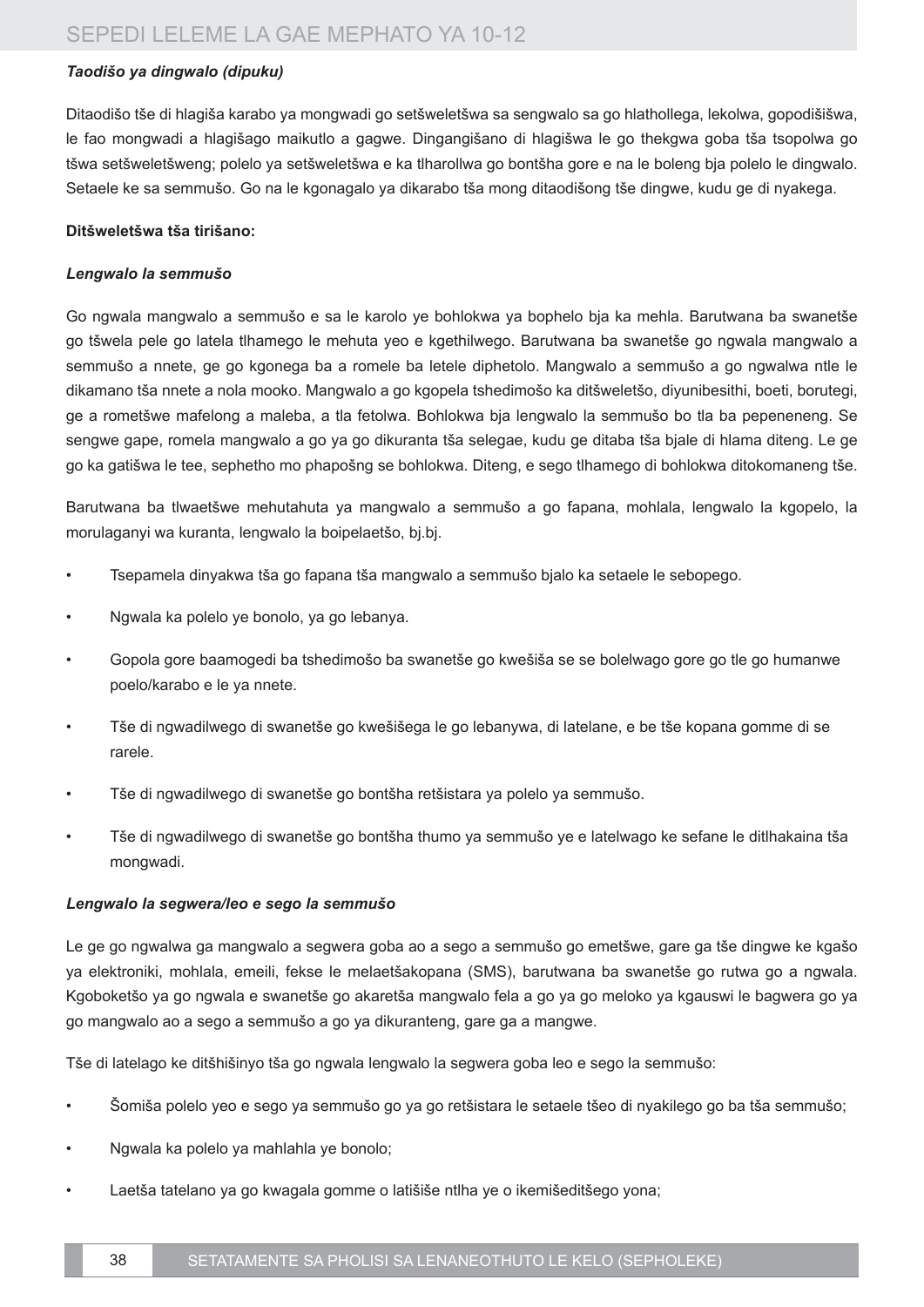- Go be le matseno, mmele le mafelelo;
- Go be le aterese ye tee fela, ya mongwadi, e be le letšatšikgwedi leo le ngwalwago ka fase ga yona;
- Go be le madume ao a sego a semmušo go ya go ao a nyakilego go ba a semmušo a a latelago aterese ya mongwadi, le go
- Dumelela go re mafelelo a tloge go ao a sego a semmušo go ya go ao a nyakilego goba a semmušo a latelwa ke leina la pele la mongwadi.

#### *Lenaneothero la kopano*

Go ngwala memorantamo, lenaneothero le metsotso go bohlokwa ge fela go ka kwešišagala. Tsela ye kaonekaone ya gore mešongwana ye ya go ngwalwa e šome le go ba le mohola, ke go dira gore barutwana ba lebelele video goba ba tsenele kopano ya nnete fao ba tlogo ngwala metsotso, ba ntšha lenaneothero gona fao, ke moka ba bapetša a bona le ale a metsotso le lenaneothero la kopano ya nnete. Go sego bjalo, barutwana ba swanetše go tsebišwa ditšweletša tše ka tsela ya go ikgopolelo. Hlama komiti ya boikgopolelo wena mong, gomme o dire go re barutwana ba ngwale seo ba gopolago go re metsotso e be e ka bolela ka sona, o swarelele ka tlhokomelo go lenaneothero. Wo ke mošomo wa go ngwala wo o fapanago kudu le wa go ngwala metsotso ya nnete.

- Efa kakaretšo ya tšeo di tlogo ahlaahlwa ka lekgotleng.
- Romela batho bao ba memilwego lenaneothero pele ba ka tla lekgotleng.
- Beakanya dihlogo tša lenaneothero go ya ka bohlokwa bja tšona e sa le nako.
- Abela hlogo ye nngwe le ye nngwe nako.

#### *Metsotso*

- Rekhota tše di diregilego kopanong.
- Gopodišiša tše di latelago:
	- o Leina la mokgatlo;
	- o Letšatšikgwedi, lefelo le nako yeo kopano e swerwego ka yona;
	- o Retšistara ya maina a bao ba tlilego.
- Tsopola tše go kwanwego ka tšona ntšu ka ntšu.
- Efa kakaretšo ya tšeo di šišintšwego le gore mafelelong go kwanwe bjang.
- Ngwala ka lebaka le le fetilego.

# SEPHOLEKE 39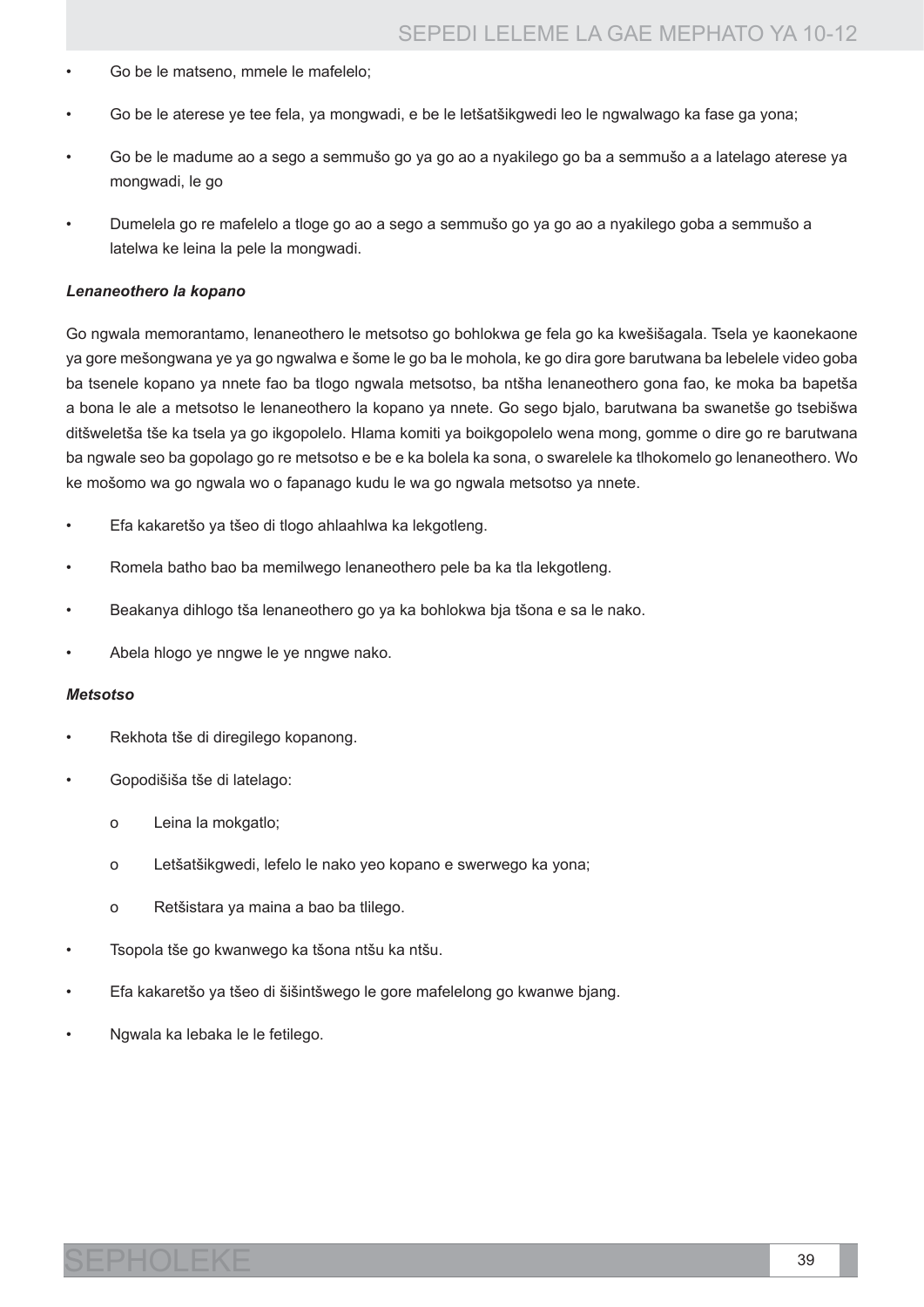#### *Polelo, poledišano, dipotšišotherišano*

Mehuta ye ya go ngwalwa e nyalelana gabotse le go bolela, gomme e se ke ya šoma bjalo ka mešongwana ya go ngwalwa fela.

#### *Polelo*

- Thoma o be o beakanye setaele se se tlogo šomišwa, neng? kae? ka lebaka la eng? (nepo), mang? (baamogedi ba tshedimošo) le eng?
- Pulo e goga šedi.
- Hlabolla dintlha gabotse, gomme tlogela go šomiša mantšu/dikafoko go fetiša tekanyo mo a bilego a lahlegelwa ke mohlodi.
- Šomiša mafoko a makopana a dikgopolo tše bonolo, o diriša mehlala ya go tlwaelega.
- Lekanetša ditshekaseko ka mabaka a go amogelega.
- Thumo e bohlokwa, fela ga se kakaretšo ya se se ngwadilwego.

#### *Poledišano*

- Nagana ka poledišano magareng ga batho ba babedi goba go feta fao.
- Rekhota ditšhielano bjalo ka ge di direga thwii go tšwa go ntlhatebelelo ya seboledi.
- Šomiša mothaladi wo mofsa go laetša seboledi se sefsa.
- Eletša baanegwa (goba babadi) ka fao ba swanetšego go bolela ka gona goba go ngwala tiragalo ka mašakaneng pele ga mantšu a go tlo bolelwa.
- Thalathala senario/tatelano ya ditiragalo pele o ngwala.

Dipoledišano ke motheo wo mobotse wa go thoma lenaneo la go ngwala, ka go re dipoledišano tše dibotse di laetša Sepedi (Sesotho sa Leboa) sa go bolelwa kudu mo letlakaleng la go ngwalela. Dipoledišano ga se di swanele go tšwelela gare ga batho fela.

#### *Dipotšišotherišano*

- Hlohla mmotšišwa ka go mmotšiša dipotšišo.
- Efa maina a diboledi ka lehlakoreng la nngele la letlakala.
- Šomiša mothaladi wo mofsa go laetša seboledi se sengwe le se sengwe se sefsa.
- Dipotšišotherišano ke dingwalollo gomme ke seo se swanetšego go diragala mo: dipotšišotherišano tša 'maitirelo' le tšona di ka ba ditaodišokanegelo. Ge barutwana ba ngwalolla potšišotherišano, ba ithuta ka bjako phapano gare ga Sepedi (Sesotho sa Leboa) sa go ngwalwa le sa go bolelwa, gomme ba tla lemoga gore go hlagiša polelotherišano ya go balega ka mehla go nyakile go akaretša go phošolla ka tlhokomelo. Se ke bohlokwa bja gore barutwana ba ngwale dipotšišotherišano, e sego ka go fetišiša diteng ka botšona.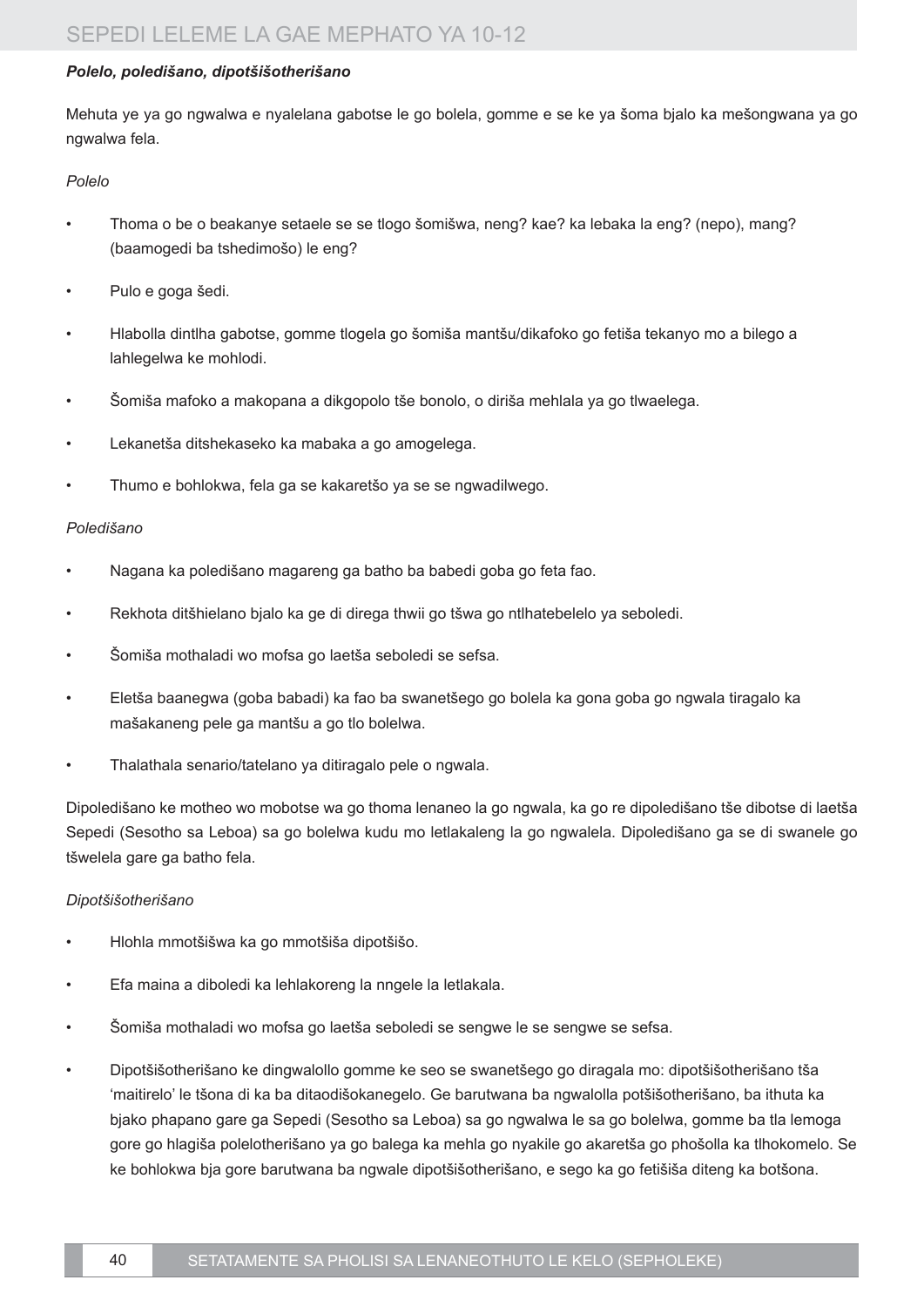#### *Pego (Ya semmušo le yeo e sego ya semmušo)*

Dipego gantši ke ditokomane tša semmušo. Di šoma gabotse kudu ge se se lekolwago e le sa nnete gape e le se bohlokwa go barutwana. Ga go se se nyamišago go swana le go ngwala dipego tšeo e lego tša maitirelo goba dipego tšeo dihlogo tša tšona di sa kgahlego mongwadi.

- Efa dipoelo tša nnete ka boemo, mohlala. kotsi goba tšeo di humanwego.
- Gopodišiša ka hlogo, matseno (boithekgo/bokamorago, tikologo, morero le) mmele (Mang? Go reng? Kae? Neng? Eng? Bjang?) mafelelo, ditšhišinyo, methopo, mametletšo.
- Peakanyo: kgoboketša, le go rulaganya tshedimošo; ngwala dintlha.
- Šomiša retšistara le setaele sa polelo ya semmušo le ya seka semmušo.
- Šomiša
	- o lebaka la bjale (ntle le dipego tša histori) ;
	- o mainakakaretšo;
	- o motho wa boraro;
	- o tlhalošo ye e theilwego godimo ga dintlha;
	- o mantšu a setheknikale le dikafoko; le
	- o Polelo ya semmušo/ ya go hloka tebanyo mong

#### *Ditshwayotshwayo*

Ditshwayotshwayo gantši ga di latele patrone ye e rileng. Ga nke di akaretša diripa tše di rilego tša puku, filimi goba digatiši. Ka kakaretšo, baswayaswayi ba tšweletša seo ba se swayaswayago le go re ke mang yo a amegago, fela ka morago ga fao dilo di a diragala. Ditshwayotshwayo tša nnete di laetša kamogelego le botshepegi, mola tše mpe e le tša mong gape di laetša tšweletšo ya maikutlo a a tseneletšego goba ditshwayo tša go se loke goba tša pefelo mabapi le seo se swayaswayilwego. Tshegišo e tlwaelegile go ditshwayotshwayo mo e bilego baswayaswayi ba bangwe, ba e dirilego setlwaedi sa go ngwala ka mokgwa wa go segiša. Tšweletša ditshwayotshwayo go tšwa go methopo ye e fapanego go laetša barutwana go re mohuta wo wa setšweletšwa o ngwalwa ka ditsela tša go fapafapana.

- Gopodišiša boiphetolelo bja gago go mešomo ya bokgabo, filimi, puku, bj bj.
- A bontšhe 'kahlolo' ya gagwe go mošomo wa o hlagišitšwego.
- Ditshwayotshwayo di tšea lehlakore. balebeledišiši ba babedi ba ka araba ka go fapana seo se phošollwago.
- Efa dintlha tša maleba, mohlala, leina la mongwadi/mohlagiši/mohlami, hlogo ya puku/ mošomo, leina la mogatiši/khamphani ya kgatišo, gammogo le theko (mo go hlokegago).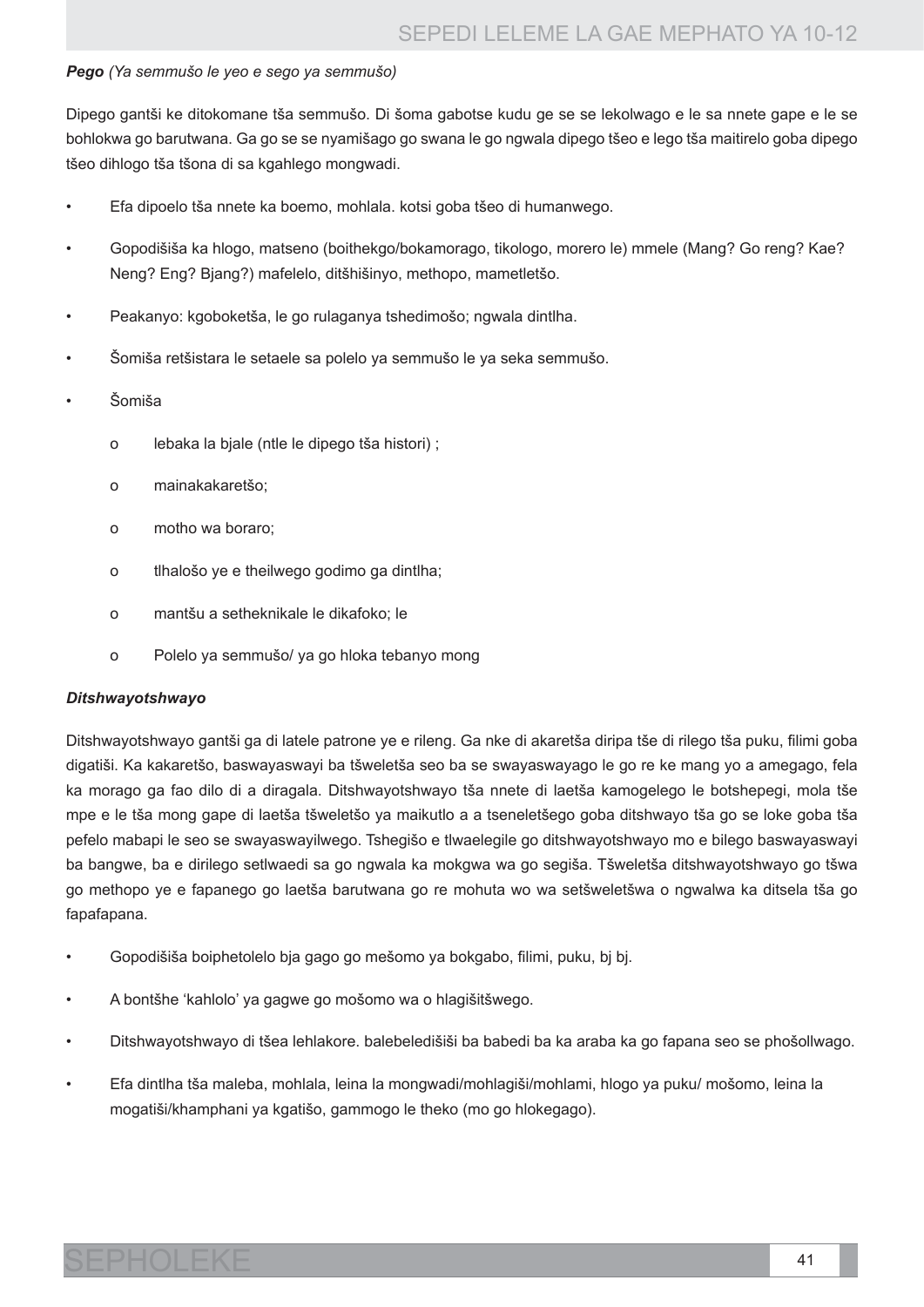#### *Athikele ya kuranta*

- Efa dintlha ka boripana le ka nepagalo.
- Leka go ngwala ditaba tše bohlokwa ntle le go lahlegelwa ke mmadi.
- Akaretša ka nepagalo, ntle le go kgopamiša nnete.
- Efa hlogo ka boripana gomme o oketše hlogwana ye e kwešišegago
- Thoma ka dintlha tše bohlokwa pele: mang? eng? bjang? neng? kae? go reng?

#### *Athikele ya kgatišobaka*

Gantši ka gare ga athikele ya kgatišobaka mongwadi o tšweletša ditaba tšeo a di ratago le tšeo a sa di ratego ebile setaele sa gagwe sa go anega ditaba se bohlokwa, gomme seo se swanetše go hlohleletšwa mo barutwaneng. Ba swanela ke go ngwala athikele ya dikgatišobaka ka se sengwe le se sengwe seo ba bonago se le bohlokwa, gotee le tšeo di ba segišago, tšeo go tšona ba ka tšweletšago kwerano, kodutlo go sega, go sekaseka sererwa se sengwe le se sengwe. Bontši bja diathikele tša kgatišobaka tšeo barutwana ba di balago ke tša mohuta woo.

Inthanete e tletše diathikele, mola setaele le diteng tša tšona di sa fapane kudu le ditšweletšwa tša go ngwalwa, eupša le ge go le bjalo go bohlokwa go re di lekolwe, kudu ka ge di tšwelela mo diblokong, tšeo gabjale di amogelwago bjale ka mohuta wa go ngwala wo o šomišwago ke batho ba ba ntši. Go dumela barutwana go itlhamela dibloko tša bona (ga go na pelaelo ya go re barutwana ba šetše ba dirile diploko mo pampiring) go ba fa dikamano tše di humilego tša go ngwala, go kgokanywa ka tlhokomelo ye e tseneletšego baamogedi ba tshedimošo, diteng tša dilo tše di diregago ka tikologong le go šomiša segalo sa maleba.

Lemoga tše di latelago:

- Hlogo e swanetše go goga šedi gomme e kgahliše.
- Setaele se tšweletše mong, se boledišane le mmadi thwii.
- Setaele se swanetše go ba se se hlalošago le go laetša tlhalošo ka seka, se goge boikgopolelo bja babadi.
- Maina, mafelo, dinako, maemo le ntlha ye nngwe le ye nngwe ye bohlokwa di swanetše go akaretšwa ka gare ga athikele.
- Athikele e swanetše go tsoša kgahlego le go hlohleletša mmadi.
- Bjalo ka ditshwayotshwayo, ga go tlhamego ye e hlomilwego ya athikele ya kgatišobaka.

#### *Boitsebišophelo*

Ka ge batho ba bantši matšatši a ba šomiša dithempleiti, go ka ba bohlokwa go nyakišiša gore ke eng se se dirago thempleiti ye botse, le gore ba ka e amanya bjang le go e tlatša ka nepagalo.

- Itsebiše go lefase ka tokomane.
- Itsebiše la mathomo ka tsela yeo o ka se lebalwego.
- Hlagiša tshedimošo ka bokopana, gabotse le ka maleba.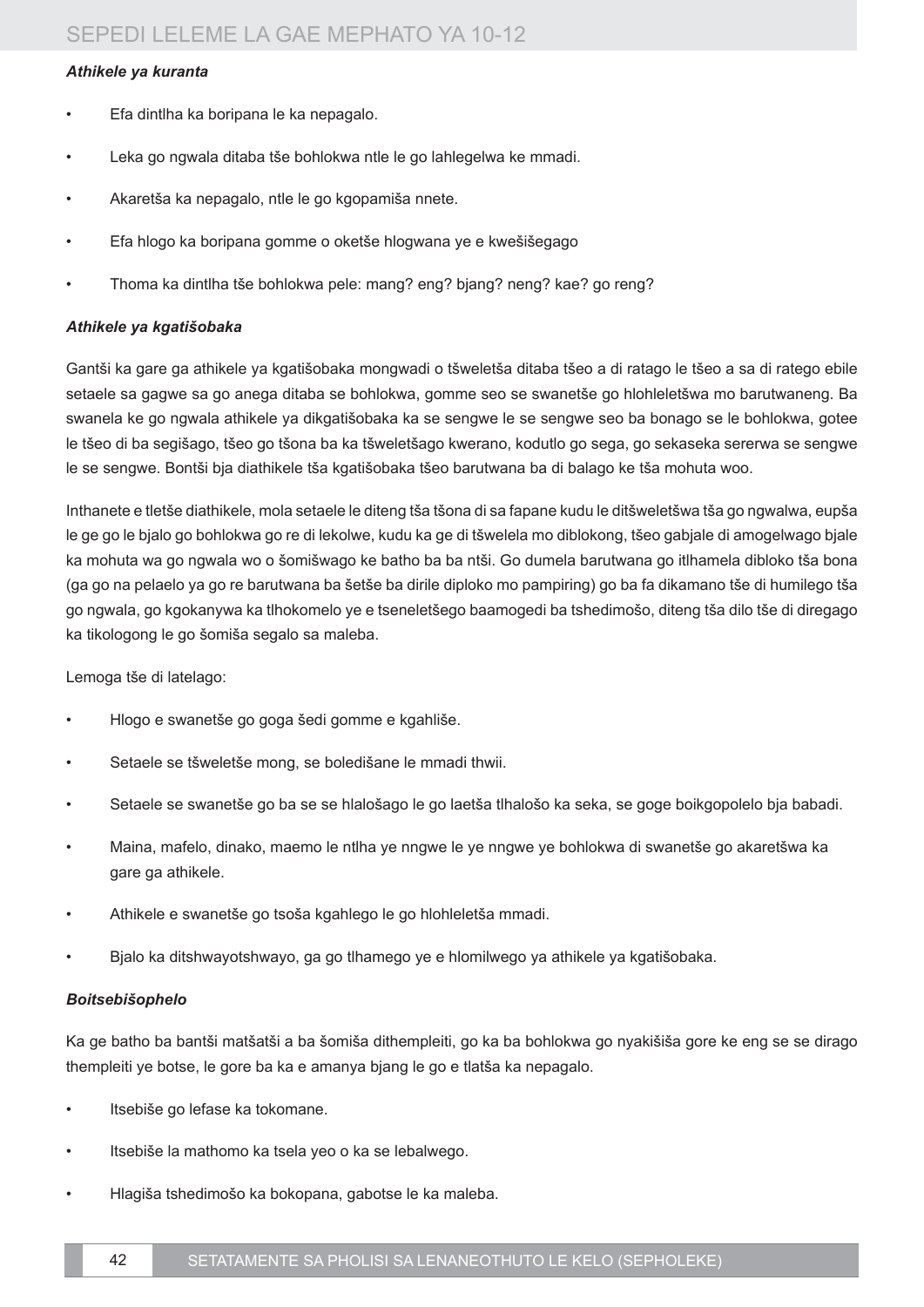- Bolela ka mošomo wo molekwa a o nyakago.
- Efa:
	- o tlhalošo ya mong ka botlalo.
	- o Dithuto tše di phethilwego.
	- o Maitemogelo a mošomo (ge a le gona).
	- o Dihlatse.

#### *Tša bophelo bja mohu*

Tshedimošo ye bohlokwa ye e latelago e tšweletšwa go boitsebišophelo bja mohu:

- Leina le sefane tša mohu, maina a meloko ya kgauswi yeo mohu a e tlogetšego, seo se hlotšego lehu, mohu o lwetše lebaka le lekakaang, gore mohu o belegwe neng, kae, le gore o hlokofetše neng gammogo le lefelo le letšatši la poloko.
- Diphihlelelo/mabala a nkwe a mohu/tša dithuto/karolo ya mohu setšhabeng.
- Kanego ka ga mohu, mabapi le ditiro tše botse le tša go kgahliša tšeo a gopolwago ka tšona.
- Go ka akaretšwa gape le molaetša wa kwelobohloko wa go ya go meloko ya lapa.

#### **Hlokomela**

- Mohu a ka laelwa ka sereto, mohlala, 'robala ka khutšo Mokone wa ntšhidikgolo'.
- Polelo, setaele le retšista ke tša semmušo.
- Šomiša pebofatšo mohlala. o hlokofetše sebakeng sa o hwile.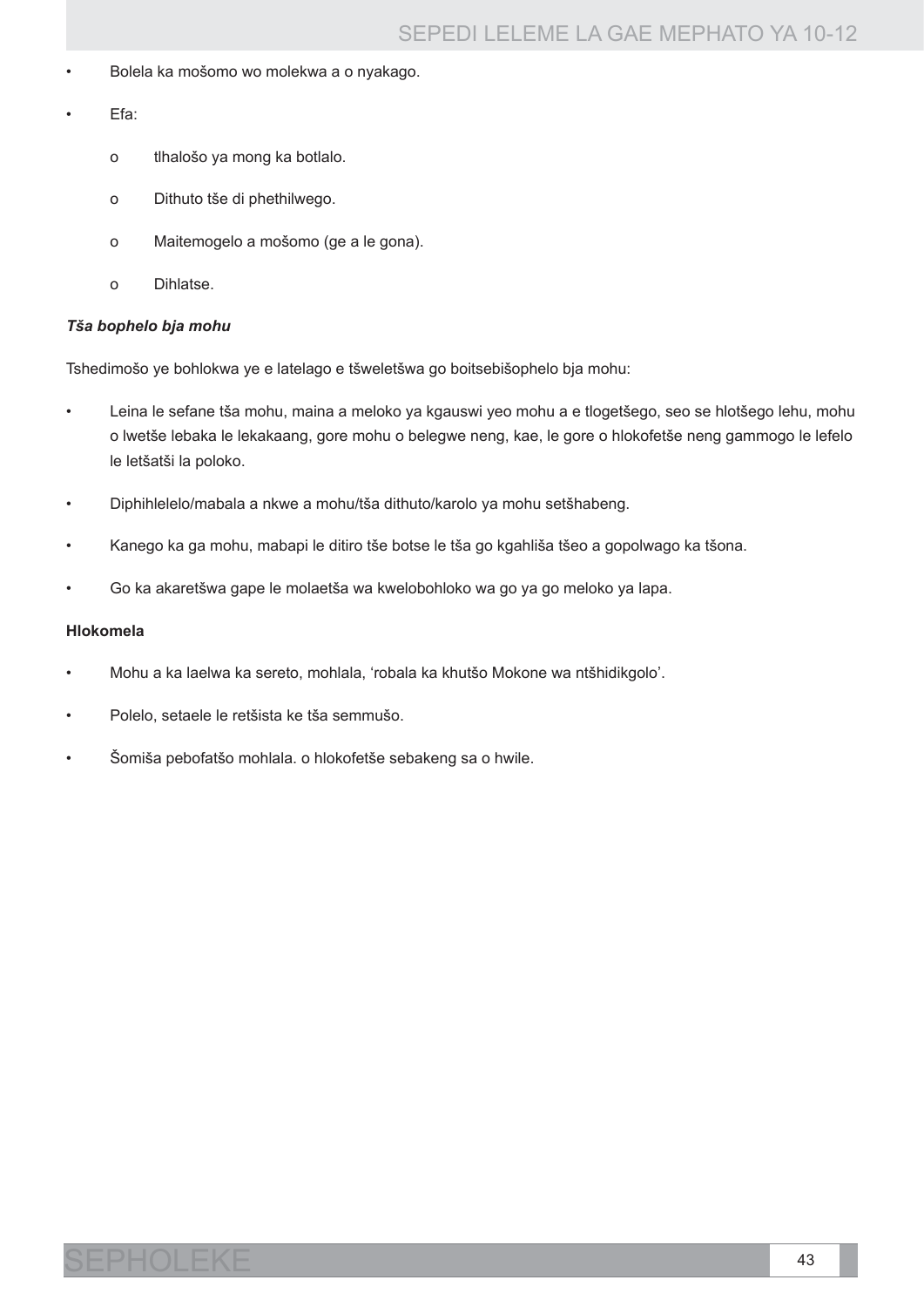#### **Botelele bja ditšweletšwa tša go ngwalwa tše di tlogo tšweletšwa**

| <b>Ditšweletšwa</b>                                                                                                                                                                                                                                                                                                                                                                                                                                                                                                                              | <b>Mephato</b>      | Theto (mantšu)    |                         | Padi / terama (mantšu)  |
|--------------------------------------------------------------------------------------------------------------------------------------------------------------------------------------------------------------------------------------------------------------------------------------------------------------------------------------------------------------------------------------------------------------------------------------------------------------------------------------------------------------------------------------------------|---------------------|-------------------|-------------------------|-------------------------|
| Ditaodišo tša                                                                                                                                                                                                                                                                                                                                                                                                                                                                                                                                    | 10                  | $150 - 200$       |                         | 300 - 350               |
| dingwalo                                                                                                                                                                                                                                                                                                                                                                                                                                                                                                                                         | 11                  | 200 - 250         |                         | $350 - 400$             |
|                                                                                                                                                                                                                                                                                                                                                                                                                                                                                                                                                  | 12                  | $250 - 300$       |                         | $400 - 450$             |
|                                                                                                                                                                                                                                                                                                                                                                                                                                                                                                                                                  | <b>Ditšweletšwa</b> |                   | <b>Mephato</b>          | Palo ya mantšu          |
| <b>Ditaodišo</b>                                                                                                                                                                                                                                                                                                                                                                                                                                                                                                                                 |                     |                   | 10                      | $300 - 350$             |
| Kanego/ tlhaloši/kgadimo/ngangišano / kahlaahlo                                                                                                                                                                                                                                                                                                                                                                                                                                                                                                  |                     |                   | 11                      | $350 - 400$             |
|                                                                                                                                                                                                                                                                                                                                                                                                                                                                                                                                                  |                     |                   | $12 \overline{ }$       | $400 - 450$             |
| Ditšweletšwa tša tirišano                                                                                                                                                                                                                                                                                                                                                                                                                                                                                                                        |                     |                   | 10 <sup>1</sup>         |                         |
|                                                                                                                                                                                                                                                                                                                                                                                                                                                                                                                                                  |                     |                   | 11                      | 180 - 200 (diteng fela) |
| Boitaodišophelo le lengwalo la go tiišetša kgopelo / Dipotšišotherišano tša<br>go ngwalwa/Dipoledišano/Mangwalo a semmušo le a segwera a go ya go<br>bagaši ba ditaba/Mangwalo a semmušo a go kgopela mošomo, kgopelo,<br>boipelaetšo, le mangwalo a kgwebo/ Mangwalo a segwera/ Diathekele<br>le dikhoholomo tša kgatišobako / kuranta/ Metsotso le lenaneothero (di<br>botšišwa mmogo)/tša bophelo bja mohu/ pego(ya semmušo le yeo e sego<br>ya semmušo)/ ditshwayotshwayo/Dipolelo tša go ngwalwa tša semmušo<br>le tšeo e sego tša semmušo. |                     | $12 \overline{ }$ | 180 - 200 (diteng fela) |                         |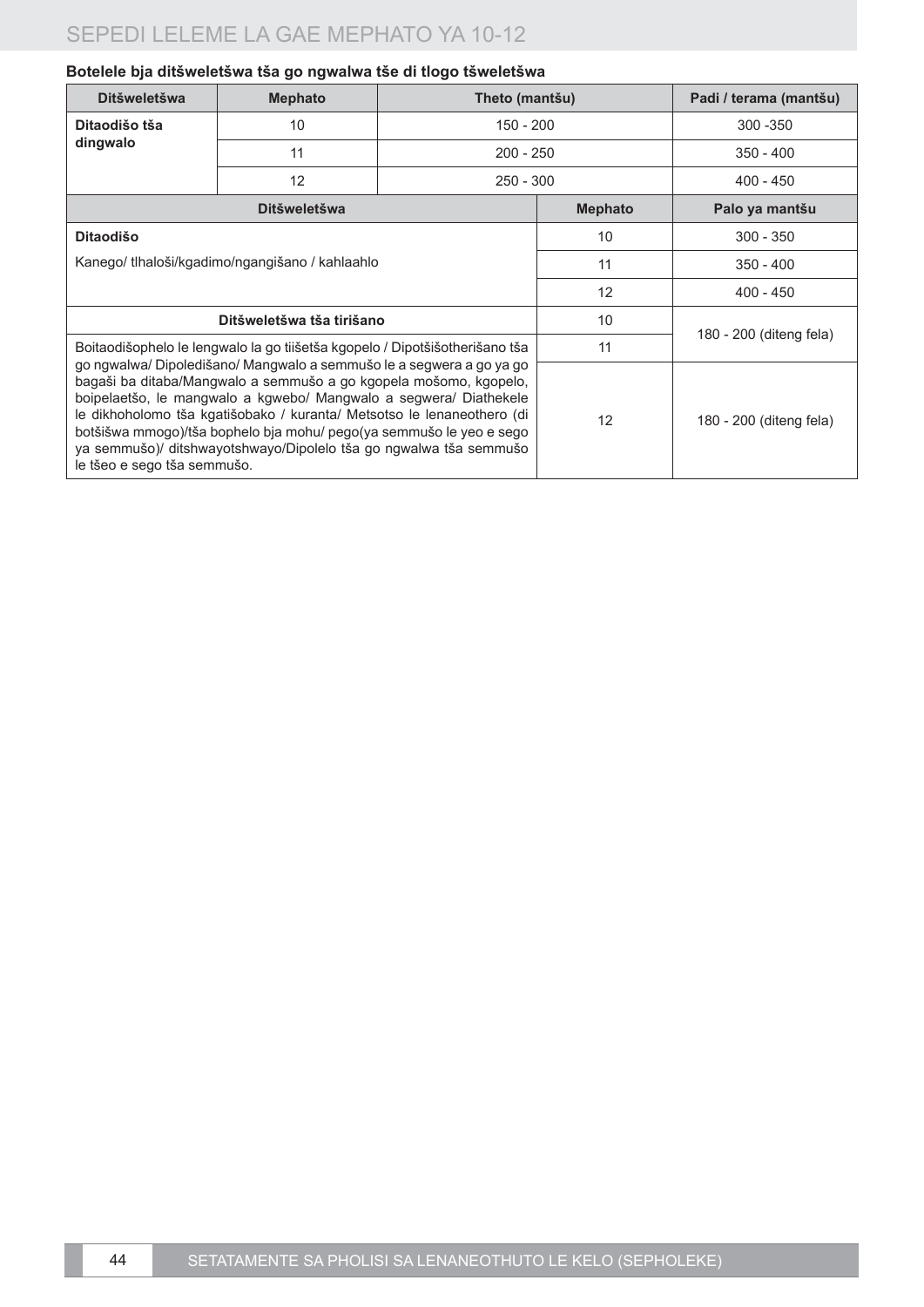### **3.4 DIBOPEGO LE MELAO YA TŠHOMIŠO YA POLELO**

Mo kgatong ye barutwana ba swanetše go ba ba tlwaetše metheo ya thutapolelo, dikarolo tša polelo (magoro a maina), melao ya makgokedi, tšhomišo ya lebaka, mathuši le dibopego tša mafoko. Dithutišo tše di beetšwego thoko tša dibopego tša polelo ga se di swanele go ba setho sa nako ya go ruta: dibopego tša polelo di tšea karolo ye bohlokwa go mafapha a mabedi a.

- E ba bohlokwa ge go nyakišišwa, go sekasekwa, le ge go hlahlobja ditšweletšwa tša ditaba tša nnete le tše e sego tša nnete. Barutwana ba swanetše go hlokomela ka fao bangwadi ba dirišago, mohlala, dibopego tša thutapolelo; patrone ya mafoko ye e nyakago go šetšwa (botelele bja ona, bothata le bonolo bja sebopego); go ba gona le go se be gona ga magoro a mantšu (mohlala, go ba gona le go se be gona ga mahlaodi goba madiri a tlhago); tšhomišo ya lebaka ya go se tlwaelege madiring (lebjale sebakeng sa lefetile). Tšhomišo ya polelotebanyi le polelotharedi; polelotiriši le polelotirišwa. Ka go lemoga ka fao dibopego tša polelo di kgathago tema tlhalošong, ka go utolla nnete le go hlatloša kwešišo ye e kwagalago ya setšweletšwa le ka fao se šomago ka gona, barutwana ba tla lemoga bohlokwa bja thutapolelo le gore ke ka lebaka la eng e tla dula e le bohlokwa mmolelwaneng wo mongwe le wo mongwe wa Sepedi (Sesotho sa Leboa).
- E ba le mohola wo mogolo ge ba ngwala. Ka ge go ngwala e le wo mongwe wa mešongwana ye bohlokwa ya ka phapošing kgatong ye, go bohlokwa gore barutwana ba ngwale ka go thalathala dingwalwakakanywa tše ba itlhametšego tšona goba ditaodišo ka phapošing. Se se fa barutiši sebaka sa go bontšha barutwana diphošo tša thutapolelo ge ba ngwala. Go dira diphošollo ge ba ngwala, go phala ge barutwana ba iša dipuku tša bona go morutiši go re di swaiwe. Barutiši ba tla lemoga go re go dira se go fokotša diphošo tšeo di swanetšego go swaiwa, gomme barutwana ba tla laetšwa ka tsela yeo ba swanetšego go kaonafatša mešomo ya bona pele ba ka e feleletša. Ga se gantši barutwana ba eba le kgahlego ya go phošolla mešomo ya bona, gape ga se go re ba ithuta tše ntši go tšwa go tšona. Tlwaetšo ye, e fa morutiši sebaka sa go lemoga ge e le gore go na le diphošophošwana tša go laetša go hloka tsebo ya thutapolelo, tše di ka rutwago phapoši ka moka. Tsela ye nngwe ya go lomaganya thutapolelo le go ngwala ke go fa barutwana matlakala a mošomo wo o ngwadilwego dingwalong (e sego wo o ngwadilego ke barutwana) wa thutapolelo ya go fošagala, gomme barutwana ba o swaye ka dihlopha, ba 'hlalošetše' mongwadi gore go fošagetše kae le gore lebaka ke eng. Barutiši ba ka šetša kudu diphošo tše di tlwaelegilego (tšhomišo ya lenalana go laetša thuo), goba ba ka akaretša mehuta ya diphošo gore ba di phošolle. Tsela ye kaonekaone ya go šoma ka dibopego tša polelo ke ge ba swaragane le mošomo wa go ngwala. Bobedi bja tšona ke monwana le lenala, gomme botswerere bja ye nngwe bo hlola botswerere ka go ye nngwe.

Nkatlapana ye e lego go mametletšo 1, e laetša dibopego le melao ya tšhomišo ya polelo yeo morutwana a ka e šomišago nakong ya go theeletša, go bolela, go bala le go magato a go ngwalwa. Dibopego tše di swanetše go rutwa ka mo go nyakegago go diteng tša mehuta ya go fapana ya ditšweletšwa tša bomolomo, tša go bonwa le go ngwala. Mo kotareng ye nngwe le ye nngwe ya peakanyo ya go ruta ye e laeditšwego ka fase, go na le leboo le le laetšago go rutwa ga dibopego tša polelo ka botlalo, mohlala, Dibeke tša 7 le 8 go Mphato wa 10. Le ge go le bjalo, thutišo e tee ka beke e ka šomišwa go ruta mabokgoni a mangwe a dibopego tša polelo go ya ka tlhokego.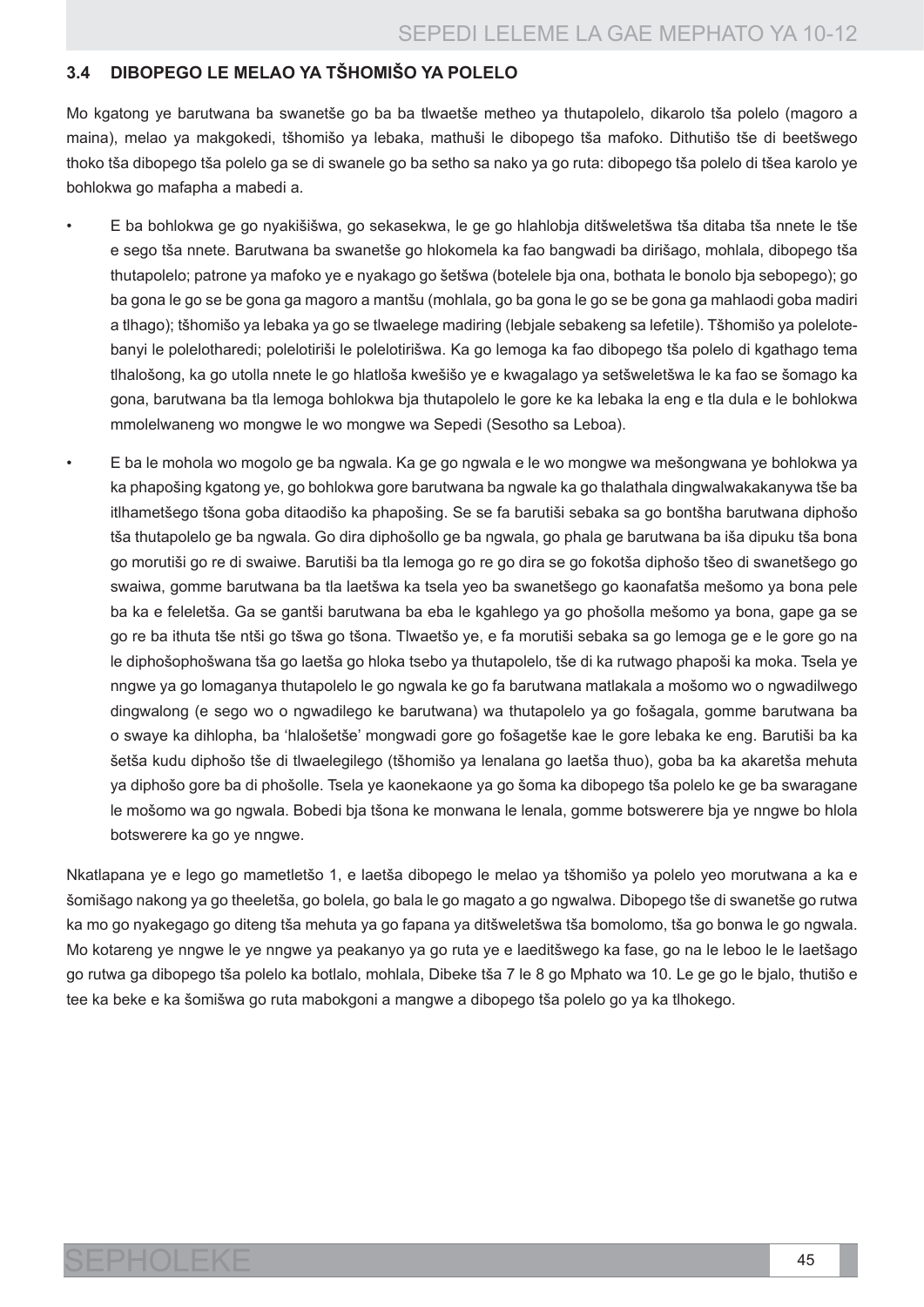### **3.5 DIPEAKANYO TŠA GO RUTA**

Mananeo a a latelago a beke ka beke a filwe barutiši bjalo ka tšhupatsela fela, gomme ga se a lebišwe mo go thibeleng mekgwa ya go ruta yeo e ka šomago kgahlanong le mananeo bjaleo ka ge a hlagišitšwe. Mohlala, morutiši a ka kgetha go bala ka phapošing, bontši bja ditšweletšwa tša dingwalo ka mo a ka kgonago. Se se ka akaretša dibeke tše pedi. Morutiši a ka kgetha gape go ruta thutapolelo ye e beakantšwego go thutišo e tee goba tše pedi ka mo go nyakegago.

Dipeakanyo tša go ruta tša Mephato ya 10, 11 le 12 di theilwe godimo ga togaganyo ya maboo a dibeke tše pedi, ao a abilwego ka diiri tša go ruta tše e ka bago tše senyane ka leboo. Diiri tše tša go ithuta di ka katološetšwa go mošomo wa gae, mešongwana ya protšeke le go koketšo ya go bala.Barutwana ba Mephato ya 10-12 ba swanetše go dira mešomo ya gae ye e ka bago ya diiri tše tharo ka beke, gammogo le koketšo ya go bala ka leleme le ba ithutago ka lona. Barutwana ba ka no feleletša mešomo ya bona ya go ngwala bjalo ka mošomo wa gae.

Ge go akanyetšwa togaganyo ya leboo la dibeke tše pedi, morutiši a ka kopantšha mešongwana ka ga sererwa, (mohlala, Lefase la go šoma), tlhagišo/bothata (mohlala, phetogo ya klaemete) puku ye e rutwago/kgethilwego, bokgoni go tšwa go lenaneothuto (mohlala, dingangišano, mongwalongangišano, dibopego tša ngangišano), goba setšweletšwa goba sehlopha sa ditšweletšwa go tšwa go "Ditšweletšwa tšeo di šomišwago go thuto ya togaganyo ya mabokgoni a polelo." Tatelano ya dithutišo ya leboo la dibeke tše pedi, e ka latela peakanyo ye nngwe le ye nngwe, (mohlala. Leboo le ka thoma ka go bala, la tšwela pele go kahlaahlo (go bolela) yeo e latelwago ke go ngwala). Setšweletšwa sa puku ye e kgethilwego (ge go swanelegile) goba se sengwe se ka šomišwa go mešongwana ye e laeditšwego ka fase.

Mohlala wa dipeakanyo tša go ruta tše di latelago o hlophilwe go ya ka leboo la dibeke tše pedi gore barutwana ba:

- tšee karolo mešongwaneng ya go theeletša le go bolela;
- bale temana ya tekatlhaologanyo ba be ba arabe dipotšišo goba ba ngwale kakaretšo;
- bale dipuku tše di kgethilwego;
- ngwale taodišo goba setšweletšwa sa tirišano; le
- go ithuta le go itlwaetša go tseba dibopego le melao ya tšhomišo ya polelo go merero ya kgokagano (go bolela, go theeletša, go bala le go ngwala)

Ga se gore morutiši o swanetše go swaya mešomo ka moka, ya bomolomo/orale le ya go ngwalwa ye e tšweleditswego ke barutwana. Peakanyo ya go ruta e bontšha palo le mehuta ya mešomo ya kelo yeo e swayago ke morutiši. Mešomo ye mengwe e ka swaiwa ke barutwana, goba dithaka tša bona ka tlhahlo ya morutiši. Morutiši a ka no ikgethela go swaya mešomo yeo e sego ya semmušo goba karolo ya mešomo yeo gore a kgone go fa barutwana dipoelo.

Mohlala, ka go Mphato wa 10 kotara ya 1, barutwana ba tla ngwala **ditaodišo tše pedi le ditšweletšwa tša tirišano tše tharo. Go swaiwa fela taodišo e tee le sengwalwana se tee sa setšweletšwa sa tirišano bjalo ka mošomo wa semmušo.** Mešomo ye mengwe e ka se swaiwe ke morutiši, ntle le ge a kgetha go e swaya.

Tatelano ya diteng ye e tšweleditšwego ga se ya kgapeletšo, gomme nako ye e abilwego ke kakanyo ya go laetša gore go ka tšewa nako ye kakaang go phethagatša diteng. Barutiši ba swanetše go itlhamela dipeakanyo tša mošomo/ dišetule tša mošomo (goba ba šomiše/amantšhe yeo e lego dipukung tša kgakollo gore e swanele maemo a bona) go ruta diteng ka kotara ba šomiša tatelano le lebelo la maleba.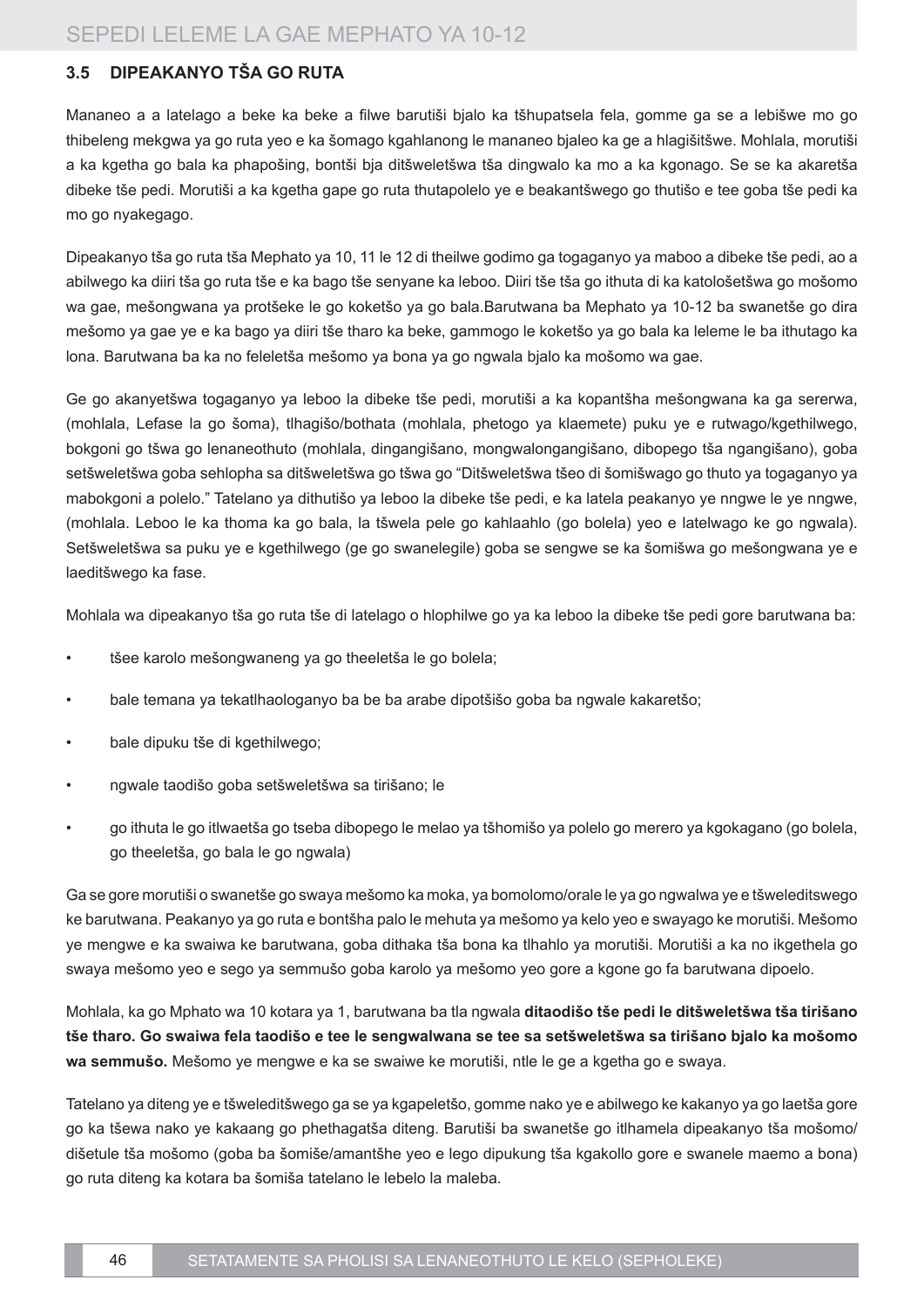Ka ge botelele bja dikotara bo ka fapana go tšwa ngwageng wo mongwe go ya go wo mongwe, peakanyo ya go ruta/ šetule ya mošomo e swanetše go amantšhwa ngwaga ka ngwaga.

Mabokgoni, diteng le mekgwanakgwana ya ka fase ga se di felele. Morutiši o swanetše go lebelela go lenaneo ka botlalo la mabokgoni, diteng le mekgwanakgwana ka go dikarolo 3.1 - 3.4

Go ruta dibopego tša polelo go go theilwego godimo ga setšweletšwa le go ruta polelo ka go e šomiša; Dibopego tša polelo ga se di swanele go rutwa di nnoši. Go rulaganywa ga peakanyo ya go ruta go dirilwe ka tsela yeo e lego go re dibopego tša polelo di logagantšwe le go akaretšwa go go rutwa ga mabokgoni a mangwe.

Le ge mabokgoni ka go peakanyo ya go ruta a hlagišwa ka go kgaogana, a swanetše go rutwa ka tsela ya togaganyo mo go kgonegago, mohlala, ge go rutwa dipotšišotherišano tša bomolomo barutwana ba ka bala setšweletšwa sa go ngwalwa gomme ka morago ba ka kgopelwa go tšweletša potšišotherišano ka mokgwa wa go ngwalwa. Kgetho ya dibopego tša polelo ye e tlogo rutwa leboong le le itšego, e swanetše go tiišetša tšweletšo le kwešišo ya ditšweletšwa tša bomolomo le tša go ngwalwa tše di tlogo tšweletšwa leboong leo. Mohlala, mahlaodi, mahlalošagotee, malatodi/ maganetši, mahlathi le lefetile di lokišetša barutwana go ngwala taodišokanego goba taodišotlhaloši. Modirišogore o bohlokwa ge barutwana ba ngwala taodišokgadimo.

**Mekgwanakgwana ya bomolomo le go ngwala ye e swanetšego go rutwa leboong la dibeke tše pedi e swanetše go laolwa ke mohuta wa setšweletšwa se se tlogo tšweletšwa. Mohlala, ge go rutwa taodišokanego, barutwana ba swanetše go rutwa go ngwala mantšu a a hlakantšhago dikakanyo ebile a laetšago lebaka le phetho le/goba tatelano.**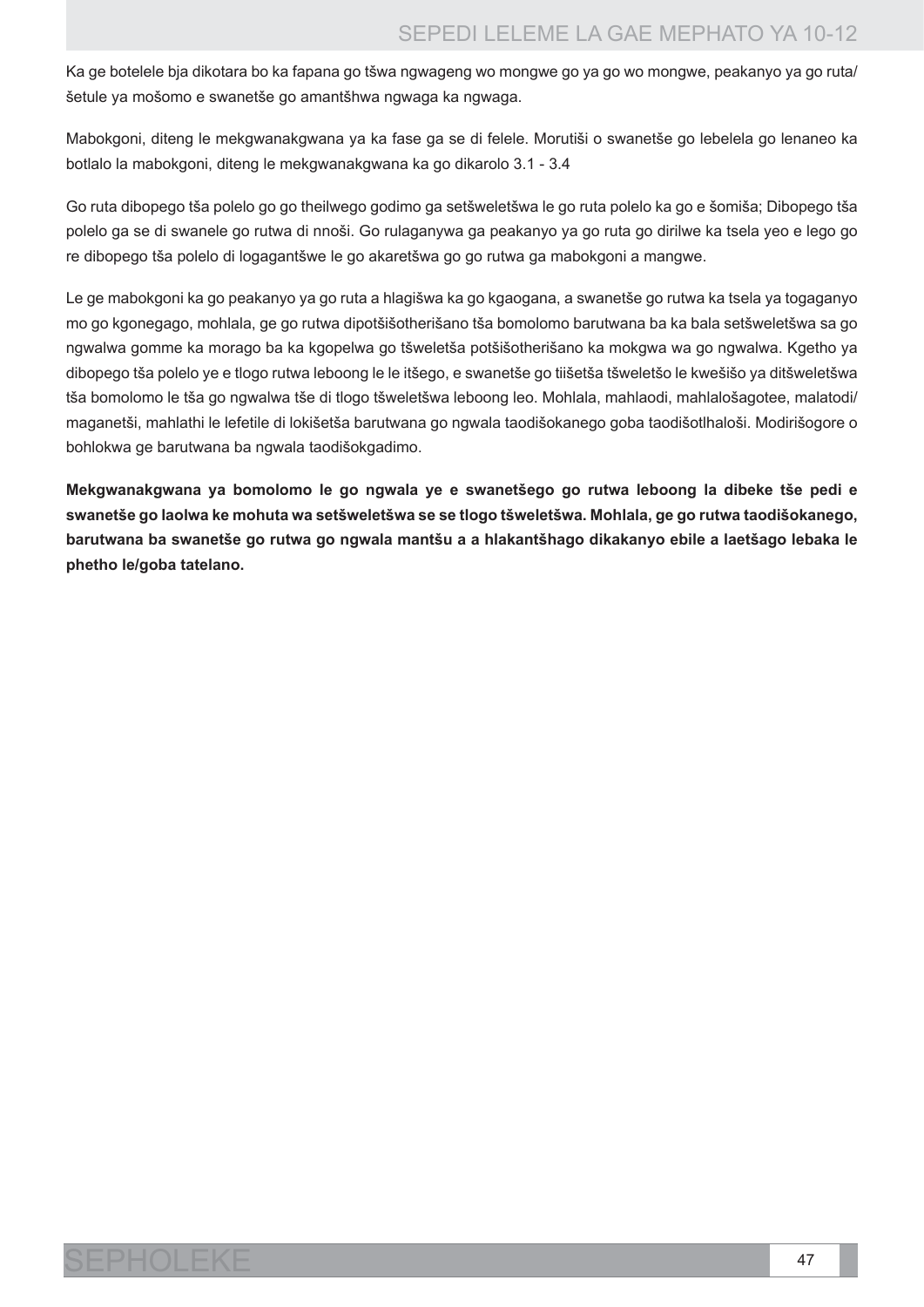### **3.5.1 PEAKANYO YA GO RUTA MPHATO WA 10**

|                     | <b>MPHATO WA 10 KOTARA YA 1</b>                                                                            |                                                                                                                                                               |                                                                                                                                                                                                                                                                                                                            |  |  |
|---------------------|------------------------------------------------------------------------------------------------------------|---------------------------------------------------------------------------------------------------------------------------------------------------------------|----------------------------------------------------------------------------------------------------------------------------------------------------------------------------------------------------------------------------------------------------------------------------------------------------------------------------|--|--|
| <b>Dibeke</b>       | Go theeletša le go bolela                                                                                  | Go bala le go bogela                                                                                                                                          | Go ngwala le go hlagiša                                                                                                                                                                                                                                                                                                    |  |  |
|                     | Go theeleletša kwešišo:<br>(Tshedimošo, tekolo, kgahlego le<br>kgokagano le ba bangwe)<br>Nako: iri ye tee | · Diponagalo tše bohlokwa<br>tša ditšweletšwa le diripa tša<br>puku go akaretšwa mehuta ya<br>dingwalo:<br>• Go ithuta Dingwalo/Dipuku<br>Nako: diiri tše nne | Ditšweletša tša tirišano:<br>Mangwalo a segwera/ semmušo (a<br>kgopelo/ boipelaetšo / a kgopelo<br>ya mošomo/sekgoba/ a kgwebo)/<br>Mangwalo a semmušo le ao a<br>sego a semmušo a go ya kgašong/<br>boitsebišophelo le lengwalo la go<br>tiišetša kgopelo/ tša bophelo bja<br>mohu/ lenaneothero le metsotso ya<br>kopano |  |  |
|                     |                                                                                                            |                                                                                                                                                               | Tsepamela go:                                                                                                                                                                                                                                                                                                              |  |  |
|                     |                                                                                                            |                                                                                                                                                               | Magato a go ngwala                                                                                                                                                                                                                                                                                                         |  |  |
| $1$ le $2$          |                                                                                                            |                                                                                                                                                               | Go beakanya, go ngwala<br>sengwalwakakanywa, go boeletša,<br>go hlokola, go phošolla le go<br>hlagiša                                                                                                                                                                                                                      |  |  |
|                     |                                                                                                            |                                                                                                                                                               | Dibopego le melao ya tšhomišo<br>ya polelo                                                                                                                                                                                                                                                                                 |  |  |
|                     |                                                                                                            |                                                                                                                                                               | • Retšistara, setaele le segalo                                                                                                                                                                                                                                                                                            |  |  |
|                     |                                                                                                            |                                                                                                                                                               | • Kgetho ya mantšu                                                                                                                                                                                                                                                                                                         |  |  |
|                     |                                                                                                            |                                                                                                                                                               | · Sebopego sa lefoko                                                                                                                                                                                                                                                                                                       |  |  |
|                     |                                                                                                            |                                                                                                                                                               | • Go ngwala temana                                                                                                                                                                                                                                                                                                         |  |  |
|                     |                                                                                                            |                                                                                                                                                               | · Maswaodikga le mopeleto                                                                                                                                                                                                                                                                                                  |  |  |
|                     |                                                                                                            |                                                                                                                                                               | Tlhamego le diponagalo tša<br>setšweletšwa se se kgethilwego                                                                                                                                                                                                                                                               |  |  |
|                     |                                                                                                            |                                                                                                                                                               | Nako: diiri tše nne                                                                                                                                                                                                                                                                                                        |  |  |
|                     | Ngangišano:<br>· Diponagalo le melao ya                                                                    | • Go balela kwešišo:<br>Mekgwanakgwana ya go bala                                                                                                             | 1x Taodišo: Taodišokanego/<br>Taodišotlhaloši/                                                                                                                                                                                                                                                                             |  |  |
|                     | šetšweletšwa                                                                                               | ditšweletšwa tša go ngwalwa:                                                                                                                                  | Taodišongangišano.                                                                                                                                                                                                                                                                                                         |  |  |
|                     | · Go beakanya, go nyakišiša, go                                                                            | Lebelela karolo 3.2                                                                                                                                           | Tsepamela go:                                                                                                                                                                                                                                                                                                              |  |  |
|                     | rulaganya,<br>go itlwaetša le go hlagiša                                                                   | • Go bala Dingwalo/Dipuku                                                                                                                                     | Magato a go ngwala                                                                                                                                                                                                                                                                                                         |  |  |
|                     | Nako: iri ye tee                                                                                           | Nako: diiri tše nne                                                                                                                                           | Go beakanya, go ngwala<br>dingwalwakakanywa, go boeletša,<br>go hlokola, go phošolla le go<br>hlagiša                                                                                                                                                                                                                      |  |  |
| $\overline{6}$<br>က |                                                                                                            |                                                                                                                                                               | Dibopego le melao ya tšhomišo<br>ya polelo                                                                                                                                                                                                                                                                                 |  |  |
|                     |                                                                                                            |                                                                                                                                                               | · Retšistara, setaele le segalo                                                                                                                                                                                                                                                                                            |  |  |
|                     |                                                                                                            |                                                                                                                                                               | • Kgetho ya mantšu                                                                                                                                                                                                                                                                                                         |  |  |
|                     |                                                                                                            |                                                                                                                                                               | • Sebopego sa lefoko                                                                                                                                                                                                                                                                                                       |  |  |
|                     |                                                                                                            |                                                                                                                                                               | • Go ngwala temana                                                                                                                                                                                                                                                                                                         |  |  |
|                     |                                                                                                            |                                                                                                                                                               | · Maswaodikga le mopeleto                                                                                                                                                                                                                                                                                                  |  |  |
|                     |                                                                                                            |                                                                                                                                                               | Tihamego le diponagalo tša<br>setšweletšwa se se kgethilwego                                                                                                                                                                                                                                                               |  |  |
|                     |                                                                                                            |                                                                                                                                                               | Nako: diiri tše nne                                                                                                                                                                                                                                                                                                        |  |  |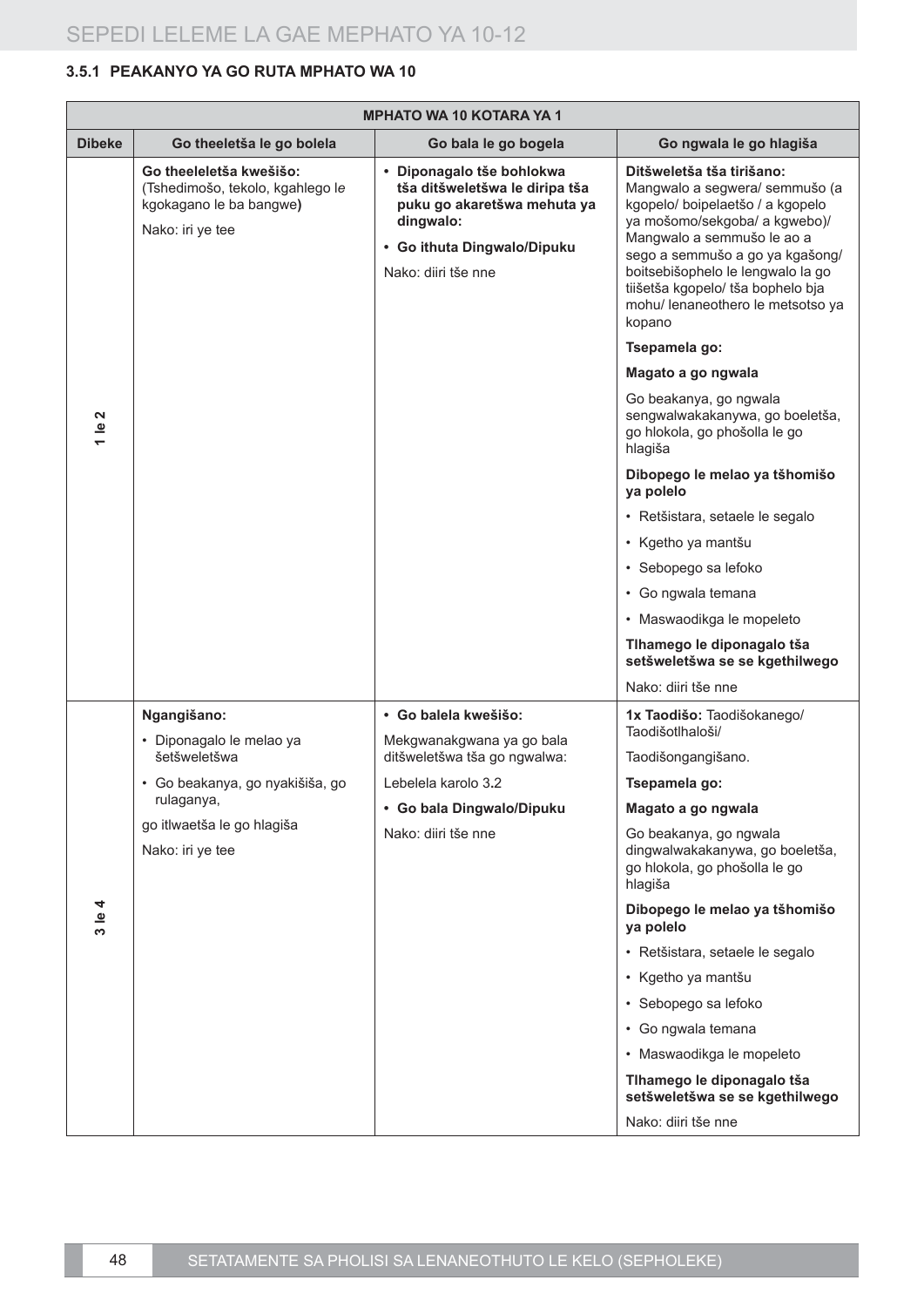|               | <b>MPHATO WA 10 KOTARA YA 1</b>                                  |                                                    |                                                                                                        |  |  |
|---------------|------------------------------------------------------------------|----------------------------------------------------|--------------------------------------------------------------------------------------------------------|--|--|
| <b>Dibeke</b> | Go theeletša le go bolela                                        | Go bala le go bogela                               | Go ngwala le go hlagiša                                                                                |  |  |
|               | Go theeleletša kwešišo                                           | Go balela kwešišo:                                 | Ditšweletša tša tirišano:                                                                              |  |  |
|               | (Tshedimošo, tekolo, kgahlego le<br>kgokagano le ba bangwe)      | Tlhathollo ya ditšweletšwa tša go<br>bonwa         | Pego/ tshwayotshwayo/ athikele ya<br>Kuranta/ athikele ya kgatišobaka                                  |  |  |
|               | Nako: iri ye tee.                                                | • Go ithuta Dingwalo/Dipuku                        | Tsepamela go:                                                                                          |  |  |
|               |                                                                  | Nako: diiri tše nne                                | Magato a go ngwala                                                                                     |  |  |
|               |                                                                  |                                                    | Go beakanya, go ngwala<br>sengwalwakakanywa, go boeletša,<br>go hlokola, go phošolla le go<br>hlagiša. |  |  |
| $5 \mid e 6$  |                                                                  |                                                    | Dibopego le melao ya tšhomišo<br>ya polelo                                                             |  |  |
|               |                                                                  |                                                    | • Retšistara, setaele le segalo                                                                        |  |  |
|               |                                                                  |                                                    | • Kgetho ya mantšu                                                                                     |  |  |
|               |                                                                  |                                                    | · Sebopego sa lefoko                                                                                   |  |  |
|               |                                                                  |                                                    | • Go ngwala temana                                                                                     |  |  |
|               |                                                                  |                                                    | · Maswaodikga le mopeleto                                                                              |  |  |
|               |                                                                  |                                                    | Tlhamego le diponagalo tša<br>setšweletšwa se se kgethilwego                                           |  |  |
|               |                                                                  |                                                    | Nako: diiri tše nne                                                                                    |  |  |
|               | Dikahlaahlo/poledišano:                                          | · Go balela kwešišo:                               | 1 x Taodišo: Taodišokanegelo/                                                                          |  |  |
|               | · Diponagalo le melao ya                                         | o Kgodišo ya tlotlontšu le                         | Taodišotlhalošo/Taodišongangišano                                                                      |  |  |
|               | šetšweletšwa                                                     | tšhomišo ya polelo                                 | Tsepamela go:                                                                                          |  |  |
|               | · Go beakanya, go nyakišiša, go<br>rulaganya, go itlwaetša le go | o Sebopego sa lefoko                               | Magato a go ngwala                                                                                     |  |  |
|               | hlagiša                                                          | • Go ithuta Dingwalo/Dipuku<br>Nako: diiri tše nne | Go beakanya, go ngwala<br>sengwalwakakanywa, go boeletša,                                              |  |  |
|               | Nako: iri ye tee                                                 |                                                    | go hlokola, go phošolla le go<br>hlagiša.                                                              |  |  |
| ထ<br>₾        |                                                                  |                                                    | Dibopego le melao ya tšhomišo<br>ya polelo                                                             |  |  |
| r             |                                                                  |                                                    | · Retšistara, setaele le segalo                                                                        |  |  |
|               |                                                                  |                                                    | · Kgetho ya mantšu                                                                                     |  |  |
|               |                                                                  |                                                    | · Sebopego sa lefoko                                                                                   |  |  |
|               |                                                                  |                                                    | • Go ngwala temana                                                                                     |  |  |
|               |                                                                  |                                                    | · Maswaodikga le mopeleto                                                                              |  |  |
|               |                                                                  |                                                    | Tlhamego le diponagalo tša<br>setšweletšwa se se kgethilwego                                           |  |  |
|               |                                                                  |                                                    | Nako: diiri tše nne                                                                                    |  |  |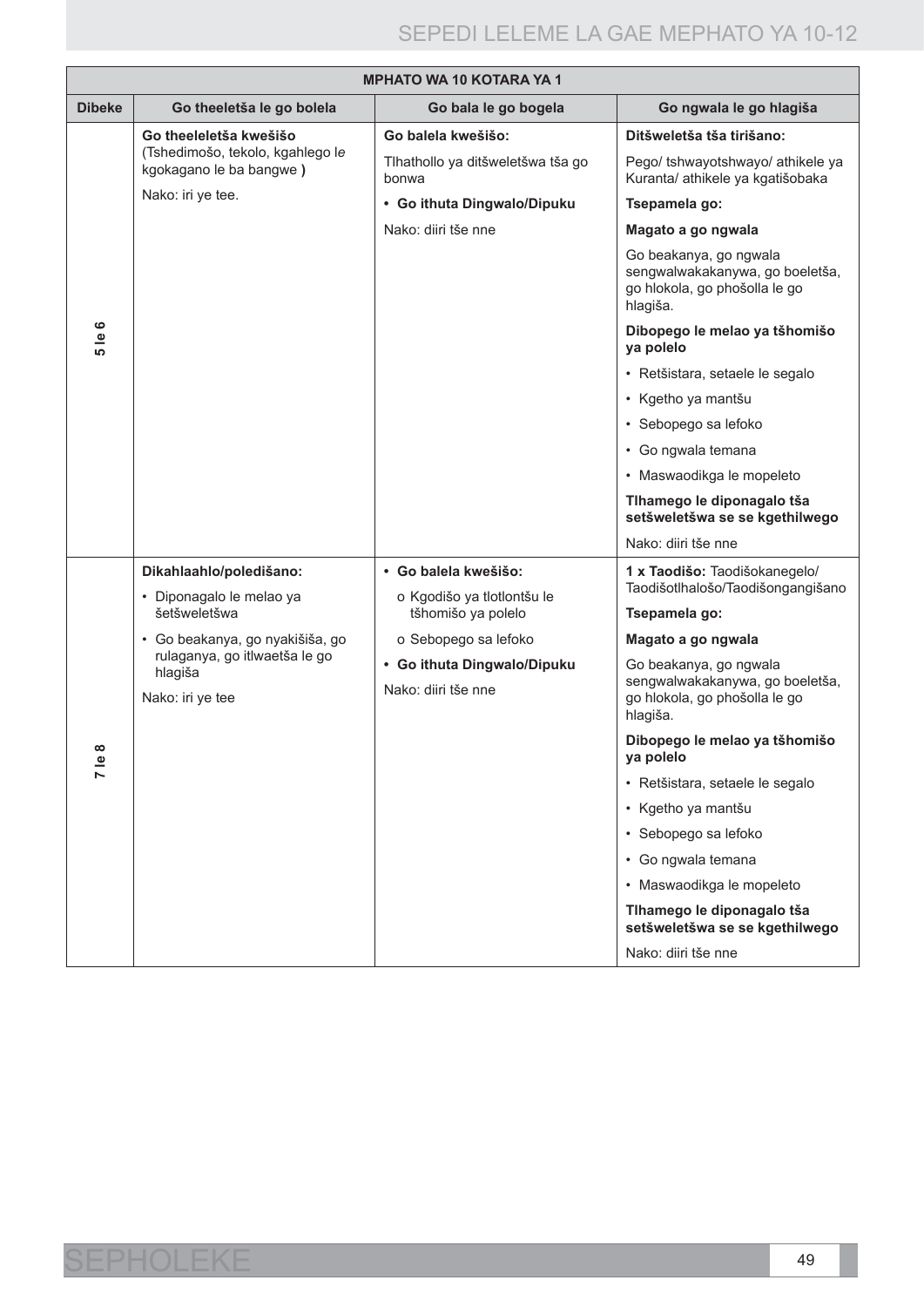| <b>MPHATO WA 10 KOTARA YA 1</b> |                                                                             |                             |                                                                                                                           |  |
|---------------------------------|-----------------------------------------------------------------------------|-----------------------------|---------------------------------------------------------------------------------------------------------------------------|--|
| <b>Dibeke</b>                   | Go theeletša le go bolela                                                   | Go bala le go bogela        | Go ngwala le go hlagiša                                                                                                   |  |
|                                 | Polelo ya go itokišetšwa/ ya go                                             | • Go ngwala Kakaretšo:      | Ditšweletša tša tirišano:                                                                                                 |  |
|                                 | se itokišetšwe:                                                             | • Go ithuta Dingwalo/Dipuku | Polelo/ poledišano/ potšišotherišano                                                                                      |  |
|                                 | · Diponagalo le melao ya<br>šetšweletšwa                                    | Nako: diiri tše nne         | Tsepamela go:                                                                                                             |  |
|                                 | · Go beakanya, go nyakišiša, go<br>rulaganya, go itlwaetša le go<br>hlagiša |                             | Magato a go ngwala Go beakanya,<br>go ngwala sengwalwakakanywa, go<br>boeletša, go hlokola, go phošolla le<br>go hlagiša. |  |
| $\overline{\phantom{0}}$        | Nako: iri ye tee                                                            |                             | Dibopego le Maswaodikga le<br>mopeleto                                                                                    |  |
| $\frac{1}{9}$ le                |                                                                             |                             | • Retšistara, setaele le segalo                                                                                           |  |
|                                 |                                                                             |                             | • Kgetho ya mantšu                                                                                                        |  |
|                                 |                                                                             |                             | • Sebopego sa lefoko                                                                                                      |  |
|                                 |                                                                             |                             | • Go ngwala temana                                                                                                        |  |
|                                 |                                                                             |                             | · Maswaodikga le mopeleto                                                                                                 |  |
|                                 |                                                                             |                             | Tlhamego le diponagalo tša<br>setšweletšwa se se kgethilwego                                                              |  |
|                                 |                                                                             |                             | Nako: diiri tše nne                                                                                                       |  |

| Mešomo ya Kelo ya semmušo go Kotara ya 1 |                                    |                                       |                                            |
|------------------------------------------|------------------------------------|---------------------------------------|--------------------------------------------|
| Mošomo wa 1                              | Mošomo wa 2                        | Mošomo wa 3                           | Mošomo wa 4                                |
| Bomolomo/orale:                          | *Go ngwala:                        | *Go ngwala:                           | Molekwana 1:                               |
| Go theeleletša kwešišo                   | Taodišokanego/<br>Taodišotlhaloši/ | Go ngwala setšweletšwa sa<br>tirišano | Tshomišo ya polelo go<br>dikamano:         |
|                                          | Taodišongangišano                  |                                       | Tekatlhalogonyo                            |
|                                          |                                    |                                       | Kakaretšo.                                 |
|                                          |                                    |                                       | Dibopego le melao ya<br>tshomišo ya polelo |

 **\*\*Go ngwala:** Kgetha taodišo ye tee le setšweletšwa sa tirišano se tee go phethagatša morero wa kelo ya semmušo ya mafelelo a kotara.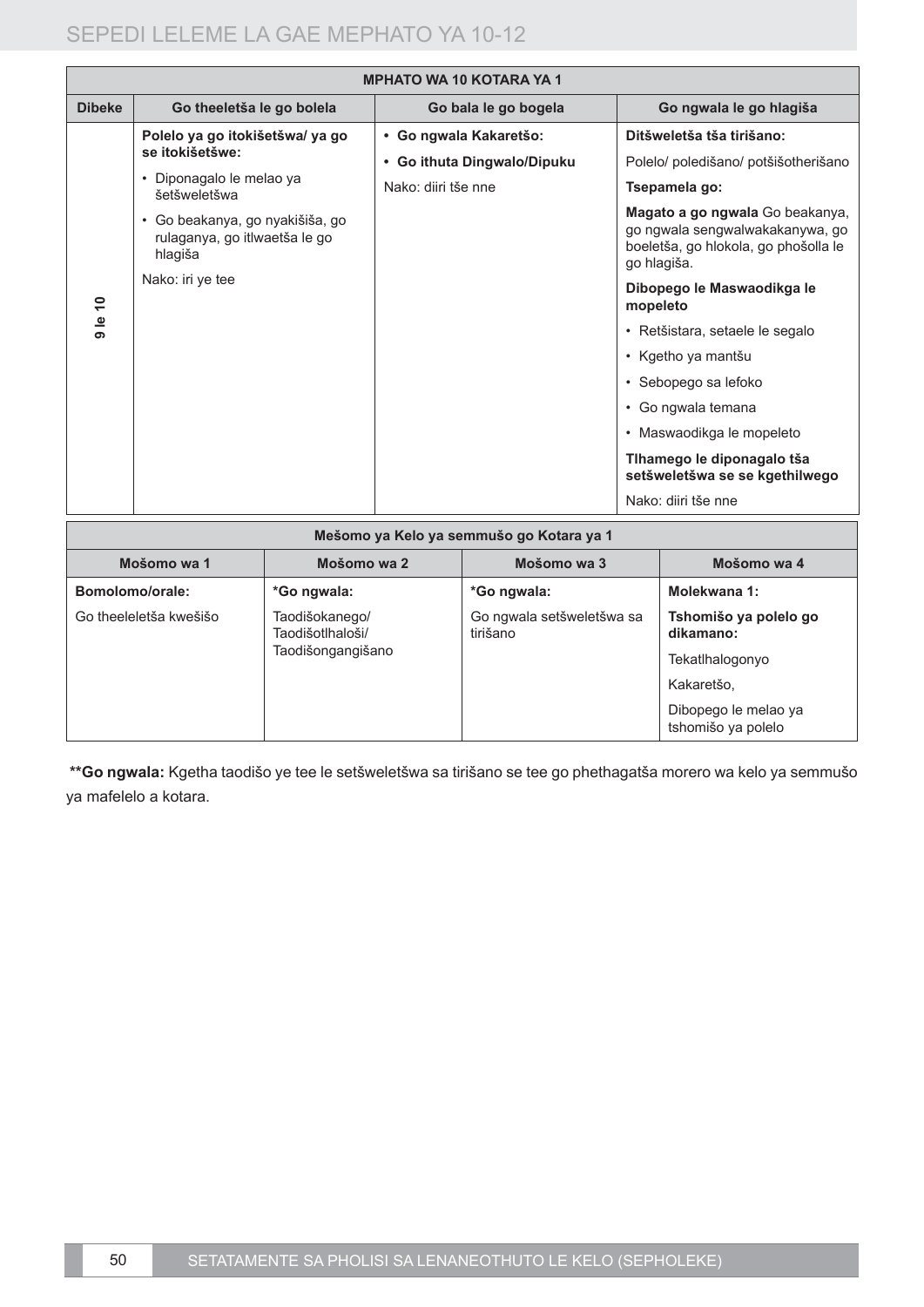|                          | <b>MPHATO WA 10 KOTARA YA 2</b>                                                                                       |                                                           |                                                                                                       |  |
|--------------------------|-----------------------------------------------------------------------------------------------------------------------|-----------------------------------------------------------|-------------------------------------------------------------------------------------------------------|--|
| <b>Dibeke</b>            | Go theeletša le go bolela                                                                                             | Go bala le go bogela                                      | Go ngwala le go hlagiša                                                                               |  |
|                          | Poledišano / Potšišotherišano/                                                                                        | Go balela kwešišo:                                        | Ditšweletša tša tirišano:                                                                             |  |
|                          | Polelo:<br>· Diponagalo le melao ya                                                                                   | Mekgwanakgwana ya go bala<br>ditšweletšwa tša go ngwalwa: | Polelo/Poledišano /<br>Potšišotherišano                                                               |  |
|                          | šetšweletšwa                                                                                                          | Lebelela 3.2                                              | Tsepamela go:                                                                                         |  |
|                          | · Go beakanya, go nyakišiša, go<br>rulaganya, go itlwaetša le go                                                      | • Go ithuta Dingwalo/Dipuku                               | Magato a go ngwala                                                                                    |  |
|                          | hlagiša<br>Nako: iri ye tee                                                                                           | Nako: diiri tše nne                                       | Go beakanya, go ngwala<br>sengwalwakakanywa, go boeletša,<br>go hlokola, go phošolla le go<br>hlagiša |  |
| 11 le 12                 |                                                                                                                       |                                                           | Dibopego le melao ya tšhomišo<br>ya polelo                                                            |  |
|                          |                                                                                                                       |                                                           | • Retšistara, setaele le segalo                                                                       |  |
|                          |                                                                                                                       |                                                           | • Kgetho ya mantšu                                                                                    |  |
|                          |                                                                                                                       |                                                           | · Sebopego sa lefoko                                                                                  |  |
|                          |                                                                                                                       |                                                           | • Go ngwala temana                                                                                    |  |
|                          |                                                                                                                       |                                                           | · Maswaodikga le mopeleto                                                                             |  |
|                          |                                                                                                                       |                                                           | Tlhamego le diponagalo tša<br>setšweletšwa se se kgethilwego                                          |  |
|                          |                                                                                                                       |                                                           | Nako: diiri tše nne                                                                                   |  |
|                          | Polelo ya go itokišetšwa/ ya go                                                                                       | · Go ngwala kakaretšo                                     | 1x Taodišo:                                                                                           |  |
|                          | se itokišetšwe:<br>• Diponagalo le melao ya                                                                           | • Go ithuta Dingwalo/Dipuku<br>Nako: diiri tše nne        | Taodišokanego/ Taodišotlhaloši/<br>Taodišongangišano.                                                 |  |
|                          | šetšweletšwa                                                                                                          |                                                           | Tsepamela go:                                                                                         |  |
|                          | · (dithekniki tša polelophatlalatša,<br>sebopego le tsela ya go                                                       |                                                           | Magato a go ngwala                                                                                    |  |
|                          | itokišetša) ya setšweletšwa se se<br>kgethilwego.<br>· Go beakanya, go nyakišiša, go<br>rulaganya, go itlwaetša le go |                                                           | Go beakanya, go ngwala<br>sengwalwakakanywa, go boeletša,<br>go hlokola, go phošolla le go<br>hlagiša |  |
| $\overline{4}$<br>≗<br>S | hlagiša<br>Nako: iri ye tee                                                                                           |                                                           | Dibopego le melao ya tšhomišo<br>ya polelo                                                            |  |
|                          |                                                                                                                       |                                                           | · Retšistara, setaele le segalo                                                                       |  |
|                          |                                                                                                                       |                                                           | • Kgetho ya mantšu                                                                                    |  |
|                          |                                                                                                                       |                                                           | · Sebopego sa lefoko                                                                                  |  |
|                          |                                                                                                                       |                                                           | • Go ngwala temana                                                                                    |  |
|                          |                                                                                                                       |                                                           | · Maswaodikga le mopeleto                                                                             |  |
|                          |                                                                                                                       |                                                           | Tlhamego le diponagalo tša<br>setšweletšwa se se kgethilwego                                          |  |
|                          |                                                                                                                       |                                                           | Nako: diiri tše nne                                                                                   |  |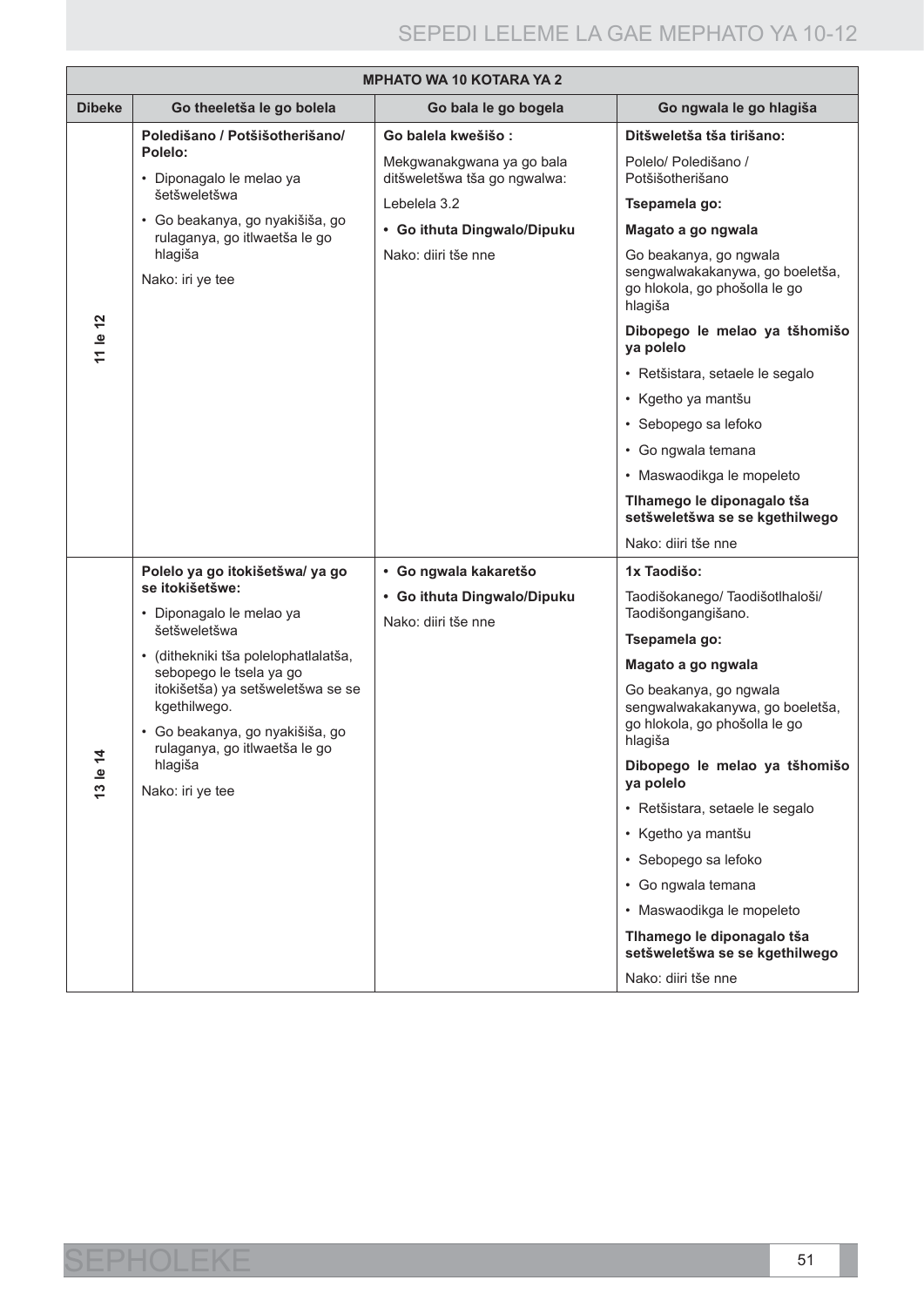|               | <b>MPHATO WA 10 KOTARA YA 2</b>                                                                           |                                                                                                                 |                                                                                                                                                                                                                                                                                     |  |
|---------------|-----------------------------------------------------------------------------------------------------------|-----------------------------------------------------------------------------------------------------------------|-------------------------------------------------------------------------------------------------------------------------------------------------------------------------------------------------------------------------------------------------------------------------------------|--|
| <b>Dibeke</b> | Go theeletša le go bolela                                                                                 | Go bala le go bogela                                                                                            | Go ngwala le go hlagiša                                                                                                                                                                                                                                                             |  |
|               | Dikahlaahlo/ poledišano tše e                                                                             | · Tlhathollo ya ditšweletšwa tša                                                                                | Ditšweletša tša tirišano:                                                                                                                                                                                                                                                           |  |
|               | sego tša semmušo:<br>· Diponagalo le melao ya<br>šetšweletšwa<br>· Go diragatša melao<br>Nako: iri ye tee | go bonwa. (mohlala: dipapatšo,<br>dikhathuni, diswantšho)<br>• Go ithuta Dingwalo/Dipuku<br>Nako: diiri tše nne | Mangwalo a segwera/ semmušo (a<br>kgopelo/ boipelaetšo / a kgopelo ya<br>dikgoba / a kgwebo) /Mangwalo a<br>semmušo le ao a sego a semmušo<br>a go ya kgašong /boitsebišophelo le<br>lengwalo la go tiišetša kgopelo/ tša<br>bophelo bja mohu/lenaneothero le<br>metsotso ya kopano |  |
|               |                                                                                                           |                                                                                                                 | Tsepamela go:                                                                                                                                                                                                                                                                       |  |
|               |                                                                                                           |                                                                                                                 | Magato a go ngwala                                                                                                                                                                                                                                                                  |  |
| 15 le 16      |                                                                                                           |                                                                                                                 | Go beakanya, go ngwala<br>sengwalwakakanywa, go boeletša,<br>go hlokola, go phošolla le go<br>hlagiša                                                                                                                                                                               |  |
|               |                                                                                                           |                                                                                                                 | Dibopego le melao ya tšhomišo<br>ya polelo                                                                                                                                                                                                                                          |  |
|               |                                                                                                           |                                                                                                                 | · Retšistara, setaele le segalo                                                                                                                                                                                                                                                     |  |
|               |                                                                                                           |                                                                                                                 | • Kgetho ya mantšu                                                                                                                                                                                                                                                                  |  |
|               |                                                                                                           |                                                                                                                 | · Sebopego sa lefoko                                                                                                                                                                                                                                                                |  |
|               |                                                                                                           |                                                                                                                 | • Go ngwala temana                                                                                                                                                                                                                                                                  |  |
|               |                                                                                                           |                                                                                                                 | · Maswaodikga le mopeleto                                                                                                                                                                                                                                                           |  |
|               |                                                                                                           |                                                                                                                 | Tlhamego le diponagalo tša<br>setšweletšwa se se kgethilwego                                                                                                                                                                                                                        |  |
|               |                                                                                                           |                                                                                                                 | Nako: diiri tše nne                                                                                                                                                                                                                                                                 |  |
|               | Kahlaahlo ka phanele:                                                                                     | · Go balela kwešišo:                                                                                            | Ditšweletša tša tirišano:                                                                                                                                                                                                                                                           |  |
|               | • Diponagalo le melao ya<br>šetšweletšwa                                                                  | Kgodišo ya tlotlontšu le<br>$\circ$<br>tšhomišo ya polelo:                                                      | Pego/ ditshwayotshwayo/ athikele<br>ya kuranta/ athikele ya kgatišobaka                                                                                                                                                                                                             |  |
|               | · Go beakanya, go nyakišiša, go                                                                           | Sebopego sa lefoko<br>0                                                                                         | Tsepamela go:                                                                                                                                                                                                                                                                       |  |
|               | rulaganya, go itlwaetša le go<br>hlagiša                                                                  | • Go ithuta Dingwalo/Dipuku                                                                                     | Magato a go ngwala                                                                                                                                                                                                                                                                  |  |
|               | Nako: iri ye tee                                                                                          | Nako: diiri tše nne                                                                                             | Go beakanya, go ngwala<br>sengwalwakakanywa, go boeletša,<br>go hlokola, go phošolla le go<br>hlagiša                                                                                                                                                                               |  |
| $17$ le $18$  |                                                                                                           |                                                                                                                 | Dibopego le melao ya tšhomišo<br>ya polelo                                                                                                                                                                                                                                          |  |
|               |                                                                                                           |                                                                                                                 | · Retšistara, setaele le segalo                                                                                                                                                                                                                                                     |  |
|               |                                                                                                           |                                                                                                                 | • Kgetho ya mantšu                                                                                                                                                                                                                                                                  |  |
|               |                                                                                                           |                                                                                                                 | • Sebopego sa lefoko                                                                                                                                                                                                                                                                |  |
|               |                                                                                                           |                                                                                                                 | • Go ngwala temana                                                                                                                                                                                                                                                                  |  |
|               |                                                                                                           |                                                                                                                 | · Maswaodikga le mopeleto                                                                                                                                                                                                                                                           |  |
|               |                                                                                                           |                                                                                                                 | Tihamego le diponagalo tša<br>setšweletšwa se se kgethilwego                                                                                                                                                                                                                        |  |
|               |                                                                                                           |                                                                                                                 | Nako: diiri tše nne                                                                                                                                                                                                                                                                 |  |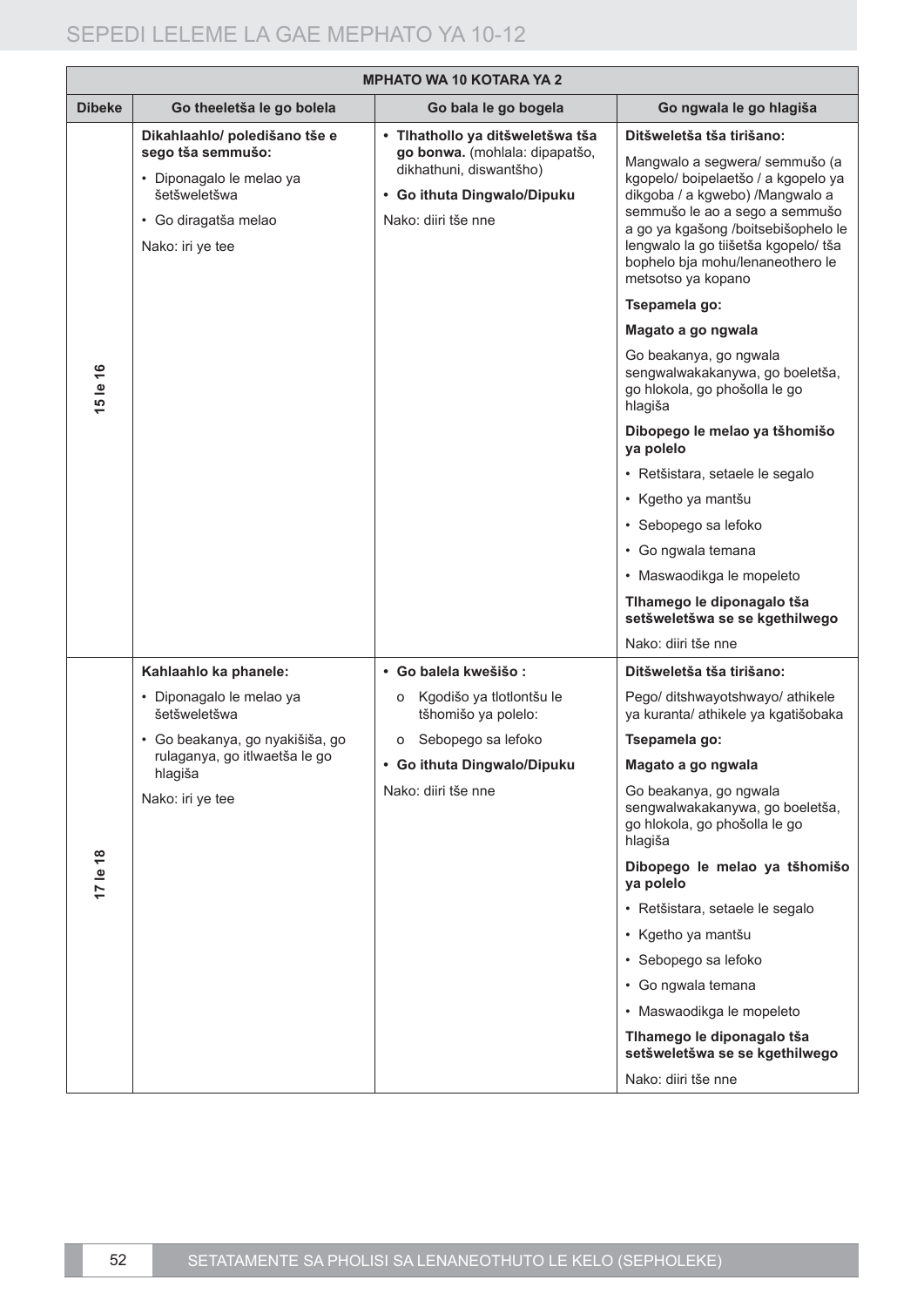| <b>MPHATO WA 10 KOTARA YA 2</b>              |                           |                             |                         |  |
|----------------------------------------------|---------------------------|-----------------------------|-------------------------|--|
| <b>Dibeke</b>                                | Go theeletša le go bolela | Go bala le go bogela        | Go ngwala le go hlagiša |  |
| $\overline{20}$<br>$\mathbf{Q}$<br><u>စု</u> |                           | Tihahlobo ya gare ga ngwaga |                         |  |
|                                              |                           |                             |                         |  |

| Mešomo ya Kelo ya semmušo go Kotara ya 2             |                                         |                                                               |  |
|------------------------------------------------------|-----------------------------------------|---------------------------------------------------------------|--|
| Mošomo 5                                             | Mošomo 6                                | Mošomo 7                                                      |  |
| **Bomolomo/orale:                                    | Dingwalo / Dipuku:                      | Ditlhahlobo tša gare ga ngwaga                                |  |
| Polelo ya go itokišetšwa le ya go se<br>itokišetšwe. | Dipotšišo tša diteng<br>Taodišo ya puku | Lephephe la 1 - Tšhomišo ya polelo go<br>dikamano             |  |
|                                                      |                                         | Lephephe la 2 – Dingwalo/Dipuku                               |  |
|                                                      |                                         | Lephephe la 3 – Go ngwala (Go ka<br>ngwalwa ka Mopitlo/Phupu) |  |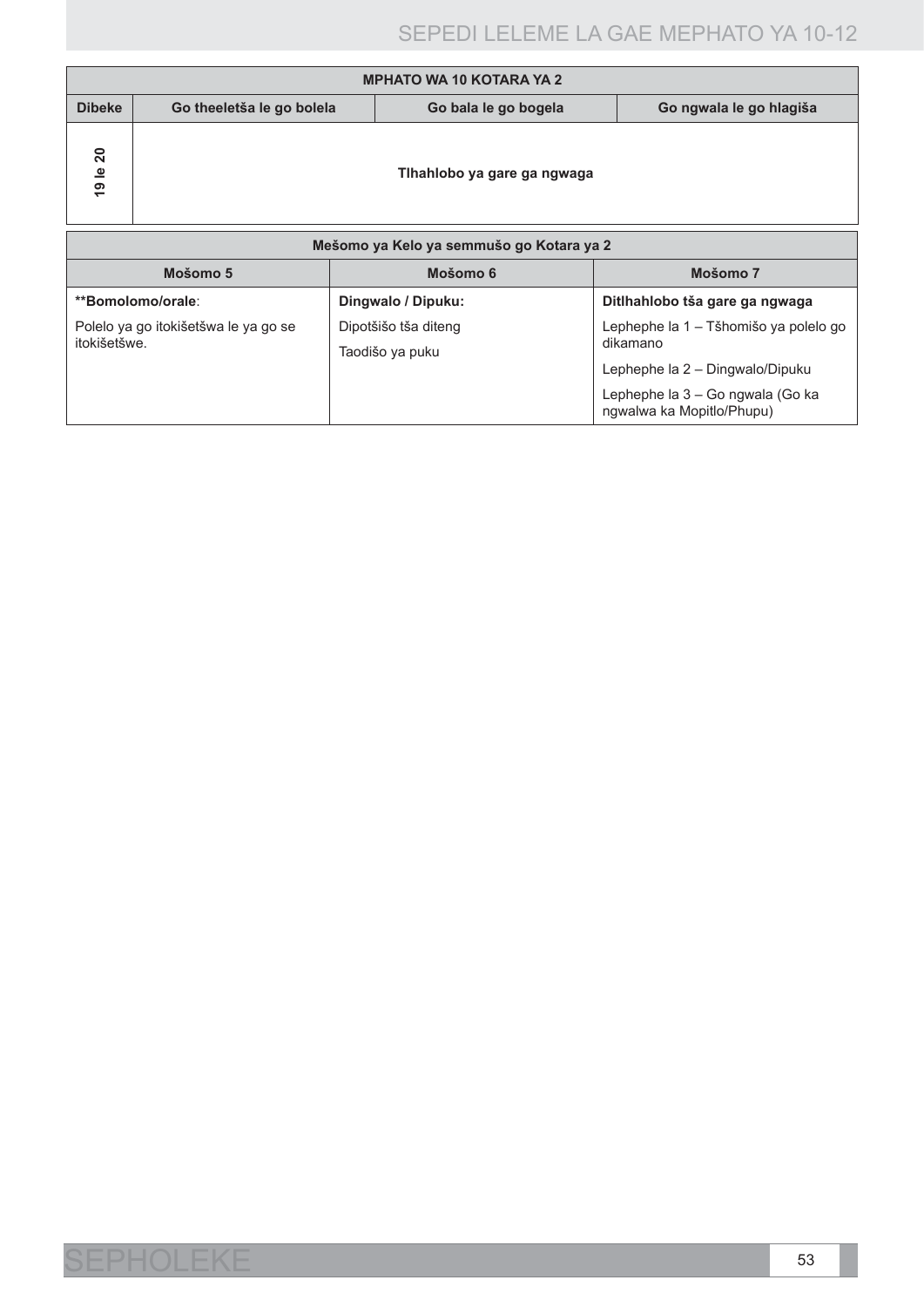|               | <b>MPHATO WA 10 KOTARA YA 3</b>                                                                                                                                                           |                                                                                                                                                              |                                                                                                                                                                                                                                                                                                                                                                                                                                                                                                                                                                                                                                                                                                                 |  |
|---------------|-------------------------------------------------------------------------------------------------------------------------------------------------------------------------------------------|--------------------------------------------------------------------------------------------------------------------------------------------------------------|-----------------------------------------------------------------------------------------------------------------------------------------------------------------------------------------------------------------------------------------------------------------------------------------------------------------------------------------------------------------------------------------------------------------------------------------------------------------------------------------------------------------------------------------------------------------------------------------------------------------------------------------------------------------------------------------------------------------|--|
| <b>Dibeke</b> | Go theeletša le go bolela                                                                                                                                                                 | Go bala le go bogela                                                                                                                                         | Go ngwala le go hlagiša                                                                                                                                                                                                                                                                                                                                                                                                                                                                                                                                                                                                                                                                                         |  |
| 21 le 22      | Dikopano le ditshepetšo tša<br>dikopanelo:<br>· Diponagalo le melao ya<br>šetšweletšwa<br>· Go beakanya, go nyakišiša, go<br>rulaganya, go itlwaetša le go<br>hlagiša<br>Nako: iri ye tee | Go balela kwešišo:<br>Mekgwanakgwana ya go bala<br>ditšweletšwa tša go ngwalwa:<br>Lebelela 3.2<br>• Go ithuta Dingwalo/Dipuku<br>Nako: diiri tše nne        | Ditšweletša tša tirišano:<br>Mangwalo a segwera/ semmušo (a<br>kgopelo/ boipelaetšo /a kgopelo ya<br>dikgoba/a kgwebo)/ Mangwalo a<br>semmušo le ao a sego a semmušo<br>a go ya kgašong/boitsebišophelo le<br>lengwalo la go tiišetša kgopelo/ tša<br>bophelo bja mohu/ lenaneothero le<br>metsotso ya kopano<br>Tsepamela go:<br>Magato a go ngwala<br>Go beakanya, go ngwala<br>sengwalwakakanywa, go boeletša,<br>go hlokola, go phošolla le go<br>hlagiša<br>Dibopego le melao ya tšhomišo<br>ya polelo<br>• Retšistara, setaele le segalo<br>• Kgetho ya mantšu<br>· Sebopego sa lefoko<br>• Go ngwala temana<br>· Maswaodikga le mopeleto<br>Tlhamego le diponagalo tša<br>setšweletšwa se se kgethilwego |  |
| 23 le 24      | Go anega kanegelo:<br>· Diponagalo le melao ya<br>šetšweletšwa<br>· Go beakanya, go nyakišiša, go<br>rulaganya, go itlwaetša le go<br>hlagiša<br>Nako: iri ye tee                         | · Go balela kwešišo:<br>Kgodišo ya tlotlontšu le<br>0<br>tšhomišo ya polelo<br>Sebopego sa lefoko<br>0<br>• Go ithuta Dingwalo/Dipuku<br>Nako: diiri tše nne | Nako: diiri tše nne<br>1x Taodišo: Taodišokanego/<br>Taodišotlhaloši/<br>Taodišongangišano<br>Tsepamela go:<br>Magato a go ngwala<br>Go beakanya, go ngwala<br>sengwalwakakanywa, go boeletša,<br>go hlokola, go phošolla le go<br>hlagiša<br>Dibopego le melao ya tšhomišo<br>ya polelo<br>• Retšistara, setaele le segalo<br>• Kgetho ya mantšu<br>• Sebopego sa lefoko<br>• Go ngwala temana<br>· Maswaodikga le mopeleto<br>Tlhamego le diponagalo tša<br>setšweletšwa se se kgethilwego<br>Nako: diiri tše nne                                                                                                                                                                                             |  |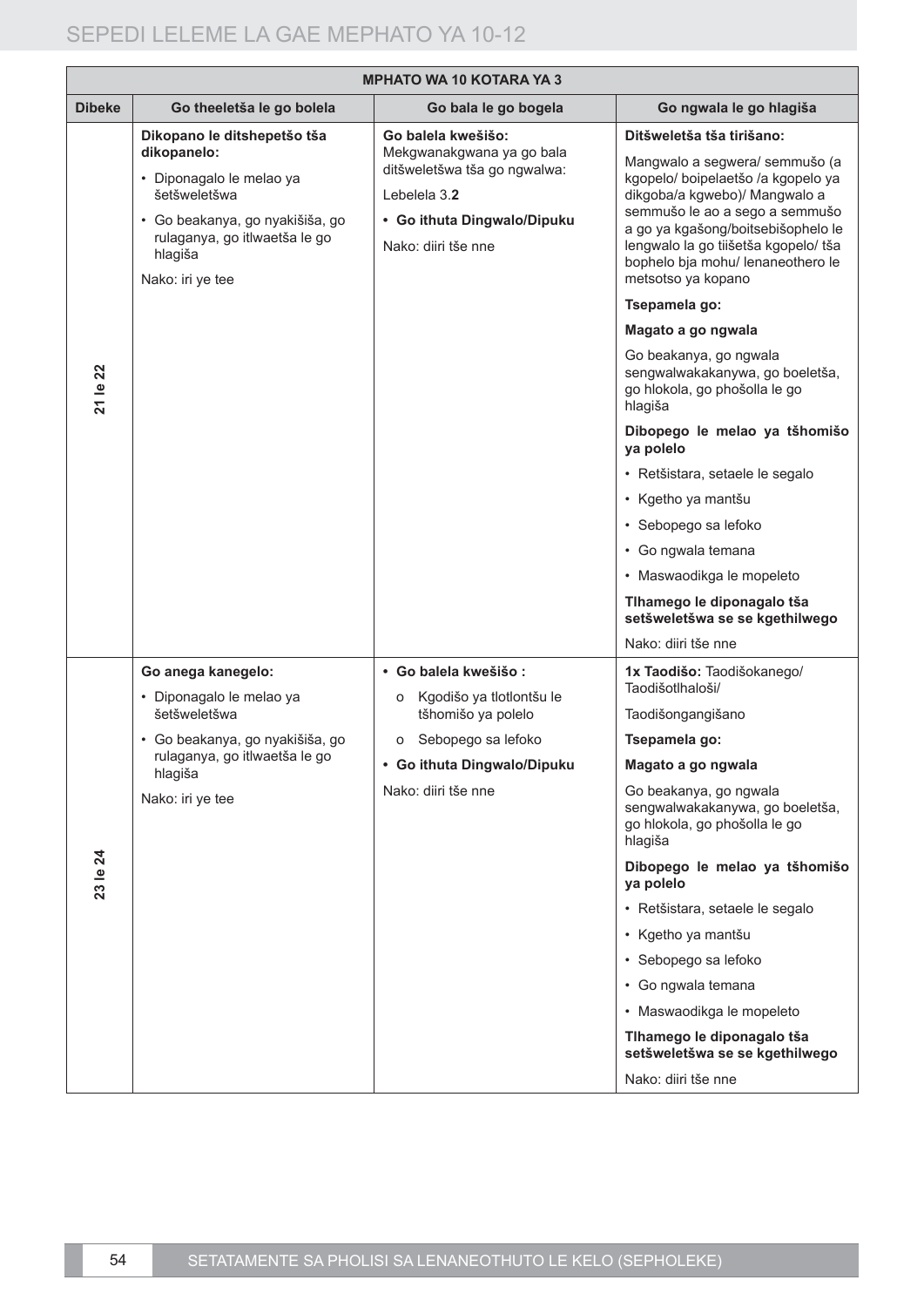|          |                                           | <b>MPHATO WA 10 KOTARA YA 3</b>                    |                                                                                                       |
|----------|-------------------------------------------|----------------------------------------------------|-------------------------------------------------------------------------------------------------------|
|          | Polelo ya go itokišetšwa / ya go          | · Go balela kwešišo:                               | Ditšweletšwa tša tirišano:                                                                            |
|          | se itokišetšwe:                           | Šomiša ditšweletšwa tša go                         | Polelo/poledišano/potšišotherišano                                                                    |
|          | · Diponagalo le melao ya<br>šetšweletšwa  | ngwalwa:                                           | Tsepamela go:                                                                                         |
|          | · Go beakanya, go nyakišiša, go           | Lebelela 3.2                                       | Magato a go ngwala                                                                                    |
|          | rulaganya, go itlwaetša le go<br>hlagiša. | • Go ithuta Dingwalo/Dipuku<br>Nako: diiri tše nne | Go beakanya, go ngwala<br>sengwalwakakanywa, go boeletša,                                             |
|          | Nako: iri ye tee                          |                                                    | go hlokola, go phošolla le go<br>hlagiša                                                              |
| 25 le 26 |                                           |                                                    | Dibopego le melao ya tšhomišo<br>ya polelo                                                            |
|          |                                           |                                                    | • Retšistara, setaele le segalo                                                                       |
|          |                                           |                                                    | • Kgetho ya mantšu                                                                                    |
|          |                                           |                                                    | • Sebopego sa lefoko                                                                                  |
|          |                                           |                                                    | • Go ngwala temana                                                                                    |
|          |                                           |                                                    | · Maswaodikga le mopeleto                                                                             |
|          |                                           |                                                    | Tihamego le diponagalo tša<br>setšweletšwa se se kgethilwego                                          |
|          |                                           |                                                    | Nako: diiri tše nne                                                                                   |
|          |                                           |                                                    |                                                                                                       |
|          | Polelo ya go itokišetšwa / ya go          | · Go ngwala kakaretšo:                             | 1x Taodišo:                                                                                           |
|          | se itokišetšwe.                           | • Go ithuta Dingwalo/Dipuku                        | Taodišokanego/Taodišotlhaloši/                                                                        |
|          | · Diponagalo le melao ya<br>šetšweletšwa  | Nako: diiri tše nne                                | Taodišongangišano                                                                                     |
|          | · Go beakanya, go nyakišiša, go           |                                                    | Tsepamela go:                                                                                         |
|          | rulaganya, go itlwaetša le go             |                                                    | Magato a go ngwala                                                                                    |
|          | hlagiša<br>Nako: iri ye tee               |                                                    | Go beakanya, go ngwala<br>sengwalwakakanywa, go boeletša,<br>go hlokola, go phošolla le go<br>hlagiša |
| 27 le 28 |                                           |                                                    | Dibopego le melao ya tšhomišo<br>ya polelo                                                            |
|          |                                           |                                                    | · Retšistara, setaele le segalo                                                                       |
|          |                                           |                                                    | • Kgetho ya mantšu                                                                                    |
|          |                                           |                                                    | · Sebopego sa lefoko                                                                                  |
|          |                                           |                                                    | • Go ngwala temana                                                                                    |
|          |                                           |                                                    | · Maswaodikga le mopeleto                                                                             |
|          |                                           |                                                    | Tlhamego le diponagalo tša<br>setšweletšwa se se kgethilwego                                          |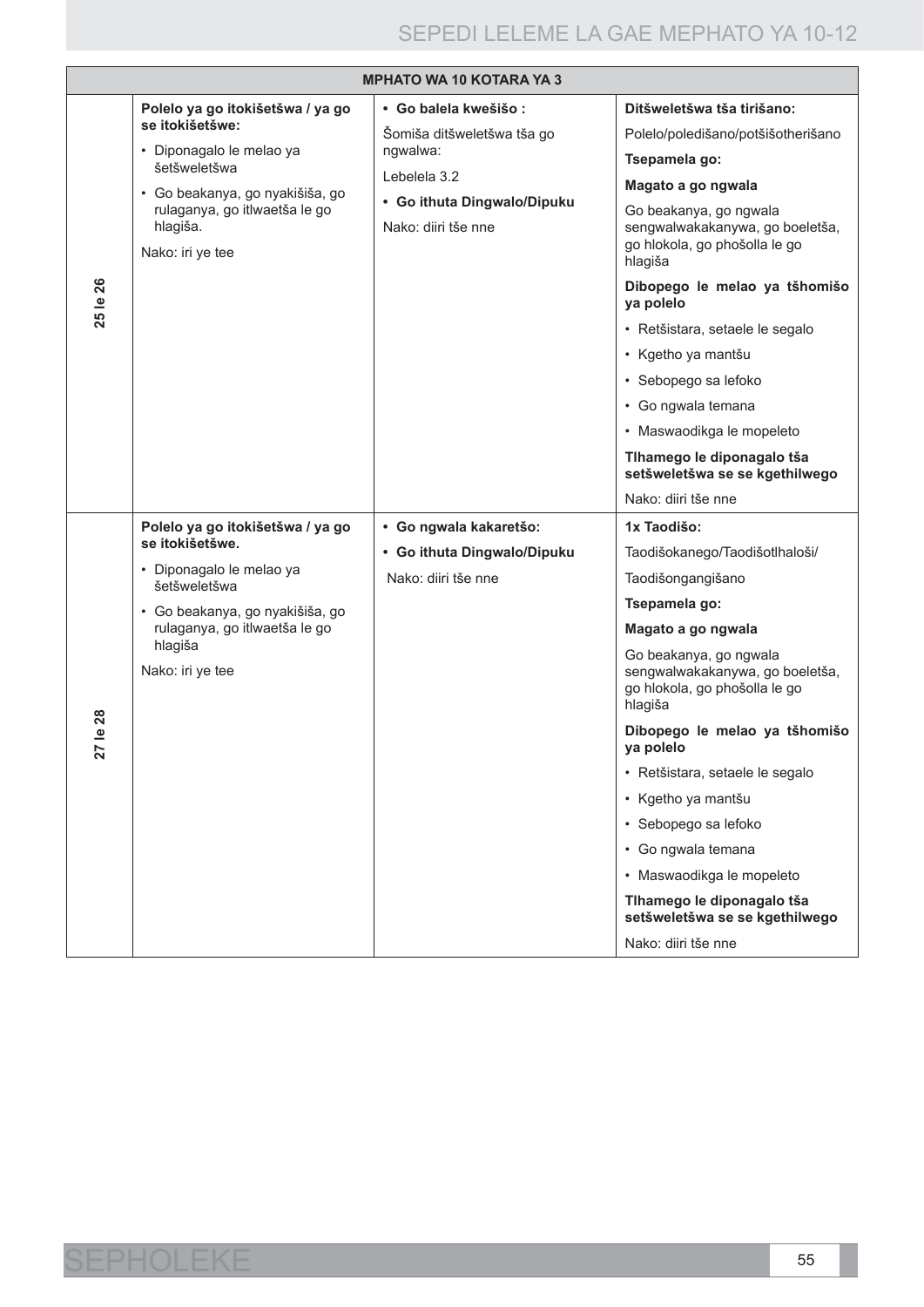Polelo ya go itokišetšwa / ya go se itokišetšwe

| <b>MPHATO WA 10 KOTARA YA 3</b> |                                                               |                                                    |                                                                                                       |                                                                         |
|---------------------------------|---------------------------------------------------------------|----------------------------------------------------|-------------------------------------------------------------------------------------------------------|-------------------------------------------------------------------------|
|                                 | Go theeleletša kwešišo:                                       | · Go balela kwešišo:                               |                                                                                                       | Ditšweletšwa tša tirišano:                                              |
|                                 | (Tshedimošo, tekolo le kgahlego le<br>kgokagano le ba bangwe) |                                                    | Mekgwanakgwana ya go bala<br>ditšweletšwa tša go ngwalwa:                                             | Pego/ditshwayotshwayo/athikele ya<br>kuranta le athikele ya kgatišobaka |
|                                 | Nako: iri ye tee.                                             | Lebelela 3.2                                       |                                                                                                       | Tsepamela go:                                                           |
|                                 |                                                               |                                                    |                                                                                                       | Magato a go ngwala                                                      |
|                                 |                                                               | • Go ithuta Dingwalo/Dipuku<br>Nako: diiri tše nne | Go beakanya, go ngwala<br>sengwalwakakanywa, go boeletša,<br>go hlokola, go phošolla le go<br>hlagiša |                                                                         |
| 29 le 30                        |                                                               |                                                    |                                                                                                       | Dibopego le melao ya tšhomišo<br>ya polelo                              |
|                                 |                                                               |                                                    |                                                                                                       | • Retšistara, setaele le segalo                                         |
|                                 |                                                               |                                                    |                                                                                                       | • Kgetho ya mantšu                                                      |
|                                 |                                                               |                                                    |                                                                                                       | • Sebopego sa lefoko                                                    |
|                                 |                                                               |                                                    |                                                                                                       | • Go ngwala temana                                                      |
|                                 |                                                               |                                                    |                                                                                                       | · Maswaodikga le mopeleto                                               |
|                                 |                                                               |                                                    |                                                                                                       | Tlhamego le diponagalo tša<br>setšweletšwa se se kgethilwego            |
|                                 |                                                               |                                                    |                                                                                                       | Nako: diiri tše nne                                                     |
|                                 | Mešomo ya Kelo ya semmušo go Kotara ya 3                      |                                                    |                                                                                                       |                                                                         |
|                                 | Mošomo wa 8                                                   |                                                    |                                                                                                       | Mošomo wa9                                                              |
| *Bomolomo/orale:                |                                                               | Molekwana wa 2:                                    |                                                                                                       |                                                                         |

Dingwalo/Dipuku: Dipotšišo tša diteng le taodišo ya dingwalo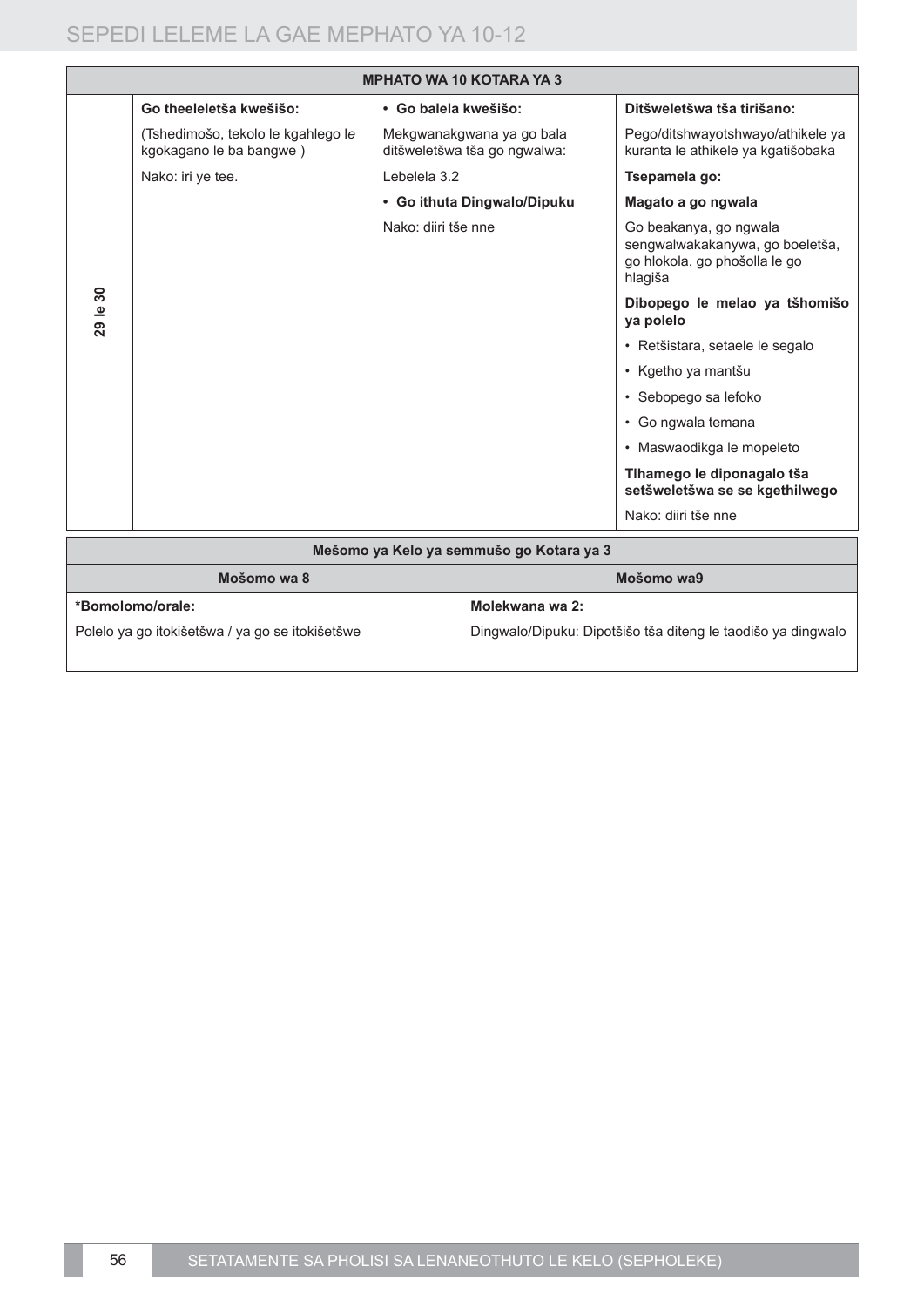|                                                                                                                                                                               | <b>MPHATO WA 10 KOTARA YA 4</b>                                                                                                                          |                                                                                                  |                                                                                                                                                                                                                                                                                          |  |
|-------------------------------------------------------------------------------------------------------------------------------------------------------------------------------|----------------------------------------------------------------------------------------------------------------------------------------------------------|--------------------------------------------------------------------------------------------------|------------------------------------------------------------------------------------------------------------------------------------------------------------------------------------------------------------------------------------------------------------------------------------------|--|
|                                                                                                                                                                               | Go theeletša le go bolela                                                                                                                                | Go bala le go bogela                                                                             | Go ngwala le go hlagiša                                                                                                                                                                                                                                                                  |  |
|                                                                                                                                                                               | Go tsebiša seboledi / Go fa                                                                                                                              | Go balela kwešišo:                                                                               | Ditšweletša tša tirišano:                                                                                                                                                                                                                                                                |  |
|                                                                                                                                                                               | ditebogo:<br>· Diponagalo le melao ya<br>šetšweletšwa<br>· Go beakanya, go nyakišiša, go<br>rulaganya, go itlwaetša le go<br>hlagiša<br>Nako: iri ye tee | Tlhathollo ya ditšweletšwa tša go<br>bonwa<br>• Go ithuta Dingwalo/Dipuku<br>Nako: diiri tše nne | Mangwalo a segwera/ semmušo (a<br>kgopelo/ boipelaetšo / a kgopelo ya<br>dikgoba/a kgwebo) boitsebišophelo<br>le lengwalo la go tiišetša kgopelo/<br>polelo ye e ngwadilwego/<br>lenaneothero le metsotso ya<br>kopano/Mangwalo a semmušo<br>le ao a sego a semmušo a go ya<br>kgatišong |  |
|                                                                                                                                                                               |                                                                                                                                                          |                                                                                                  | Tsepamela go:                                                                                                                                                                                                                                                                            |  |
|                                                                                                                                                                               |                                                                                                                                                          |                                                                                                  | Magato a go ngwala                                                                                                                                                                                                                                                                       |  |
| 31 le 32                                                                                                                                                                      |                                                                                                                                                          |                                                                                                  | Go beakanya, go ngwala<br>sengwalwakakanywa, go boeletša,<br>go hlokola, go phošolla le go<br>hlagiša                                                                                                                                                                                    |  |
|                                                                                                                                                                               |                                                                                                                                                          |                                                                                                  | Dibopego le melao ya tšhomišo<br>ya polelo                                                                                                                                                                                                                                               |  |
|                                                                                                                                                                               |                                                                                                                                                          |                                                                                                  | • Retšistara, setaele le segalo                                                                                                                                                                                                                                                          |  |
|                                                                                                                                                                               |                                                                                                                                                          |                                                                                                  | • Kgetho ya mantšu                                                                                                                                                                                                                                                                       |  |
|                                                                                                                                                                               |                                                                                                                                                          |                                                                                                  | • Sebopego sa lefoko                                                                                                                                                                                                                                                                     |  |
|                                                                                                                                                                               |                                                                                                                                                          |                                                                                                  | • Go ngwala temana                                                                                                                                                                                                                                                                       |  |
|                                                                                                                                                                               |                                                                                                                                                          |                                                                                                  | · Maswaodikga le mopeleto                                                                                                                                                                                                                                                                |  |
|                                                                                                                                                                               |                                                                                                                                                          |                                                                                                  | Tlhamego le diponagalo tša<br>setšweletšwa se se kgethilwego                                                                                                                                                                                                                             |  |
|                                                                                                                                                                               |                                                                                                                                                          |                                                                                                  | Nako: diiri tše nne                                                                                                                                                                                                                                                                      |  |
|                                                                                                                                                                               | Kahlaahlo ka phanele:                                                                                                                                    | Go balela kwešišo:                                                                               | 1x Taodišo                                                                                                                                                                                                                                                                               |  |
| · Diponagalo le melao ya<br>šetšweletšwa<br>ya polelo<br>· Šomiša Maswaodikga le mope-<br>• Sebopego sa sefoko<br>leto<br>Nako: iri ye tee<br>Nako: diiri tše nne<br>33 le 34 | · Kgodišo ya tlotlonšu le tšhomišo                                                                                                                       | Taodišokanego/                                                                                   |                                                                                                                                                                                                                                                                                          |  |
|                                                                                                                                                                               |                                                                                                                                                          | Go ithuta Dingwalo/Dipuku                                                                        |                                                                                                                                                                                                                                                                                          |  |
|                                                                                                                                                                               |                                                                                                                                                          | Taodišotlhaloši/                                                                                 |                                                                                                                                                                                                                                                                                          |  |
|                                                                                                                                                                               |                                                                                                                                                          |                                                                                                  | Taodišongangišano                                                                                                                                                                                                                                                                        |  |
|                                                                                                                                                                               |                                                                                                                                                          |                                                                                                  | Tsepamela go:                                                                                                                                                                                                                                                                            |  |
|                                                                                                                                                                               |                                                                                                                                                          |                                                                                                  | Magato a go ngwala                                                                                                                                                                                                                                                                       |  |
|                                                                                                                                                                               |                                                                                                                                                          |                                                                                                  | Go beakanya, go ngwala<br>sengwalwakakanywa, go boeletša,<br>go hlokola, go phošolla le go<br>hlagiša                                                                                                                                                                                    |  |
|                                                                                                                                                                               |                                                                                                                                                          |                                                                                                  | Dibopego le melao ya tšhomišo<br>ya polelo                                                                                                                                                                                                                                               |  |
|                                                                                                                                                                               |                                                                                                                                                          |                                                                                                  | · Retšistara, setaele le segalo                                                                                                                                                                                                                                                          |  |
|                                                                                                                                                                               |                                                                                                                                                          |                                                                                                  | • Kgetho ya mantšu                                                                                                                                                                                                                                                                       |  |
|                                                                                                                                                                               |                                                                                                                                                          |                                                                                                  | · Sebopego sa lefoko                                                                                                                                                                                                                                                                     |  |
|                                                                                                                                                                               |                                                                                                                                                          |                                                                                                  | • Go ngwala temana                                                                                                                                                                                                                                                                       |  |
|                                                                                                                                                                               |                                                                                                                                                          |                                                                                                  | · Maswaodikga le mopeleto                                                                                                                                                                                                                                                                |  |
|                                                                                                                                                                               |                                                                                                                                                          |                                                                                                  | Tlhamego le diponagalo tša<br>setšweletšwa se se kgethilwego                                                                                                                                                                                                                             |  |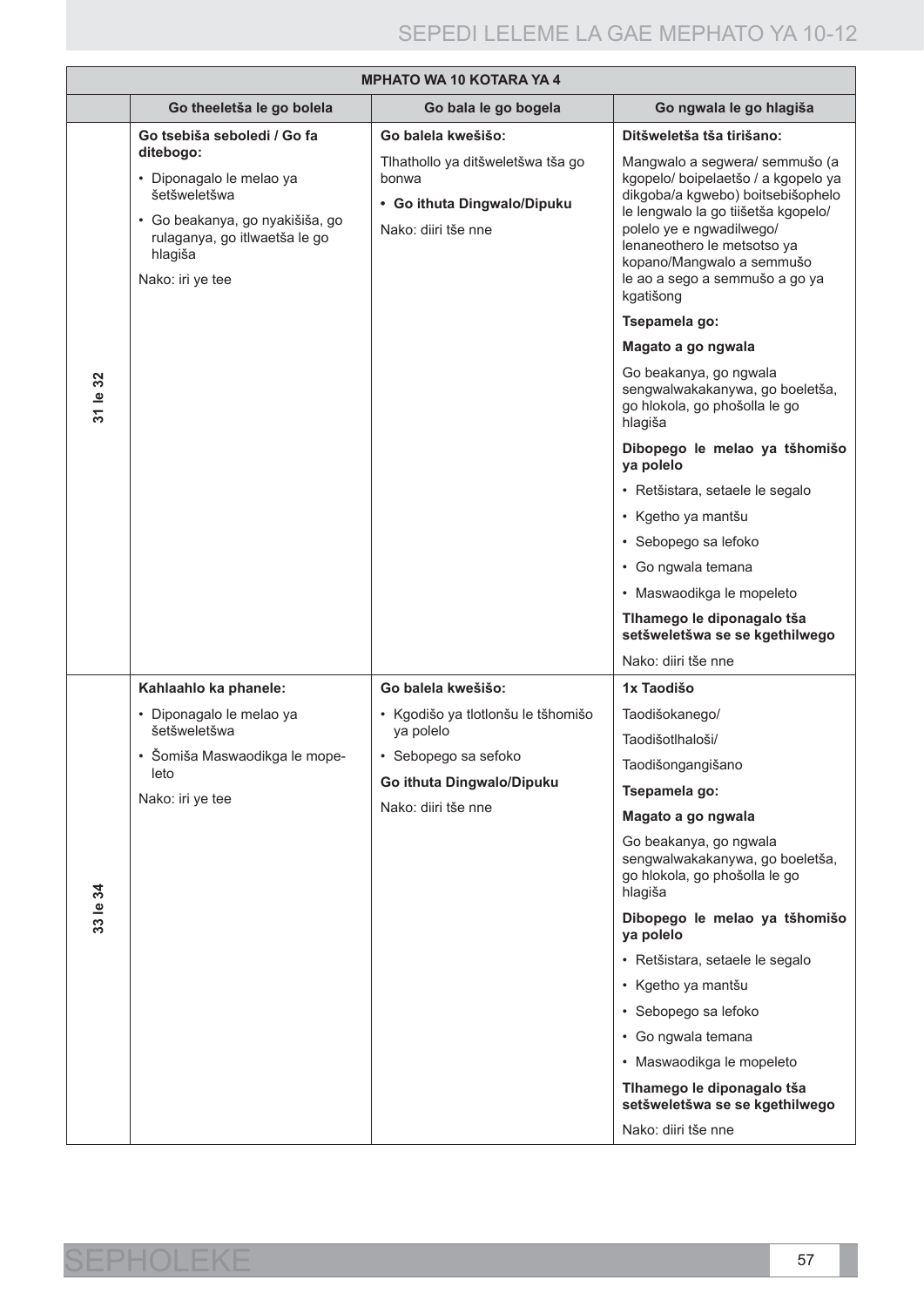| <b>MPHATO WA 10 KOTARA YA 4</b>  |                                            |                                                                                                                                                                                                                                                                                                             |                                                                                                    |
|----------------------------------|--------------------------------------------|-------------------------------------------------------------------------------------------------------------------------------------------------------------------------------------------------------------------------------------------------------------------------------------------------------------|----------------------------------------------------------------------------------------------------|
|                                  | Go theeletša le go bolela                  | Go bala le go bogela                                                                                                                                                                                                                                                                                        | Go ngwala le go hlagiša                                                                            |
|                                  | Kahlaahlo ka phanele:                      | Go ngwala kakaretšo:                                                                                                                                                                                                                                                                                        | Ditšweletšwa tša Tirišano:                                                                         |
|                                  | · Diponagalo le melao ya<br>šetšweletšwa   | • Go ithuta Dingwalo/Dipuku                                                                                                                                                                                                                                                                                 | Pego/Ditshwayotshwayo/athikele ya<br>kuranta/athikele ya kgatišobaka                               |
|                                  | · Šomiša Maswaodikga le mopeleto           |                                                                                                                                                                                                                                                                                                             | Tsepamela go:                                                                                      |
|                                  | Nako: iri ye tee                           |                                                                                                                                                                                                                                                                                                             | Magato a go ngwala                                                                                 |
|                                  |                                            |                                                                                                                                                                                                                                                                                                             | Go beakanya, go ngwala<br>sengwalwakakanywa, go boeletša,<br>go hlokola, go phošolla le go hlagiša |
|                                  |                                            |                                                                                                                                                                                                                                                                                                             | Dibopego le melao ya tšhomišo ya<br>polelo                                                         |
|                                  |                                            |                                                                                                                                                                                                                                                                                                             | • Retšistara, setaele le segalo                                                                    |
|                                  |                                            |                                                                                                                                                                                                                                                                                                             | · Kgetho ya mantšu                                                                                 |
|                                  |                                            |                                                                                                                                                                                                                                                                                                             | • Sebopego sa lefoko                                                                               |
|                                  |                                            |                                                                                                                                                                                                                                                                                                             | • Go ngwala temana                                                                                 |
|                                  |                                            |                                                                                                                                                                                                                                                                                                             | · Maswaodikga le mopeleto                                                                          |
|                                  |                                            |                                                                                                                                                                                                                                                                                                             | Tlhamego le diponagalo tša<br>setšweletšwa se se kgethilwego                                       |
|                                  |                                            |                                                                                                                                                                                                                                                                                                             | Nako: diiri tše nne                                                                                |
|                                  | Kahlaahlo ya foramo/ sehlopha/<br>phanele: |                                                                                                                                                                                                                                                                                                             | Ditokišetšo tša ditlhahlobo                                                                        |
|                                  | Diponagalo le melao ya                     |                                                                                                                                                                                                                                                                                                             | Go ngwala le go hlagiša:                                                                           |
| 35 le 36<br>37 le 38<br>39 le 40 | šetšweletšwa                               |                                                                                                                                                                                                                                                                                                             | • Ditaodišo                                                                                        |
|                                  | Šomiša melao                               |                                                                                                                                                                                                                                                                                                             | · Ditšweletšwa tša tirišano.                                                                       |
|                                  | Nako: iri ye tee                           |                                                                                                                                                                                                                                                                                                             | Tsepamela go:                                                                                      |
|                                  |                                            | Nako: diiri tše nne<br>Ditokišetšo tša ditlhahlobo<br>Tšhomišo ya polelo go dikamano:<br>• Tekatlhaologanyo<br>• Kakaretšo<br>· Dibopego le Maswaodikga le<br>mopeleto<br>Dingwalo/Dipuku:<br>· Padi/dingwalotšhaba<br>• Papadi/tiragatšo<br>Theto<br>Nako: diiri tše nne<br>Tlhahlobo ya mafelelo a ngwaga | Magato a go ngwala                                                                                 |
|                                  |                                            |                                                                                                                                                                                                                                                                                                             | Go beakanya, go ngwala<br>sengwalwakakanywa, go boeletša,                                          |
|                                  |                                            |                                                                                                                                                                                                                                                                                                             | go hlokola, go phošolla le go hlagiša                                                              |
|                                  |                                            |                                                                                                                                                                                                                                                                                                             | Dibopego le melao ya tšhomišo ya<br>polelo                                                         |
|                                  |                                            |                                                                                                                                                                                                                                                                                                             | · Retšistara, setaele le segalo                                                                    |
|                                  |                                            |                                                                                                                                                                                                                                                                                                             | • Kgetho ya mantšu                                                                                 |
|                                  |                                            |                                                                                                                                                                                                                                                                                                             | · Sebopego sa lefoko                                                                               |
|                                  |                                            |                                                                                                                                                                                                                                                                                                             | · Go ngwala temana                                                                                 |
|                                  |                                            |                                                                                                                                                                                                                                                                                                             | · Maswaodikga le mopeleto                                                                          |
|                                  |                                            |                                                                                                                                                                                                                                                                                                             | Nako: diiri tše nne                                                                                |
|                                  |                                            |                                                                                                                                                                                                                                                                                                             |                                                                                                    |

| Mešomo ya Kelo ya semmušo go Kotara ya 4              |                                                |  |  |
|-------------------------------------------------------|------------------------------------------------|--|--|
| Mošomo wa 10                                          | Mošomo wa 11                                   |  |  |
| **Bomolomo/orale:                                     | Tihahlobo ya mafelelo a ngwaga:                |  |  |
| Polelo ya go itokišetšwa- Go tsebiša seboledi / Go fa | Lephephe le 1 – Tšhomišo va polelo go dikamano |  |  |
| ditebogo                                              | Lephephe la 2 - Dingwalo/ Dipuku               |  |  |
|                                                       | Lephephe la 3 - Go ngwala                      |  |  |
|                                                       | Lephephe la 4 - Bomolomo                       |  |  |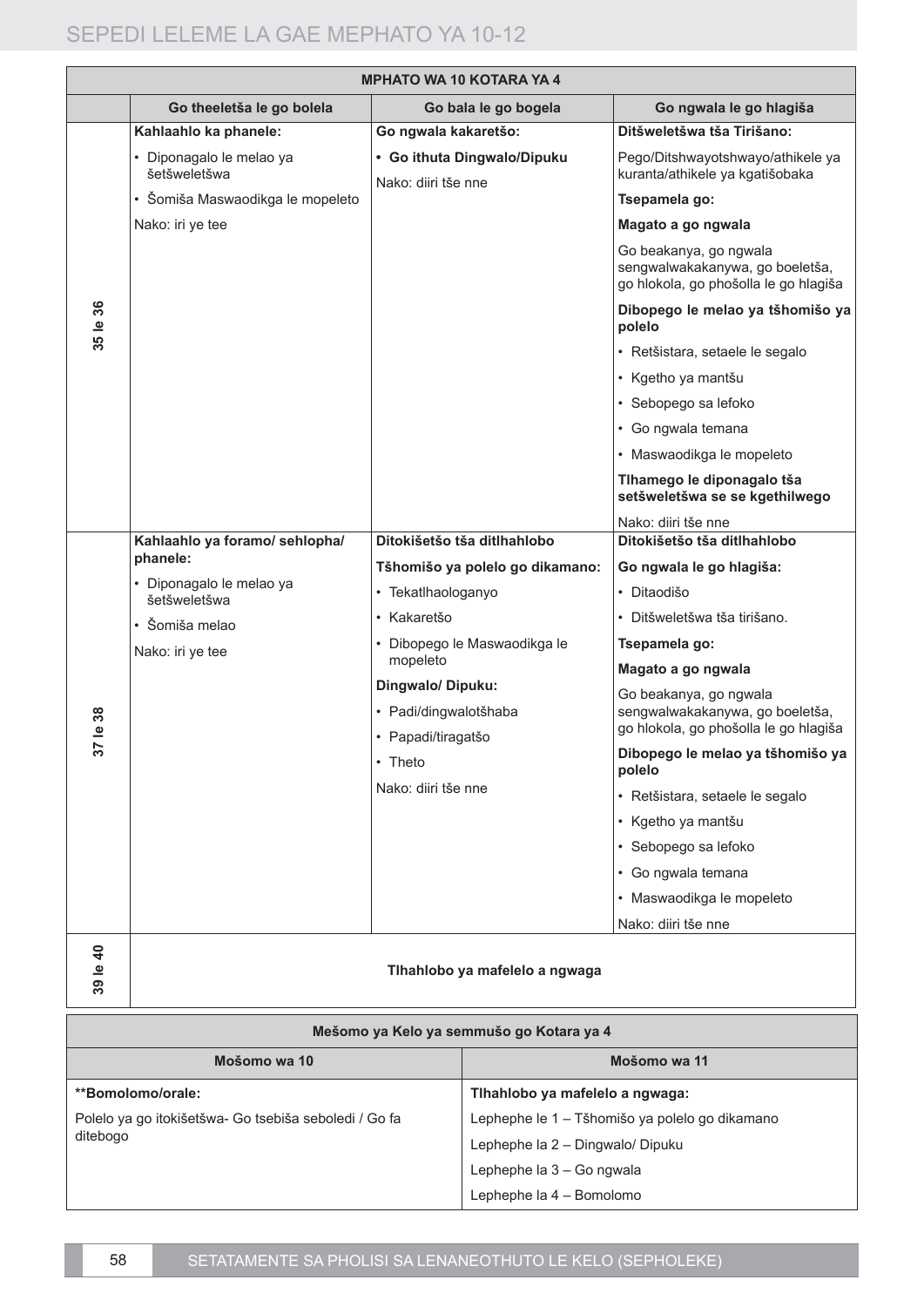### 3.5.2 PEAKANYO YA GO RUTA MPHATO WA 11

| <b>MPHATO WA 11 KOTARA YA 1</b> |                                                                                   |                                                                                                                                   |                                                                                                                                                                                                           |
|---------------------------------|-----------------------------------------------------------------------------------|-----------------------------------------------------------------------------------------------------------------------------------|-----------------------------------------------------------------------------------------------------------------------------------------------------------------------------------------------------------|
| <b>Dibeke</b>                   | Go theeletša le go bolela                                                         | Go bala le go bogela                                                                                                              | Go ngwala le go hlagiša                                                                                                                                                                                   |
|                                 | Go theeleletša kwešišo:                                                           | • Diponagalo tša ditšweletšwa                                                                                                     | Ditšweletša tša tirišano:                                                                                                                                                                                 |
|                                 | (Tshedimošo, tekolo le kgahlego le<br>kgokagano le ba bangwe)<br>Nako: iri ye tee | dipuku tša go bala.<br>• Go ithuta dingwalo/dipuku<br>Nako: diiri tše nne                                                         | Mangwalo a segwera/ semmušo<br>(a kgopelo / boipelaetšo / ditebogo<br>/ a kgwebo/ boitsebišophelo le<br>lengwalo la go tiišetša kgopelo / tša<br>bophelo bja mohu/ lenaneothero le<br>metsotso ya kopano. |
|                                 |                                                                                   |                                                                                                                                   | Tsepamela go:                                                                                                                                                                                             |
|                                 |                                                                                   |                                                                                                                                   | Magato a go ngwala                                                                                                                                                                                        |
| 2<br>$\overline{\bullet}$       |                                                                                   |                                                                                                                                   | Go beakanya, go ngwala<br>sengwalwakakanywa, go boeletša,<br>go hlokola, go phošolla le go<br>hlagiša                                                                                                     |
|                                 |                                                                                   |                                                                                                                                   | Dibopego le melao ya tšhomišo<br>ya polelo                                                                                                                                                                |
|                                 |                                                                                   |                                                                                                                                   | · Retšistara, setaele le segalo                                                                                                                                                                           |
|                                 |                                                                                   |                                                                                                                                   | • Kgetho ya mantšu                                                                                                                                                                                        |
|                                 |                                                                                   |                                                                                                                                   | · Sebopego sa lefoko                                                                                                                                                                                      |
|                                 |                                                                                   |                                                                                                                                   | • Go ngwala temana                                                                                                                                                                                        |
|                                 |                                                                                   |                                                                                                                                   | · Maswaodikga le mopeleto                                                                                                                                                                                 |
|                                 |                                                                                   |                                                                                                                                   | Tlhamego le diponagalo tša<br>setšweletšwa se se kgethilwego                                                                                                                                              |
|                                 |                                                                                   |                                                                                                                                   | Nako: diiri tše nne                                                                                                                                                                                       |
|                                 | Ngangišano:<br>• Diponagalo le melao ya                                           | · Go balela kwešišo:                                                                                                              | 1x Taodišo: Taodišokgadimo/<br>Taodišokahlaahlo/                                                                                                                                                          |
| 4<br>$\overline{\bullet}$<br>ო  | šetšweletšwa                                                                      | ditšweletšwa tša go ngwalwa:                                                                                                      | Taodišongangišano.                                                                                                                                                                                        |
|                                 | · Go beakanya, go nyakišiša, go                                                   | le diripa tša puku go akaretša<br>Mekgwanakgwana ya go bala<br>Lebelela 3.2<br>• Go ithuta Dingwalo/Dipuku<br>Nako: diiri tše nne | Tsepamela go:                                                                                                                                                                                             |
|                                 | rulaganya, go itlwaetša le go<br>hlagiša                                          |                                                                                                                                   | Magato a go ngwala                                                                                                                                                                                        |
|                                 | Nako: iri ye tee                                                                  |                                                                                                                                   | Go beakanya, go ngwala<br>sengwalwakakanywa, go boeletša,<br>go hlokola, go phošolla le go<br>hlagiša                                                                                                     |
|                                 |                                                                                   |                                                                                                                                   | Dibopego le melao ya tšhomišo<br>ya polelo                                                                                                                                                                |
|                                 |                                                                                   |                                                                                                                                   | • Retšistara, setaele le segalo                                                                                                                                                                           |
|                                 |                                                                                   |                                                                                                                                   | • Kgetho ya mantšu                                                                                                                                                                                        |
|                                 |                                                                                   |                                                                                                                                   | · Sebopego sa lefoko                                                                                                                                                                                      |
|                                 |                                                                                   |                                                                                                                                   | • Go ngwala temana                                                                                                                                                                                        |
|                                 |                                                                                   |                                                                                                                                   | · Maswaodikga le mopeleto                                                                                                                                                                                 |
|                                 |                                                                                   |                                                                                                                                   | Tihamego le diponagalo tša<br>setšweletšwa se se kgethilwego                                                                                                                                              |
|                                 |                                                                                   |                                                                                                                                   | Nako: diiri tše nne                                                                                                                                                                                       |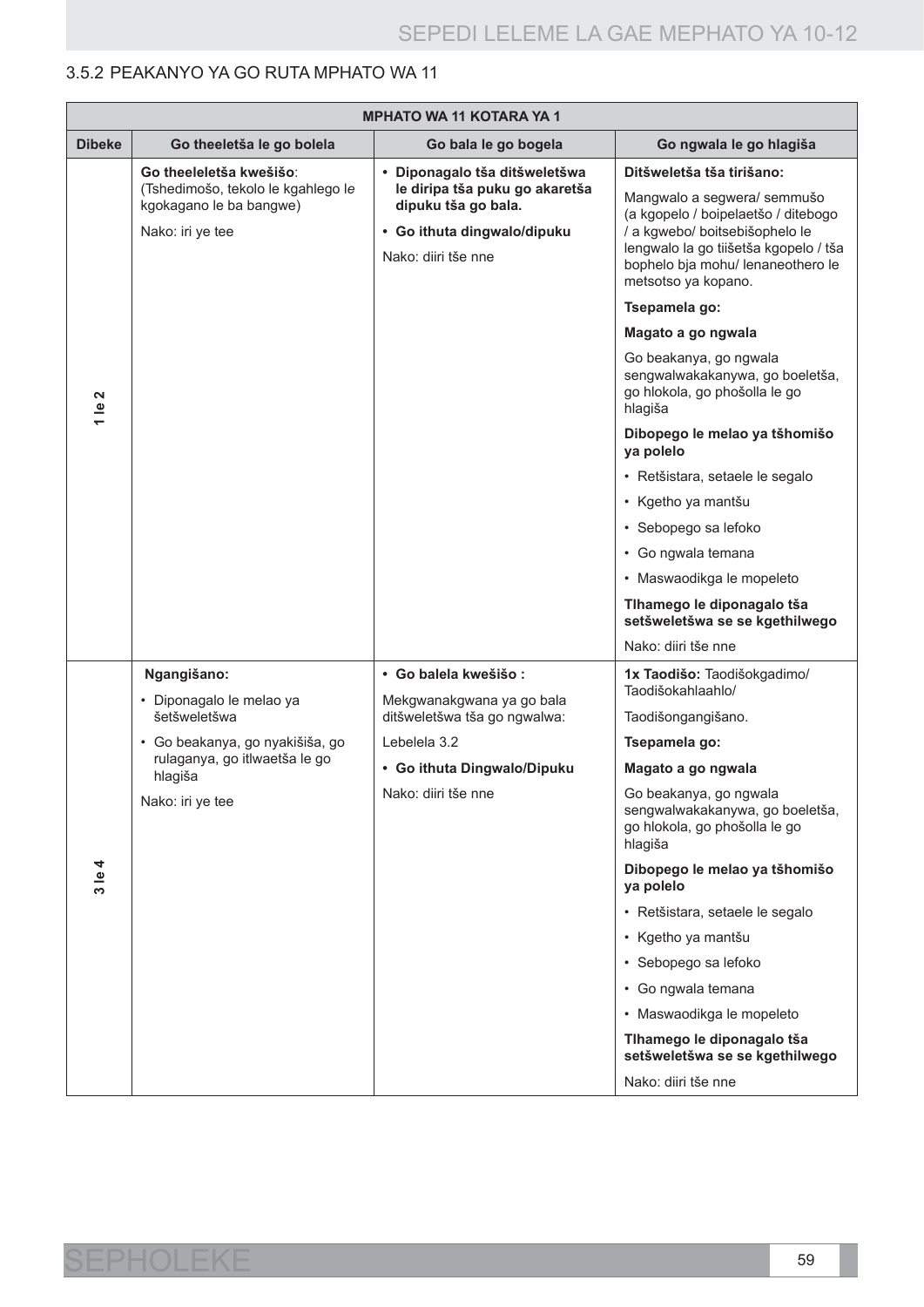|                                   | <b>MPHATO WA 11 KOTARA YA 1</b>                                             |                                                                                                                                            |                                                                                                       |  |
|-----------------------------------|-----------------------------------------------------------------------------|--------------------------------------------------------------------------------------------------------------------------------------------|-------------------------------------------------------------------------------------------------------|--|
| <b>Dibeke</b>                     | Go theeletša le go bolela                                                   | Go bala le go bogela                                                                                                                       | Go ngwala le go hlagiša                                                                               |  |
|                                   | Go theeleletša kwešišo:                                                     | · Go balela kwešišo:                                                                                                                       | Ditšweletšwa tša tirišano:                                                                            |  |
|                                   | (Tshedimošo, tekolo le kgahlego le<br>kgokagano le ba bangwe)               | · Kgodišo ya tlotlontšu le tšhomišo<br>ya polelo                                                                                           | Pego/Ditshwayotshwayo/athikele ya<br>kuranta/athikele ya kgatišobaka                                  |  |
|                                   | Nako: iri ye tee                                                            | · Sebopego sa lefoko                                                                                                                       | Tsepamela go:                                                                                         |  |
|                                   |                                                                             | • Go ithuta Dingwalo/Dipuku                                                                                                                | Magato a go ngwala                                                                                    |  |
|                                   |                                                                             | Nako: diiri tše 4                                                                                                                          | Go beakanya, go ngwala<br>sengwalwakakanywa, go boeletša,<br>go hlokola, go phošolla le go<br>hlagiša |  |
| 5le                               |                                                                             |                                                                                                                                            | Dibopego le melao ya tšhomišo<br>ya polelo                                                            |  |
|                                   |                                                                             |                                                                                                                                            | · Retšistara, setaele le segalo                                                                       |  |
|                                   |                                                                             |                                                                                                                                            | • Kgetho ya mantšu                                                                                    |  |
|                                   |                                                                             |                                                                                                                                            | · Sebopego sa lefoko                                                                                  |  |
|                                   |                                                                             |                                                                                                                                            | • Go ngwala temana                                                                                    |  |
|                                   |                                                                             |                                                                                                                                            | · Maswaodikga le mopeleto                                                                             |  |
|                                   |                                                                             | Tlhathollo ya ditšweletšwa tša<br>go bonwa mohlala.dipapatšo/<br>dikhathune/diswantšho<br>Go ithuta Dingwalo/Dipuku<br>Nako: diiri tše nne | Tlhamego le diponagalo tša<br>setšweletšwa se se kgethilwego                                          |  |
|                                   | Polelo ya go itokišetšwa/polelo                                             |                                                                                                                                            | Ditšweletšwa tša tirišano:                                                                            |  |
| ဖ<br>∞<br>$\overline{\mathbf{0}}$ | ya go se itokišetšwe:<br>Dithekniki tša go bolela bathong,                  |                                                                                                                                            | Polelo / poledišano /<br>potšišotherišano                                                             |  |
|                                   | sebopego le tshepetšo ya go itokiša                                         |                                                                                                                                            | Tsepamela go:                                                                                         |  |
|                                   | • Diponagalo le melao ya<br>šetšweletšwa                                    |                                                                                                                                            | Magato a go ngwala                                                                                    |  |
|                                   | · Go beakanya, go nyakišiša, go<br>rulaganya, go itlwaetša le go<br>hlagiša |                                                                                                                                            | Go beakanya, go ngwala<br>sengwalwakakanywa, go boeletša,<br>go hlokola, go phošolla le go<br>hlagiša |  |
|                                   | Nako: iri ye tee                                                            |                                                                                                                                            | Dibopego le melao ya tšhomišo<br>ya polelo                                                            |  |
|                                   |                                                                             |                                                                                                                                            | · Retšistara, setaele le segalo                                                                       |  |
|                                   |                                                                             |                                                                                                                                            | • Kgetho ya mantšu                                                                                    |  |
|                                   |                                                                             |                                                                                                                                            | · Sebopego sa lefoko                                                                                  |  |
|                                   |                                                                             |                                                                                                                                            | · Go ngwala temana                                                                                    |  |
|                                   |                                                                             |                                                                                                                                            | · Maswaodikga le mopeleto                                                                             |  |
|                                   |                                                                             |                                                                                                                                            | Tlhamego le diponagalo tša<br>setšweletšwa se se kgethilwego                                          |  |
|                                   |                                                                             |                                                                                                                                            | Nako: diiri tše nne                                                                                   |  |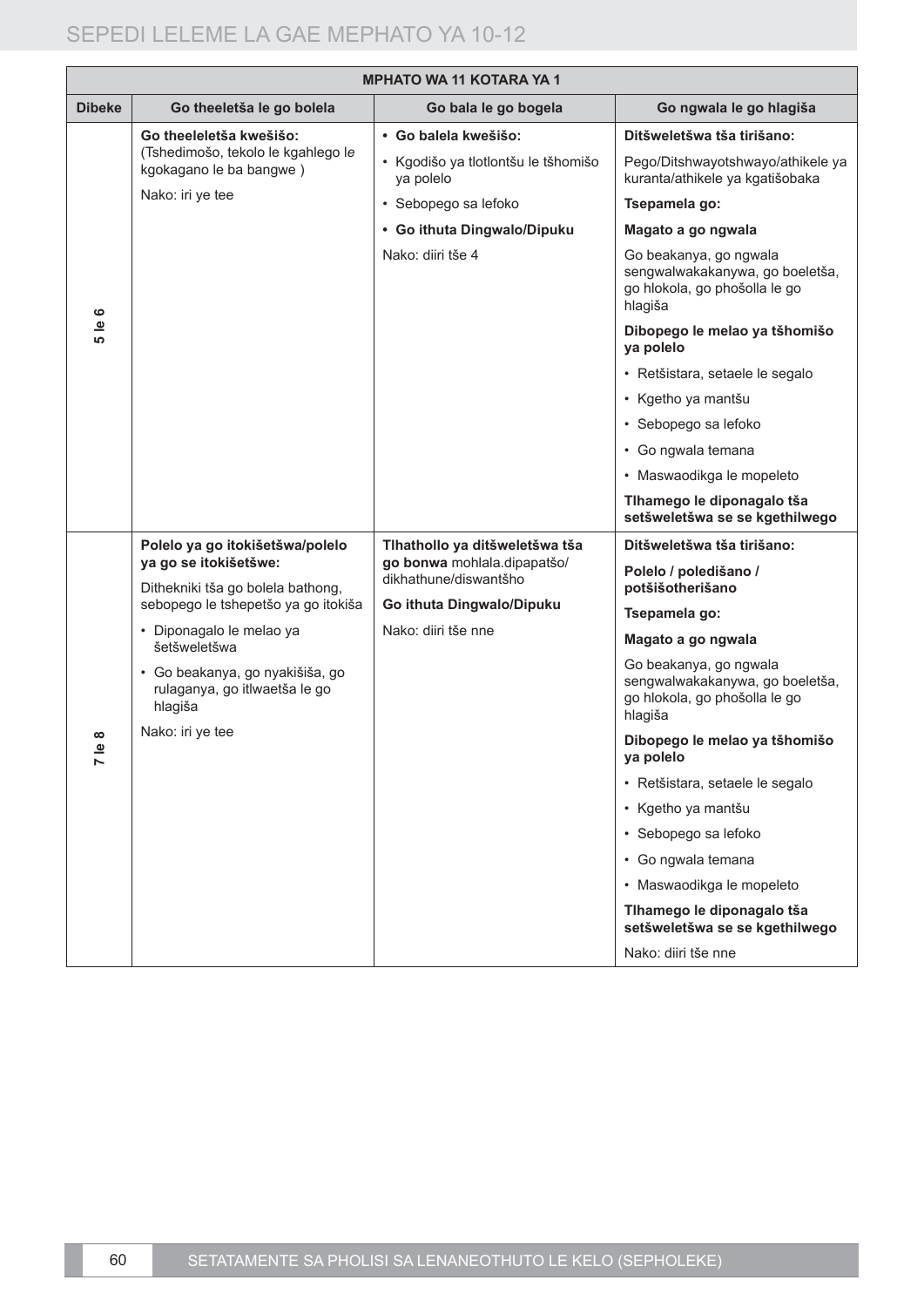| <b>MPHATO WA 11 KOTARA YA 1</b> |                                          |                             |                                                              |
|---------------------------------|------------------------------------------|-----------------------------|--------------------------------------------------------------|
| <b>Dibeke</b>                   | Go theeletša le go bolela                | Go bala le go bogela        | Go ngwala le go hlagiša                                      |
|                                 | Polelo ya go itokišetšwa/polelo          | • Go ngwala kakaretšo       | Ditšweletšwa tša tirišano:                                   |
|                                 | ya go se itokišetšwe:                    | • Go ithuta Dingwalo/Dipuku | Polelo/Poledišano/Potšišotherišano                           |
|                                 | · Diponagalo le melao ya<br>šetšweletšwa | Nako: diiri tše nne         | Tsepamela go:                                                |
|                                 | · Go beakanya, go nyakišiša, go          |                             | Magato a go ngwala                                           |
|                                 | rulaganya, go itlwaetša le go<br>hlagiša |                             | Go beakanya, go ngwala<br>sengwalwakakanywa, go boeletša,    |
|                                 | Nako: iri ye tee                         |                             | go hlokola, go phošolla le go<br>hlagiša                     |
| $\overline{1}$<br>$\frac{6}{9}$ |                                          |                             | Dibopego le melao ya tšhomišo<br>ya polelo                   |
|                                 |                                          |                             | • Retšistara, setaele le segalo                              |
|                                 |                                          |                             | • Kgetho ya mantšu                                           |
|                                 |                                          |                             | • Sebopego sa lefoko                                         |
|                                 |                                          |                             | • Go ngwala temana                                           |
|                                 |                                          |                             | · Maswaodikga le mopeleto                                    |
|                                 |                                          |                             | Tlhamego le diponagalo tša<br>setšweletšwa se se kgethilwego |
|                                 |                                          |                             | Nako: diiri tše nne                                          |

| Mešomo ya Kelo ya semmušo go Kotara ya 1                 |                                    |                          |                                            |
|----------------------------------------------------------|------------------------------------|--------------------------|--------------------------------------------|
| Mošomo wa 1                                              | Mošomo wa 2                        | Mošomo wa 3              | Mošomo wa 4                                |
| Bomolomo/Orale:                                          | **Go ngwala:                       | Go ngwala                | Molekwana 1:                               |
| Go theeleletša kwešišo/<br>Polelo ya go itokišetšwa / ya | Taodišokanego/<br>Taodišotlhaloši/ | Setšweletšwa sa tirišano | Tshomišo ya polelo go<br>dikamano:         |
| go se itokišetšwe.                                       | Taodišongangišano                  |                          | Tekatlhalogonyo                            |
|                                                          |                                    |                          | Kakaretšo.                                 |
|                                                          |                                    |                          | Dibopego le melao ya<br>tshomišo ya polelo |

**\*\*Go ngwala:** Kgetha taodišo ye tee le setšweletšwa sa tirišano se tee go phethagatša morero wa kelo ya semmušo ya mafelelong a kotara.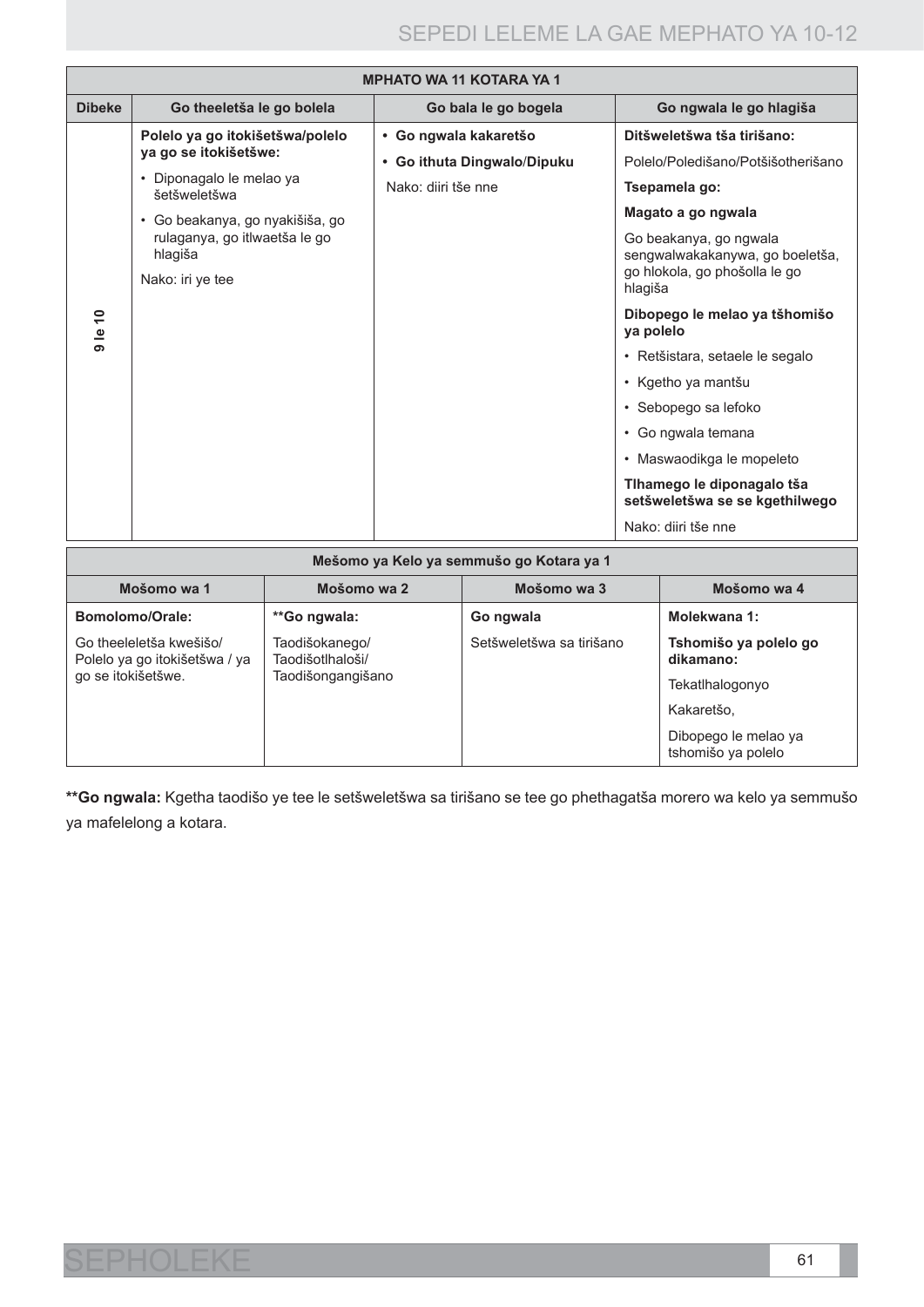|                                | <b>MPHATO WA 11 KOTARA YA 2</b>                                  |                                                                                |                                                                                                    |  |
|--------------------------------|------------------------------------------------------------------|--------------------------------------------------------------------------------|----------------------------------------------------------------------------------------------------|--|
| <b>Dibeke</b>                  | Go theeletša le go bolela                                        | Go bala le go bogela                                                           | Go ngwala le go hlagiša                                                                            |  |
|                                | Poledišano / Potšišotherišano/                                   | · Go balela kwešišo:                                                           | Ditšweletša tša tirišano:                                                                          |  |
| 11 le 12<br>4<br>$\frac{1}{3}$ | dikahlaahlo/poledišano:<br>· Diponagalo le melao ya              | Kgodišo ya tlotlontšu le<br>O<br>tšhomišo ya polelo                            | Polelo/ Poledišano /<br>Potšišotherišano                                                           |  |
|                                | šetšweletšwa                                                     | Sebopego sa lefoko<br>0                                                        | Tsepamela go:                                                                                      |  |
|                                | · Go beakanya, go nyakišiša, go<br>rulaganya, go itlwaetša le go | • Go ithuta Dingwalo/Dipuku                                                    | Magato a go ngwala                                                                                 |  |
|                                | hlagiša<br>Nako: iri ye tee                                      | Nako: diiri tše nne                                                            | Go beakanya, go ngwala<br>sengwalwakakanywa, go boeletša,<br>go hlokola, go phošolla le go hlagiša |  |
|                                |                                                                  |                                                                                | Dibopego le melao ya tšhomišo<br>ya polelo                                                         |  |
|                                |                                                                  |                                                                                | · Retšistara, setaele le segalo                                                                    |  |
|                                |                                                                  |                                                                                | • Kgetho ya mantšu                                                                                 |  |
|                                |                                                                  |                                                                                | • Sebopego sa lefoko                                                                               |  |
|                                |                                                                  |                                                                                | · Go ngwala temana                                                                                 |  |
|                                |                                                                  |                                                                                | · Maswaodikga le mopeleto                                                                          |  |
|                                |                                                                  |                                                                                | Tihamego le diponagalo tša<br>setšweletšwa se se kgethilwego                                       |  |
|                                |                                                                  | · Go ngwala kakaretšo:<br>• Dingwalo/Dipuku: Diponagalo<br>Nako: diiri tše nne | Nako: diiri tše nne                                                                                |  |
|                                | Polelo ya go itokišetšwa/ ya go se                               |                                                                                | 1x Taodišo:                                                                                        |  |
|                                | itokišetšwe:                                                     |                                                                                | Taodišokgadimo/                                                                                    |  |
|                                | · Diponagalo le melao ya<br>šetšweletšwa                         |                                                                                | Taodišokahlaahlo/                                                                                  |  |
|                                | · Go beakanya, go nyakišiša, go                                  |                                                                                | Taodišongangišano.                                                                                 |  |
|                                | rulaganya, go itlwaetša le go<br>hlagiša                         |                                                                                | Tsepamela go:                                                                                      |  |
|                                | Nako: iri ye tee                                                 |                                                                                | Magato a go ngwala                                                                                 |  |
|                                |                                                                  |                                                                                | Go beakanya, go ngwala<br>sengwalwakakanywa, go boeletša,<br>go hlokola, go phošolla le go hlagiša |  |
|                                |                                                                  |                                                                                | Dibopego le melao ya tšhomišo<br>ya polelo                                                         |  |
|                                |                                                                  |                                                                                | · Retšistara, setaele le segalo                                                                    |  |
|                                |                                                                  |                                                                                | • Kgetho ya mantšu                                                                                 |  |
|                                |                                                                  |                                                                                | · Sebopego sa lefoko                                                                               |  |
|                                |                                                                  |                                                                                | · Go ngwala temana                                                                                 |  |
|                                |                                                                  |                                                                                | · Maswaodikga le mopeleto                                                                          |  |
|                                |                                                                  |                                                                                | Tlhamego le diponagalo tša<br>setšweletšwa se se kgethilwego                                       |  |
|                                |                                                                  |                                                                                | Nako: diiri tše nne                                                                                |  |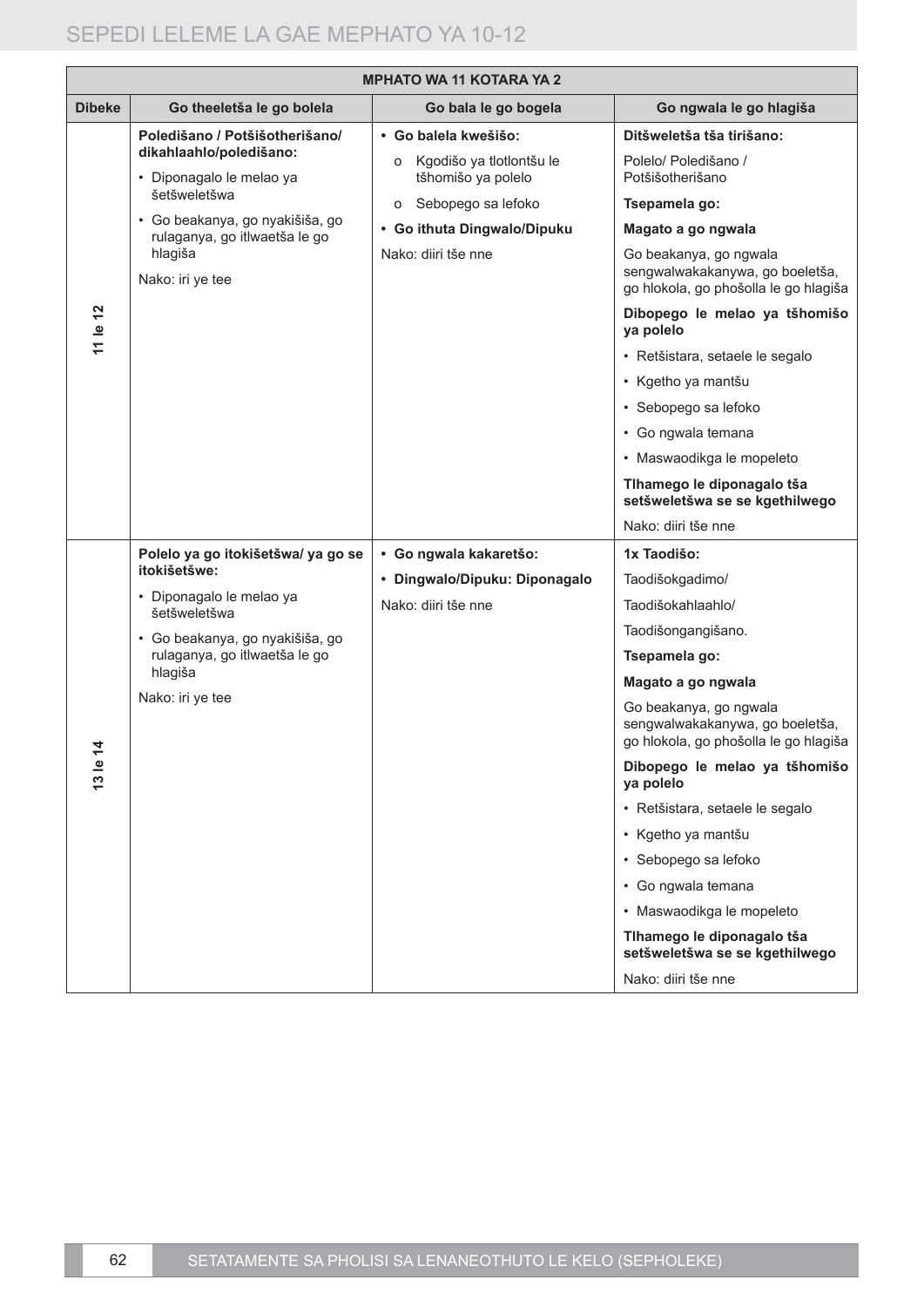|               | <b>MPHATO WA 11 KOTARA YA 2</b>            |                                                           |                                                                                                    |  |
|---------------|--------------------------------------------|-----------------------------------------------------------|----------------------------------------------------------------------------------------------------|--|
| <b>Dibeke</b> | Go theeletša le go bolela                  | Go bala le go bogela                                      | Go ngwala le go hlagiša                                                                            |  |
|               | Kahlaahlo ya phanele:                      | · Tlhathollo ya ditšweletšwa tša                          | Ditšweletša tša tirišano:                                                                          |  |
|               | • Diponagalo le melao ya<br>šetšweletšwa   | go bonwa. (mohlala: dipapatšo,<br>dikhathuni, diswantšho) | Pego/ ditshwayotshwayo/ athikele<br>ya kuranta/ athikele ya kgatišobaka.                           |  |
|               | · Tšhomišo ya melao                        | • Go ithuta Dingwalo/Dipuku                               | Tsepamela go:                                                                                      |  |
|               | Nako: iri ye tee                           | Nako: diiri tše nne                                       | Magato a go ngwala                                                                                 |  |
| 15 le 16      |                                            |                                                           | Go beakanya, go ngwala<br>sengwalwakakanywa, go boeletša,<br>go hlokola, go phošolla le go hlagiša |  |
|               |                                            |                                                           | Dibopego le melao ya tšhomišo<br>ya polelo                                                         |  |
|               |                                            |                                                           | • Retšistara, setaele le segalo                                                                    |  |
|               |                                            |                                                           | • Kgetho ya mantšu                                                                                 |  |
|               |                                            |                                                           | · Sebopego sa lefoko                                                                               |  |
|               |                                            |                                                           | • Go ngwala temana                                                                                 |  |
|               |                                            |                                                           | · Maswaodikga le mopeleto                                                                          |  |
|               |                                            |                                                           | Tlhamego le diponagalo tša<br>setšweletšwa se se kgethilwego                                       |  |
|               |                                            |                                                           | Nako: diiri tše nne                                                                                |  |
|               | Kahlaahlo/ poledišano ye e sego            | • Go balela kwešišo:                                      | Ditšweletša tša tirišano:                                                                          |  |
|               | ya semmušo:<br>• Diponagalo le melao ya    | Mekgwanakgwana ya go bala<br>ditšweletšwa tša go ngwalwa: | Polelo/ Poledišano /<br>Potšišotherišano                                                           |  |
|               | šetšweletšwa                               | Lebelela 3.2                                              | Tsepamela go:                                                                                      |  |
|               | • Go phethagatša melao<br>Nako: iri ye tee | • Go ithuta Dingwalo/Dipuku                               | Magato a go ngwala                                                                                 |  |
|               |                                            | Nako: diiri tše nne                                       | Go beakanya, go ngwala<br>sengwalwakakanywa, go boeletša,<br>go hlokola, go phošolla le go hlagiša |  |
| 17 le 18      |                                            |                                                           | Dibopego le melao ya tšhomišo<br>ya polelo                                                         |  |
|               |                                            |                                                           | • Retšistara, setaele le segalo                                                                    |  |
|               |                                            |                                                           | • Kgetho ya mantšu                                                                                 |  |
|               |                                            |                                                           | · Sebopego sa lefoko                                                                               |  |
|               |                                            |                                                           | • Go ngwala temana                                                                                 |  |
|               |                                            |                                                           | · Maswaodikga le mopeleto                                                                          |  |
|               |                                            |                                                           | Tlhamego le diponagalo tša<br>setšweletšwa se se kgethilwego                                       |  |
|               |                                            |                                                           | Nako: diiri tše nne                                                                                |  |
| 20<br>≗<br>თ  |                                            | Tihahlobo ya gare ga ngwaga                               |                                                                                                    |  |

| Mešomo ya Kelo ya semmušo ya kotara ya 2 |                      |                                                              |  |
|------------------------------------------|----------------------|--------------------------------------------------------------|--|
| Mošomo wa 5<br>Mošomo wa 6               |                      | Mošomo wa 7                                                  |  |
| *Bomolomo/Orale:                         | *Dingwalo/dipuku:    | Tihahlobo ya gare ga ngwaga:                                 |  |
| Polelo ya go itokišetšwa / ya go se      | Dipotšišo tša diteng | Lephephe la 1 – Tšhomišo ya polelo go                        |  |
| itokišetšwe.                             | Taodišo ya puku      | dikamano                                                     |  |
|                                          |                      | Lephephe la 2 – Dingwalo/ Dipuku                             |  |
|                                          |                      | Lephephe la 3 – Go ngwala (E ka<br>ngwalwa ka Mopitlo/Phupu) |  |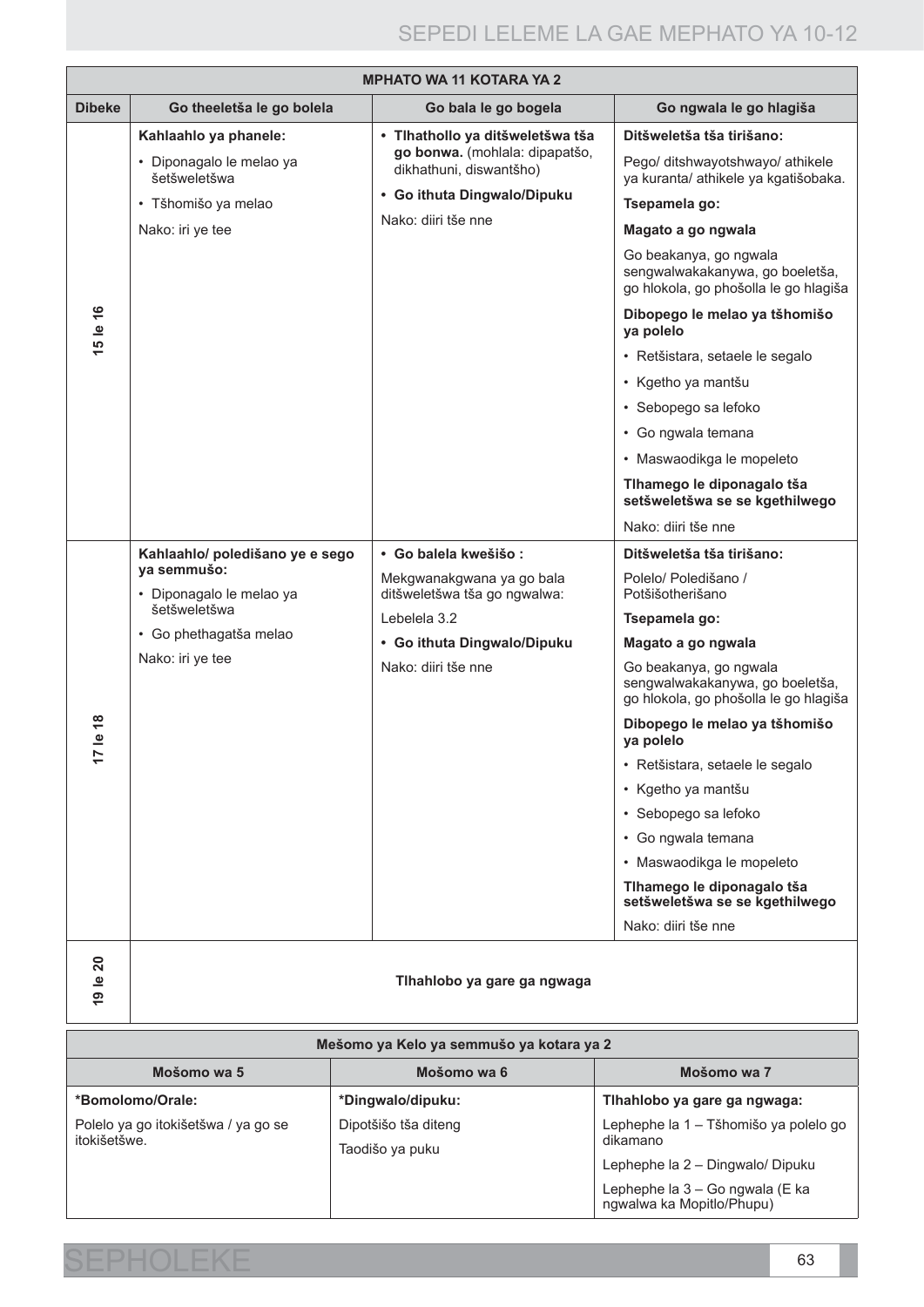| <b>MPHATO WA 11 KOTARA YA 3</b> |                                                                                                                                          |                                                                                                                                  |                                                                                                                                                                                                                                               |
|---------------------------------|------------------------------------------------------------------------------------------------------------------------------------------|----------------------------------------------------------------------------------------------------------------------------------|-----------------------------------------------------------------------------------------------------------------------------------------------------------------------------------------------------------------------------------------------|
| <b>Dibeke</b>                   | Go theeletša le go bolela                                                                                                                | Go bala le go bogela                                                                                                             | Go ngwala le go hlagiša                                                                                                                                                                                                                       |
|                                 | Dikopano le ditshepetšo tša                                                                                                              | · Go balela kwešišo:                                                                                                             | Ditšweletša tša tirišano:                                                                                                                                                                                                                     |
|                                 | tšona:<br>· Diponagalo le melao ya<br>šetšweletšwa<br>· Go beakanya, go nyakišiša,<br>go rulaganya, go itlwaetša le<br>go hlagiša        | Tlhathollo ya ditšweletšwa tša go<br>bonwa<br>• Go ithuta Dingwalo/Dipuku<br>Nako: diiri tše nne                                 | Lengwalo la segwera/ semmušo (la go<br>kgopela / boipelaetšo / ditebogo / la<br>go ya go bagaši ba ditaba / la kgwebo/<br>boitsebišophelo le lengwalo la go<br>tiišetša kgopelo / tša bophelo bja mohu/<br>lenaneothero le metsotso ya kopano |
|                                 | Nako: iri ye tee                                                                                                                         |                                                                                                                                  | Tsepamela go:                                                                                                                                                                                                                                 |
|                                 |                                                                                                                                          |                                                                                                                                  | Magato a go ngwala                                                                                                                                                                                                                            |
| 21 le 22                        |                                                                                                                                          |                                                                                                                                  | Go beakanya, go ngwala<br>sengwalwakakanywa, go boeletša, go<br>hlokola, go phošolla le go hlagiša                                                                                                                                            |
|                                 |                                                                                                                                          |                                                                                                                                  | Dibopego le melao ya tšhomišo ya<br>polelo                                                                                                                                                                                                    |
|                                 |                                                                                                                                          |                                                                                                                                  | • Retšistara, setaele le segalo                                                                                                                                                                                                               |
|                                 |                                                                                                                                          |                                                                                                                                  | • Kgetho ya mantšu                                                                                                                                                                                                                            |
|                                 |                                                                                                                                          |                                                                                                                                  | · Sebopego sa lefoko                                                                                                                                                                                                                          |
|                                 |                                                                                                                                          |                                                                                                                                  | · Go ngwala temana                                                                                                                                                                                                                            |
|                                 |                                                                                                                                          |                                                                                                                                  | · Maswaodikga le mopeleto                                                                                                                                                                                                                     |
|                                 |                                                                                                                                          |                                                                                                                                  | Tlhamego le diponagalo tša<br>setšweletšwa se se kgethilwego                                                                                                                                                                                  |
|                                 |                                                                                                                                          |                                                                                                                                  | Nako: diiri tše nne                                                                                                                                                                                                                           |
|                                 | Go fa kanegelo le/goba                                                                                                                   | · Go balela kwešišo:                                                                                                             | 1x Taodišo                                                                                                                                                                                                                                    |
|                                 | diretotumišo:<br>· Diponagalo le melao ya<br>šetšweletšwa<br>· Go beakanya, go nyakišiša,<br>go rulaganya, go itlwaetša le<br>go hlagiša | Mekgwanakgwana ya go bala<br>ditšweletšwa tša go ngwalwa:<br>Lebelela 3.2<br>• Go ithuta Dingwalo/Dipuku:<br>Nako: Diiri tše nne | Taodišokahlaahlo                                                                                                                                                                                                                              |
|                                 |                                                                                                                                          |                                                                                                                                  | Taodišongangišano                                                                                                                                                                                                                             |
|                                 |                                                                                                                                          |                                                                                                                                  | Taodišokgadimo                                                                                                                                                                                                                                |
|                                 |                                                                                                                                          |                                                                                                                                  | Tsepamela go:                                                                                                                                                                                                                                 |
|                                 | Nako: iri ye tee                                                                                                                         |                                                                                                                                  | Magato a go ngwala                                                                                                                                                                                                                            |
|                                 |                                                                                                                                          |                                                                                                                                  | Go beakanya, go ngwala<br>sengwalwakakanywa, go boeletša, go<br>hlokola, go phošolla le go hlagiša                                                                                                                                            |
| 23 le 24                        |                                                                                                                                          |                                                                                                                                  | Dibopego le melao ya tšhomišo ya<br>polelo                                                                                                                                                                                                    |
|                                 |                                                                                                                                          |                                                                                                                                  | · Retšistara, setaele le segalo                                                                                                                                                                                                               |
|                                 |                                                                                                                                          |                                                                                                                                  | • Kgetho ya mantšu                                                                                                                                                                                                                            |
|                                 |                                                                                                                                          |                                                                                                                                  | · Sebopego sa lefoko                                                                                                                                                                                                                          |
|                                 |                                                                                                                                          |                                                                                                                                  | · Go ngwala temana                                                                                                                                                                                                                            |
|                                 |                                                                                                                                          |                                                                                                                                  | · Maswaodikga le mopeleto                                                                                                                                                                                                                     |
|                                 |                                                                                                                                          |                                                                                                                                  | Tlhamego le diponagalo tša<br>setšweletšwa se se kgethilwego                                                                                                                                                                                  |
|                                 |                                                                                                                                          |                                                                                                                                  | Nako: diiri tše nne                                                                                                                                                                                                                           |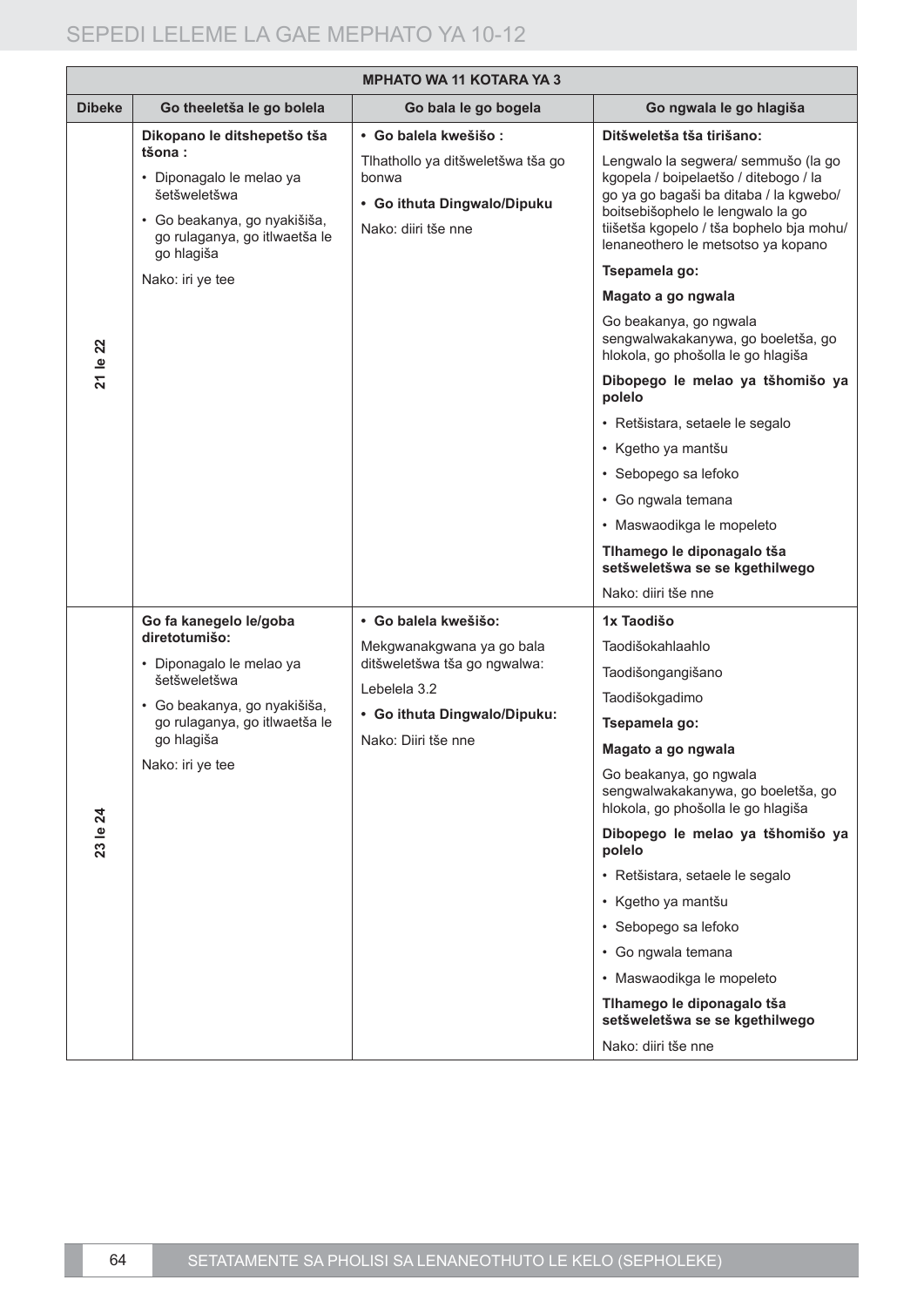| <b>MPHATO WA 11 KOTARA YA 3</b> |                                                                                                 |                             |                                                                                                    |  |  |  |
|---------------------------------|-------------------------------------------------------------------------------------------------|-----------------------------|----------------------------------------------------------------------------------------------------|--|--|--|
| <b>Dibeke</b>                   | Go theeletša le go bolela                                                                       | Go bala le go bogela        | Go ngwala le go hlagiša                                                                            |  |  |  |
| 25 le 26                        | Polelo ya go itokišetšwa/ ya<br>go se itokišetšwe:<br>· Diponagalo le melao ya<br>šetšweletšwa  | • Go balela kwešišo:        | Ditšweletšwa tša tirišano:                                                                         |  |  |  |
|                                 |                                                                                                 | Kgodišo ya tlotlontšu<br>o  | Polelo/ poledišano/ potšišotherišano                                                               |  |  |  |
|                                 |                                                                                                 | Sebopego sa lefoko<br>o     | Tsepamela go:                                                                                      |  |  |  |
|                                 | · Go beakanya, go nyakišiša,<br>go rulaganya, go itlwaetša le<br>go hlagiša<br>Nako: iri ye tee | • Go ithuta Dingwalo/Dipuku | Magato a go ngwala                                                                                 |  |  |  |
|                                 |                                                                                                 | Nako: diiri tše nne         | Go beakanya, go ngwala<br>sengwalwakakanywa, go boeletša, go<br>hlokola, go phošolla le go hlagiša |  |  |  |
|                                 |                                                                                                 |                             | Dibopego le melao ya tšhomišo ya<br>polelo                                                         |  |  |  |
|                                 |                                                                                                 |                             | • Retšistara, setaele le segalo                                                                    |  |  |  |
|                                 |                                                                                                 |                             | • Kgetho ya mantšu                                                                                 |  |  |  |
|                                 |                                                                                                 |                             | · Sebopego sa lefoko                                                                               |  |  |  |
|                                 |                                                                                                 |                             | • Go ngwala temana                                                                                 |  |  |  |
|                                 |                                                                                                 |                             | · Maswaodikga le mopeleto                                                                          |  |  |  |
|                                 |                                                                                                 |                             | Tlhamego le diponagalo tša<br>setšweletšwa se se kgethilwego                                       |  |  |  |
|                                 |                                                                                                 |                             | Nako: Diiri tše nne                                                                                |  |  |  |
| 27 le 28                        | Polelo ya go itokišetšwa / ya<br>go se itokišetšwe<br>· Diponagalo le melao ya<br>šetšweletšwa  | • Go ngwala kakaretšo       | Ditšweletša tša tirišano:                                                                          |  |  |  |
|                                 |                                                                                                 | • Go ithuta Dingwalo/Dipuku | Polelo/ poledišano/ potšišotherišano                                                               |  |  |  |
|                                 |                                                                                                 | Nako: diiri tše nne         | Tsepamela go:                                                                                      |  |  |  |
|                                 | · Go beakanya, go nyakišiša,                                                                    |                             | Magato a go ngwala                                                                                 |  |  |  |
|                                 | go rulaganya, go itlwaetša le<br>go hlagiša                                                     |                             | Go beakanya, go ngwala<br>sengwalwakakanywa, go boeletša, go<br>hlokola, go phošolla le go hlagiša |  |  |  |
|                                 | Nako: iri ye tee                                                                                |                             | Dibopego le melao ya tšhomišo ya<br>polelo                                                         |  |  |  |
|                                 |                                                                                                 |                             | • Retšistara, setaele le segalo                                                                    |  |  |  |
|                                 |                                                                                                 |                             | · Kgetho ya mantšu                                                                                 |  |  |  |
|                                 |                                                                                                 |                             | • Sebopego sa lefoko                                                                               |  |  |  |
|                                 |                                                                                                 |                             | · Go ngwala temana                                                                                 |  |  |  |
|                                 |                                                                                                 |                             | · Maswaodikga le mopeleto                                                                          |  |  |  |
|                                 |                                                                                                 |                             | Tlhamego le diponagalo tša<br>setšweletšwa se se kgethilwego                                       |  |  |  |
|                                 |                                                                                                 |                             | Nako: diiri tše nne                                                                                |  |  |  |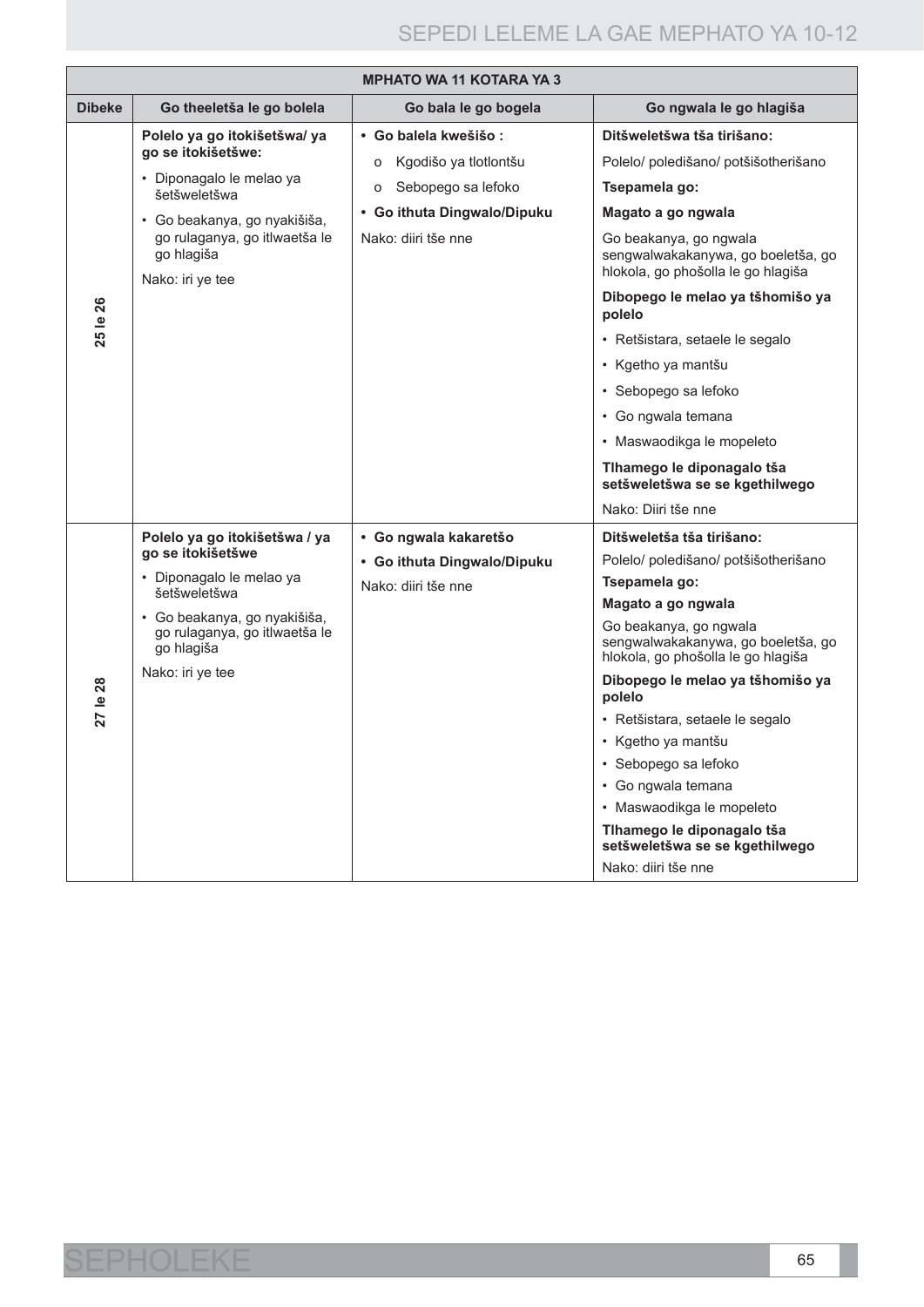| <b>MPHATO WA 11 KOTARA YA 3</b>                 |                                 |                              |                                                          |                                                                                                    |  |  |  |
|-------------------------------------------------|---------------------------------|------------------------------|----------------------------------------------------------|----------------------------------------------------------------------------------------------------|--|--|--|
| <b>Dibeke</b>                                   | Go theeletša le go bolela       |                              | Go bala le go bogela                                     | Go ngwala le go hlagiša                                                                            |  |  |  |
|                                                 | Go theeleletša kwešišo:         | · Go balela kwešišo:         |                                                          | 1x Taodišo:                                                                                        |  |  |  |
|                                                 | (Tshedimošo, tekolo le kgahlego | Mekgwanakgwana ya go bala    |                                                          | Taodišokgadimo/                                                                                    |  |  |  |
|                                                 | le kgokagano le ba bangwe)      | ditšweletšwa tša go ngwalwa: |                                                          | Taodišokahlaahlo/                                                                                  |  |  |  |
|                                                 | Nako: iri ye tee.               | Lebelela 3.2                 |                                                          | Taodišongangišano                                                                                  |  |  |  |
|                                                 |                                 | • Go ithuta Dingwalo/Dipuku  |                                                          | Tsepamela go:                                                                                      |  |  |  |
| 29 le 30                                        |                                 | Nako: diiri tše nne          |                                                          | Magato a go ngwala                                                                                 |  |  |  |
|                                                 |                                 |                              |                                                          | Go beakanya, go ngwala<br>sengwalwakakanywa, go boeletša, go<br>hlokola, go phošolla le go hlagiša |  |  |  |
|                                                 |                                 |                              |                                                          | Dibopego le melao ya tšhomišo ya<br>polelo                                                         |  |  |  |
|                                                 |                                 |                              |                                                          | • Retšistara, setaele le segalo                                                                    |  |  |  |
|                                                 |                                 |                              |                                                          | • Kgetho ya mantšu                                                                                 |  |  |  |
|                                                 |                                 |                              |                                                          | • Sebopego sa lefoko                                                                               |  |  |  |
|                                                 |                                 |                              |                                                          | • Go ngwala temana                                                                                 |  |  |  |
|                                                 |                                 |                              |                                                          | · Maswaodikga le mopeleto                                                                          |  |  |  |
|                                                 |                                 |                              |                                                          | Tihamego le diponagalo tša<br>setšweletšwa se se kgethilwego                                       |  |  |  |
|                                                 |                                 |                              |                                                          | Nako: diiri tše nne                                                                                |  |  |  |
| Mešomo ya Kelo ya semmušo go Kotara ya 3        |                                 |                              |                                                          |                                                                                                    |  |  |  |
| Mošomo wa 8                                     |                                 |                              |                                                          | Mošomo wa 9                                                                                        |  |  |  |
| **Bomolomo/orale:                               |                                 |                              | Molekwana 2:                                             |                                                                                                    |  |  |  |
| Polelo ya go itokišetšwa / ya go se itokišetšwe |                                 |                              | Dingwalo/Dipuku: Dipotšišo tša diteng le taodišo ya puku |                                                                                                    |  |  |  |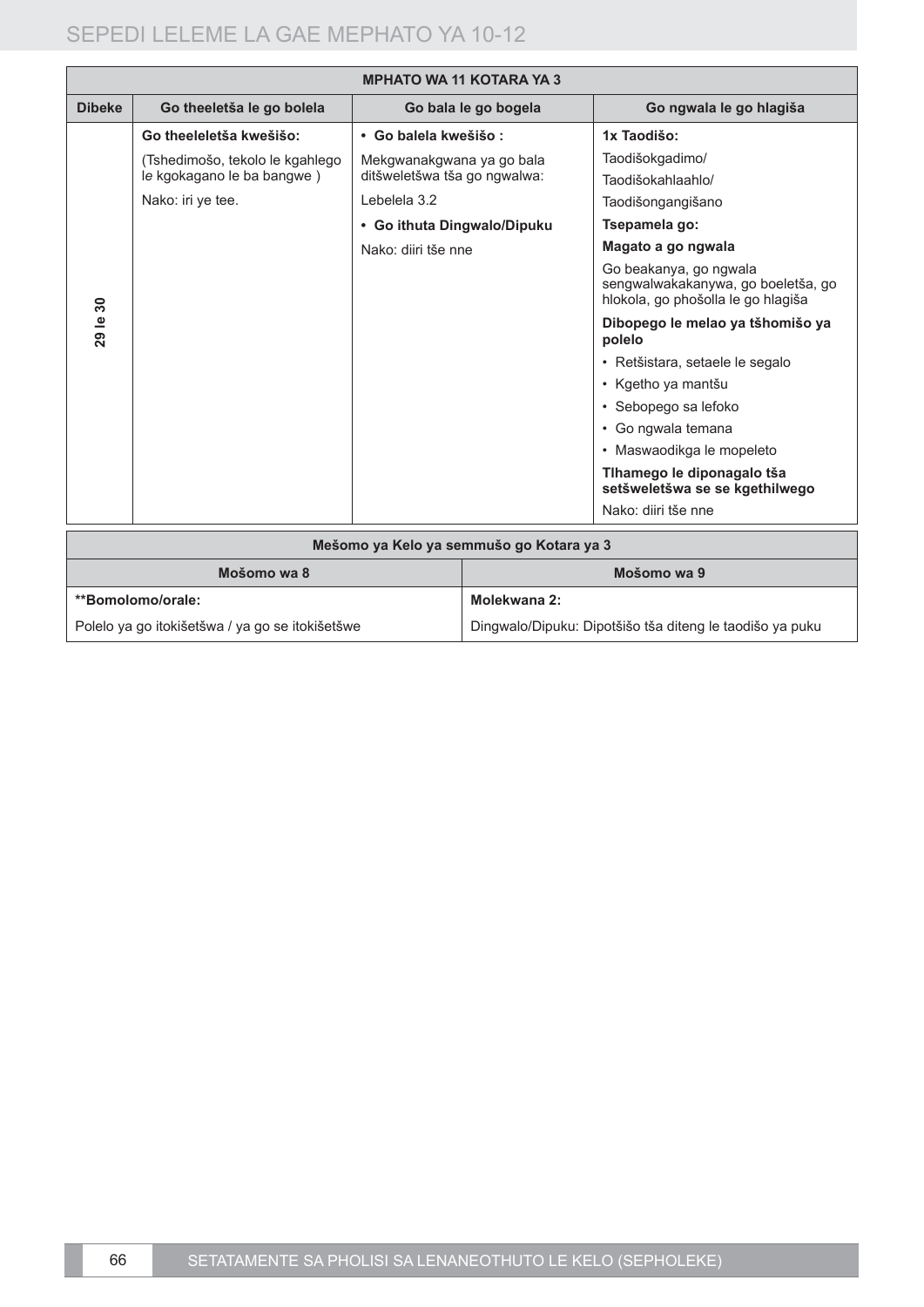| <b>MPHATO WA 11 KOTARA YA 4</b> |                                                                                                                                                                                         |                                                                                                                                                             |                                                                                                                                                                                                                                                                                                                                                                                                                                                                                                                                                                                                                                                                |  |  |  |  |
|---------------------------------|-----------------------------------------------------------------------------------------------------------------------------------------------------------------------------------------|-------------------------------------------------------------------------------------------------------------------------------------------------------------|----------------------------------------------------------------------------------------------------------------------------------------------------------------------------------------------------------------------------------------------------------------------------------------------------------------------------------------------------------------------------------------------------------------------------------------------------------------------------------------------------------------------------------------------------------------------------------------------------------------------------------------------------------------|--|--|--|--|
| <b>Dibeke</b>                   | Go theeletša le go bolela                                                                                                                                                               | Go bala le go bogela                                                                                                                                        | Go ngwala le go hlagiša                                                                                                                                                                                                                                                                                                                                                                                                                                                                                                                                                                                                                                        |  |  |  |  |
| 31 le 32                        | Go tsebiša seboledi / Go fa<br>ditebogo:<br>· Diponagalo le melao ya<br>šetšweletšwa<br>· Go beakanya, go nyakišiša, go<br>rulaganya, go itlwaetša le go<br>hlagiša<br>Nako: iri ye tee | • Go balela kwešišo:<br>Mekgwanakgwana ya go bala<br>ditšweletšwa tša go ngwalwa:<br>Lebelela 3.2<br>• Go ithuta Dingwalo/Dipuku<br>Nako: diiri tše nne     | 1x Taodišo<br>Taodišokgadimo/ Taodišokahlaahlo/<br>Taodišongangišano<br>Tsepamela go:<br>Magato a go ngwala<br>Go beakanya, go ngwala<br>sengwalwakakanywa, go boeletša,<br>go hlokola, go phošolla le go hlagiša<br>Dibopego le melao ya tšhomišo ya<br>polelo<br>· Retšistara, setaele le segalo<br>• Kgetho ya mantšu<br>• Sebopego sa lefoko<br>· Go ngwala temana<br>· Maswaodikga le mopeleto<br>Tlhamego le diponagalo tša<br>setšweletšwa se se kgethilwego<br>Nako: diiri tše nne                                                                                                                                                                     |  |  |  |  |
| 34<br>33 le                     | Kahlaahlo/ poledišano tša<br>segwera:<br>• Diponagalo le melao ya<br>šetšweletšwa<br>• Šomiša melao<br>Nako: iri ye tee                                                                 | · Go balela kwešišo:<br>Kgodišo ya tlotlontšu le<br>o<br>tšhomišo ya polelo:<br>Sebopego sa lefoko<br>O<br>Go ithuta Dingwalo/Dipuku<br>Nako: diiri tše nne | Ditšweletša tša tirišano:<br>Lengwalo la segwera/ semmušo(la<br>go kgopela / boipelaetšo / ditebogo<br>/ la kgwebo/boitsebišophelo le<br>lengwalo la go tiišetsa kgopelo/ tša<br>bophelo bja mohu/ lenaneothero le<br>metsotso ya kopano<br>Tsepamela go:<br>Magato a go ngwala<br>Go beakanya, go ngwala<br>sengwalwakakanywa, go boeletša,<br>go hlokola, go phošolla le go hlagiša<br>Dibopego le melao ya tšhomišo ya<br>polelo<br>· Retšistara, setaele le segalo<br>• Kgetho ya mantšu<br>· Sebopego sa lefoko<br>• Go ngwala temana<br>· Maswaodikga le mopeleto<br>Tlhamego le diponagalo tša<br>setšweletšwa se se kgethilwego<br>Nako: diiri tše nne |  |  |  |  |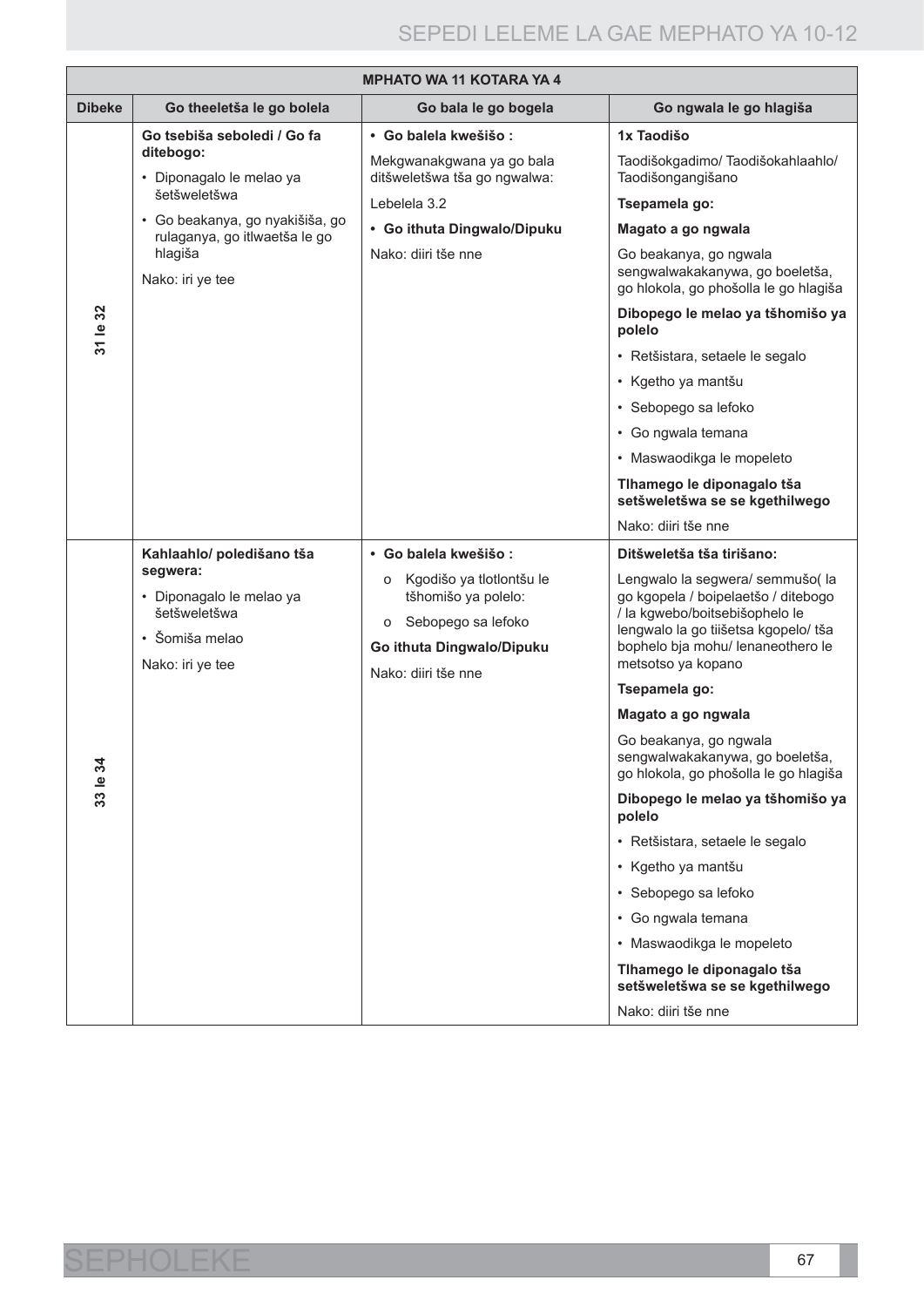| <b>MPHATO WA 11 KOTARA YA 4</b> |                                                                                                                                                                                       |                                                                                                                                                                                                                                  |                                                                                                                                                                                                                                                                                                                                                                                                                                                                                                      |
|---------------------------------|---------------------------------------------------------------------------------------------------------------------------------------------------------------------------------------|----------------------------------------------------------------------------------------------------------------------------------------------------------------------------------------------------------------------------------|------------------------------------------------------------------------------------------------------------------------------------------------------------------------------------------------------------------------------------------------------------------------------------------------------------------------------------------------------------------------------------------------------------------------------------------------------------------------------------------------------|
| <b>Dibeke</b>                   | Go theeletša le go bolela                                                                                                                                                             | Go bala le go bogela                                                                                                                                                                                                             | Go ngwala le go hlagiša                                                                                                                                                                                                                                                                                                                                                                                                                                                                              |
| 35 le 36                        | Ngangišano/Dikahlaahlo tša<br>phanele:<br>· Diponagalo le melao ya<br>šetšweletšwa<br>· Go beakanya, go nyakišiša, go<br>rulaganya, go itlwaetša le go<br>hlagiša<br>Nako: iri ye tee | · Go ngwala kakaretšo:<br>• Go ithuta Dingwalo/Dipuku<br>Nako: diiri tše nne                                                                                                                                                     | Ditšweletšwa tša tirišano:<br>Pego/ Ditshwayotshwayo/ athikele ya<br>kuranta/ athikele ya kgatišobaka<br>Tsepamela go:<br>Magato a go ngwala<br>Go beakanya, go ngwala<br>sengwalwakakanywa, go boeletša,<br>go hlokola, go phošolla le go hlagiša<br>Dibopego le melao ya tšhomišo ya<br>polelo<br>• Retšistara, setaele le segalo<br>• Kgetho ya mantšu<br>· Sebopego sa lefoko<br>• Go ngwala temana<br>· Maswaodikga le mopeleto<br>Tlhamego le diponagalo tša<br>setšweletšwa se se kgethilwego |
| 38<br>౨<br>.<br>က               | Pego/Ditshwayotshwayo:<br>· Diponagalo le melao ya<br>šetšweletšwa<br>· Go beakanya, go nyakišiša, go<br>rulaganya, go itlwaetša le go<br>hlagiša<br>Nako: iri ye tee                 | Ditokišetšo tša ditlhahlobo<br>Polelo go kamano:<br>• Tekatlhaologanyo<br>• Kakaretšo<br>· Dibopego le Maswaodikga le<br>mopeleto<br>Dingwalo/Dipuku:<br>· Padi/dingwalotšhaba<br>• Papadi/tiragatšoTheto<br>Nako: diiri tše nne | Nako: diiri tše nne<br>Ditokišetšo tša ditlhahlobo<br>Go ngwala le go hlagiša:<br>• Ditaodišo<br>• Ditšweletšwa tša tirišano.<br>Tsepamela go:<br>Magato a go ngwala<br>Go beakanya, go ngwala<br>sengwalwakakanywa, go boeletša,<br>go hlokola, go phošolla le go hlagiša<br>Dibopego le melao ya tšhomišo ya<br>polelo<br>· Retšistara, setaele le segalo<br>· Kgetho ya mantšu<br>· Sebopego sa lefoko<br>· Go ngwala temana<br>· Maswaodikga le mopeleto<br>Nako: diiri tše nne                  |
| 39 le 40                        |                                                                                                                                                                                       | Tihahlobo ya mafelelo a ngwaga:                                                                                                                                                                                                  |                                                                                                                                                                                                                                                                                                                                                                                                                                                                                                      |

| Mešomo ya Kelo ya semmušo go Kotara ya 4          |                                                |  |
|---------------------------------------------------|------------------------------------------------|--|
| Mošomo wa 10                                      | Mošomo wa 11                                   |  |
| *Bomolomo/orale:                                  | Tihahlobo ya mafelelo a ngwaga:                |  |
| Polelo ya go itokišetšwa -Pego / Ditshwayotshwayo | Lephephe la 1 - Tšhomišo ya polelo go dikamano |  |
|                                                   | Lephephe la 2 - Dingwalo/Dipuku                |  |
|                                                   | Lephephe la 3 - Go ngwala                      |  |
|                                                   | Lephephe la 4 - Bomolomo/orale                 |  |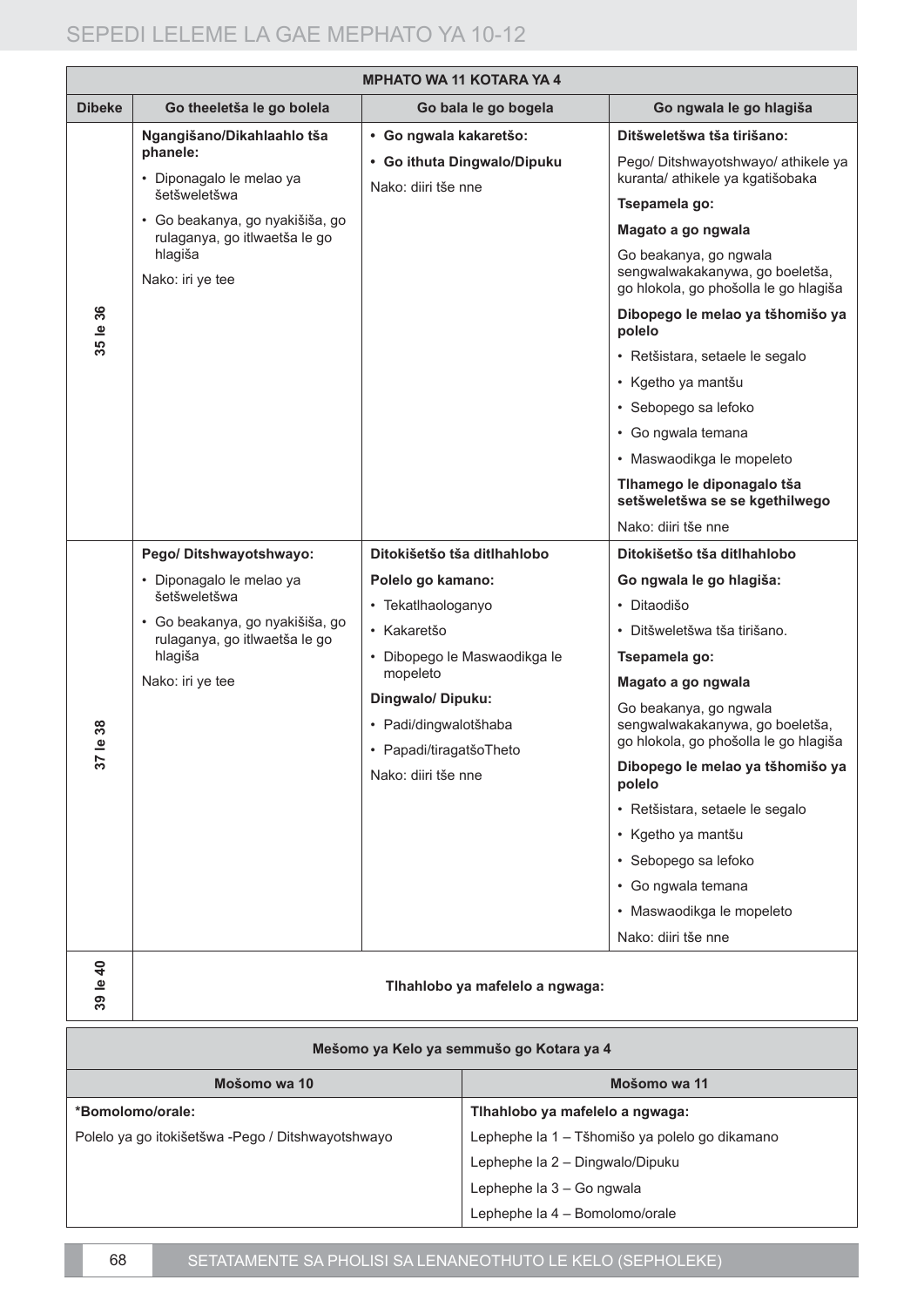#### **3.5.3 PEAKANYO YA GO RUTA MPHATO WA 12**

| <b>MPHATO WA 12 KOTARA YA 1</b> |                                                                                                                                                                                                |                                                                                                                                                                   |                                                                                                                                                                                                                                                                                                                                                                                                                                                                                                                                                                                                                                                                                                                            |
|---------------------------------|------------------------------------------------------------------------------------------------------------------------------------------------------------------------------------------------|-------------------------------------------------------------------------------------------------------------------------------------------------------------------|----------------------------------------------------------------------------------------------------------------------------------------------------------------------------------------------------------------------------------------------------------------------------------------------------------------------------------------------------------------------------------------------------------------------------------------------------------------------------------------------------------------------------------------------------------------------------------------------------------------------------------------------------------------------------------------------------------------------------|
| <b>Dibeke</b>                   | Go theeletša le go bolela                                                                                                                                                                      | Go bala le go bogela                                                                                                                                              | Go ngwala le go hlagiša                                                                                                                                                                                                                                                                                                                                                                                                                                                                                                                                                                                                                                                                                                    |
| $1$ le $2$                      | Go theeleletša kwešišo<br>(Tshedimošo, tekolo le<br>kgahlego le kgokagano le ba<br>bangwe)<br>Nako: iri ye tee                                                                                 | · Diponagalo tše bohlokwa<br>tša ditšweletšwa le diripa<br>tša puku go akaretšwa le<br>dipuku tša go bala.<br>• Go ithuta Dingwalo/Dipuku:<br>Nako: diiri tše nne | Ditšweletša tša tirišano:<br>Mangwalo a segwera/ semmušo/ (a kgopelo<br>/ boipelaetšo / ditebogo / a kgwebo) /<br>mangwalo a semmušo le ao a sego a<br>semmušo a go ya kgašong / boitsebišophelo<br>le lengwalo la go tiišetša kgopelo/ tša<br>bophelo bja mohu/ lenaneothero le metsotso<br>ya kopano.<br>Tsepamela go:<br>Magato a go ngwala<br>Go beakanya, go ngwala<br>sengwalwakakanywa, go boeletša, go<br>hlokola, go phošolla le go hlagiša<br>Dibopego le melao ya tšhomišo ya polelo<br>· Retšistara, setaele le segalo<br>· Kgetho ya mantšu<br>· Sebopego sa lefoko<br>• Go ngwala temana<br>· Maswaodikga le mopeleto<br>Tlhamego le diponagalo tša setšweletšwa<br>se se kgethilwego<br>Nako: diiri tše nne |
| $3 \leqslant 4$                 | Kahlaahlo/poledišano/pego/<br>ditshwayotshwayo:<br>· Diponagalo le melao ya<br>šetšweletšwa<br>· Go beakanya, go nyakišiša,<br>go rulaganya, go itlwaetša<br>le go hlagiša<br>Nako: iri ye tee | · Go balela kwešišo:<br>Mekgwanakgwana ya go bala<br>ditšweletšwa tša go ngwalwa:<br>Lebelela 3.2<br>• Go ithuta Dingwalo/Dipuku<br>Nako: diiri tše nne           | 1x Taodišo:<br>Taodišokgadimo / Taodišokanego/<br>Taodišongangišano / Taodišokahlaahlo/<br>Taodišotlhaloši<br>Tsepamela go:<br>Magato a go ngwala<br>Go beakanya, go ngwala<br>sengwalwakakanywa, go boeletša, go<br>hlokola, go phošolla le go hlagiša<br>Dibopego le melao ya tšhomišo ya polelo<br>· Retšistara, setaele le segalo<br>• Kgetho ya mantšu<br>· Sebopego sa lefoko<br>· Go ngwala temana<br>· Maswaodikga le mopeleto<br>Tlhamego le diponagalo tša setšweletšwa<br>se se kgethilwego<br>Nako: diiri tše nne                                                                                                                                                                                              |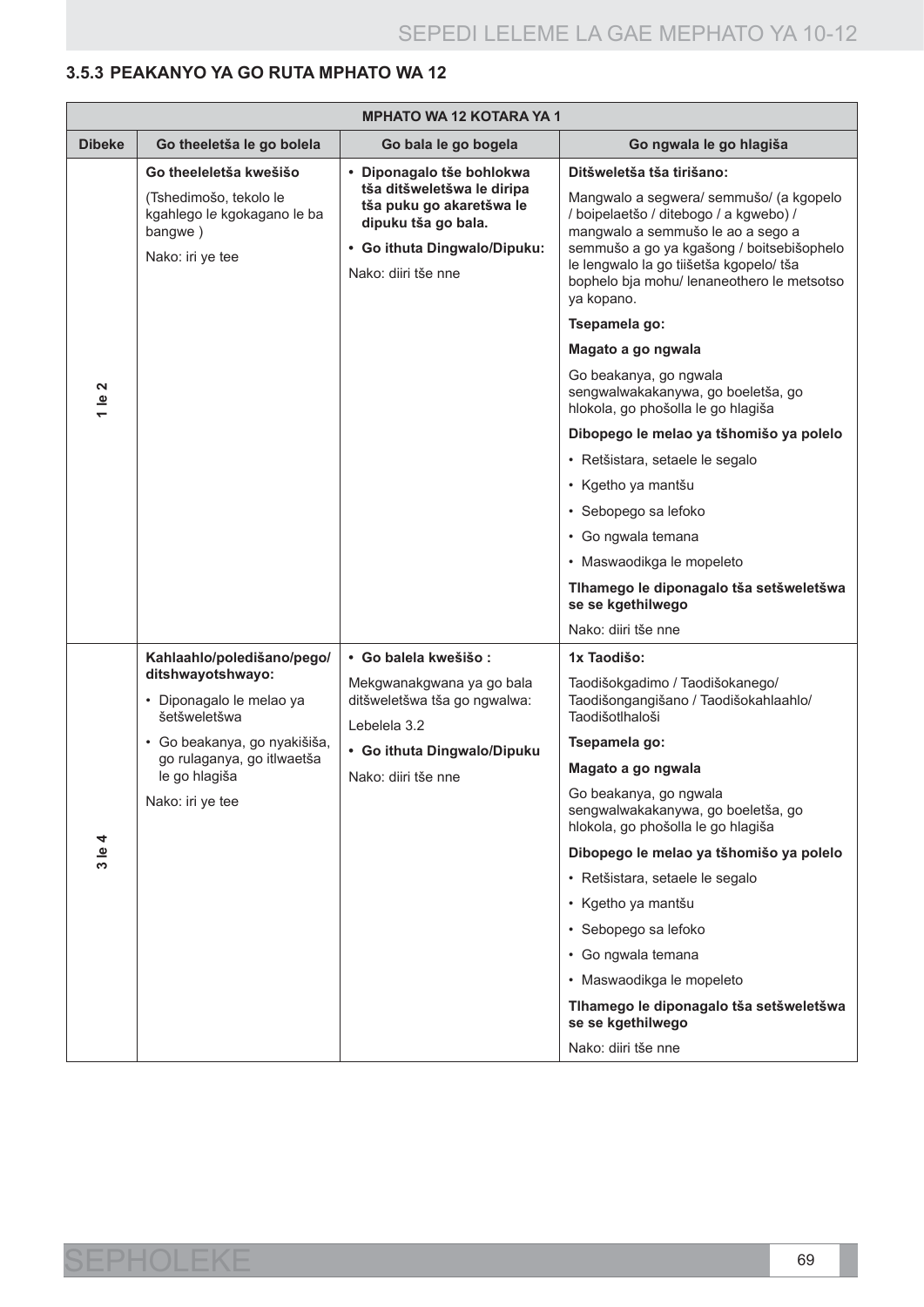| <b>MPHATO WA 12 KOTARA YA 1</b> |                                                                                                                                  |                                                                                                     |                                                                                                                                                                                                                                                                                       |
|---------------------------------|----------------------------------------------------------------------------------------------------------------------------------|-----------------------------------------------------------------------------------------------------|---------------------------------------------------------------------------------------------------------------------------------------------------------------------------------------------------------------------------------------------------------------------------------------|
| <b>Dibeke</b>                   | Go theeletša le go bolela                                                                                                        | Go bala le go bogela                                                                                | Go ngwala le go hlagiša                                                                                                                                                                                                                                                               |
|                                 | Go theeleletša kwešišo                                                                                                           | · Go balela kwešišo:                                                                                | Ditšweletša tša tirišano:                                                                                                                                                                                                                                                             |
|                                 | (Tshedimošo, tekolo le<br>kgahlego le kgokagano le ba<br>bangwe)                                                                 | Kgodišo ya tlotlontšu le<br>о<br>tšhomišo ya polelo                                                 | Pego/ ditshwayotshwayo/athikele ya kuranta/<br>athikele ya kgatišobaka                                                                                                                                                                                                                |
|                                 | Nako: iri ye tee                                                                                                                 | Sebopego sa lefoko<br>0                                                                             | Tsepamela go:                                                                                                                                                                                                                                                                         |
|                                 |                                                                                                                                  | • Go ithuta Dingwalo/Dipuku                                                                         | Magato a go ngwala                                                                                                                                                                                                                                                                    |
|                                 |                                                                                                                                  | Nako: diiri tše nne                                                                                 | Go beakanya, go ngwala<br>sengwalwakakanywa, go boeletša, go<br>hlokola, go phošolla le go hlagiša                                                                                                                                                                                    |
| ဖ<br>$\frac{6}{5}$              |                                                                                                                                  |                                                                                                     | Dibopego le melao ya tšhomišo ya polelo                                                                                                                                                                                                                                               |
|                                 |                                                                                                                                  |                                                                                                     | • Retšistara, setaele le segalo                                                                                                                                                                                                                                                       |
|                                 |                                                                                                                                  |                                                                                                     | • Kgetho ya mantšu                                                                                                                                                                                                                                                                    |
|                                 |                                                                                                                                  |                                                                                                     | · Sebopego sa lefoko                                                                                                                                                                                                                                                                  |
|                                 |                                                                                                                                  |                                                                                                     | · Go ngwala temana                                                                                                                                                                                                                                                                    |
|                                 |                                                                                                                                  |                                                                                                     | · Maswaodikga le mopeleto                                                                                                                                                                                                                                                             |
|                                 |                                                                                                                                  |                                                                                                     | Tlhamego le diponagalo tša setšweletšwa<br>se se kgethilwego                                                                                                                                                                                                                          |
|                                 |                                                                                                                                  |                                                                                                     | Nako: diiri tše nne                                                                                                                                                                                                                                                                   |
|                                 | Polelo ya go itokišetšwa / ya<br>go se itokišetšwe:                                                                              | · Tihathollo ya ditšweletšwa<br>tša go bonwa.                                                       | Ditšweletša tša tirišano:                                                                                                                                                                                                                                                             |
|                                 | • Diponagalo le melao ya<br>šetšweletšwa<br>· (dithekniki tša go bolela<br>setšhabeng, sebopego le<br>tshepetšo ya boitokišetšo) | mohlala. Dipapatšo, dikhathune,<br>diswantšho<br>• Go ithuta Dingwalo/Dipuku<br>Nako: diiri tše nne | Lengwalo la segwera la go dira kgopelo<br>le boitsebišophelo le lengwalo la kgopelo/<br>boipelaetšo/ la kgwebo (la go otara le<br>go bapatša) la semmušo le leo e sego la<br>semmušo la go ya kgašong/poledišano/<br>ditshwayotshwayo/pego (tša semmušo le tše<br>e sego tša semmušo) |
|                                 | · Go beakanya, go nyakišiša,<br>go rulaganya, go itlwaetša                                                                       |                                                                                                     | Tsepamela go:                                                                                                                                                                                                                                                                         |
|                                 | le go hlagiša                                                                                                                    |                                                                                                     | Magato a go ngwala                                                                                                                                                                                                                                                                    |
| $\infty$                        | Nako: iri ye tee                                                                                                                 |                                                                                                     | Go beakanya, go ngwala<br>sengwalwakakanywa, go boeletša, go<br>hlokola, go phošolla le go hlagiša                                                                                                                                                                                    |
|                                 |                                                                                                                                  |                                                                                                     | Dibopego le melao ya tšhomišo ya polelo                                                                                                                                                                                                                                               |
|                                 |                                                                                                                                  |                                                                                                     | · Retšistara, setaele le segalo                                                                                                                                                                                                                                                       |
|                                 |                                                                                                                                  |                                                                                                     | • Kgetho ya mantšu                                                                                                                                                                                                                                                                    |
|                                 |                                                                                                                                  |                                                                                                     | · Sebopego sa lefoko                                                                                                                                                                                                                                                                  |
|                                 |                                                                                                                                  |                                                                                                     | · Go ngwala temana                                                                                                                                                                                                                                                                    |
|                                 |                                                                                                                                  |                                                                                                     | · Maswaodikga le mopeleto                                                                                                                                                                                                                                                             |
|                                 |                                                                                                                                  |                                                                                                     | Tlhamego le diponagalo tša setšweletšwa<br>se se kgethilwego                                                                                                                                                                                                                          |
|                                 |                                                                                                                                  |                                                                                                     | Nako: diiri tše nne                                                                                                                                                                                                                                                                   |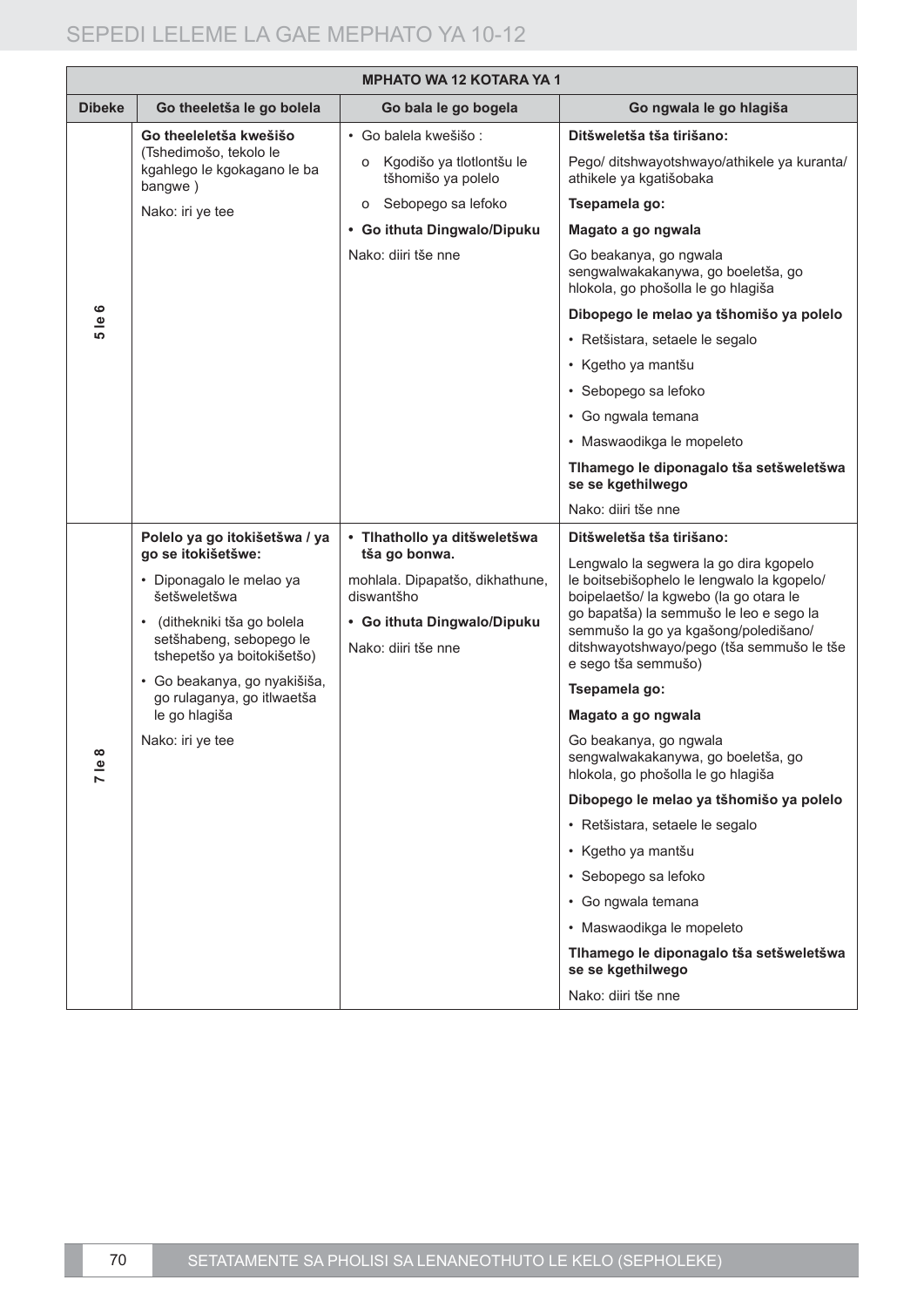| <b>MPHATO WA 12 KOTARA YA 1</b> |                                                                                                                                                                                                    |                                                                              |                                                                                                                                                                                                                                                                                                                                                                                                                                                                                 |
|---------------------------------|----------------------------------------------------------------------------------------------------------------------------------------------------------------------------------------------------|------------------------------------------------------------------------------|---------------------------------------------------------------------------------------------------------------------------------------------------------------------------------------------------------------------------------------------------------------------------------------------------------------------------------------------------------------------------------------------------------------------------------------------------------------------------------|
| <b>Dibeke</b>                   | Go theeletša le go bolela                                                                                                                                                                          | Go bala le go bogela                                                         | Go ngwala le go hlagiša                                                                                                                                                                                                                                                                                                                                                                                                                                                         |
| $9$ le $10$                     | Polelo ya go itokišetšwa /<br>ya go se itokišetšwe:<br>• Diponagalo le melao ya<br>šetšweletšwa<br>· Go beakanya, go nyakišiša,<br>go rulaganya, go itlwaetša<br>le go hlagiša<br>Nako: iri ye tee | • Go ngwala Kakaretšo:<br>• Go ithuta Dingwalo/Dipuku<br>Nako: diiri tše nne | 1x Taodišo:<br>Taodišokgadimo/Taodišokanego/<br>Taodišongangišano / Taodišokahlaahlo/<br>Taodišotlhaloši<br>Tsepamela go:<br>Magato a go ngwala<br>Go beakanya, go ngwala<br>sengwalwakakanywa, go boeletša, go<br>hlokola, go phošolla le go hlagiša<br>Dibopego le melao ya tšhomišo ya polelo<br>• Retšistara, setaele le segalo<br>• Kgetho ya mantšu<br>• Sebopego sa lefoko<br>• Go ngwala temana<br>· Maswaodikga le mopeleto<br>Tlhamego le diponagalo tša setšweletšwa |
|                                 |                                                                                                                                                                                                    |                                                                              | se se kgethilwego<br>Nako: diiri tše nne                                                                                                                                                                                                                                                                                                                                                                                                                                        |
|                                 |                                                                                                                                                                                                    |                                                                              |                                                                                                                                                                                                                                                                                                                                                                                                                                                                                 |

| Mešomo ya Kelo ya semmušo go Kotara ya 1 |                     |                               |                                                                      |                                            |
|------------------------------------------|---------------------|-------------------------------|----------------------------------------------------------------------|--------------------------------------------|
| Mošomo wa 1                              | Mošomo wa 2         | Mošomo wa 3                   | Mošomo wa 4                                                          | Mošomo wa 5                                |
| Bomolomo/orale: Go                       | *Go ngwala: Taodišo | *Go ngwala:                   | Bomolomo/                                                            | Molekwana 1:                               |
| theeleletša kwešišo                      |                     | Ditšweletšwa tša<br>tirišano: | <b>orale:</b> Polelo ya go<br>itokišetšwa / ya go se<br>itokišetšwe. | Tshomišo ya polelo<br>go dikamano:         |
|                                          |                     |                               |                                                                      | Tekatlhalogonyo                            |
|                                          |                     |                               |                                                                      | Kakaretšo,                                 |
|                                          |                     |                               |                                                                      | Dibopego le melao ya<br>tshomišo ya polelo |

\***Go ngwala**: kgetha taodišo e tee le setšweletšwa se tee sa tirišano go phethagatša morero wa kelo ya semmušo ya mafelelo a kotara.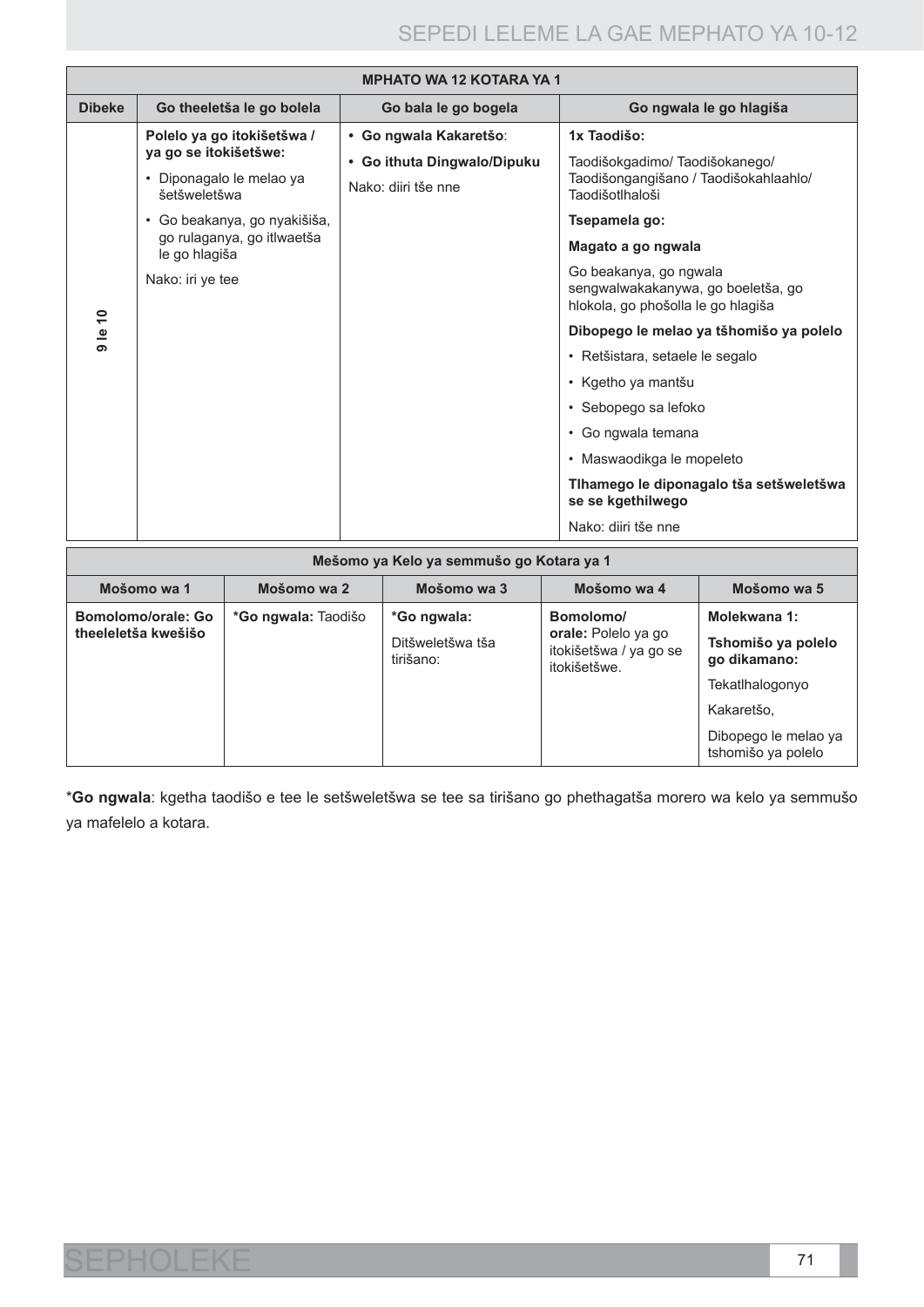| <b>MPHATO WA 12 KOTARA YA 2</b> |                                                                                                                                                                                                              |                                                                                                                                                         |                                                                                                                                                                                                                                                                                                                                                                                                                                                                                                                                                                                                                                                                                                                    |
|---------------------------------|--------------------------------------------------------------------------------------------------------------------------------------------------------------------------------------------------------------|---------------------------------------------------------------------------------------------------------------------------------------------------------|--------------------------------------------------------------------------------------------------------------------------------------------------------------------------------------------------------------------------------------------------------------------------------------------------------------------------------------------------------------------------------------------------------------------------------------------------------------------------------------------------------------------------------------------------------------------------------------------------------------------------------------------------------------------------------------------------------------------|
| <b>Dibeke</b>                   | Go theeletša le go bolela                                                                                                                                                                                    | Go bala le go bogela                                                                                                                                    | Go ngwala le go hlagiša                                                                                                                                                                                                                                                                                                                                                                                                                                                                                                                                                                                                                                                                                            |
| 11 le 12                        | Poledišano / sebopego/<br>diponagalo tša<br>Potšišotherišano:<br>• Diponagalo le melao ya<br>šetšweletšwa<br>· Go beakanya, go nyakišiša,<br>go rulaganya, go itlwaetša le<br>go hlagiša<br>Nako: iri ye tee | · Go balela kwešišo:<br>Mekgwanakgwana ya go bala<br>ditšweletšwa tša go ngwalwa:<br>Lebelela 3.2<br>• Go ithuta Dingwalo/Dipuku<br>Nako: diiri tše nne | Ditšweletša tša tirišano:<br>Polelo/ poledišano/ potšišotherišano<br>Tsepamela go:<br>Magato a go ngwala<br>Go beakanya, go ngwala<br>sengwalwakakanywa, go boeletša, go<br>hlokola, go phošolla le go hlagiša<br>Dibopego le melao ya tšhomišo ya polelo<br>· Retšistara, setaele le segalo<br>• Kgetho ya mantšu<br>· Sebopego sa lefoko<br>• Go ngwala temana<br>· Maswaodikga le mopeleto<br>Tlhamego le diponagalo tša setšweletšwa<br>se se kgethilwego<br>Nako: diiri tše nne                                                                                                                                                                                                                               |
| 13 le 14                        | Ngangišano/foramo/<br>sehlopha/ kahlaahlo ya<br>phanele:<br>Diponagalo le melao ya<br>šetšweletšwa<br>· Go beakanya, go nyakišiša,<br>go rulaganya<br>· Go itlwaetša le go hlagiša<br>Nako: iri ye tee       | · Go ngwala kakaretšo:<br>• Go ithuta Dingwalo/Dipuku<br>Nako: diiri tše nne                                                                            | 1x Taodišo:<br>Taodišokgadimo/Taodišokanego /<br>Taodišongangišano / Taodišokahlaahlo/<br>Taodišotlhaloši<br>Tsepamela go:<br>Magato a go ngwala:<br>Gobeakanya, gongwaladingwalwakakanywa,<br>go boeletša, go hlokola, go phošolla le go<br>hlagiša<br>Dibopego le melao ya tšhomišo ya polelo<br>· Retšistara, setaele le segalo<br>• Kgetho ya mantšu<br>· Sebopego sa lefoko<br>• Go ngwala temana<br>· Maswaodikga le mopeleto<br>Tlhamego le diponagalo tša setšweletšwa<br>se se kgethilwego<br>Nako: diiri tše nne                                                                                                                                                                                         |
| 15 le 16                        | Kahlaahlo/ poledišano tša<br>segwera:<br>· Diponagalo le melao ya<br>šetšweletšwa<br>· Šomiša melao ya polelo<br>Nako: iri ye tee                                                                            | · Tihathollo ya ditšweletšwa<br>tša go bonwa. (mohlala:<br>dipapatšo, dikhathuni,<br>diswantšho)<br>• Go ithuta Dingwalo/Dipuku<br>Nako: diiri tše nne  | Ditšweletša tša tirišano:<br>Mangwalo a segwera/ semmušo, a kgopelo /<br>boipelaetšo / ditebogo / a kgwebo/mangwalo<br>a semmušo le ao a sego a semmušo a go<br>ya kgašong /boitsebišophelo le lengwalo la<br>go tiišetša kgopelo / tša bophelo bja mohu/<br>lenaneothero le metsotso ya kopano<br>Tsepamela go:<br>Magato a go ngwala<br>Go beakanya, go ngwala<br>sengwalwakakanywa, go boeletša, go<br>hlokola, go phošolla le go hlagiša<br>Dibopego le melao ya tšhomišo ya polelo<br>· Retšistara, setaele le segalo<br>• Kgetho ya mantšu<br>· Sebopego sa lefoko<br>• Go ngwala temana<br>· Maswaodikga le mopeleto<br>Tlhamego le diponagalo tša setšweletšwa<br>se se kgethilwego<br>Nako: diiri tše nne |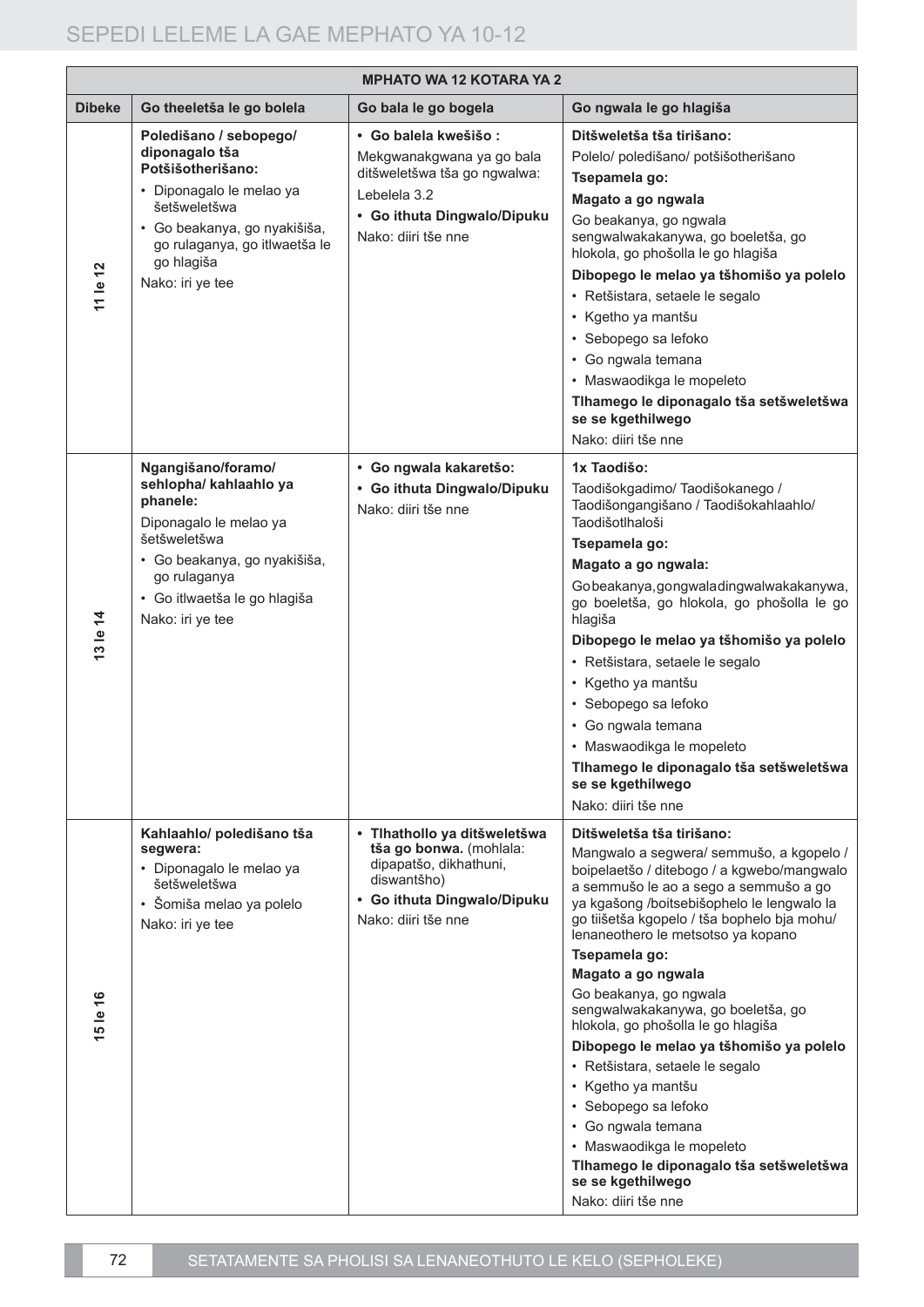| <b>MPHATO WA 12 KOTARA YA 2</b>                                                   |                                                                                                                                                                                                          |                                                                                                                                                                                    |                                                                                                                                                                                                                                                                                                                                                                                                                                                                                      |
|-----------------------------------------------------------------------------------|----------------------------------------------------------------------------------------------------------------------------------------------------------------------------------------------------------|------------------------------------------------------------------------------------------------------------------------------------------------------------------------------------|--------------------------------------------------------------------------------------------------------------------------------------------------------------------------------------------------------------------------------------------------------------------------------------------------------------------------------------------------------------------------------------------------------------------------------------------------------------------------------------|
| <b>Dibeke</b>                                                                     | Go theeletša le go bolela                                                                                                                                                                                | Go bala le go bogela                                                                                                                                                               | Go ngwala le go hlagiša                                                                                                                                                                                                                                                                                                                                                                                                                                                              |
| 17 le 18                                                                          | Polelo ya go itokišetšwa / ya<br>go se itokišetšwe:<br>Diponagalo le melaoana<br>$\bullet$<br>Go beakanya, go nyakišiša,<br>$\bullet$<br>go rulaganya, go itlwaetša le<br>go hlagiša<br>Nako: iri ye tee | • Go balela kwešišo:<br>Kgodišo ya tlotlontšu le<br>O<br>tšhomišo ya polelo<br>Sebopego le Maswaodik-<br>0<br>ga le mopeleto<br>• Go ithuta Dingwalo/Dipuku<br>Nako: diiri tše nne | Ditšweletša tša tirišano:<br>Polelo/ poledišano/ potšišotherišano<br>Tsepamela go:<br>Magato a go ngwala<br>Go beakanya, go ngwala<br>sengwalwakakanywa, go boeletša, go<br>hlokola, go phošolla le go hlagiša<br>Dibopego le melao ya tšhomišo ya polelo<br>• Retšistara, setaele le segalo<br>• Kgetho ya mantšu<br>• Sebopego sa lefoko<br>• Go ngwala temana<br>• Maswaodikga le mopeleto<br>Tlhamego le diponagalo tša setšweletšwa<br>se se kgethilwego<br>Nako: diiri tše nne |
| $\overline{20}$<br>$\mathbf{\underline{\omega}}$<br>၈<br>$\overline{\phantom{0}}$ |                                                                                                                                                                                                          | Tihahlobo ya gare ga ngwaga                                                                                                                                                        |                                                                                                                                                                                                                                                                                                                                                                                                                                                                                      |

| Mešomo ya Kelo ya semmušo ya kotara ya 2       |                                                   |                                                              |  |
|------------------------------------------------|---------------------------------------------------|--------------------------------------------------------------|--|
| Mošomo wa 6                                    | Mošomo wa 7                                       | Mošomo wa 8                                                  |  |
| Dingwalo/dipuku:                               | *Bomolomo/ Orale:                                 | Ditlhahlobo tša gare ga ngwaga:                              |  |
| Dipotšišo tša diteng le taodišo ya<br>dingwalo | Polelo ya go itokišetšwa/ ya go se<br>itokišetšwe | Lephephe la 1 – Tšhomišo ya polelo go<br>dikamano            |  |
|                                                |                                                   | Lephephe la 2 - Dingwalo/ Dipuku                             |  |
|                                                |                                                   | Lephephe la 3 - Go ngwala (E ka<br>ngwalwa ka Mopitlo/Phupu) |  |
|                                                |                                                   | <b>GOBA</b>                                                  |  |
|                                                |                                                   | Moleko wa go ngwalwa                                         |  |

**\*Ditlhahlobo tša gare ga ngwaga:** Go Mphato wa 12 mošomo o tee go yeo e lego go Kotara ya 2 le/goba Kotara ya 3 e swanetše go ba tlhahlobo ya ka gare. Mo mabakeng ao tlhahlobo e tee fela go tše pedi tša ka gare e ngwalwa go Mphato wa 12, tlhahlobo ye nngwe e swanetše go emelwa ke molekwana mo mafelelong a kotara (Mošomo wa 8 le 10).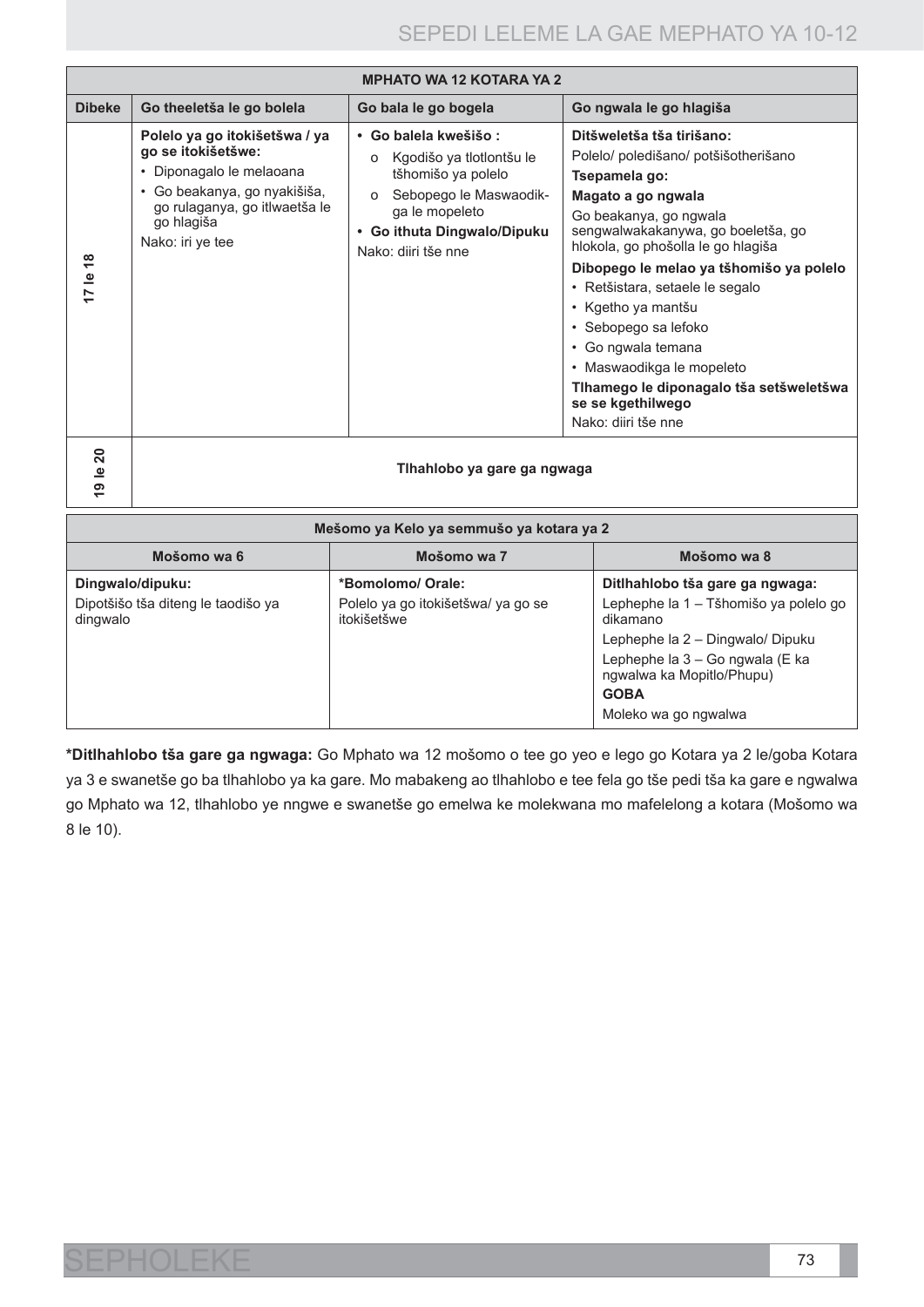| <b>MPHATO 12 KOTARA YA 3</b> |                                                                                                                                   |                                                                                                                                                         |                                                                                                                                                                                                                                                                                                                                                                                                                                                                                                                                                                                                                                                                                                     |
|------------------------------|-----------------------------------------------------------------------------------------------------------------------------------|---------------------------------------------------------------------------------------------------------------------------------------------------------|-----------------------------------------------------------------------------------------------------------------------------------------------------------------------------------------------------------------------------------------------------------------------------------------------------------------------------------------------------------------------------------------------------------------------------------------------------------------------------------------------------------------------------------------------------------------------------------------------------------------------------------------------------------------------------------------------------|
| <b>MABOKGONI</b>             |                                                                                                                                   |                                                                                                                                                         |                                                                                                                                                                                                                                                                                                                                                                                                                                                                                                                                                                                                                                                                                                     |
| <b>Dibeke</b>                | Go theeletša le go bolela                                                                                                         | Go bala le go bogela                                                                                                                                    | Go ngwala le go hlagiša                                                                                                                                                                                                                                                                                                                                                                                                                                                                                                                                                                                                                                                                             |
| 21 le 22                     | Kahlaahlo/ Poledišano tša<br>segwera:<br>· Diponagalo le melao ya<br>šetšweletšwa<br>· Šomiša melao ya polelo<br>Nako: iri ye tee | • Go balela kwešišo:<br>Mekgwanakgwana ya go bala<br>ditšweletšwa tša go ngwalwa:<br>Lebelela 3.2<br>• Go ithuta Dingwalo/Dipuku<br>Nako: diiri tše nne | Ditšweletša tša tirišano:<br>Pego/ ditshwayotshwayo/athikele ya<br>kuranta/ athikele ya kgatišobaka<br>Tsepamela go:<br>Magato a go ngwala<br>Go beakanya, go ngwala<br>sengwalwakakanywa, go boeletša, go<br>hlokola, go phošolla le go hlagiša<br>Dibopego le melao ya tšhomišo ya polelo<br>· Retšistara, setaele le segalo<br>• Kgetho ya mantšu<br>· Sebopego sa lefoko<br>· Go ngwala temana<br>· Maswaodikga le mopeleto<br>Tlhamego le diponagalo tša setšweletšwa<br>se se kgethilwego                                                                                                                                                                                                     |
| 23 le 24                     | Go tsebiša seboledi/ Go fa<br>ditebogo<br>· Diponagalo le melao<br>· Šomiša melao ya polelo<br>Nako: iri ye tee                   | · Go balela kwešišo:<br>Tlhathollo ya ditšweletšwa tša<br>go bonwa<br>• Go ithuta Dingwalo/Dipuk-<br>wana<br>Nako: diiri tše nne                        | Ditšweletšwa tša tirišano:<br>Polelo/ poledišano/ potšišotherišano.<br>Tsepamela go:<br>Magato a go ngwala<br>Go beakanya, go ngwala<br>sengwalwakakanywa, go boeletša, go<br>hlokola, go phošolla le go hlagiša<br>Dibopego le melao ya tšhomišo ya polelo<br>· Retšistara, setaele le segalo<br>• Kgetho ya mantšu<br>· Sebopego sa lefoko<br>· Go ngwala temana<br>· Maswaodikga le mopeleto<br>Tlhamego le diponagalo tša setšweletšwa<br>se se kgethilwego<br>Nako: diiri tše nne                                                                                                                                                                                                              |
| 25 le 26                     | Tekanyetšo ya Bomolomo/<br><b>Orale</b><br>Nako: Iri ye tee                                                                       | · Go ngwala kakaretšo:<br>• Go ithuta Dingwalo/Dipuku<br>Nako: diiri tše nne                                                                            | Ditšweletšwa tša tirišano:<br>Lengwalo la segwera/ semmušo a kgopelo<br>/ boipelaetšo / ditebogo / la kgwebo/<br>mangwalo a semmušo/a segwera a<br>kgakollo /boitsebišophelo le lengwalo la<br>go tiišetša kgopelo/ tša bophelo bja mohu/<br>lenaneothero le metsotso ya kopano.<br>Tsepamela go:<br>Magato a go ngwala<br>Go beakanya, go ngwala<br>sengwalwakakanywa, go boeletša, go<br>hlokola, go phošolla le go hlagiša<br>Dibopego le melao ya tšhomišo ya polelo<br>· Retšistara, setaele le segalo<br>• Kgetho ya mantšu<br>· Sebopego sa lefoko<br>· Go ngwala temana<br>· Maswaodikga le mopeleto<br>Tlhamego le diponagalo tša setšweletšwa<br>se se kgethilwego<br>Nako: diiri tše nne |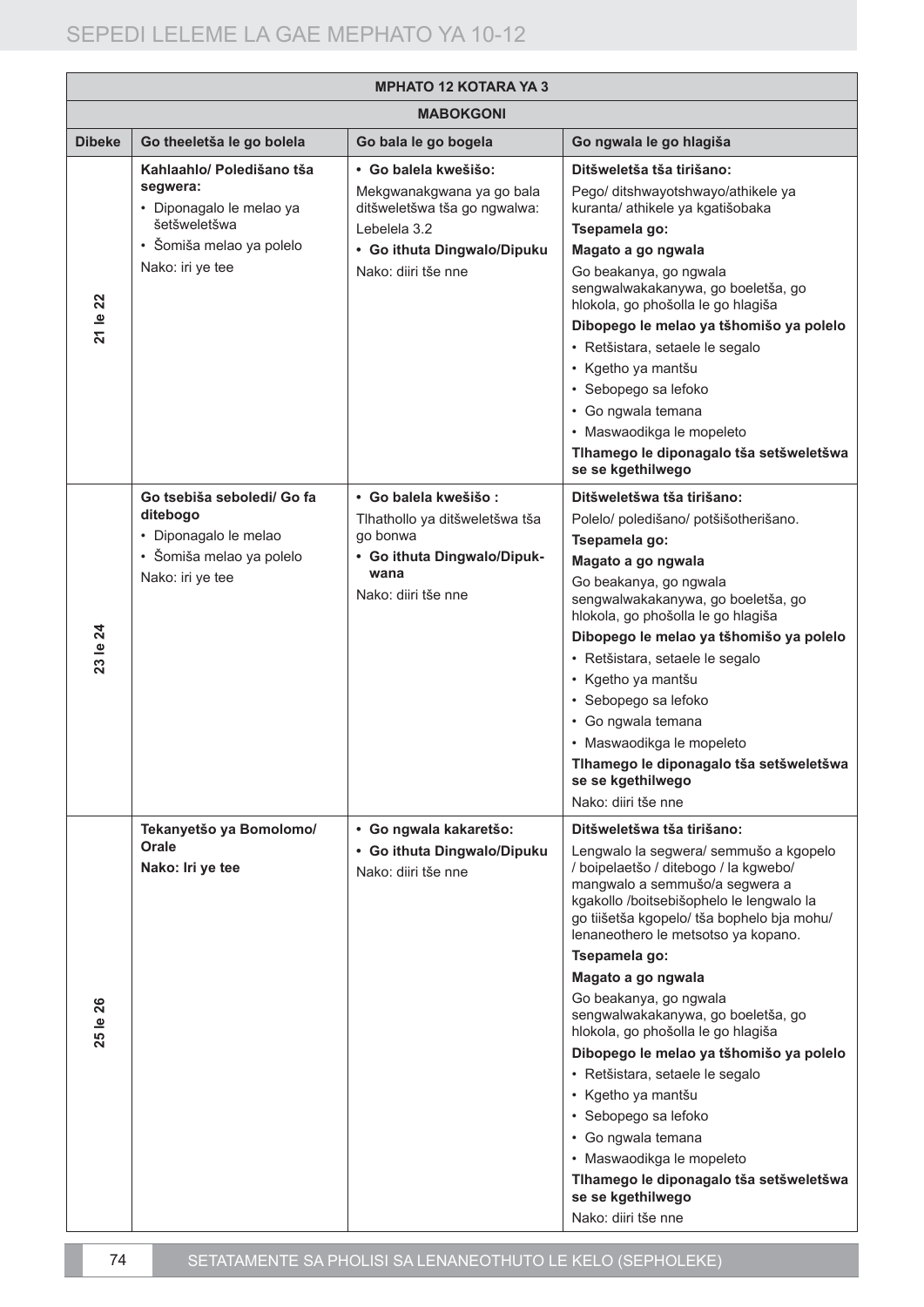| <b>MPHATO 12 KOTARA 3</b> |                           |                                                |                                                                                                    |
|---------------------------|---------------------------|------------------------------------------------|----------------------------------------------------------------------------------------------------|
|                           | Go theeletša le go bolela | Go bala le go bogela                           | Go ngwala le go hlagiša                                                                            |
|                           | Tekanyetšo ya Bomolomo/   | · Go balela kwešišo:                           | Ditšweletšwa tša tirišano:                                                                         |
|                           | orale<br>Nako: Iri ye tee | Kgodišo ya tlotlontšu le<br>tšhomišo ya polelo | Pego/ ditshwayotshwayo/athikele ya<br>kuranta/ athikele ya kgatišobaka.                            |
|                           |                           | • Go ithuta Dingwalo/Dipuku                    | Tsepamela go:                                                                                      |
|                           |                           | Nako: diiri tše nne                            | Magato a go ngwala                                                                                 |
|                           |                           |                                                | Go beakanya, go ngwala<br>sengwalwakakanywa, go boeletša, go<br>hlokola, go phošolla le go hlagiša |
| 27 le 28                  |                           |                                                | Dibopego le melao ya tšhomišo ya polelo                                                            |
|                           |                           |                                                | • Retšistara, setaele le segalo                                                                    |
|                           |                           |                                                | • Kgetho ya mantšu                                                                                 |
|                           |                           |                                                | · Sebopego sa lefoko                                                                               |
|                           |                           |                                                | • Go ngwala temana                                                                                 |
|                           |                           |                                                | · Maswaodikga le mopeleto                                                                          |
|                           |                           |                                                | Tlhamego le diponagalo tša setšweletšwa<br>se se kgethilwego                                       |
|                           |                           |                                                | Nako: diiri tše nne                                                                                |
| 29 le 30                  |                           | Tlhahlobo ya Boitokišetšo:                     |                                                                                                    |

| Mešomo ya Kelo ya semmušo go Kotara ya 3              |                                                               |  |
|-------------------------------------------------------|---------------------------------------------------------------|--|
| Mošomo wa 9                                           | Mošomo wa 10                                                  |  |
| *Bomolomo/ orale:                                     | **Tlhahlobo ya boitokišetšo:                                  |  |
| Polelo ya go itokišetšwa - Go tsebiša seboledi/ Go fa | Lephephe la 1 – Tšhomišo ya polelo go dikamano                |  |
| ditebogo                                              | Lephephe la 2 - Dingwalo/Dipuku                               |  |
|                                                       | Lephephe la 3 – Go ngwala (Go ka ngwalwa ka Phato/<br>Lewedi) |  |
|                                                       | <b>GOBA</b>                                                   |  |
|                                                       | Moleko wa go ngwalwa                                          |  |

**\* Ditlhahlobo tša boitokišetso:** Go Mphato wa 12 mošomo o tee go yeo e lego go Kotara ya 2 le/goba Kotara ya 3 e swanetše go ba tlhahlobo ya ka gare mabakeng ao tlhahlobo ye tee fela go tše pedi tša ka gare e ngwalwago go Mphato wa 12, tlhahlobo ye nngwe e swanetše go emelwa ke molekwana mo mafelelong a kotara (Mošomo wa 8 le 10).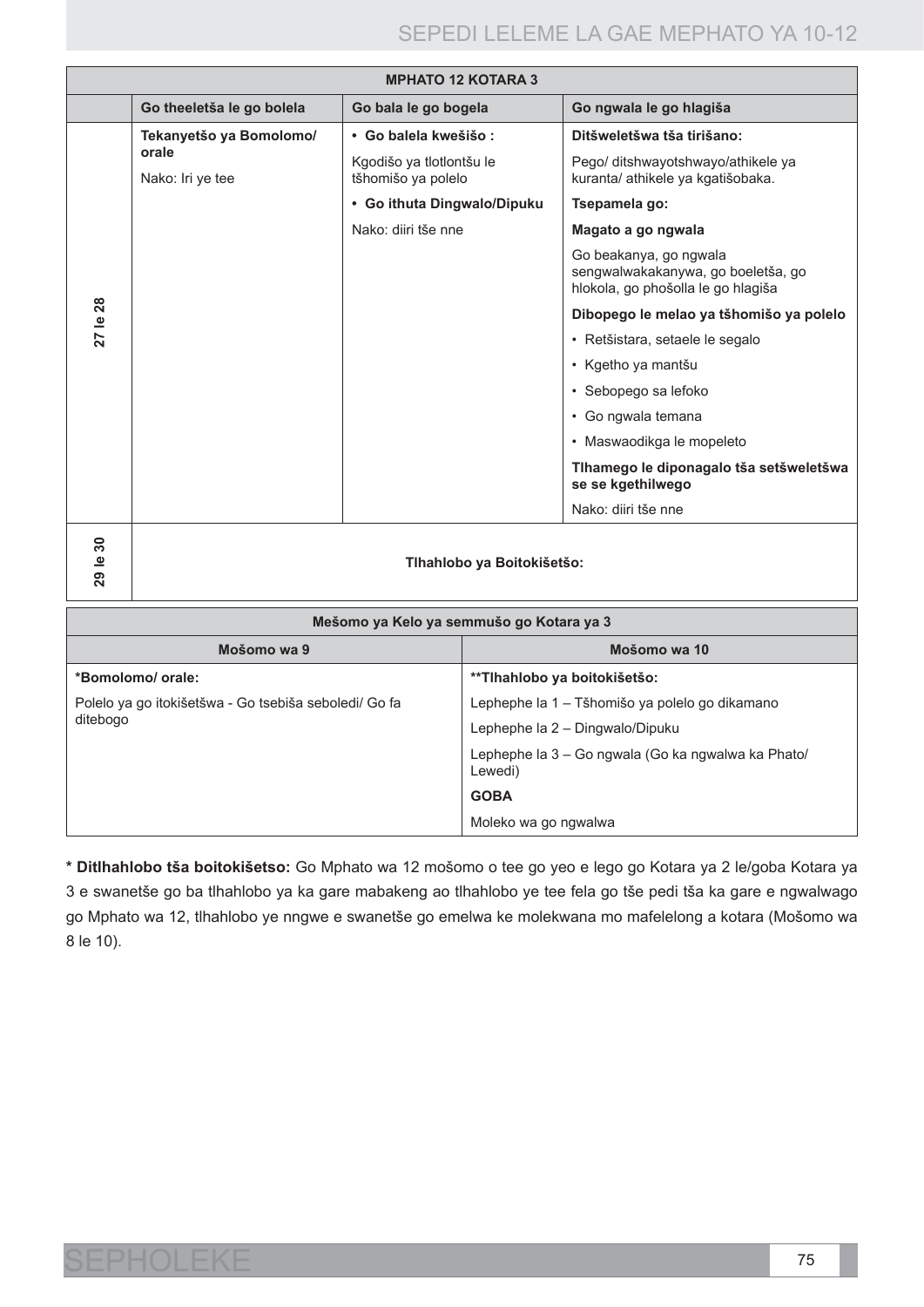|               | <b>MPHATO WA 12 KOTARA YA 4</b>                                                                                                                    |                                                                                                                                                                                                                                                                                                              |                                                                                                                                                                                                                                                                                                                                                                                                                                                                           |  |  |
|---------------|----------------------------------------------------------------------------------------------------------------------------------------------------|--------------------------------------------------------------------------------------------------------------------------------------------------------------------------------------------------------------------------------------------------------------------------------------------------------------|---------------------------------------------------------------------------------------------------------------------------------------------------------------------------------------------------------------------------------------------------------------------------------------------------------------------------------------------------------------------------------------------------------------------------------------------------------------------------|--|--|
| <b>Dibeke</b> | Go theeletša le go bolela                                                                                                                          | Go bala le go bogela                                                                                                                                                                                                                                                                                         | Go ngwala le go hlagiša                                                                                                                                                                                                                                                                                                                                                                                                                                                   |  |  |
|               | Tekanyetšo ya bomolomo/diorale<br>Nako: Iri ye tee                                                                                                 | Itokišetše tlhahlobo ka go šomiša<br>matlakalapotšišo a ditlhahlobo<br>tše di fetilego mabapi le:                                                                                                                                                                                                            | Itokišetše tlhahlobo ka go šomiša<br>maphephe a ditlhahlobo tša go<br>feta tša:                                                                                                                                                                                                                                                                                                                                                                                           |  |  |
| 31 le 32      |                                                                                                                                                    | Tšhomišo ya polelo go<br>dikamano:<br>• Tekatlhaologanyo<br>• Kakaretšo<br>· Dibopego le melao ya tšhomišo<br>ya polelo<br>Dingwalo/Dipuku:<br>· Padi/dingwalotšhaba<br>• Papadi/Tiragatšo<br>• Theto                                                                                                        | Go ngwala:<br>• Ditaodišo<br>• Ditšweletšwa tša tirišano<br>Tsepamela go:<br>Magato a go ngwala<br>Go beakanya, go ngwala<br>sengwalwakakanywa, go boeletša,<br>go hlokola, go phošolla le go<br>hlagiša                                                                                                                                                                                                                                                                  |  |  |
| 33 le 34      | Tekanyetšo ya bomolomo/diorale<br>Nako: ye tee                                                                                                     | Itokišetše tlhahlobo ka go šomiša<br>matlakalapotšišo a ditlhahlobo<br>tše di fetilego mabapi le :<br>Tšhomišo ya polelo go<br>dikamano:<br>• Tekatlhaologanyo<br>• Kakaretšo<br>· Dibopego le melao ya tšhomišo<br>ya polelo<br>Dingwalo/Dipuku:<br>· Padi /dingwalotšhaba<br>· Papadi/Tiragatšo<br>• Theto | Itokišetše tlhahlobo ka go šomiša<br>maphephe a ditlhahlobo tša go<br>feta tša:<br>Go ngwala:<br>Ditaodišo<br>Ditšweletšwa tša tirišano<br>Tsepamela go:<br>Magato a go ngwala<br>Go beakanya, go ngwala<br>sengwalwakakanywa, go boeletša,<br>go hlokola, go phošolla le go<br>hlagiša<br>Dibopego le melao ya tšhomišo<br>ya polelo<br>· Retšistara, setaele le segalo<br>· Kgetho ya mantšu<br>· Sebopego sa lefoko<br>· Go ngwala temana<br>· Maswaodikga le mopeleto |  |  |
| 35 le 36      | Tlhahlobo ya mafelelo a ngwaga:                                                                                                                    |                                                                                                                                                                                                                                                                                                              |                                                                                                                                                                                                                                                                                                                                                                                                                                                                           |  |  |
| $38$<br>37 le | Tlhahlobo ya mafelelo a ngwaga:                                                                                                                    |                                                                                                                                                                                                                                                                                                              |                                                                                                                                                                                                                                                                                                                                                                                                                                                                           |  |  |
| 39 le 40      | Tlhahlobo ya mafelelo a ngwaga:                                                                                                                    |                                                                                                                                                                                                                                                                                                              |                                                                                                                                                                                                                                                                                                                                                                                                                                                                           |  |  |
|               | Lephephe la 1 - Tšhomišo ya polelo go dikamano<br>Lephephe la 2 - Dingwalo/Dipuku<br>Lephephe la 3 - Go ngwala<br>Lephephe la 4 - Bomolomo/diorale |                                                                                                                                                                                                                                                                                                              |                                                                                                                                                                                                                                                                                                                                                                                                                                                                           |  |  |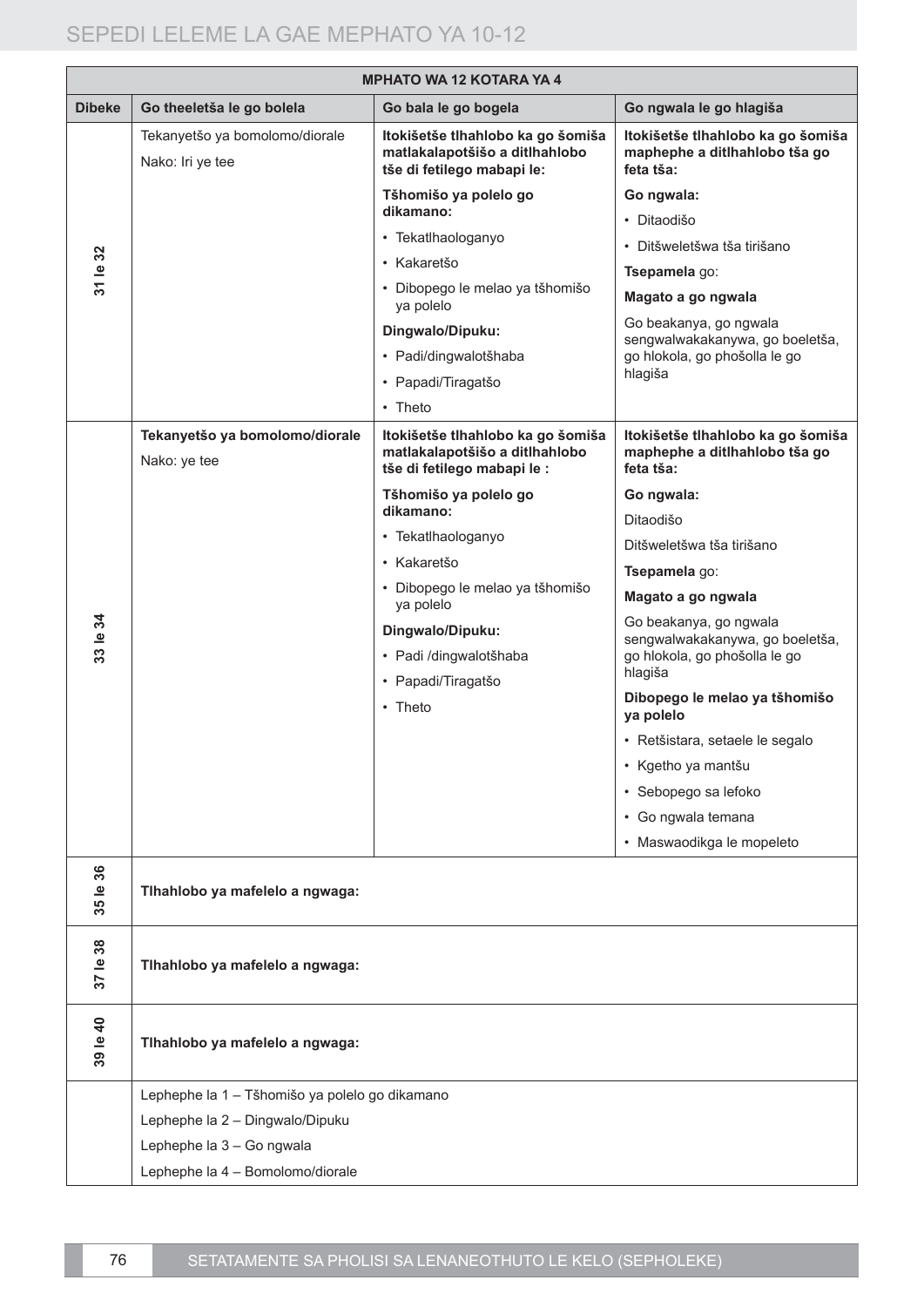## KAROLO YA 4: KELO GO LELEME LA GAE

#### **4.1 Matseno**

Kelo ke tshepetšotšweledi ye e beakantšwego ya go lemoga, go kgoboketša le go hlatholla tshedimošo ka ga bokgoni bja barutwana, go šomišwa mehuta ya go fapana ya kelo. E akaretša dikgato tše nne: go hlama le go kgoboketša bohlatse bja phihlelelo; tekolo ya bohlatse bjoo; go rekhota tše di hweditšwego; le go šomiša tshedimošo yeo go kwešiša le go thuša go hlabolla morutwana gore go kaonafatšwe tshepetšo ya go ithuta le go ruta.

Kelo e swanetše go ba ka mahlakore ka moka, bobedi e be ya semmušo (Kelo ya go lokišetša barutwana go ithuta), le ye e sego ya semmušo (go ela ge e le go re go ithuta go phethagaditše morero). Mo dikelong tše ka moka, barutwana ba swanetše go fiwa dipoelo ka mehla go kaonafatša maitemogelo a bona a go ithuta.

Kelo ya mabokgoni a polelo e swanetše go logaganywa. Kelo ya temana ya tekatlhaologanyo e swanetše go tswalanywa le tšhomišo ya polelo: Kelo ya go ngwala e swanetše go akaretša direrwa ka ga ditiragalo tše di diragalago mo bophelong bja selehono.

#### **4.2 Kelo yeo e sego ya semmušo goba ya tšatši ka tšatši**

Nepo ya Kelo ya go ithuta ke go nyakišiša ge e ba go ithuta go sa hlaelela go re go kaonafatšwe mo go sa kwešišegego, le go kgoboketša tshedimošo ka ga diphihlelelo tša morutwana tšeo di kaonafatšago go ithuta.

Kelo yeo e sego ya semmušo, ke tekolo ya tšwelopele ya morutwana ya letšatši le lengwe le le lengwe. Seo se dirwa ka ditemogo, dikahlaahlo, ditaetšo tša go diragatšwa, dikopano tša morutwana - morutiši, go šomišana mmogo ka phapošing, bjalobjalo. Kelo yeo e sego ya semmušo e ka nolofatšwa ke ge mabakeng a mangwe morutiši a ka emiša thutišo ka nako ya go ruta go šetša barutwana goba go ahlaahla le bona ka tsela yeo go ithuta go tšwelago pele ka gona. Kelo ye e sego ya semmušo e swanetše go dirišwa go fa barutwana dipoelo le go thuša peakanyo ya go ruta, fela e ka no se rekhotwe. E se ke ya bonwa nke e kgaogane le ditiragalo tša go ithuta tše di phethagatšwago ka phapošing. Barutiši goba barutwana ba ka swaya mešomo yeo ya kelo.

Kelo ka mong le kelo ka sethaka e šušumetša barutwana go šoma ka mafolofolo go tshepetšo ya kelo ka kakaretšo. Se se bohlokwa ka ge e dumelela barutwana go ithuta le go gopodišiša ka mešomo ya bona. Dipoelo tša mešomo ya kelo yeo e sego ya semmušo ya tšatši ka tšatši ga di rekhotwe semmušo ntle le ge morutiši a rata go dira bjalo. Dipoelo tša mešomo ya kelo ya tšatši ka tšatši ga di šomišwe go hlatloša le go fa disetifikeiti.

#### **4.3 Kelo ya semmušo**

Mešomo ka moka ya Kelo yeo e bopago lenaneo la kelo la semmušo la ngwaga, e bitšwa Kelo ya Semmušo. Morutiši o swaya le go rekhota semmušo Mešomo ya Kelo ya Semmušo gore barutwana ba tle ba hlatlošwe le go fiwa disetifikeiti. Mešomo ya Kelo ya Semmušo ka moka e swanetše go lekolwa go kgonthišiša boleng/khwalithi le go netefatša gore go swerwe maemo a go lekanetša a a nepagetšego. Le ge ditokišetšo tša *mešomo ya kelo ya semmušo* di dirwa ka ntle ga phapoši, sengwalwa sa mafelelo se swanetše go phethagatšwa ka fase ga maemo a taolo ka phaphošing.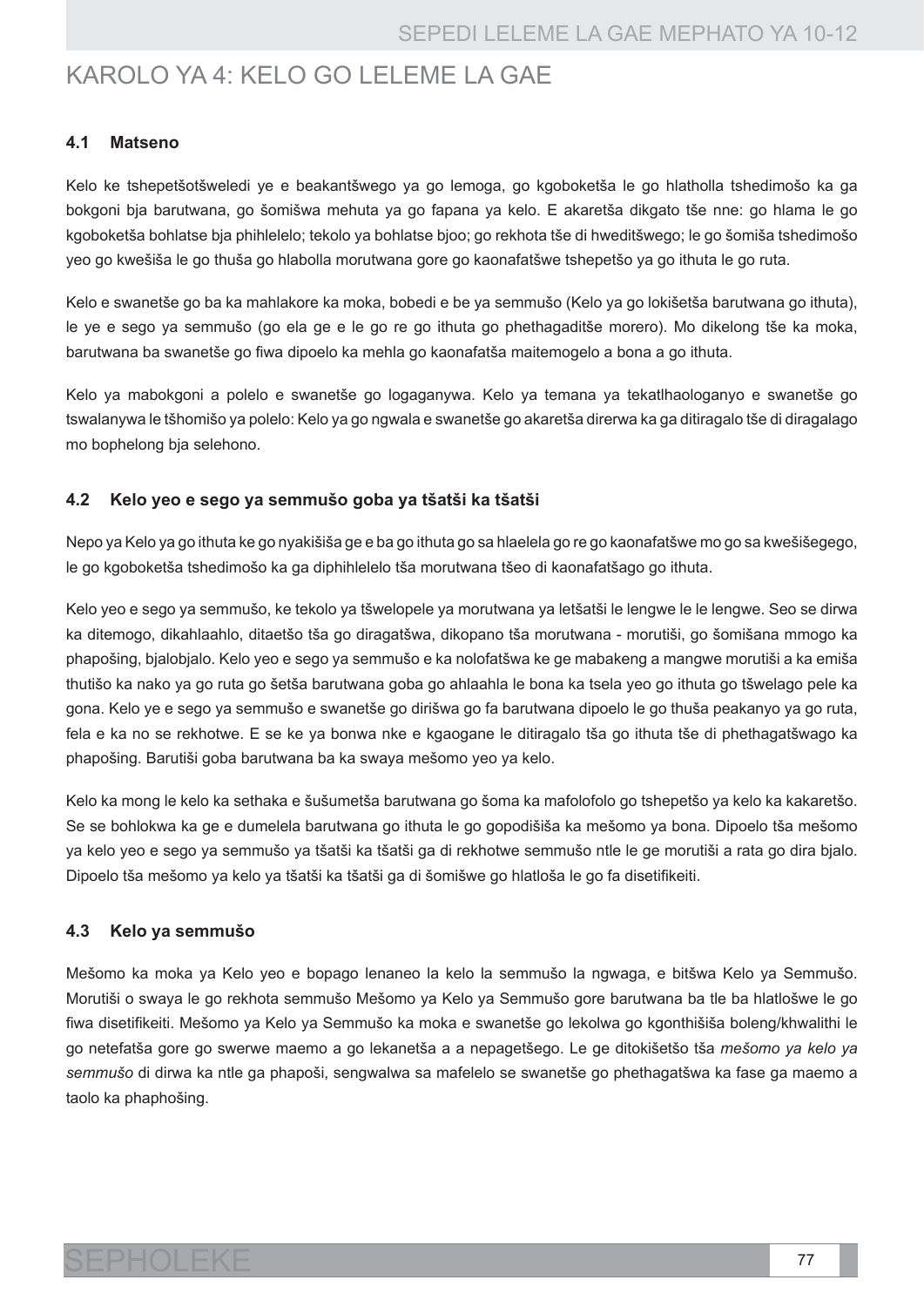Kelo ya semmušo, e fa barutiši tsela ya peakanyo ya go lekanyetša ka tsela yeo barutwana ba tšwelago pele ka gona mo mphatong le ka thutong ye e itšego. Mehlala ya mešongwana ya kelo ya semmušo e akaretša melekwana, ditlhahlobo, mešongwana ya go diragatšwa, diprotšeke, ditlhagišomolomo, mešomotaetši, ditiragatšo, bj.bj. Mešomo ya kelo ya semmušo ke karolo ya Lenaneo la Kelo la ngwaga mphatong le thutong ye nngwe le ye nngwe.

Dinkatlapana tše di latelago di laetša dinyakwa tša kelo ya semmušo ya Maleme a Gae:

#### **Nkatlapana 1: Kakaretšo ya kelo ya semmušo Mephato ya 10-11**

| Kelo ya semmušo                                   |                                                                                                                                                             |                                                                                              |  |  |
|---------------------------------------------------|-------------------------------------------------------------------------------------------------------------------------------------------------------------|----------------------------------------------------------------------------------------------|--|--|
| Gare ga ngwaga                                    | Tihahlobo ya Mafelelong a Ngwaga                                                                                                                            |                                                                                              |  |  |
| 25%                                               |                                                                                                                                                             | 75%                                                                                          |  |  |
| Kelo ya go Thewa Sekolong (KTS)                   |                                                                                                                                                             | Maphephe a Tihahlobo ya mafelelong a ngwaga                                                  |  |  |
| 25%                                               | 62,5%                                                                                                                                                       | 12,5%                                                                                        |  |  |
| • Melekwana ye 2                                  | Tihahlobo ya go ngwalwa                                                                                                                                     | Kelo ya mešomo ya Bomolomo/orale                                                             |  |  |
| • Mešomo ve 7<br>• Tihahlobo e 1 (gare ga ngwaga) | Lephephe la 1 (diiri tše 2) – Tšhomišo<br>ya polelo go dikamano<br>Lephephe la 2 (Mphato wa 10 - diiri<br>tše 2; Mphato aw 11- diiri tše $2\frac{1}{2}$ ) - | Lephephe la 4<br>Go theeletša                                                                |  |  |
|                                                   |                                                                                                                                                             | Go bolela (Polelo ya go itokišetšwa/ ya<br>go se itokišetšwe)                                |  |  |
|                                                   | Dingwalo/Dipuku                                                                                                                                             | Mešomo ya bomolomo ye e                                                                      |  |  |
|                                                   | Lephephe la 3 (Mphato wa 10: diiri tše<br>2; Mphato wa 11; diiri tše $2\frac{1}{2}$ ) – Go<br>Ngwala                                                        | phethagatšwago gare ga ngwaga e<br>hlama karolo ya Kelo ya ka gare ya<br>mafelelong a ngwaga |  |  |

#### **Nkatlapana 2: Kakaretšo ya kelo ya semmušo Mphato wa 12**

| Kelo ya semmušo                                                                                                                           |                                                                                                                                                                                                     |                                                                                                                                                                                                                                                             |  |  |
|-------------------------------------------------------------------------------------------------------------------------------------------|-----------------------------------------------------------------------------------------------------------------------------------------------------------------------------------------------------|-------------------------------------------------------------------------------------------------------------------------------------------------------------------------------------------------------------------------------------------------------------|--|--|
| Gare ga ngwaga                                                                                                                            | Tihahlobo ya Mafelelong a ngwaga                                                                                                                                                                    |                                                                                                                                                                                                                                                             |  |  |
| 25%                                                                                                                                       | 75%                                                                                                                                                                                                 |                                                                                                                                                                                                                                                             |  |  |
| Kelo ya go Thewa Sekolong (KTS) -                                                                                                         |                                                                                                                                                                                                     | Maphephe a Tihahlobo ya mafelelong a ngwaga                                                                                                                                                                                                                 |  |  |
| 25%                                                                                                                                       | 62,5%                                                                                                                                                                                               | 12,5%                                                                                                                                                                                                                                                       |  |  |
| $\cdot$ Moleko o 1<br>• Mešomo ye 7<br>Ditlhahlobo tše 2 (molekwana wa<br>٠<br>gare ga ngwaga/ molekwana le<br>molekwana wa boitokišetšo) | Tihahlobo ya go ngwalwa<br>Lephephe la 1 (diiri tše 2) - Tšhomišo<br>ya polelo go dikamano<br>Lephephe la 2 (diiri tše 21/2) - Dingwalo/<br>Dipuku<br>Lephephe la 3 (diiri tše 21/2) - Go<br>ngwala | Kelo ya mešomo ya Bomolomo/Orale<br>Lephephe 4<br>Go theeletša<br>Go bolela (Polelo ya go itokišetšwa/ ya<br>go se itokišetšwe)<br>Mešomo ya bomolomo ye e<br>phethagatšwago gare ga ngwaga e<br>hlama karolo ya kelo ya ka ntle ya<br>mafelelong a ngwaga. |  |  |

Dibopego tša kelo ye e šomišitšwego di swanetše go nyalelana le mengwaga ya kgolo ya morutwana le maemo a gagwe a kgatelopele. Moakanyetšo wa mešomo ye, o swanetše go aparetša diteng tša thuto le mešomo ya go fapafapana ye e hlametšwego go fihlelela nepo ya thuto.

Mešomo ya kelo ya semmušo e swanetše go akaretša maemo a kwešišo le bokgoni bja barutwana bjalo ka ge go laeditšwe ka fase: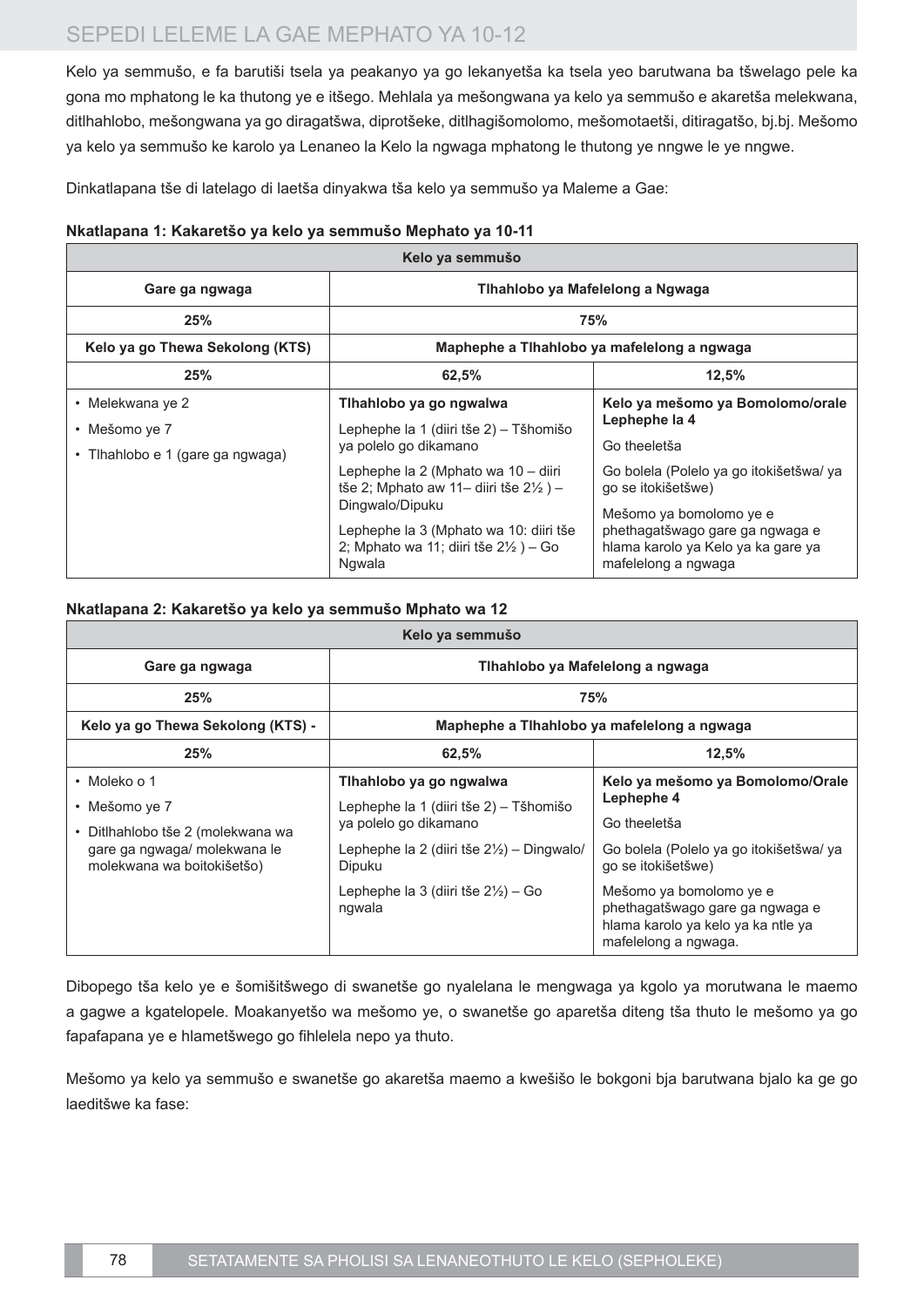#### **Nkatlapana 3: Maemo a kewšišo (Khoknithifi)**

|                                                            | Mošongwana                                                                                                                      | Persente ya mošomo  |
|------------------------------------------------------------|---------------------------------------------------------------------------------------------------------------------------------|---------------------|
| Potšišothwii<br>(Maemo a 1)                                | Dipotšišo tša go šoma ka tshedimošo<br>ye e begilwego phatlalatša go<br>setšweletšwa.                                           |                     |
|                                                            | • Efa maina a dilo/batho/mafelo/diele-<br>mente                                                                                 |                     |
|                                                            | · Bolela dintlha/mabaka/dikgopolo                                                                                               |                     |
|                                                            | · Lemoga mabaka/batho/tše di hlolago                                                                                            |                     |
|                                                            | · Ngwala lenaneo la dintlha/maina/<br>mabaka                                                                                    |                     |
|                                                            | · Hlaloša lefelo/motho/moanegwa                                                                                                 | Maemo a 1 le 2: 40% |
|                                                            | · Anega taba/tshwantšhetšodikgao/<br>boitemogelo                                                                                |                     |
| Peakanyoleswa<br>(Maemo a 2)                               | Dipotšišo tša go nyaka tshekatsheko,<br>thulaganyo goba peakanyo ya<br>tshedimošo ye e bonalago gabotse<br>setšweletšweng.      |                     |
|                                                            | · Akaretša dintlhakgolo/dikgopolo/<br>dikgonagalo                                                                               |                     |
|                                                            | · Hlopha dielemente tša go swana                                                                                                |                     |
|                                                            | · Bontšha ditshwani/diphapano                                                                                                   |                     |
|                                                            | • Efa tlhalošo ya                                                                                                               |                     |
|                                                            | Dipotšišo tša go nyaka gore morutwana<br>a ikamanye le tshedimošo ye e lego<br>setšweletšweng go ya ka boitemogelo<br>bja gagwe |                     |
|                                                            | · Hlatholla kgopolokgolo                                                                                                        |                     |
| Go dira thumo goba go tšea                                 | · Bapetša dikgopolo/maikutlo/ditiro                                                                                             |                     |
| sephetho go ya ka dintlha tše di<br>filwego<br>(Maemo a 3) | · Na maikemišetšo/maikutlo/<br>tlhohloletšo/lebaka la mongwadi<br>(goba moanegwa) ke afe                                        |                     |
|                                                            | · Hlatholla lebaka/phetho ya                                                                                                    | Maemo a 3: 40%      |
|                                                            | · Na tiragalo/maikutlo/tshwayotshwayo<br>(bj.bj) e re utollela eng mabapi le<br>moanegi/mongwadi/moanegwa                       |                     |
|                                                            | · Na tshwantšhanyo/tshwantšhišo/<br>tshwantšhokgopolo e ama kwešišo<br>ya gago bjang                                            |                     |
|                                                            | · Na o gopola gore poelo /maemo (bj.<br>bj) a tiro e tla ba afe                                                                 |                     |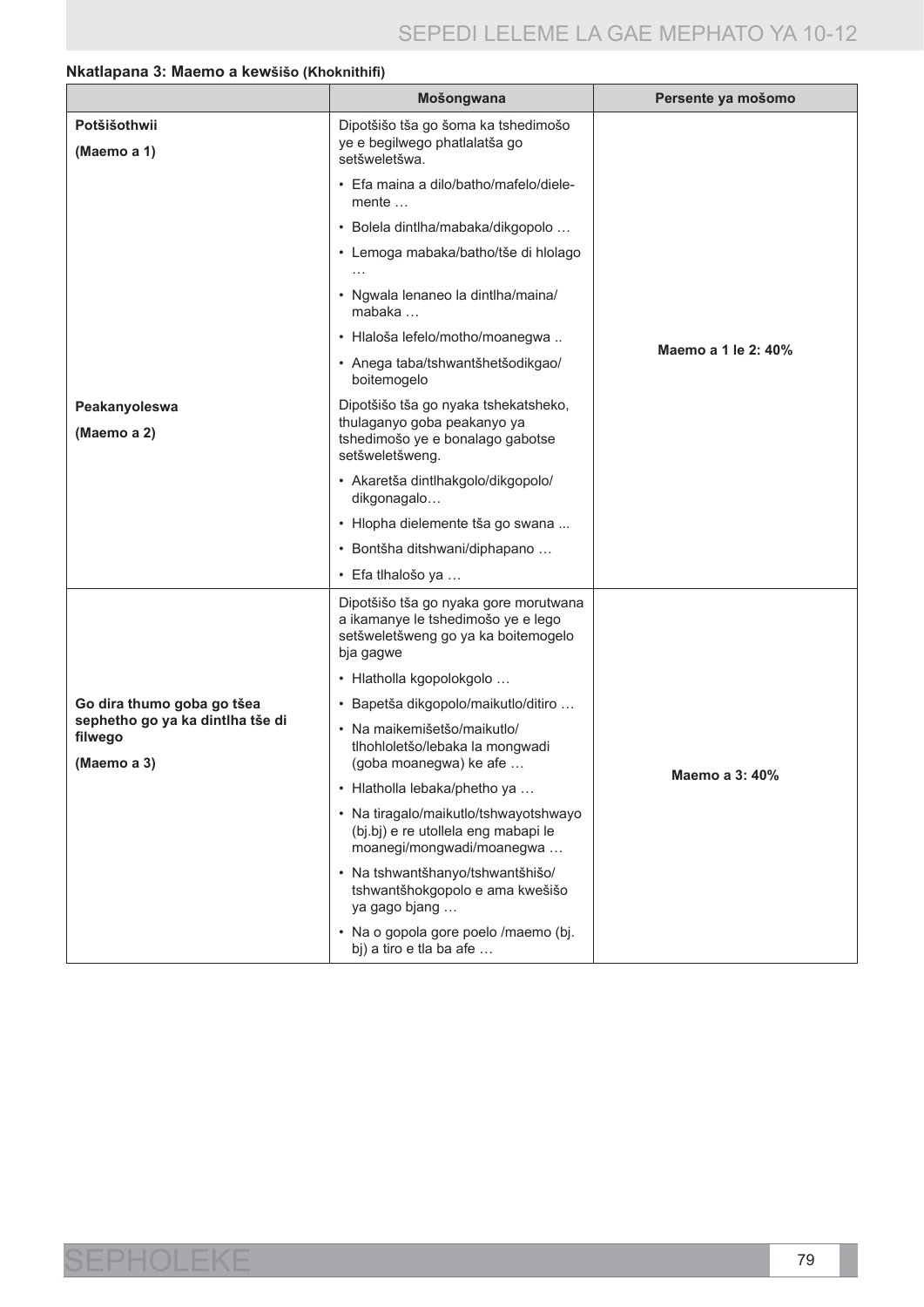| <b>Tekolo</b><br>(Maemo a 4) | Dipotšišo tše di šoma ka dikahlolo<br>mabapi le meetlo le mohola. Tšona di<br>akaretša dikahlolo mabapi le nnete, go<br>holega, dintlha le dikgopolo, netefatšo,                                                                                                                                                                      |                   |
|------------------------------|---------------------------------------------------------------------------------------------------------------------------------------------------------------------------------------------------------------------------------------------------------------------------------------------------------------------------------------|-------------------|
|                              | kwešišagalo le go fahlela, le ditaba tša<br>go swana le kganyogo le kamogelego<br>ya diphetho le ditiro go ya ka meetlo le<br>maikutlo.                                                                                                                                                                                               |                   |
|                              | • O nagana gore se se diragalago se a<br>kgodiša/ke sa nnete/se a kgonagala<br>$\ldots$ ?                                                                                                                                                                                                                                             |                   |
|                              | • Na mabaka a mongwadi ke a<br>maleba/ a a kwagala/ a a rumega                                                                                                                                                                                                                                                                        |                   |
|                              | • Ahlaahla/swayaswaya ka tsinkelo<br>ka ga tiragalo/maikemišetšo/<br>tšhušumetšo/maikutlo/tšhišinyo                                                                                                                                                                                                                                   |                   |
|                              | • Na o dumelelana le tebelelo/<br>setatamente/temogo/ tlhathollo?                                                                                                                                                                                                                                                                     |                   |
|                              | · Go ya ka wena, mongwadi/moanegi/<br>moanegwa a ka rwešwa diala ge a<br>šišinya gore/bolela gore  (Thekga<br>karabo ya gago/Efa mabaka a go<br>fahlela karabo ya gago.)                                                                                                                                                              |                   |
|                              | • Na o amogela maikutlo/maitshwaro/<br>ditiro tša moanegwa? Efa mabaka a<br>karabo ya gago.                                                                                                                                                                                                                                           |                   |
|                              | · Na ditiro/maikutlo/tšhušumetšo ya<br>moanegwa e laetša eng ka yena<br>ge go lebeletšwe dikamano tša<br>meetlo ya boditšhabatšhaba?                                                                                                                                                                                                  | Maemo 4 le 5: 20% |
|                              | · Ahlaahla ka tsinkelo/swayaswaya ka<br>dikahlolo tša ka setšweletšweng                                                                                                                                                                                                                                                               |                   |
| Kgahlego<br>(Maemo a 5)      | Dipotšišo tše di mabapi le go ela<br>saekholotši le ditlamorago tša bobotse<br>bja setšweletšwa go morutwana.<br>Di nepišitše maikutlo a morutwana<br>ge a araba diteng, go ikamanya le<br>baanegwa goba ditiragalo, le go<br>iphetolela go tšhomišo ya mongwadi ya<br>polelo (go swana le kgetho ya mantšu<br>le tshwantšhokgopolo). |                   |
|                              | • Ahlaahla ka fao le bonago<br>setšweletšwa/ tiragalo/ maemo/<br>thulano/kgakanego.                                                                                                                                                                                                                                                   |                   |
|                              | • Na o kwela moanegwa bohloko? Ke<br>sephetho goba tiro efe yeo o bego<br>o ka e dira ge o be o le maemong a<br>bjalo?                                                                                                                                                                                                                |                   |
|                              | · Ahlaahla/Swayaswaya tšhomišo ya<br>polelo ya mongwadi                                                                                                                                                                                                                                                                               |                   |
|                              | · Ahlaahla bohlokwa bja setaele/<br>matseno/thumo/ tshwantšhokgopolo/<br>tshwantšhišo/tšhomišo ya dithekniki<br>tša theto/ditlabakelo tša dingwalo                                                                                                                                                                                    |                   |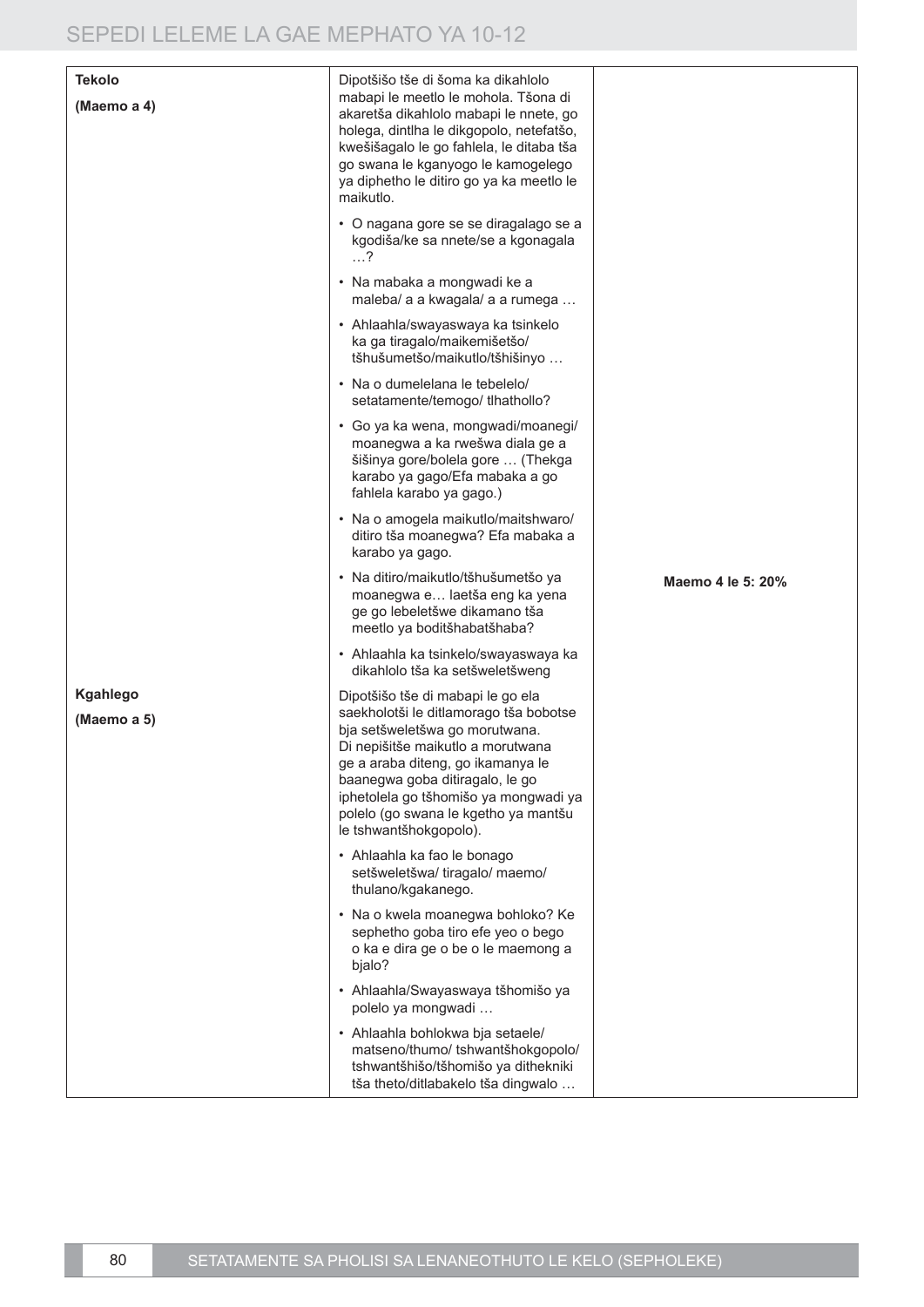#### **4.4 Lenaneo la kelo**

Lenaneo la Kelo le hlametšwe go phatlalatša mešomo ya Kelo ya semmušo ya dithuto tšohle ka moka tša kotara ka sekolong.

#### **4.4.1 Kakaretšo ya dinyakwa**

Dinkatlapana tše di latelago di bontšha kakaretšo ya lenaneo la Kelo ya Kotara ye nngwe le ye nngwe ya Sepedi (Sesotho sa Leboa) Leleme la Gae:

#### **Nkatlapanaya 1: Kakaretšo ya Mephato ya 10-11**

| <b>KTS ka Kotara</b>                                                                                                                                                                                          |                                                                    |                                                                                                                                                                                                                                                                                                 |
|---------------------------------------------------------------------------------------------------------------------------------------------------------------------------------------------------------------|--------------------------------------------------------------------|-------------------------------------------------------------------------------------------------------------------------------------------------------------------------------------------------------------------------------------------------------------------------------------------------|
|                                                                                                                                                                                                               |                                                                    |                                                                                                                                                                                                                                                                                                 |
| Kotara 2:                                                                                                                                                                                                     | Kotara 3:                                                          | Kotara 4:                                                                                                                                                                                                                                                                                       |
| Mošomo o tee (1)<br>Tihahlobo ye 1 ya gare ga<br>ngwaga e akaretša:<br>Maphephe a 3:<br>Lephephe la 1 - Tšhomišo<br>ya polelo go dikamano<br>Lephephe la 2 - Dingwalo/<br>Dipuku<br>Lephephe la 3 - Go ngwala | Molekwana wa go ngwalwa<br>o tee $(1)$<br>$\ddot{}$<br>Mešomo ye 2 | Mošomo o tee (1) (KTS)<br>$\ddot{}$<br>Tlhahlobo ye 1 ya ka gare<br>ya mafelelong a ngwaga go<br>akaretšwa:<br>Maphephe a 3:<br>Lephephe la 1 - Tšhomišo<br>ya polelo go dikamano<br>Lephephe la 2 - Dingwalo/<br>Dipuku<br>Lephephe la 3 - Go ngwala<br>$\ddot{}$<br>Lephephe la 4 - Bomolomo/ |
|                                                                                                                                                                                                               |                                                                    |                                                                                                                                                                                                                                                                                                 |

#### **Moputso wa Kotara (Dikotara 1 - 3):**

• Go kotara ye nngwe le ye nngwe hlakantšha meputso e le bjalo le palomoka gomme o fetolele go % tša moputso wa Kotara

#### **Moputso wa Tlhatlošo:**

- Hlakantšha palomoka ya meputso ya mešongwana ya kelo go tloga go Kotara ya pele (1) go fihla go ya Kotara bone (4) gomme o fetolele go 25%,
- Fetolela Lephephe la 1 go 17,5%,
- Fetolela Lephephe la 2 go 20%,
- Fetolela Lephephe la 3 go 25%
- Fetolela moputso wa Bomolomo/orale (Lephephe la 4) go 12,5%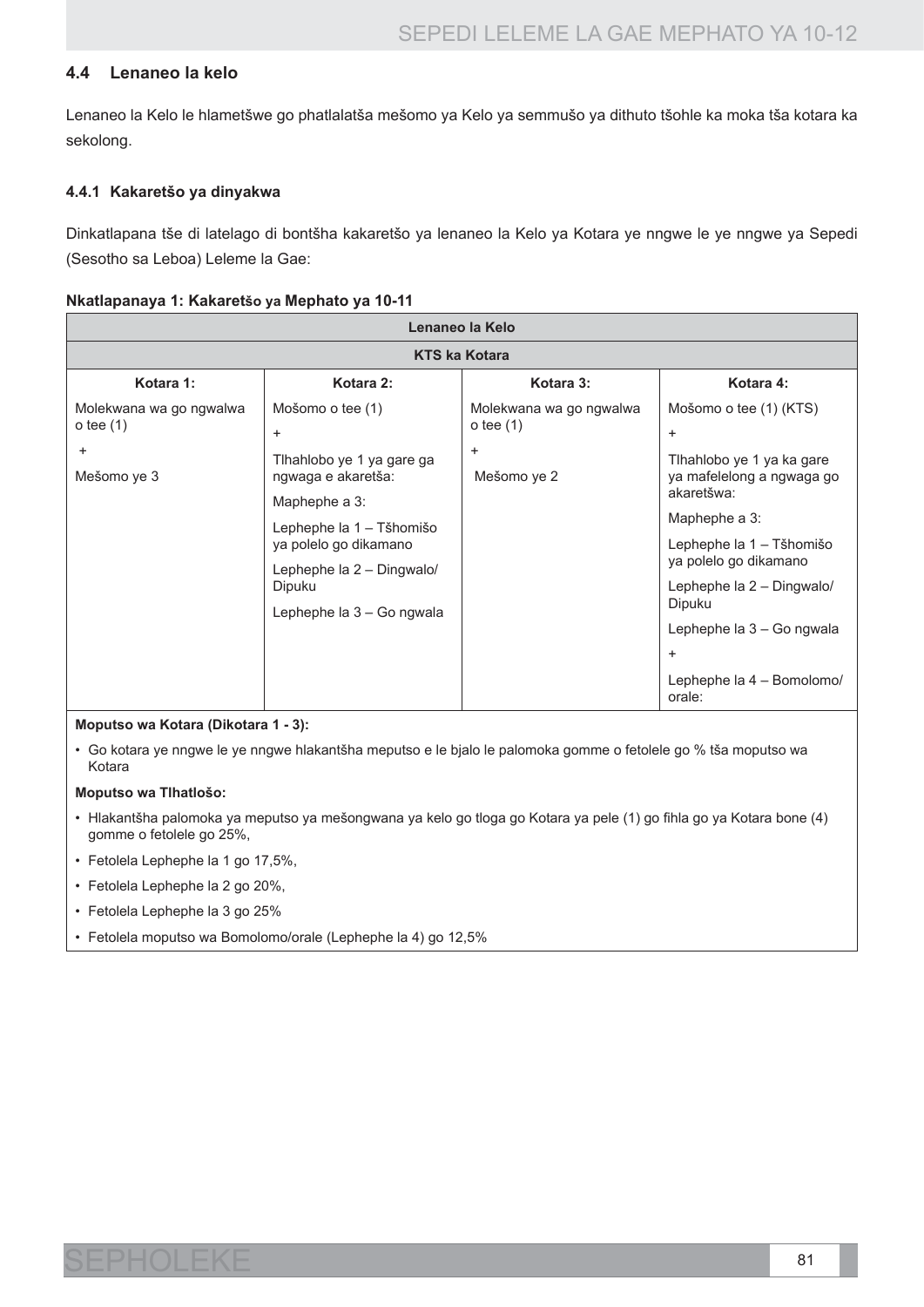#### **Nkatlapana 2: Lenaneo la Kelo: Mephato ya 10-11**

| Lenaneo la Kelo                                                                                                                                                  |                                         |                                                                                                                                                                                                                                                                                                                    |                                                                                                                                                                                                                                                                                                                                                                                                                                                          |                                                                                                                                                                                                                                                                 |                                                                                                                                                         |  |
|------------------------------------------------------------------------------------------------------------------------------------------------------------------|-----------------------------------------|--------------------------------------------------------------------------------------------------------------------------------------------------------------------------------------------------------------------------------------------------------------------------------------------------------------------|----------------------------------------------------------------------------------------------------------------------------------------------------------------------------------------------------------------------------------------------------------------------------------------------------------------------------------------------------------------------------------------------------------------------------------------------------------|-----------------------------------------------------------------------------------------------------------------------------------------------------------------------------------------------------------------------------------------------------------------|---------------------------------------------------------------------------------------------------------------------------------------------------------|--|
| Kotara ya 1                                                                                                                                                      |                                         |                                                                                                                                                                                                                                                                                                                    |                                                                                                                                                                                                                                                                                                                                                                                                                                                          |                                                                                                                                                                                                                                                                 |                                                                                                                                                         |  |
| Mošomo wa 1                                                                                                                                                      |                                         | Mošomo wa 2                                                                                                                                                                                                                                                                                                        | Mošomo wa 3                                                                                                                                                                                                                                                                                                                                                                                                                                              |                                                                                                                                                                                                                                                                 | Mošomo wa 4                                                                                                                                             |  |
| *Bomolomo/orale:<br>Go theeleletša kwešišo<br>(meputso ye 15)/ Polelo ya<br>go itokišetšwa/ (meputso<br>ye 10) Polelo ya go se<br>itokišetšwe (meputso ye<br>15) | 50)<br>(Mphato wa 10)<br>(Mphato wa 11) | *Go ngwala: (Meputso ye<br>Taodišo ya Kanegelo /<br>Tlhaloši / Ngangišano<br>Taodišokgadimo /<br>Taodišokahlaahlo /<br>Taodišongangišano                                                                                                                                                                           | *Go ngwala: (Meputso ye<br>25)<br>Ditšweletšwa tša tirišano:<br>Lengwalo la segwera /<br>semmušo (kgopelo /<br>boipelaetšo / kgwebo/<br>mangwalo a semmušo/<br>a segwera a go ya<br>kgašong/ boitsebišophelo<br>le lengwalo la go tiišetša<br>kgopelo / tša bophelo bja<br>mohu / lenaneothero le<br>metsotso ya kopano /pego<br>/ tshwayotshwayo/ athikele<br>ya kuranta / athikele ya<br>kgatišobaka / go fa polelo /<br>poledišano / potšišotherišano |                                                                                                                                                                                                                                                                 | *Molekwana 1: (Meputso<br>ye 35)<br>Tšhomišo ya polelo go<br>dikamano<br>Tekatlhaologanyo<br>Kakaretšo le<br>Dibopego le melao ya<br>tšhomišo ya polelo |  |
|                                                                                                                                                                  |                                         |                                                                                                                                                                                                                                                                                                                    | Kotara ya 2                                                                                                                                                                                                                                                                                                                                                                                                                                              |                                                                                                                                                                                                                                                                 |                                                                                                                                                         |  |
| Mošomo wa 5                                                                                                                                                      |                                         |                                                                                                                                                                                                                                                                                                                    | Mošomo wa 6                                                                                                                                                                                                                                                                                                                                                                                                                                              |                                                                                                                                                                                                                                                                 | Mošomo wa 7                                                                                                                                             |  |
| *Bomolomo/orale:<br>Go theeleletša kwešišo (meputso<br>ye 15)/ Polelo ya go itokišetšwa/<br>(meputso ye 10) Polelo ya go se<br>itokišetšwe (meputso ye 15)       |                                         | Dingwalo/Dipuku: (meputso ye 35)<br>Dipotšišo tša diteng (meputso ye 10)<br>Taodišo ya puku (meputso ye 25)                                                                                                                                                                                                        |                                                                                                                                                                                                                                                                                                                                                                                                                                                          | Tihahlobo ya gare ga ngwaga<br>(meputso ye 250)<br>Lephephe la 1 - Tšhomišo ya polelo go<br>dikamano (meputso ye 70)<br>Lephephe la 2 - Dingwalo/Dipuku<br>(meputso ye 80)<br>Lephephe la 3 - Go ngwala (E ka<br>ngwalwa ka Mopitlo/Phupu), (meputso<br>ye 100) |                                                                                                                                                         |  |
|                                                                                                                                                                  |                                         |                                                                                                                                                                                                                                                                                                                    | Kotara ya 3                                                                                                                                                                                                                                                                                                                                                                                                                                              |                                                                                                                                                                                                                                                                 |                                                                                                                                                         |  |
|                                                                                                                                                                  | Mošomo wa 8                             |                                                                                                                                                                                                                                                                                                                    |                                                                                                                                                                                                                                                                                                                                                                                                                                                          | Mošomo wa 9                                                                                                                                                                                                                                                     |                                                                                                                                                         |  |
| *Bomolomo/orale:<br>Go theeleletša kwešišo (meputso ye 15)/ Polelo ya go<br>itokišetšwa/ (meputso ye 10) Polelo ya go se itokišetšwe<br>(meputso ye 15)          |                                         |                                                                                                                                                                                                                                                                                                                    | Moleko 2:<br>Dingwalo/Dipuku: (meputso ye 35)<br>Dipotšišo tša diteng (meputso ye 10)<br>Taodišo ya puku (meputso ye 25)                                                                                                                                                                                                                                                                                                                                 |                                                                                                                                                                                                                                                                 |                                                                                                                                                         |  |
|                                                                                                                                                                  |                                         |                                                                                                                                                                                                                                                                                                                    | Kotara ya 4                                                                                                                                                                                                                                                                                                                                                                                                                                              |                                                                                                                                                                                                                                                                 |                                                                                                                                                         |  |
|                                                                                                                                                                  | Mošomo wa 10                            |                                                                                                                                                                                                                                                                                                                    |                                                                                                                                                                                                                                                                                                                                                                                                                                                          | Mošomo wa 11                                                                                                                                                                                                                                                    |                                                                                                                                                         |  |
| **Bomolomo/orale:<br>Go theeleletša kwešišo (meputso ye 15)/ Polelo ya go<br>itokišetšwa/ (meputso ye 10) Polelo ya go se itokišetšwe<br>(meputso ye 15)         |                                         | Tlhahlobo ya mafelelong a ngwaga: (meputso ye 300)<br>Lephephe la 1 - Tšhomišo ya polelo go dikamano<br>(meputso ye 70)<br>Lephephe la 2 - Dingwalo/Dipuku (meputso ye 80)<br>Lephephe la 3 - Go ngwala (E ka ngwalwa ka Mopitlo/Phupu),<br>(meputso ye 100)<br>Lephephe la 4 - Bomolomo/diorale : (meputso ye 50) |                                                                                                                                                                                                                                                                                                                                                                                                                                                          |                                                                                                                                                                                                                                                                 |                                                                                                                                                         |  |

**\*Bomolomo/orale: Barutwana ba swanetše go dira mošongwana o tee (1) wa go theeleletša kwešišo, ye 2 ya polelo ya go itokišetšwa le o tee (1) wa polelo ya go se itokišetšwe bjalo ka karolo ya tekolo ya semmušo mo ngwageng.**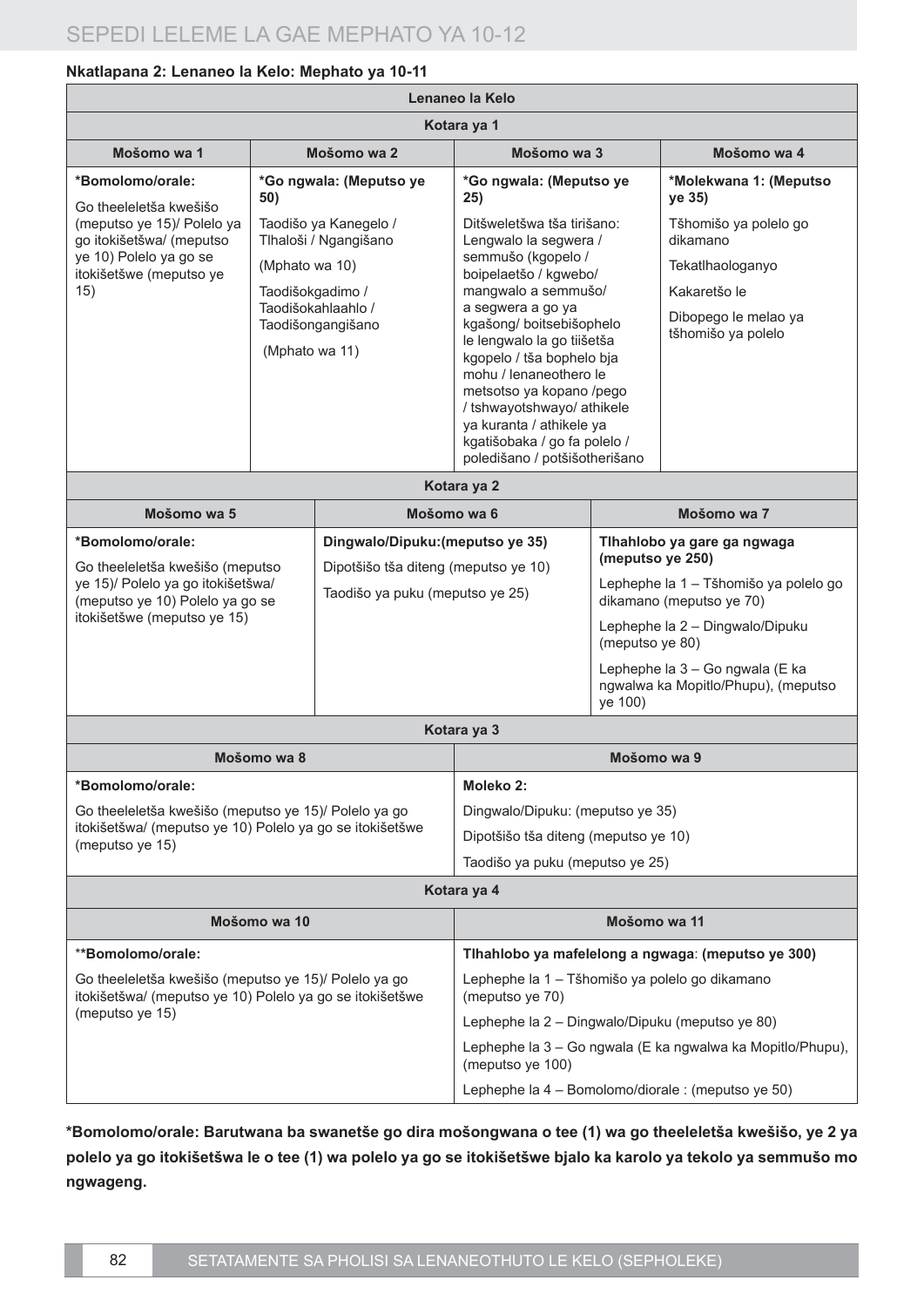**Molekwana wa 1** o ka hlangwa godimo ga **meputso ye 35** goba ge meputso e feta, e **fetolelwe go meputso ye 35.** Go šišintšwe go re *tekatlhaologanyo, kakaretšo le dibopego le melaoya tšhomišoya polelo* di kopanywe, gomme barutiši ba eletšwa go hlama kopantšho ya mahlakore ao a nyalelanago le dinyakwa (peakanyo ya melekwana, nako yeo e filwego,bj.bj) tša sekolo.

Mo go lenaneotekolo, molekwana ga se wa swanela go bopša ke melekwana ye mmalwa ye mennyane. Molekwana o mongwe le o mongwe o swanetše go akaretša karolo ya go tsebalega ya diteng, gomme o hlangwe go ya le ka metsotso ye 45 - 60, e laetše magato a go fapana a kwešišo ao a beetšwego maphephe a ditlhahlobo.

|                                          | Tihahlobo ya ka ntle                       |                                               |                                       |  |
|------------------------------------------|--------------------------------------------|-----------------------------------------------|---------------------------------------|--|
| Kotara 1:                                | Kotara 2:                                  | Kotara 3:                                     | Kotara 4:                             |  |
| Molekwana wa go ngwalwa<br>o tee $(1) +$ | Mešomo ye 2 +<br>Tlhahlobo ye 1 ya gare ga | Tihahlobo ye 1 ya<br>boitokišetšo e akaretša: | Tihahlobo ya ntle ye 1 e<br>akaretša: |  |
| Mešomo e 4                               | ngwaga e akaretša:                         | Maphephe $a 3$ :                              | Maphephe a 4:                         |  |
|                                          | Maphephe a 3:                              | Lephephe la 1 – Tšhomišo                      | Lephephe la 1 – Tšhomišo              |  |
|                                          | Lephephe la 1 - Tšhomišo                   | ya polelo go dikamano                         | ya polelo go dikamano                 |  |
|                                          | ya polelo go dikamano                      | Lephephe la 2 - Dingwalo /<br>Dipuku          | Lephephe la 2 – Dingwalo /<br>Dipuku  |  |
|                                          | Lephephe la 2 - Dingwalo /<br>Dipuku       | Lephephe la 3 - Go ngwala                     | Lephephe la 3 – Go ngwala             |  |
|                                          |                                            |                                               |                                       |  |
|                                          | Lephephe la 3 – Go ngwala                  | <b>GOBA</b>                                   | $\ddot{}$                             |  |
|                                          | <b>GOBA</b>                                | Molekwana wa go ngwalwa                       | Lephephe la 4 - Bomolomo/             |  |
|                                          | Molekwana wa go ngwalwa                    | $\ddot{}$                                     | orale:                                |  |
|                                          |                                            | Mošomo o tee                                  |                                       |  |
|                                          |                                            |                                               |                                       |  |
|                                          |                                            |                                               |                                       |  |

#### **Nkatlapana 3: Kakaretšo ya dinyakwatša Mphato wa 12**

#### **Moputso wa Kotara (Dikotara 1 - 3):**

• Kotara ye nngwe le ye nngwe hlakantšha meputso e le bjalo le dipalomoka gomme o fetolele go % ya moputso wa Kotara

#### **Moputso wa KTS:**

• Hlakantšha palomoka ya meputso ya mešongwana ya kelo go tloga go Kotara 1 go fihla go Kotara 3 gomme o fetolele go 25%,

#### **Tlhahlobo ya ka ntle**

- Fetolela Lephephe la 1 go 17,5%,
- Fetolela Lephephe la 2 go 20%,
- Fetolela Lephephe la 3 go 25%,

• Fetolela moputso wa Bomolomo/orale (Lephephe la 4) go 12,5%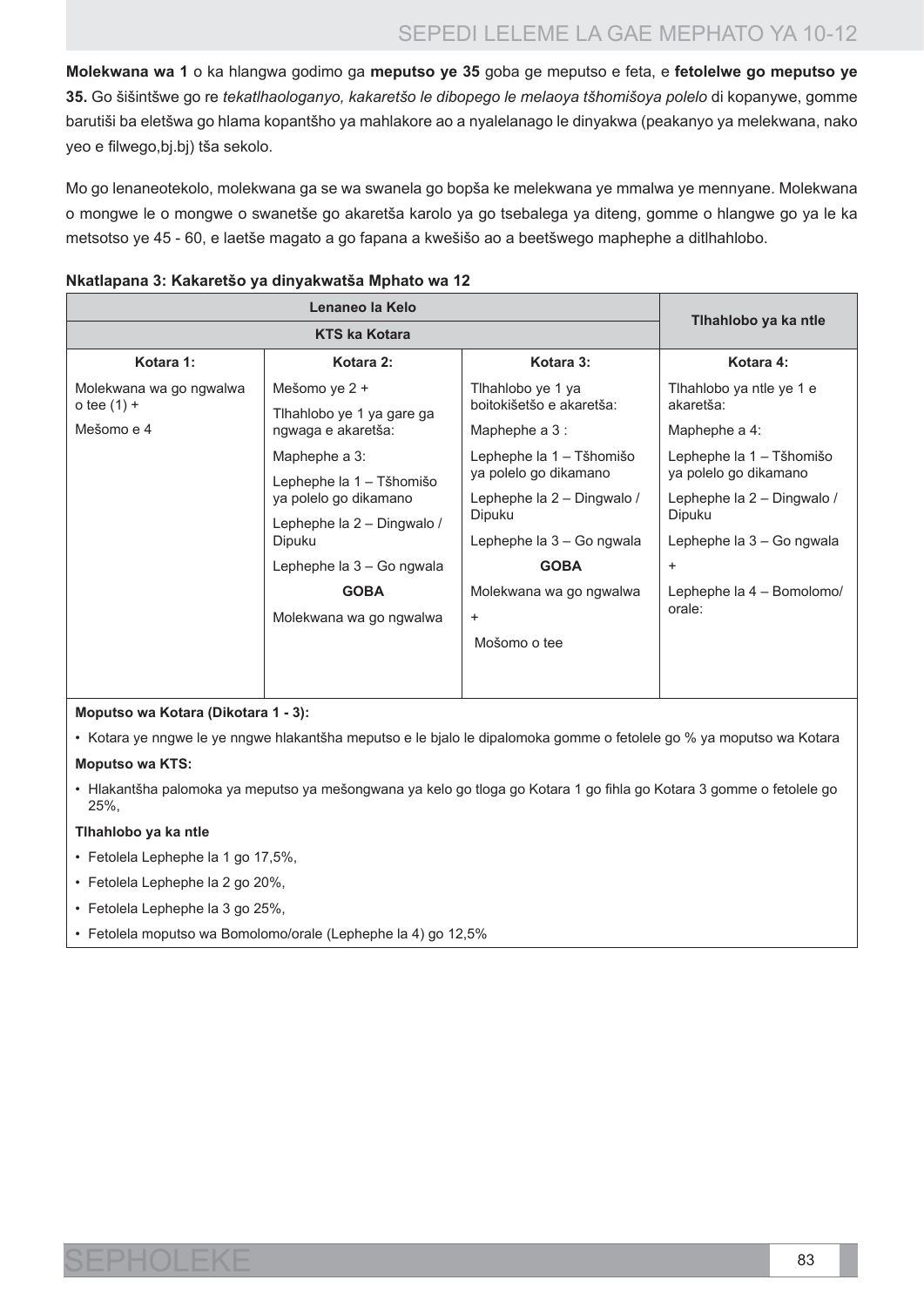#### **Nkatlapana 4: Lenaneo la Kelo la Mphato wa 12**

| Lenaneo la Kelo                                                                                                                                                            |                                                                                                          |                                                                                                                                                                                                                                                                                                                                                                                                                                                                |                                                                                                                                                                         |                                                                                                                     |  |  |
|----------------------------------------------------------------------------------------------------------------------------------------------------------------------------|----------------------------------------------------------------------------------------------------------|----------------------------------------------------------------------------------------------------------------------------------------------------------------------------------------------------------------------------------------------------------------------------------------------------------------------------------------------------------------------------------------------------------------------------------------------------------------|-------------------------------------------------------------------------------------------------------------------------------------------------------------------------|---------------------------------------------------------------------------------------------------------------------|--|--|
| Kotara ya 1                                                                                                                                                                |                                                                                                          |                                                                                                                                                                                                                                                                                                                                                                                                                                                                |                                                                                                                                                                         |                                                                                                                     |  |  |
| Mošomo wa 1                                                                                                                                                                | Mošomo wa 2                                                                                              | Mošomo wa 3                                                                                                                                                                                                                                                                                                                                                                                                                                                    | Mošomo wa 4                                                                                                                                                             | Mošomo wa 5                                                                                                         |  |  |
| * Bomolomo/orale:<br>Go Theeleletša<br>kwešišo (Meputso ye<br>15)<br>Polelo ya go<br>itokišetšwa (Meputso<br>ve 10) /<br>Polelo ya go se<br>itokišetšwe<br>(Meputso ye 15) | Go ngwala:<br>(meputso ye 50)<br>Taodišo ya Kanegelo /<br>Tlhaloši / Kahlaahlo /<br>Kgadimo / Ngangišano | *Go ngwala:<br>(meputso ye 25)<br>Ditšweletšwa tša<br>tirišano: Lengwalo la<br>segwera /semmušo<br>(kgopelo / boipelaetšo<br>/ kgwebo/Mangwalo<br>a semmušo/<br>segwera a kgakollo/<br>boitsebišophelo<br>le lengwalo la go<br>tiišetša kgopelo<br>/ tša bophelo bja<br>mohu / lenaneothero<br>le metsotso va<br>kopano /pego /<br>tshwayotshwayo/<br>athikele ya kuranta<br>/ athikele va<br>kgatišobaka / go fa<br>polelo / poledišano /<br>potšišotherišano | * Bomolomo/orale:<br>Go Theeleletša<br>kwešišo (Meputso<br>ye 15)/ Polelo ya go<br>itokišetšwa (Meputso<br>ve 10)<br>Polelo ya go se<br>itokišetšwe<br>(Meputso ye 15). | **Molekwana 1:<br>(meputso ye 35)<br>Tekatlhaologanyo<br>Kakaretšo le<br>dibopego le melao ya<br>tšhomišo va polelo |  |  |

**Kotara ya 2**

| Mošomo wa 6                                      | Mošomo wa 7                                                                  | Mošomo wa 8                                                                  |  |  |  |
|--------------------------------------------------|------------------------------------------------------------------------------|------------------------------------------------------------------------------|--|--|--|
| Dingwalo/Dipuku: (meputso ye 35)                 | *Bomolomo/orale:                                                             | ***Ditlhahlobo tša gare ga ngwaga<br>(meputso ye 250)                        |  |  |  |
| Dipotšišo tša diteng/dikamano<br>(meputso ye 10) | Go Theeleletša kwešišo (Meputso ye<br>15)/ Polelo ya go itokišetšwa (Meputso | Lephephe 1 – Tšhomišo ya polelo go                                           |  |  |  |
| Taodišo ya puku (meputso ye 25)                  | ye 10)/ Polelo ya go se itokišetšwe<br>(Meputso ye 15)                       | dikamano (meputso ye 70)                                                     |  |  |  |
|                                                  |                                                                              | Lephephe 2 – Dingwalo / Dipuku<br>(meputso ye 80)                            |  |  |  |
|                                                  |                                                                              | Lephephe 3 – Go ngwala (e ka<br>ngwalwa ka Mopitlo/Phupu, meputso<br>ve 100) |  |  |  |
|                                                  |                                                                              | <b>GOBA</b>                                                                  |  |  |  |
|                                                  |                                                                              | molekwana wa go ngwalwa                                                      |  |  |  |

| Kotara ya 3                                                                                                                         |                                                                   |  |  |
|-------------------------------------------------------------------------------------------------------------------------------------|-------------------------------------------------------------------|--|--|
| Mošomo wa 9                                                                                                                         | Mošomo wa 10                                                      |  |  |
| *Bomolomo/orale:                                                                                                                    | **Tlhahlobo ya boitokišetšo (meputso ye 250)                      |  |  |
| Go Theeleletša kwešišo (Meputso ye 15) Polelo ya<br>go itokišetšwa (Meputso ye 10) / Polelo ya go se<br>itokišetšwe (Meputso ye 15) | Lephephe la 1 – Tšhomišo ya polelo go dikamano (meputso<br>ve 70) |  |  |
|                                                                                                                                     | Lephephe la 2 – Dingwalo / Dipuku (meputso ye 80)                 |  |  |
|                                                                                                                                     | Lephephe la 3 – Go ngwala (e ka ngwalwa ka Phato/Lewedi           |  |  |
|                                                                                                                                     | <b>GOBA</b>                                                       |  |  |
|                                                                                                                                     | Molekwana wa go ngwalwa                                           |  |  |
|                                                                                                                                     |                                                                   |  |  |

**\*Bomolomo/orale:** Barutwana ba swanetše go dira mošongwana o tee (1) wa go theeleletša kwešišo, ye mebedi (2) ya polelo ya go itokišetšwa le o tee (1) wa polelo ya go se itokišetšwe bjalo ka karolo ya tekolo ya semmušo mo ngwageng.\*\*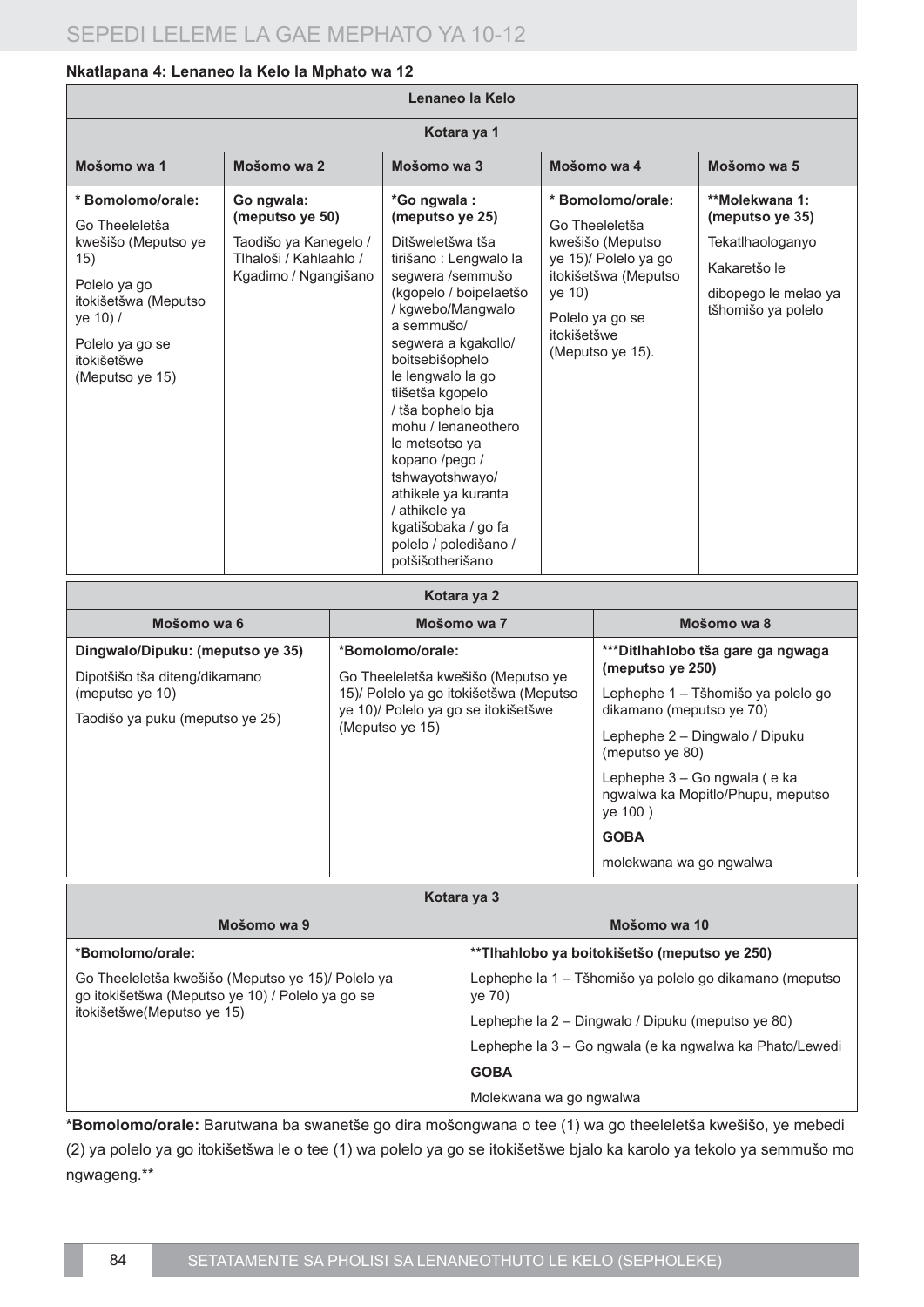**\*\*Molekwana wa 1** o ka hlangwa godimo ga **meputso ye 35** goba ge meputso e feta, e **fetolelwe go meputso ye 35. G**o šišintšwe go re *Tekatlhaologanyo, kakaretšo le dibopego le melao ya tšhomišo ya polelo* di kopanywe, gomme barutiši ba eletšwa go hlama kopantšho ya mahlakore ao a a nyalelanago le dinyakwa (peakanyo ya melekwana, nako yeo e filwego,bj.bj) tša sekolo.

Molekwana mo go Lenaneo la Kelo ga **se o swanele go bopša ke** melekwana ye mmalwa ye mennyane. Molekwana wo mongwe le wo mongwe o swanetše go akaretša karolo ya go tsebalega ya diteng, gomme **barutwana** ba fiwe nako ye e ka bago metsotso ye 45 - 60 ya go ngwala, o be o laetše magato a go fapana a kwešišo (khoknitifi) ao a beetšwego maphephe a ditlhahlobo.

**\*\*\*Ditlhahlobo tša Gare ga ngwaga le tša Boitokišetšo:** Mo Mphatong wa 12 wo mongwe wa mešongwana ya kotara ya 2 le/ goba kotara ya 3 o swanetše go ba tlhahlobo ya ka gare. Sebakeng seo go ngwalwago tlhahlobo ya ka gare e 1 fela go tše 2 mphatong wa 12, tlhahlobo ye nngwe e swanetše go emelwa ke molekwana mafelelong a kotara (mošongwana wa 8 le 10).

#### **4.4.2 Ditlhahlobo**

#### **Tlhamego ya Tlhahlobo ya Lephephe la 1, 2 le 3**

| <b>LEPHEPHE</b>                   |                                                                                                                                                                                               | <b>KAROLO</b>                              |                                    |    | <b>MEPUTSO</b> | <b>NAKO</b>              |
|-----------------------------------|-----------------------------------------------------------------------------------------------------------------------------------------------------------------------------------------------|--------------------------------------------|------------------------------------|----|----------------|--------------------------|
|                                   | A: Tekatlhaologanyo<br>(Ditšweletšwa tša go fapafapana di ka šomišwa go akaretšwa tša go<br>bonwa le tša go thalwa)                                                                           |                                            |                                    |    |                |                          |
|                                   | · Barutwana ba swanetše go hlaola le go hlatholla bohlokwa bja dithekniki<br>tša go swana le tšhomišo ya mehuta ya difonte le bogolo, dihlogo le<br>mantšu ao a hlaloša go seswantšho, bj bj. |                                            |                                    |    |                |                          |
|                                   | Botelele bja<br><b>Mephato</b><br>setšweletšwa                                                                                                                                                |                                            | 30                                 |    |                |                          |
|                                   |                                                                                                                                                                                               | 10 <sup>°</sup>                            | a 500-600                          |    |                |                          |
|                                   | 11                                                                                                                                                                                            |                                            | a 600-700                          |    |                |                          |
|                                   |                                                                                                                                                                                               | 12                                         | a 700-800                          |    |                | Mephato ya               |
|                                   | B: Kakaretšo: Temana ga se e swanele go tšwa go tekatlhaloganyo                                                                                                                               |                                            |                                    |    | 70             | $10 - 12$<br>Diiri tše 2 |
| 1. Tšhomišo ya polelo go dikamano | <b>Mephato</b>                                                                                                                                                                                | Botelele bja setšweletšwa                  | Botelele bja<br>kakaretšo (mantšu) |    |                |                          |
|                                   | 10                                                                                                                                                                                            | Ao a ka bago a 280                         |                                    | 10 |                |                          |
|                                   | 11                                                                                                                                                                                            | Ao a ka bago a 320                         | a 80-90                            |    |                |                          |
|                                   | 12                                                                                                                                                                                            | Ao a ka bago a 350                         |                                    |    |                |                          |
|                                   | C: Dibopego le melao ya tšhomišo ya polelo                                                                                                                                                    |                                            |                                    |    |                |                          |
|                                   | · Tlotlontšu le tšhomišo ya polelo                                                                                                                                                            |                                            | 30                                 |    |                |                          |
|                                   | · Dibopego tša lefoko                                                                                                                                                                         |                                            |                                    |    |                |                          |
|                                   |                                                                                                                                                                                               | • Temogo ya tšhomišo ya polelo ka tsinkelo |                                    |    |                |                          |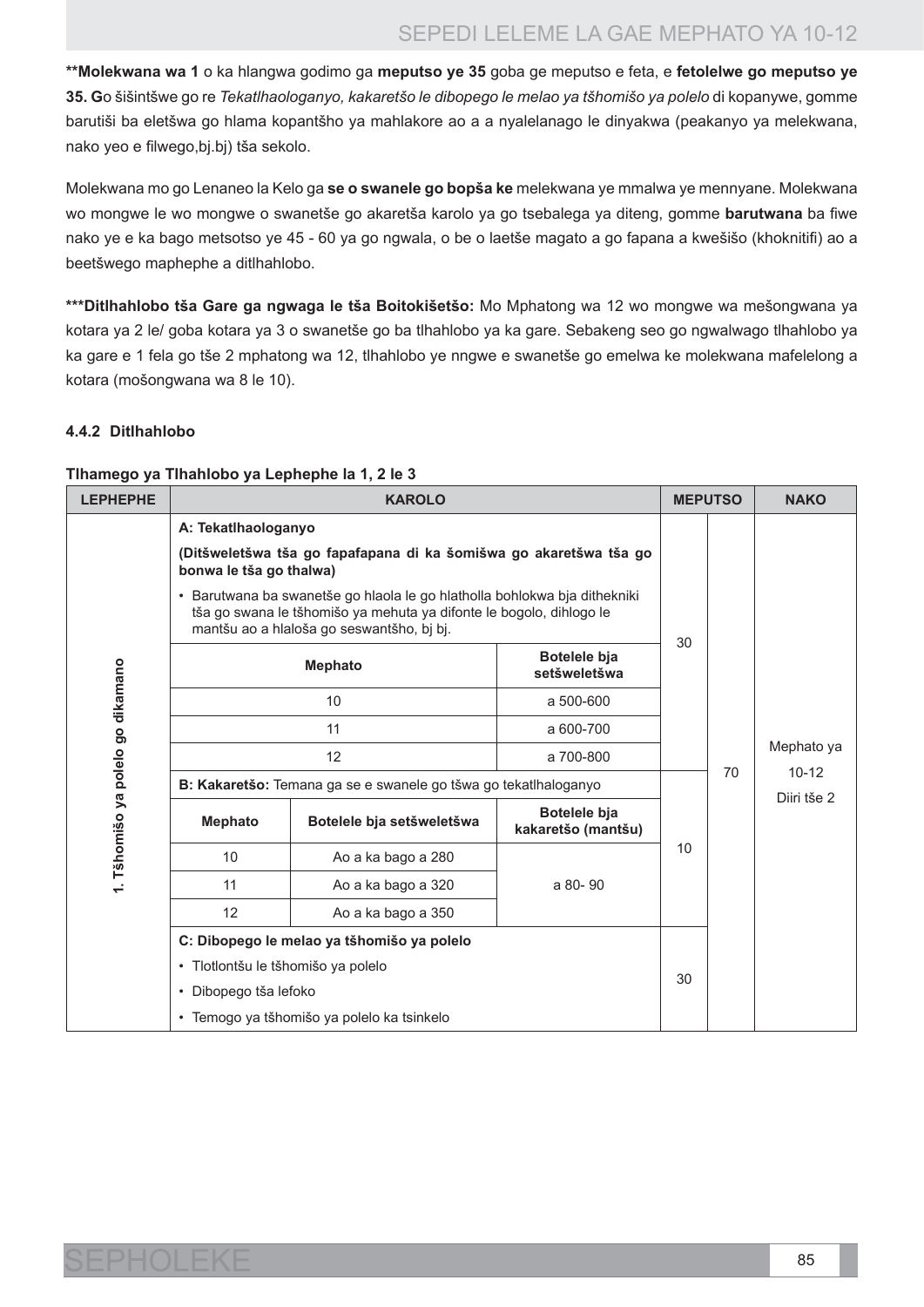| <b>LEPHEPHE</b>      | <b>KAROLO</b>                                                                                                                                                                                             |                                                | <b>MEPUTSO</b> |    | <b>NAKO</b>                                                       |
|----------------------|-----------------------------------------------------------------------------------------------------------------------------------------------------------------------------------------------------------|------------------------------------------------|----------------|----|-------------------------------------------------------------------|
|                      | A: Theto - direto tše di bonwego (dipotšišo tša diteng /potšišo ya<br>taodišo go tšwa go direto tše nne tše di sa bonwego, gomme go<br>kgethwa tše pedi fela) le tše di sa bonwego (dipotšišo tša diteng) |                                                |                |    |                                                                   |
|                      | (Tše di bonwego = 20, tše di sa bonwego = 10)                                                                                                                                                             |                                                |                |    |                                                                   |
|                      | <b>Mephato</b>                                                                                                                                                                                            | Botelele bjaditaodišo tša<br>dingwalo (mantšu) | 30             |    |                                                                   |
|                      | 10                                                                                                                                                                                                        | a 150-200                                      |                |    |                                                                   |
|                      | 11                                                                                                                                                                                                        | a 200-250                                      |                |    |                                                                   |
|                      | 12                                                                                                                                                                                                        | a 250-300                                      |                |    |                                                                   |
| 2. Dingwalo / Dipuku | Lekola tše di latelago mo go taodišo:                                                                                                                                                                     |                                                |                |    | Mphato wa 10<br>Diiri tše 2<br>Mephato ya 11-12<br>Diiri tše 21/2 |
|                      | · Diteng (tlhathollo ya hlogo ya sereto, botebo bja ngangišano,<br>thekgo le kwešišo ya sereto) (60%)                                                                                                     |                                                |                | 80 |                                                                   |
|                      | · Polelo le sebopego (sebopego, kelelo ya tatelano le tlhagišo,<br>polelo, segalo le setaele) (40%)                                                                                                       |                                                |                |    |                                                                   |
|                      | B: Padi - Potšišo ya diteng/dikamano goba potšišo ya taodišo                                                                                                                                              |                                                | 25             |    |                                                                   |
|                      | C: Papadi/tiragatšo - Potšišo ya diteng goba potšišo ya taodišo                                                                                                                                           |                                                |                |    |                                                                   |
|                      | ELA TLHOKO: Balekwa ba swanetše go araba potšišo E TEE ya<br>TAODIŠO le E TEE ya diteng/dikamano go tšwa go Karolo ya B<br>GOBA Karolo ya C.                                                              |                                                |                |    |                                                                   |
|                      | <b>Mephato</b>                                                                                                                                                                                            | Botelele bja taodišo ya<br>dingwalo            |                |    |                                                                   |
|                      | 10                                                                                                                                                                                                        | a 300-350                                      |                |    |                                                                   |
|                      | 11                                                                                                                                                                                                        | a 350-400                                      | 25             |    |                                                                   |
|                      | 12                                                                                                                                                                                                        | a 400-450                                      |                |    |                                                                   |
|                      | Lekola tše di latelago mo go taodišo ya puku:                                                                                                                                                             |                                                |                |    |                                                                   |
|                      | · Diteng (tlhathollo ya hlogo ya sereto, botebo bja ngangišano,<br>thekgo le kwešišo ya sereto) (60%)                                                                                                     |                                                |                |    |                                                                   |
|                      | · Polelo le sebopego (sebopego, kelelo ya tatelano le tlhagišo,<br>polelo, segalo le setaele) (40%)                                                                                                       |                                                |                |    |                                                                   |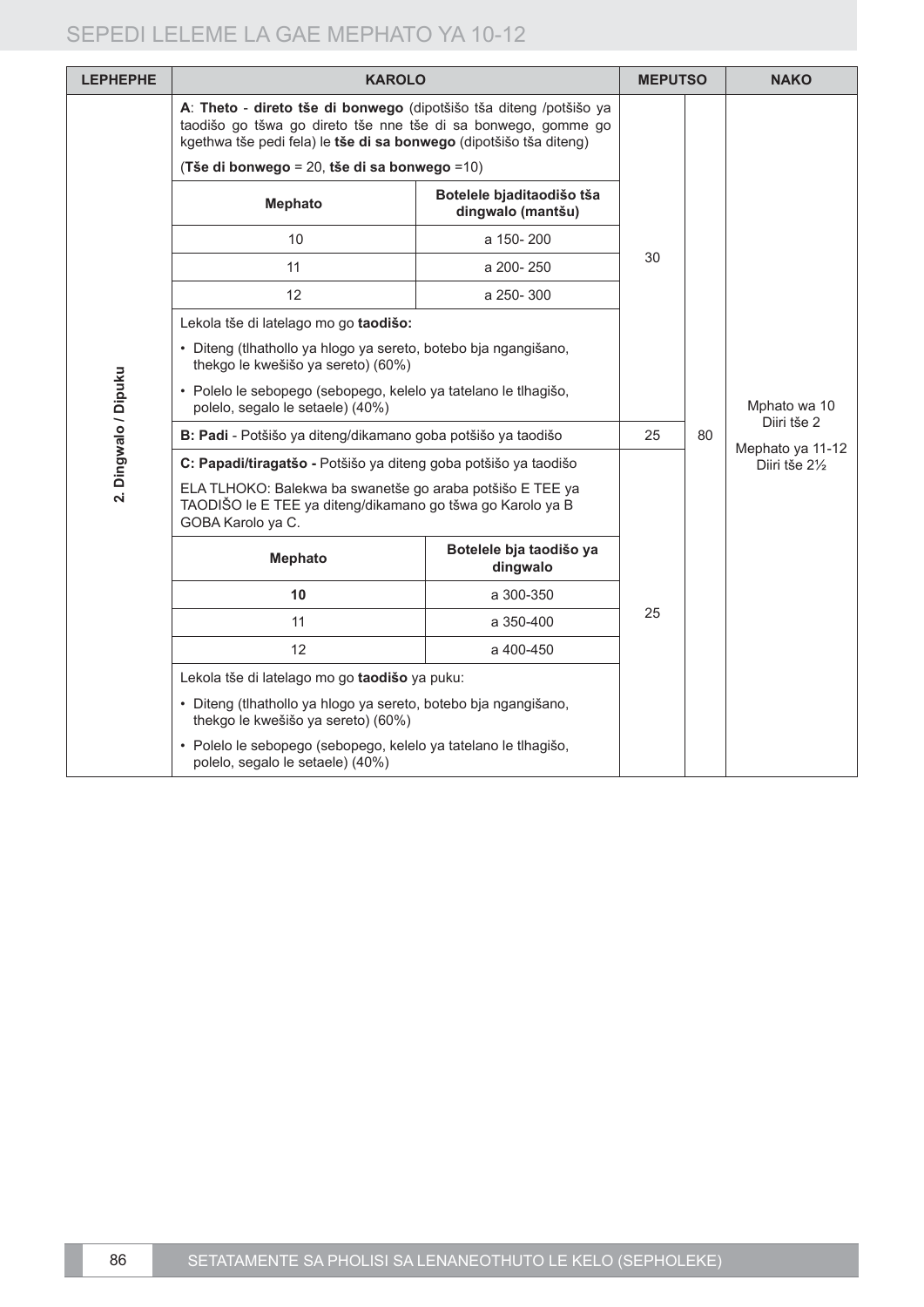| <b>LEPHEPHE</b>                 | <b>KAROLO</b>                                                                                                                                                                                                                                                                                                                                                                                                                                                                                                                                             |                                          | <b>MEPUTSO</b> |     | <b>NAKO</b>                                     |
|---------------------------------|-----------------------------------------------------------------------------------------------------------------------------------------------------------------------------------------------------------------------------------------------------------------------------------------------------------------------------------------------------------------------------------------------------------------------------------------------------------------------------------------------------------------------------------------------------------|------------------------------------------|----------------|-----|-------------------------------------------------|
|                                 | A: Taodišo - Taodišo e 1<br>Kanegelo / Tlhaloši / Kgadimo / Ngangišano /<br>Kahlaahlo                                                                                                                                                                                                                                                                                                                                                                                                                                                                     |                                          |                |     |                                                 |
|                                 | <b>Mephato</b>                                                                                                                                                                                                                                                                                                                                                                                                                                                                                                                                            | Botelele bja taodišo<br>(mantšu)         |                |     |                                                 |
|                                 | 10                                                                                                                                                                                                                                                                                                                                                                                                                                                                                                                                                        | a 300 - 350                              | 50             |     |                                                 |
|                                 | 11                                                                                                                                                                                                                                                                                                                                                                                                                                                                                                                                                        | a 350 - 400                              |                |     |                                                 |
|                                 | 12                                                                                                                                                                                                                                                                                                                                                                                                                                                                                                                                                        | a 400 - 450                              |                |     |                                                 |
|                                 | Ela tše di latelago:                                                                                                                                                                                                                                                                                                                                                                                                                                                                                                                                      |                                          |                |     |                                                 |
|                                 | • Diteng le peakanyo (60%)                                                                                                                                                                                                                                                                                                                                                                                                                                                                                                                                |                                          |                |     |                                                 |
|                                 | · Polelo, setaele le go hlokola (30%)                                                                                                                                                                                                                                                                                                                                                                                                                                                                                                                     |                                          |                |     |                                                 |
|                                 | · Sebopego (10%)                                                                                                                                                                                                                                                                                                                                                                                                                                                                                                                                          |                                          |                |     |                                                 |
|                                 | B: Ditšweletšwa tše 2- Ditšweletšwa tša tirišano:                                                                                                                                                                                                                                                                                                                                                                                                                                                                                                         |                                          | 50<br>(2 X 25) |     | Mphato wa 10<br>diiri tše 2                     |
| Go ngwala<br>$\dot{\mathbf{c}}$ | Mangwalo a segwera /semmušo (boipelaetšo /<br>kgopelo / kgwebo/ditebogo/akela/ kwelobohloko)/<br>mangwalo a semmušo le ao a sego a semmušo a<br>go ya kgašong/ boitsebišophelo le lengwalo la go<br>tiišetša kgopelo /tša bophelo bja mohu / lenaneothero<br>le metsotso ya kopano (di botšišwa di kopantšwe)<br>/ pego (ya semmušo le yeo e sego ya semmušo)<br>/ tshwayotshwayo / athikele ya kuranta / athikele<br>ya kgatišobaka / go fa polelo ya go ngwalwa ya<br>semmušo le yeo e sego ya semmušo / poledišano /<br>potšišotherišano ya go ngwalwa |                                          |                | 100 | Mephato ya<br>11-12 diiri tše<br>$2\frac{1}{2}$ |
|                                 | <b>Mephato</b>                                                                                                                                                                                                                                                                                                                                                                                                                                                                                                                                            | Botelele bja<br>setšweletšwa<br>(mantšu) |                |     |                                                 |
|                                 | $10 - 12$                                                                                                                                                                                                                                                                                                                                                                                                                                                                                                                                                 | 180 - 200 - diteng<br>fela               |                |     |                                                 |
|                                 | Ela tše di latelago:                                                                                                                                                                                                                                                                                                                                                                                                                                                                                                                                      |                                          |                |     |                                                 |
|                                 | · Diteng/dikamano, peakanyo, le tlhamego (60%)                                                                                                                                                                                                                                                                                                                                                                                                                                                                                                            |                                          |                |     |                                                 |
|                                 | · Polelo, setaele le hlokola (40%)                                                                                                                                                                                                                                                                                                                                                                                                                                                                                                                        |                                          |                |     |                                                 |

#### **Diteng tše di tlogo rutwa**

Kelo e šetša diteng bjalo ka ge di tšwelela tokomaneng ye. Go ya le ka tšwetšopele ya dikgopolo tša diteng go kgabaganya mephato, diteng le mabokgoni go tloga go mephato ya 10-12 di tla lekolwa go maphephe a ka ntle mafelelong a mphato wa 12.

#### **Mešongwana ya Kelo ya Bomolomo/orale : Lephephe 4**

Mešomo ya kelo ya bomolomo/orale yeo e phethagatšwago gare ga ngwaga e ba karolo ya kelo ya ka ntle ya mafelelong a ngwaga mphatong wa 12. E akararetša meputso ye 50 go ye 300 ya kelo ya ka ntle ya mafelelong a ngwaga. Diteng ka botlalo tša mešomo ya bomolomo, tšeo di rutwago gare ga ngwaga, di ka tsela ye e latelago: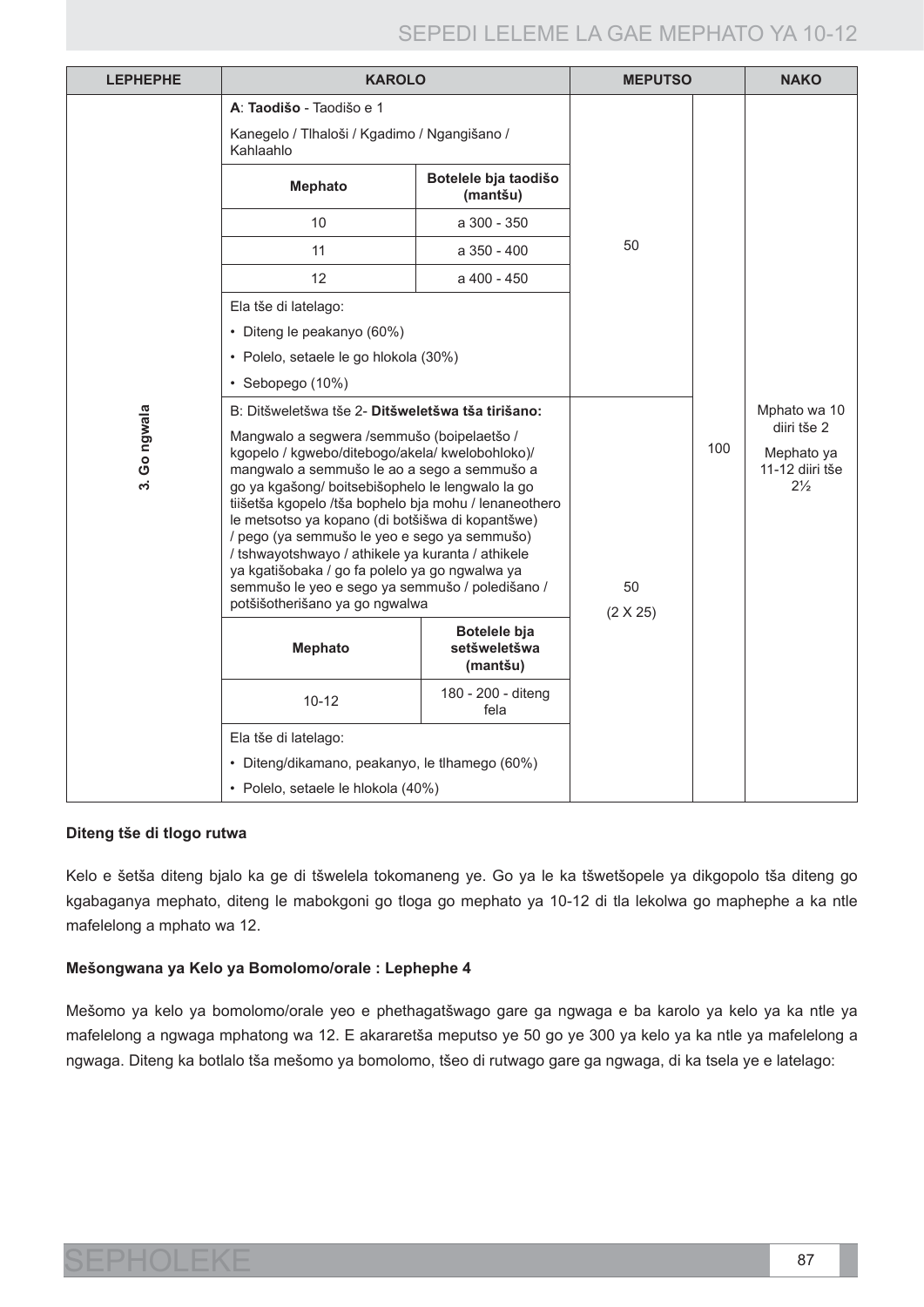| Lephephe          | <b>DITENG KA BOTLALO</b>                                                                                                                                                                                                                                                  | <b>MEPUTSO</b> |    |    |
|-------------------|---------------------------------------------------------------------------------------------------------------------------------------------------------------------------------------------------------------------------------------------------------------------------|----------------|----|----|
|                   | Bomolomo/diorale di tla hlangwa le go elwa ka gare gomme tša lekolwa ka<br>ntle.                                                                                                                                                                                          |                |    |    |
|                   | • Go bolela:                                                                                                                                                                                                                                                              |                |    |    |
|                   | Polelo ya go itokišetšwa                                                                                                                                                                                                                                                  | 2X10           | 20 |    |
| 4. Bomolomo/orale | Go lekolwa: mabokgoni a go nyakišiša, peakanyo le thulaganyo ya diteng,<br>segalo, go bolela, le mabokgoni a go hlagiša, tsebo ye e tseneletšego ya<br>tšhomišo ya polelo, kgetho, tlhamo le tšhomišo ya dithuši tša go theeletšwa,<br>tša go theeletšwa e bile di bonwa. |                |    |    |
|                   | • Go bolela                                                                                                                                                                                                                                                               |                |    | 50 |
|                   | Polelo ya go se itokišetšwe                                                                                                                                                                                                                                               |                | 15 |    |
|                   | Go lekolwa: peakanyo le thulaganyo ya diteng, segalo, go bolela le<br>mabokgoni a go hlagiša, tsebo ye e tseneletšego ya tšhomišo ya polelo.                                                                                                                              |                |    |    |
|                   | • Go theeletša                                                                                                                                                                                                                                                            |                |    |    |
|                   | Go theeleletša kwešišo                                                                                                                                                                                                                                                    | 15             | 15 |    |
|                   | Go lekolwa: Go theeletša ka tsinkelo go kwešiša, tshedimošo le tekolo                                                                                                                                                                                                     |                |    |    |

#### **4.5 Go rekhota le go bega**

Go rekhota ke tshepetšo yeo morutiši a ngwalago le go boloka maemo a bokgoni bja morutwana go mošomo wo o itšego wa kelo. Go rekhota go laetša kgatelopele ya morutwana ya go ikhweletša tsebo bjalo ka ge e hlalošwa ka go Ditatamente tša Pholisi tša Lenaneothuto le Kelo. Bokgoni bja morutwana bjo bo rekhotilwego bo swanetše go bontšha bohlatse bja kgatelopele mphatong le gore o loketše go tšwelapele goba go hlatlošwa go ya mphatong wo o latelago. Direkhoto tša bokgoni bja morutwana di swanetše go šomišwa gape go kgonthišiša kgatelopele ye e dirilwego ke morutiši le morutwana nakong ya ge go rutwa ebile go ithutwa.

Go bega ke tshepetšo ya go kgokaganya bokgoni bja morutwana le bja barutwana ba bangwe, batswadi, dikolo le bakgathatema ba bangwe ka ga tšeo barutwana ba di fihleletšego. Bokgoni bja morutwana bo ka rekhotwa ka ditsela tše ntši. Ditsela di akaretša dikarata tša go bega, matšatši a go etela dikolo, dikopano tša batswadi, dikhonferense tša motswadi –morutiši, go letša megala, mangwalo, mangwalotaba a phapoši goba a sekolo, bj.bj. Barutiši ba mephato ka moka ba bega dipoelo tša thuto ka dipersente. Maemo a go fapana a phihlelelo le makala a dipersente a go sepelelana le ona a laetšwa Nkatlapaneng ya ka fase.

| KHOUTU YA TEKANYETŠO | <b>DITLHALOŠI TŠA BOKGONI</b> | <b>PERSENTE</b> |
|----------------------|-------------------------------|-----------------|
|                      | Bokgoni bjo bo botse kudukudu | $80 - 100$      |
| 6                    | Bokgoni bjo bo botse kudu     | 70 - 79         |
| 5                    | Bokgoni bja go kgotsofatša    | $60 - 69$       |
| 4                    | Bokgoni bjo bo lekanego       | $50 - 59$       |
| 3                    | Bokgoni bja go amogelega      | $40 - 49$       |
| $\overline{2}$       | Bokgoni bja go išega          | $30 - 39$       |
|                      | O hlolegile                   | $0 - 29$        |

#### **DIKHOUTU LE DIPERSENTE TŠA GO REKHOTA LE GO BEGA**

Barutiši ba tla rekhota meputso ya nnete malebana le mošomo ka go šomiša lephephe la go rekhota; gomme ba bega dipersente go lebana le thuto ka dikarateng tša barutwana tša pego.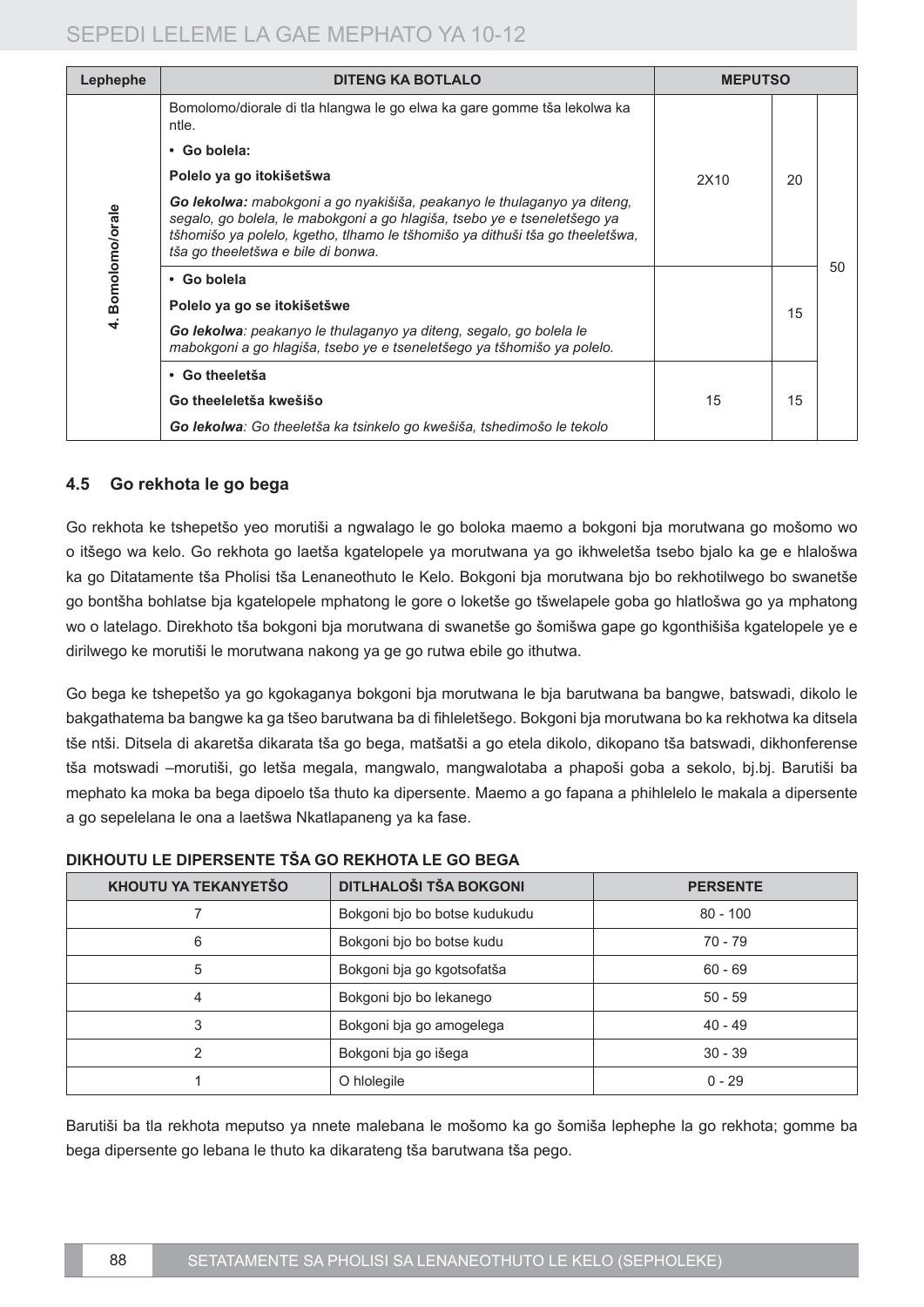#### **4.6 Tekanyetšo ya kelO**

Tekanyetšo e laetša tshepetšo yeo e netefatšago gore kelo ya mešomo e a amogelega, ke ya nnete ebile e a botega. Tekanyetšo e swanetše go phethagatšwa maemong a sekolo, selete, profense le a bosetšhaba. Ditiragatšo tša tekanyetšo ya botlalo ye e nepagetšego, di swanetše go šetšwa gore go tle go kgonthišišwe boleng bja kelo ya dithuto.

#### **4.6.1 Kelo ya Semmušo (KTS)**

- Melekwana le tlhahlobo ya Mephato ya 10 le 11 e lekolwa ka gare. Mohlahli wa thuto o swanetše go lekanyetša sešupo sa mešomo ye a e lekotšego nakong ya ge a etela dikolo, go netefatša maemo a tekanyetšo a mešomo ya ka gare.
- Go Mphato wa 12 melekwana le tlhahlobo di swanetše go lekolwa ke profense. Mošomo wo o laolwa ke Kgoro ya Thuto ya profense.
- Bahlahli ba thuto ba swanetše go lekanyetša dišupo tša maphephe a dipotšišo a melekwana le ditlhahlobo pele barutwana ba ka ngwala go netefatša maemo le go hlahla barutiši ka go hlama dipotšišo tša mešomo ye.

#### **4.6.2 Mešomo ya Kelo ya bomolomo / orale**

- **• Mephato ya 10 le 11**: Mošomo wo mongwe le wo mongwe wa bomolomo/orale wo o tlogo šomišwa bjalo ka karolo ya Lenaneo la Kelo o swanetše go lekanyetšwa ke hlogo ya thuto yeo pele barutwana ba ka o phethagatša. Barutiši ba ela mešomo ya bomolomo/orale mephatong ya 10 le 11. Mohlahli wa thuto o swanetše go lekanyetša sešupo sa mešomo ya bomolomo/orale nakong ya ge a etetše dikolo go netefatša maemo a mešongwana le tekanyetšo ya ka gare.
- **• Mphato wa 12**: Mešongwana ya bomolomo e swanetše go hlangwa ka gare, e elwe ka gare gomme e lekanetšwe **ka ntle**. Mošomo wo mongwe le wo mongwe wa bomolomo/orale wo o tlogo šomišwa bjalo ka karolo ya Lenaneo la Kelo, o swanetše go lekanetšwa ke hlogo ya thuto yeo pele barutwana ba ka o phethagatša. Barutiši ba ela mešomo ya bomolomo/orale. Mohlahli wa thuto o swanetše go lekanyetša sešupo sa mešomo ya bomolomo/orale nakong ya ge a etetše dikolo go netefatša maemo a mešomo le tekanyetšo ya ka gare. Sešupo/ sa barutwana go tšwa sekolong se sengwe le se sengwe e swanetše go lekanyetšwa go netefatša maemo a bokgoni bja bona bja bomolomo.

#### **4.7 Kakaretšo**

Tokomane ye e balwe mmogo le:

- **4.7.1** *National policy pertaining to the programme and promotion requirements of the National Curriculum Statement Grades R-12*; le
- **4.7.2** The policy document, *National Protocol for Assessment Grades R-12.*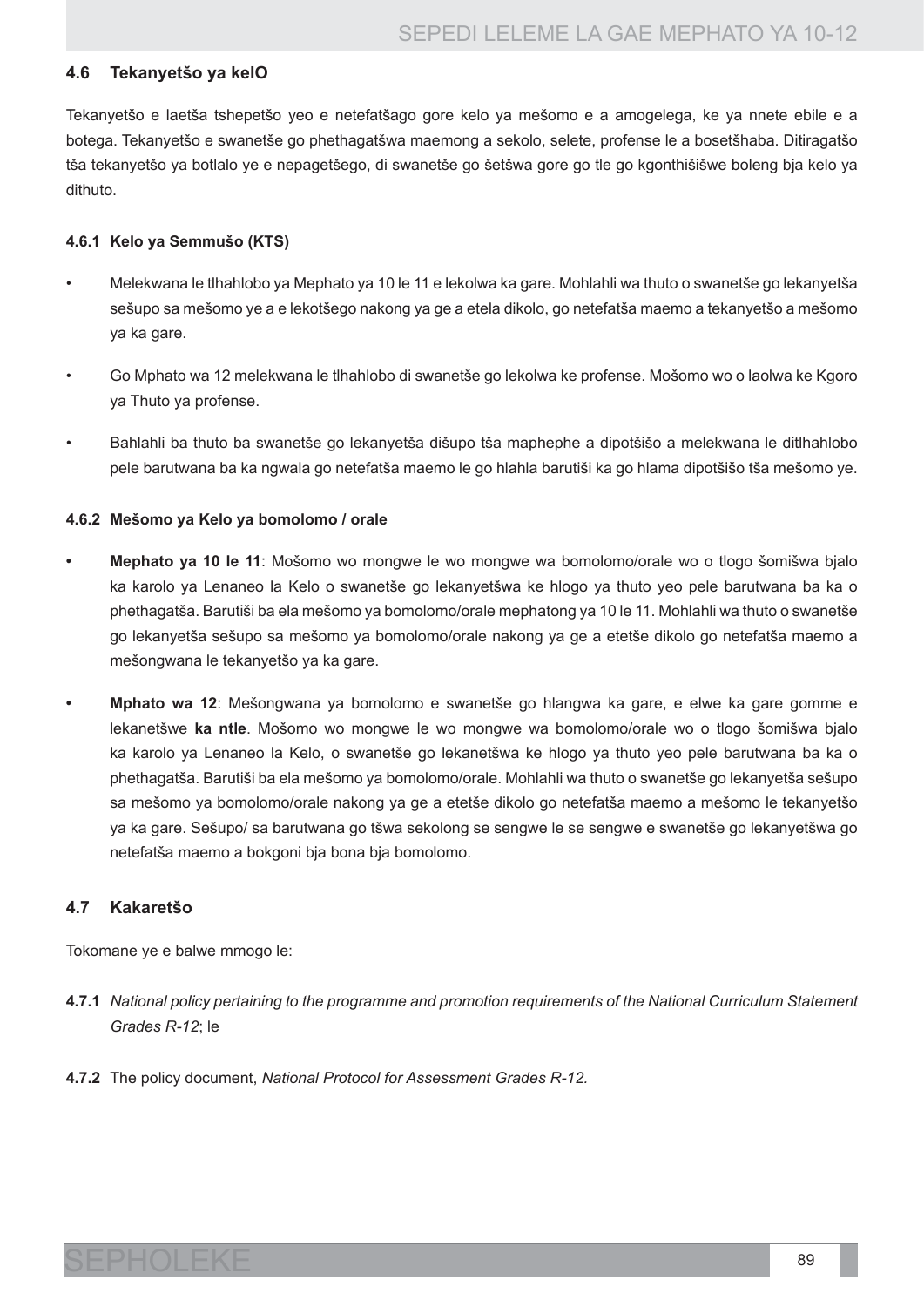# TLHALOŠONTŠU

**akronimi–** lentšu la go bitšega leo le bopilwego ka tlhaka goba ditlhaka tša mathomo tša sekafoko goba leina (mohlala, Sepholeke- Setatamente sa Pholisi sa Lenaneothuto le Kelo)

**analotši**-1. Go hwetša ditshwano mo dilong tše ka tebelelo di bonalago di fapana.

2. Tsela ya go hlatholla goba go laetša se sengwe, fela e sa hlatsele. Go swanetše go ba le tshepelelano ya maleba gare ga seo se hlalošwago le tlhalošo ka botlalo ya analotši

**aneketote**–Dikanegelo tša ditiragalo tše nnyane tše di anegwago go fa tshedimošo, boithabišo, tshegišo, goba go utolla moanegwa

**animeišene** - thekniki ya go šomiša tatelano ya diswantšho tša go se šuthe, go di tšweletša e ke di a šutha goba di a phela

**Kganetšosehloa**– ge dintlha tša godimo tšeo di bego di letetšwe di sa phethagatšwa, goba boithabišo bo sa fihlelelwa, goba bohlokwa bja thulaganyo ya pukwana bo timelela ka bjako ka lebaka la tshegišo le ditiragalo tše di se nago mohola.

**anthisese** - tlhalošo ya dikgopolo tše pedi tša go thulana goba dikgopolo tša go fapana tekatekanong ya phapantšho (mohlala. 'go itlhaganela kudu, lebelo le le nyane, )

**baamogedi ba tshedimošo** - 1. Babadi, batheeletši, goba babogedi ba setšweletšwa se se itšego; ka go peakanyo ya sengwalwa baboledi/bangwadi ba swanetše go hlokomela mohola le baamogedi ge ba kgetha mokgwa wa maleba wa go ngwala

2. koketšo. gabotsebotse, baamogedi ba tshedimošo ke bao ba bogetšego mmino goba dipapadi ge di diragatšwa.

**badišiša–**padišišo ke mokgwa wa go bala wa go fa mmadi sebaka se sengwe gape gore a kwešiše setšweletšwa se se lego bothata

**bapetša** (lebelela le phapantšho) - go ela ka fao dilo di swanago goba di fapanago

**bobotse bja ka gare**- 1.go hlokomela bobotse bja polelo ka go hlokomela le go kgahlwa ke mohola wa go se fele wa ditšweletšwa

 2. motho yo bjalo o hlokomela botse bja botaki. "Bobotse bja ka gare" bo hlaloša botse bjo bo humanwago mešomong ya botaki. Motho a ka ahlaahla bobotse bja mošomo, goba a dira dikahlolo tša bobotse

**Boemo/Dikamano** - ka mehla setšweletšwa se šomišwa le go tšweletšwa ka gare ga boemo; kamano e akaretša maemo a bophara le bokgauswi go swana le boithekgo bja leago, setšo le sepolitiki; Lereo le le hlaloša gape seo se latelago goba se latelwago ke lentšu goba setšweletšwa gomme se na le mohola tlhalošong

**boikgopolelo** - go humana tlhalošo ya seo o sa se kwešišego goba se tšweleditšwego ka go iša mogopolo kua le kua le go akanya ditlamorago tša gona. Gantši bangwadi ba dingwalo, kudu, padi, kanegelokopana, bj.bj ba šomiša boikgopolelo ge ba ngwala dipuku tša bona.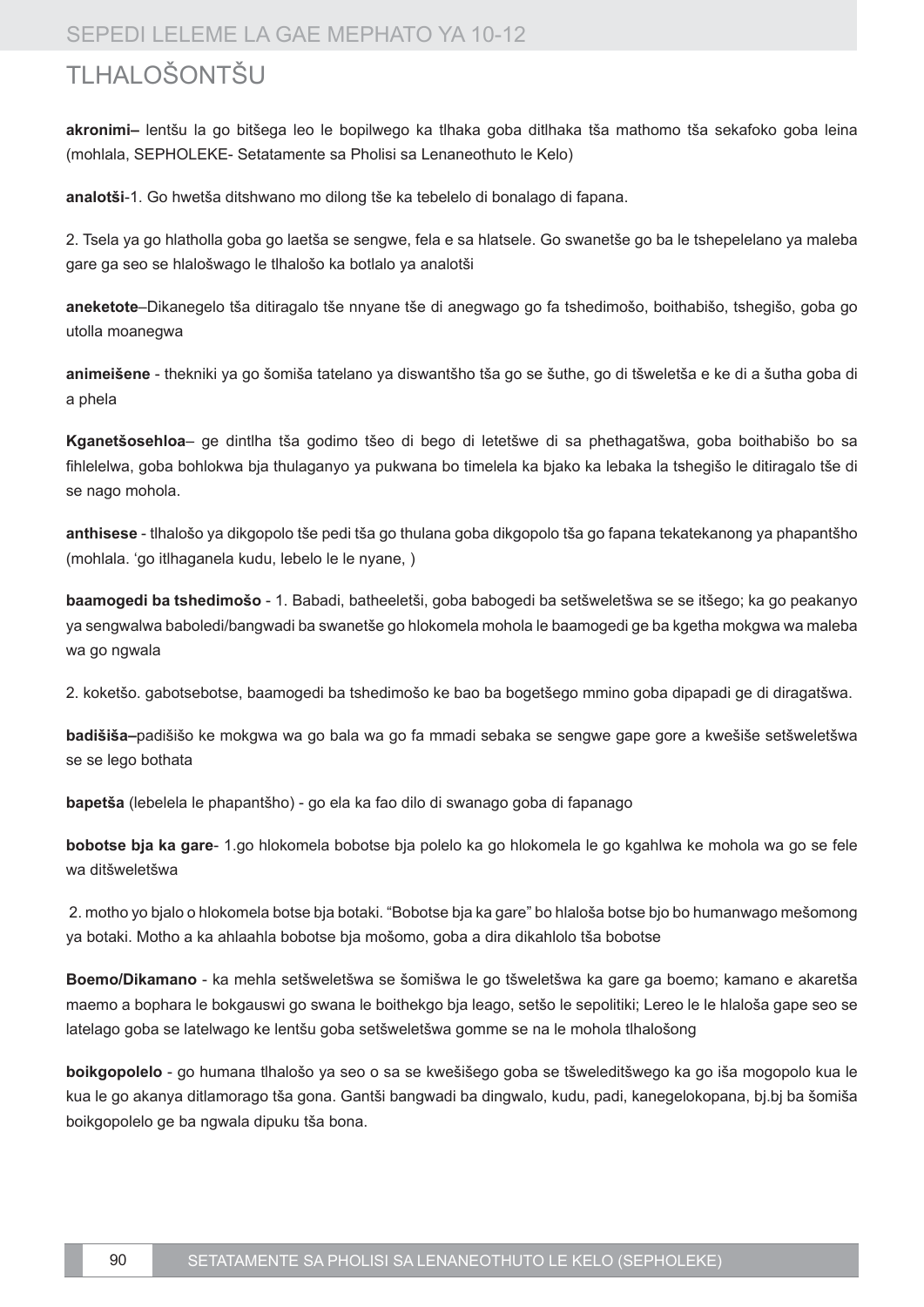**bomalementši**–ge motho a ithuta leleme (goba maleme) go oketša Leleme la Gae la gagwe. Leleme le, ga le tšee sebaka sa Leleme la Gae empa le ithutwa gotee le lona. Go lenaneo la bomalementši, Leleme la Gae le a matlafatšwa la ba la tiišetšwa mola maleme a mangwe a tšewa e le a go oketša (mohlala. Malemetlaleletšo ka moka, go akaretšwa le Leleme la go Ithuta le go Ruta le rutwa gotee le Leleme la Gae fela ga le tšee sebaka sa lona).

**difahloši tša boemo/dikamanotirišo** tša mantšu ao a potapotilego lentšu la go se tsebje, go hwetša tlhalošo ya lona. Mokgwa wo wa go bala o ka rutwa mmogo le tlotlontšu.

**dikahlaahlo tša phanele** - dikaahlahlo tše di dirwago ke phanele gomme di lebišitše go morero wo o itšego; go tšona go ka bopšwa dihlopha tša go boledišana ka sererwa se se itšego, go araba dipotšišo le go phethamešongwana

**dipoleloselete** –.dipolelo tšeo di fapanago go ya ka dilete gomme di hwetšagala mafelong a mannyane. Le ge mo mabakeng a mangwe di fapana ka tlotlontšu, sebopego, tlhabošo ya mantšu, bj.bj., gantši di nyalelana kudu ka tsela ye e lego go re motho a ka no se bone phapano.

**dipotšišotherišano**- mokgwa wa go nyakišiša tshedimošo ye e itšego ka go šomiša kgoboketšo ya dipotšišo. Tshedimošo e ka kgoboketšwa ka bomolomo goba ka mokgwa wa go ngwala. Gantši maikemišetšo a yona ke go phethagatša morero wo o itšeng.

**dithalwa**– ditšweletšo tša botaki bja go bonwa goba sethekniki (mohlala. dithalwa, diswantšho tše di thadilwego).

**dithekniki tša dithalwa tša sinema** - didirišwa tša go šomišwa go bopa filimi (mohlala. tlhamo, go bonega, mohuta wa go tšea diswantšho)

**ditšweletšwa tša go bonwa** - kemedi ya go bonwa ye e ka bogelwago ebile e tliša melaetša (mohlala. diswantšho tša filimi, dinepe, dithalwa tša khomphuthara, dikhathune, mmotlolo, dithalwa, tša botaki)

**ditšweletšwa tša makgonthe** - ditšweletšwa tša go ba le mošomo wa go diragatša, ga se tša dingwalo (mohlala. Diathikele tša kgatišobaka le kuranta, direkhoto tša go tšwa seyalemoyeng le thelebišeneng, Dipapatšo, maswao a ditšweletšwa, diproutšhara tša go sepela, diforomo tša mmušo, mehlala ya mangwalo a nnete)

**ditumatshwano** - lentšu le tee leo le bitšwago go swana ebile le peletwa go swana fela le na le ditlhalošo tša go fapana. (mohlala. 'leina 'thaba' le lediri 'go thaba'')

**fonte**– mohuta le bogolo bja ditlhaka tše di šomišwago ge go ngwalwa, go tlanywa (mohlala. 12pt (bogolo) Times New Roman (setaele sa go ngwala ditlhaka)

**foramo** - Go bolela ka sehlopha goba ka ngangišano ya foramo go ka šomišwa kgahlanong le dikolo tše dingwe, goba ka phapošing ka go arola barutwanaka ka dihlopha tše nne, se sengwe le se sengwe

se bolela ka karolwana ye itšego ya sererwa se tee. Moahlodi o tla tšea sephetho sa gore go fentše sehlopha se fe.

**gatelela** (mo lentšung goba lefokong) - go gatelela senoko se se itšego mo lentšung goba lentšu mo lefokong

**go bona dilo ka lehlakore le tee (sterothaepe) -** go se fetoše kgopolo (gantši o tšea lehlakore) mabapi le go re ke karolo efe yeo motho yo a itšego a swanetšego go e bapala

**go ruma**-go šomiša difahloši tša go ngwalwa goba tša go bonwa go ngwala seo se sa tšwelelego gabotse go tšwa sengwalweng.

**hlatholla-**go dira gore tlhalošo ya setšweletšwa e kwešišege go mmadi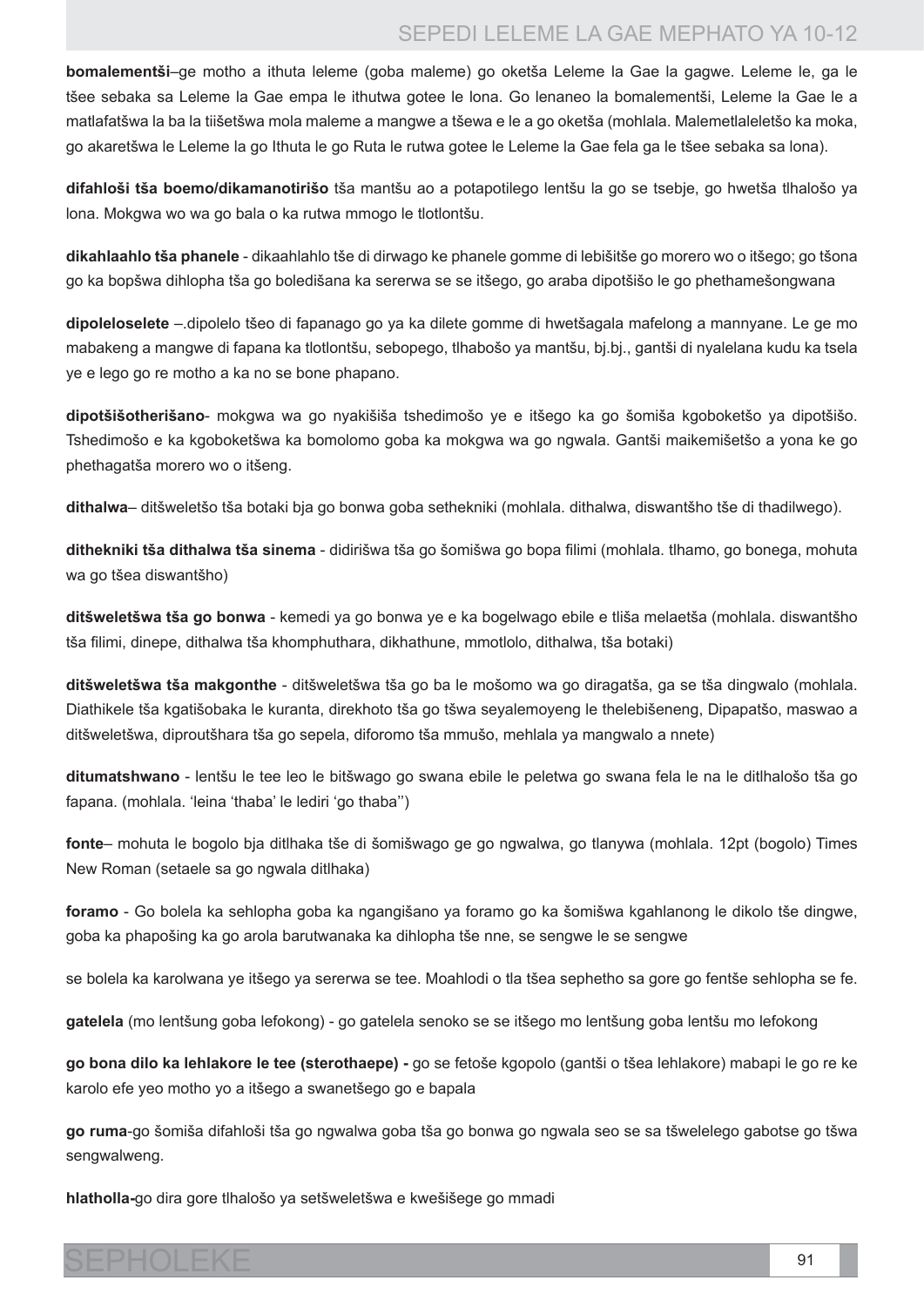**hlogotaba**- ke hlogo ye ditaba tše di bolelwago di lebišitšwego go yona, e tšea taolo ya polelo

**Hlola** (lebelela gape poelo) - seo se tšweletšago tiragalo goba seemo

**kanegelo** - kgokagano ya go bolelwa goba ya go ngwalwa ka mokgwa wa tatelano ya ditiragalo

**kaparetšo** - theo yeo e rego barutwana ba swanetše go fihlelela thuto go lebeletšwe setaele sa go ithuta, boithekgo le bokgoni

**kelelo** - 1. Lentšu la go tšwa go moela wa noka le akanya kgohlagano le kgokagano ya go fa tšhomišo ya polelo boleng bjo bo lego bja tlhago, bonolo go e šomiša le go e hlatholla

2. Koketšo. Maemo a go amogelega a go laola dibopego tša polelo

**Kelo** - tshepetšo ya go tšwelela ya ditsela tša go fapafapana tša go kgoboketša tshedimošo ka ga bokgoni bja morutwana

**kelotšweledi** - ke kelo ye e amago mešongwana ye e phethagatšwago mo lebakeng la ngwaga ka moka

**kemedi**– selo sa go ema sebakeng sa se sengwe.

**kgegeophetogi/ mafelelo -** mafelelo a papadi ao a bego a sa lebelelwa goba a akanywa gore papadi e ka rungwa/ fetšwa ka tsela yeo.

**Kgegeotiragatšo -** ge babogedi ba papadi ba tseba tšeo di tlogo diragalela baanegwa mola bona ba sa tsebe.

**kgokagano ya motheo le ba bangwe** - mabokgoni a motheo ao a ba thušago go kgokagana ka tsenelelo le ba bangwe

**kodutlo** –1. polelo ya kgegeo goba tlhabošo ya lentšu ye e šomišitšwego go laetša go se loke goba go kgahliša ka yo mongwe

2. polelo ya lenyatšo le go hlohla maikutlo a go galefa.

**kgegeo** - setatamente goba maemo ao a nago le tlhalošo ya go se amogelege ya go fapana le tlhalošothwii.

**kgegeotiragatšo/kgegeoteramatiki** - e direga ge moamogedi/mmadi/mmogedi a tseba kudu ka ga maemo le ditlamorago tša ona go feta baanegwa bao ba amegago; e tsoša maikutlo a letšhogo, a lethabo le gore baamogedi ba tšee karolo.

**kgethollo** - Go tšea lehlakore; go rata selo, kgopolo, mokgwa goba motho o tee go feta yo mongwe go dira gore go be bothata go dira kelo ya go amogelega

**kgohlagano** - 1. Tswalano ya tatelano ye e kgokagantšhago dikgopolo, gomme ya fa temana botee

 2. Koketšo. E ka hlaloša gape dibopego tša polelo tša maleba go tliša tlhalošo, goba sebopego sa lefoko sa maswanedi. Dibopego tša polelo tša go hlakahlakana di dira gore setatamente se se kgohlagane.

**kgokagano** –kgokagano ya mafoko goba ditemana ka go diriša makopanyi, mašala goba poeletšo

**kgwekgwe** - tabakgolo setšweletšweng; setšweletšwa se ka ba le dikgwekgwe tše mmalwa tša go se be pepeneneng

**leganetši/lelatodi -** lentšu la go ganetša/latola le lengwe polelong (mohlala. 'thabile' le 'nyamile')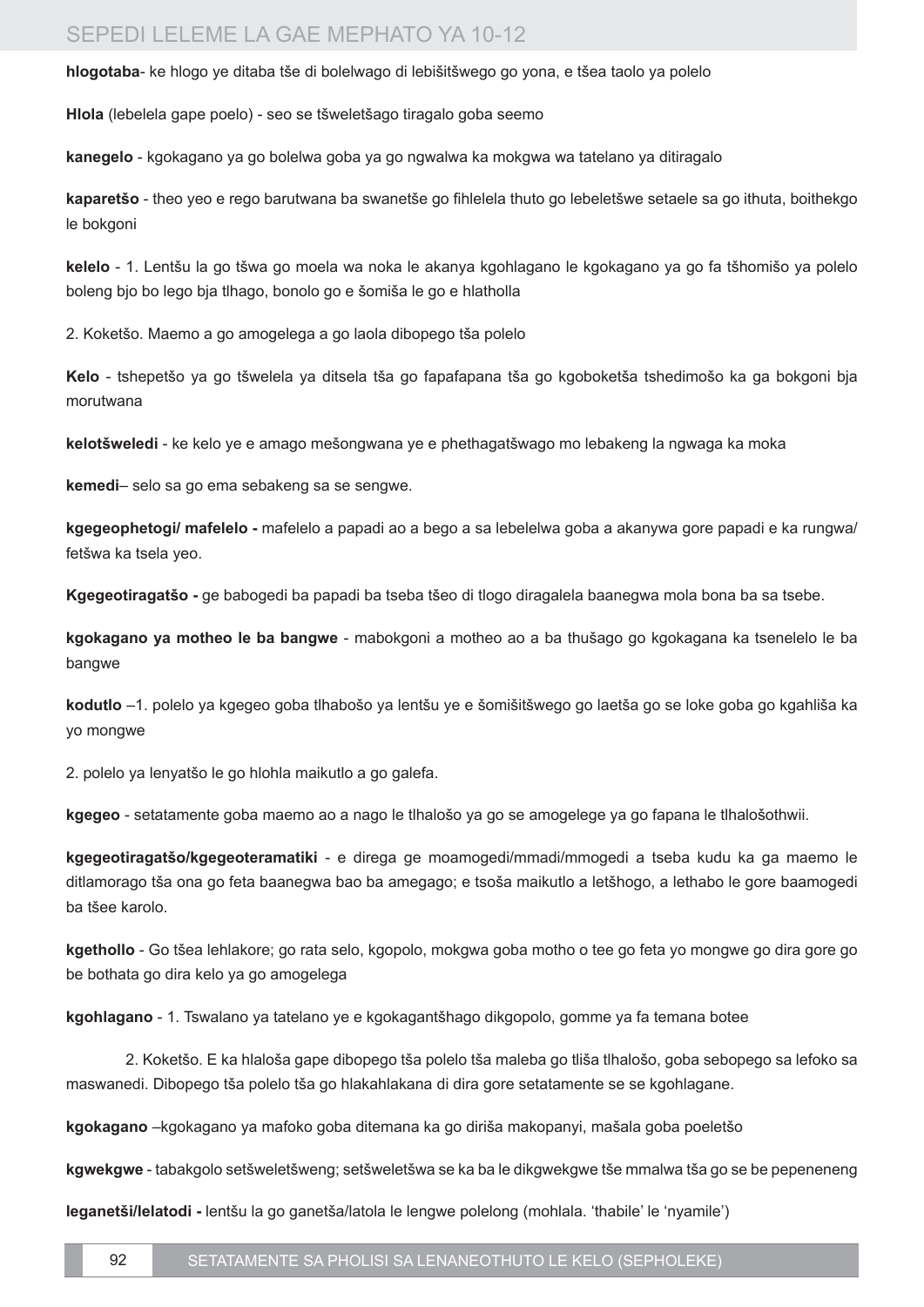**lehlalošetšagotee** (go fapana le **lelatodi/leganetši**) - lentšu leo le nago le tlhalošo ya go swana le le lengwe polelong e tee. Mahlalošagotee mo Sepeding (*Sesothong sa Leboa) a tliša diphapano tše bohlokwa tlhalošong*

**lekola**– go lebeledišiša goba go badišiša ka tsinkelo go fa dikgopolo goba go dira dikahlolo

**lekopanyi** - lentšu la go šomišwa go kopanya dithabe, mantšu, dikafoko goba mafoko

**Leleme la Gae** (lebelela **Lelemetlaleletšo**) - polelo yeo bana ba ithutago yona ka gae; ke polelo ye re naganago ka yona

**Lelemetlaleletšo** - (lebelela Leleme la Gae)- leleme leo le ithutwago go oketša Leleme la Gae .

**lentšu** (l*ebelela kanegelontšu)*–polelo ya tlhabošo goba ya go ngwalwa yeo e kwewago goba e kwešišwago ke bao ba e theeleditšego goba ba e balago

**lentšu la kanego / ntlhatebelelo** - lentšu la moanegi (mohlala. Phapano e ka tšwelela gare ga motho wa pele –'Nna' - yo e lego moanegwa kanegelong, goba kanegelo ka motho wa boraro yo moanegi a bolelago ka yena bjalo ka 'yena' goba 'bona')

**letšo** - lentšu la go tšwa go le lengwe goba go modu; le bopša ka go hlomesetša hlogo goba moselana (mohlala. 'mosepelo go tšwa go sepela')

**Litheresi** (Lebelela tsebotlhaka) - tsebo goba bokgoni bja go ngwala goba go bala ditlhaka goba tsebo ya mošomo wa ditlhaka go hlama mantšu. le go ngwalela merero ya go fapana. Bokgoni bja go hlaloša ditšweletšwa, go dumelela motho go kwešiša lefase la gagwe. *Bokgoni bja gobala le go ngwala goba bja go šomiša khomphuthara, bj.bj.*

**mabokgoni a go kwešiša mantšu** - mekgwa ye e šomišwago ge go balwa lentšu le le sa tsebjego (mohlala. Go kgaogantšha dinoko goba go lebelela tlhalošo ya dihlogo goba meselana

**mabokgoni a thutokwešišo -** mabokgoni a thutokwešišo ao a thušago barutwana go ithuta go kgabaganya lenaneothuto

**mainatlhangwa ka medumo (onomathopia)** - tšhomišo gape ya mantšu go hlama medumo yeo e e hlalošago

**mahlakorentši a mediya** - mekgwatirišo ya go logaganywa ya go akaretša ditšweletšwa tša go ngwalwa, tša go bonwa, modumo, di-video, letše dingwe

**maleba/tshwanelo** - ge polelo e le ya maleba goba ya maswanedi, e swanetšana le boemo bjo e šomišwago go bjona (mohlala. Tumedišo ye 'Re a lotšha, mma' e lebane le polelo ya go hlompha batho ba bagolo mola 'dumela Lesedi' e loketše dithaka)

**mantšu a go se nyakege** - mantšu a mantši a go hloka mohola

**melao** - melao yeo e amogetšwego go tšhomišopolelo. Melao ye mengwe e thuša go goroša tlhalošo (mohlala. Melao ya Dibopego tša polelo, maswaodikga, mongwalo le ditlhakakgolo); ye mengwe e thuša ge go hlagišwa diteng (mohlala. Lenaneo la diteng, kalo ka kakaretšo, dihlogo, dikaratapapetla, dihlogwana, mananeo, diswantšho, lenaneo la mantšu mafelelong a puku); le tše dingwe tša go laetša patrone ya polelo ya go ba le fomula (mohlala. ditumedišo, polelwana)

**melawana ya polelo tšhielano** - setlwaedi sa go laola kelelo ya poledišano magareng ga batho go swana le go fa ba bangwe sebaka sa go fa dikgopolo tša bona, go boeletša goba go nolofatša tlhalošo, go tsena ditaba ka bogare gore o nolofatše tlhalošo, go bušetša poledišano tseleng, go kgopela tlhathollo

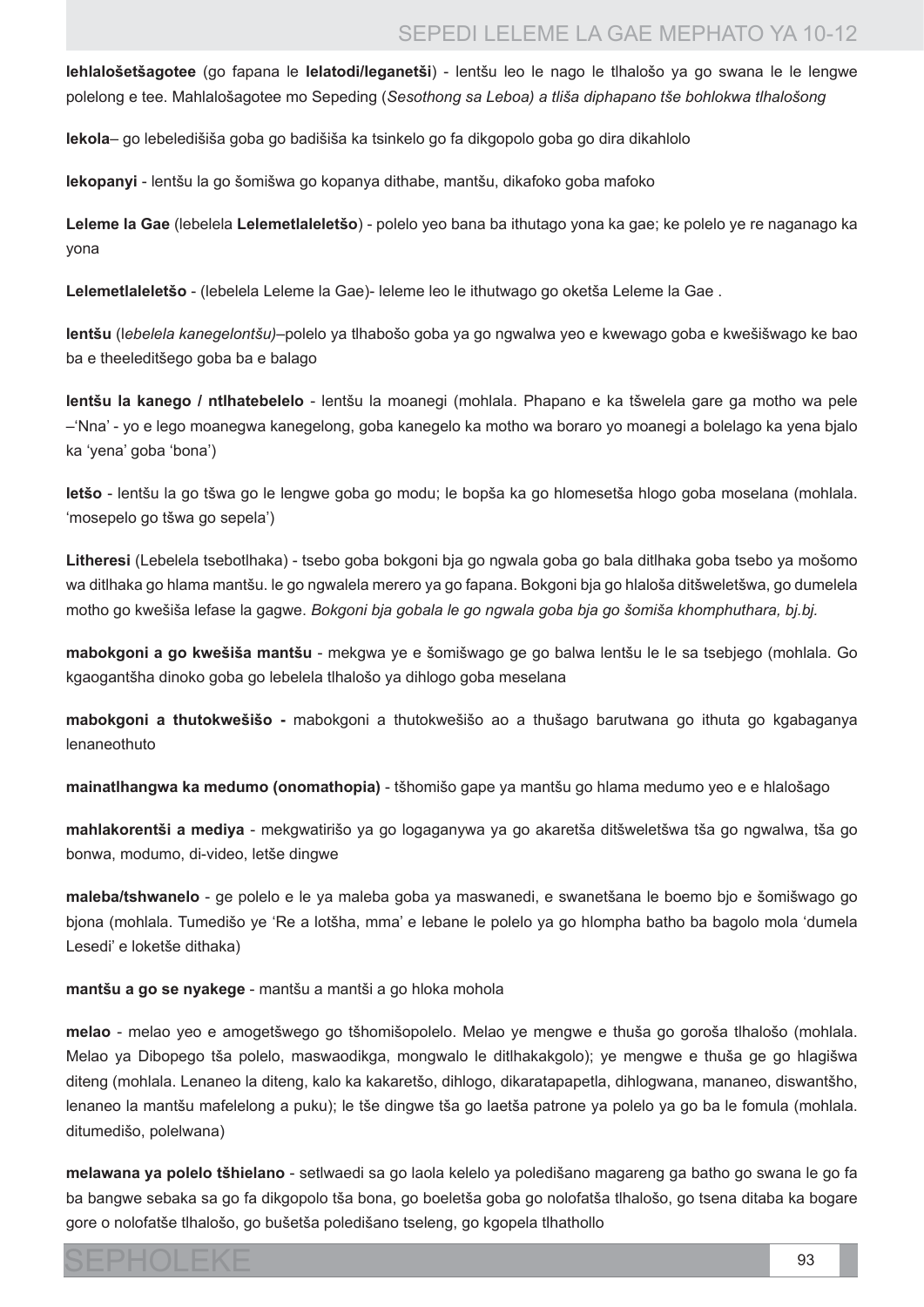**mmepe wa monagano** - kemedi ya kgwekgwe goba ya sererwa yeo mantšu a magolo le dikgopolo tše kgolo di beakantšwego ka go thalwa

**modirišo**– boemo goba maikutlo go ditšweletšwa tša go ngwalwa; o laetša maikutlo goba foreimi ya monagano wa moanegwa; o ka hlaloša gape moya wa go tlišwa ke ditšweletšwa tša go bonwa, tša go theeletšwa le tša mahlakorentši

**mohuta wa sengwalo** - ditšweletšwa ge di hlopšwa go ya ka mehuta ya tšona, mohlala *padi, papadi, theto, lengwalo la kgwebo, lengwalo la segwera*

**mokgwa** - mokgwa wo o itšego wa tatelano goba peakanyo wo o šomišwago go rarolla bothata

**mokgwatirišo (mode)** - mokgwa/tsela ya go hlagiša, ya go boledišana mohlala. Mokgwatirišo wa go ngwalwa, mokgwatirišo wa bomolomo/orale, mokgwatirišo wa go lebelela (wa go akaretša dithalwa tša go swana le dikaratapapetla)); tshedimošo e ka fetošwa go tšwa go mokgwatirišo wo mongwe go ya go wo mongwe (mohlala. Go fetolela kerafo temaneng)

**morumokwano** - mantšu goba methalotheto ya go felela ka modumo wa go swana.

**mošito**– poeletšo ya patrone ya medumo ye e tlwaelegilego

**mothalonako**- thulaganyo go ya ka nako

**mothofatšo** - go fa dilo tšeo di sa welego legorong la batho dika tša batho

**Moya -** maikutlo ao a aparelago mmadi ka sengwalo- moya wo o fokago o tswalana le tikologo le baanegwa.

**ngangišano**– e tšwelela gare ga dihlopha tše pedi tšeo di phenkgišanago. Sehlopha se sengwe le se sengwe se ikemišetša go kgodiša moahlodi le baamogedi ba tshedimošo gore ntlhatebelelo ya sona ka ga sererwa se se filwego, e a kwešišega lego hlatselega go phala ya sehlopha seo go phenkgišanwago naso

**nyalantšho ya dikgopolo** - kgoboketšo ya dikgopolo go tšwa methopong ya go fapana; kakaretšo ya go kwagala ya dikgopolo tšeo ge di kopantšwe

**nyefolo/lenyatšo** - go hlaloša ka mokgwa wa go laola maikutlo a moamogedi sebakeng sa go bolela nnete goba go fa dintlha ka botlalo, *ka maikemišetšo a go gatelela, go kweša bohloko le go kgopiša*

**ntlhatebelelo** - ka fao moanegwa a bonwago ka gona mabapi le ditaba tša *padi goba papadi*

**oksimorone** - motswako wa mantšu a go ba le ditlhalošo tša kganetšano, tša go šomišwa ka boomo go tliša poelo; wa go bopšwa ka lehlaodi go hlaola leina ka tlhalošo ya kganetšo (mohlala. Sephiri se se lego pepeneneng)

**palogape**-ke mokgwa wa go bala wo mmadi a boeletšago go bala, goba a akaretšago tlhalošo ya temana goba kgaolo, ka molomo/orale goba ka go ngwala.

**paradokese** - lefoko la go ikganetša goba la go bonala nke le thulana ka tatelano; kganthe ka morago ga thulano ye, go na le tlhaologanyo goba kwešišego

**paronimi** - mantšu ao go bopšago go tšwa go modu o tee

**pebofatšo** - tlhagišo ya lentšu goba kgopolo ya go amogelega yeo e šomago mo sebakeng sa lentšu/kgopolo ya thogako goba ya go nyefola.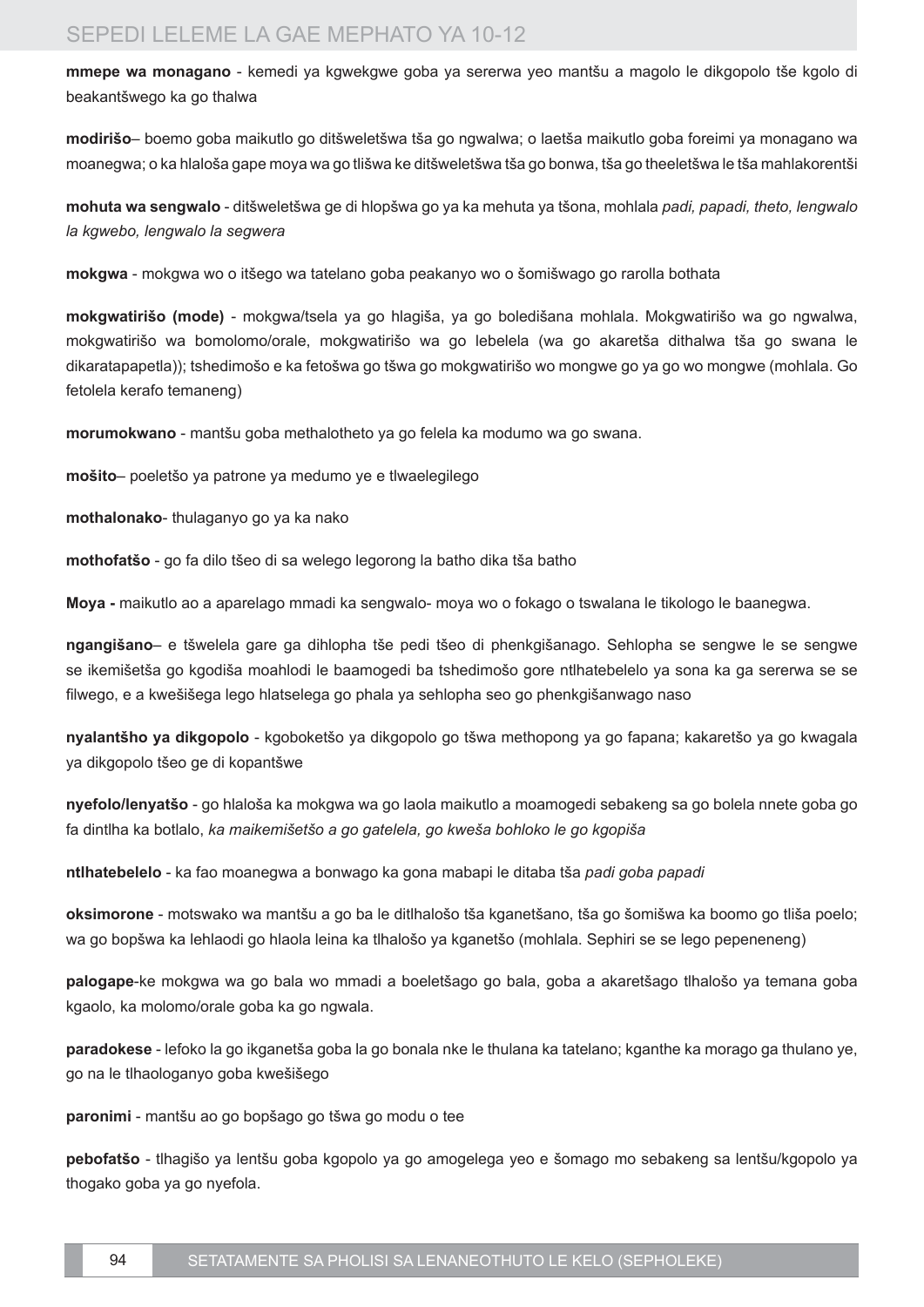**phane**– papadišo ya mantšu ao swanago goba a nago le modumo wa go swana go hlama tshegišo (mohlala. 'Barwadi ba melora ba lala ba lora ba rwala melora bošego.')

**phapantšho** (lebelela le **bapetša**) - go bona ka fao dilo di fapanago

**poelo** (lebelela le **hlola**) - poelo/ditlamorago tša tiragalo goba seemo

**poeletšomodumo–** patrone ya modumo ya go akaretša poeletšo ya ditumammogo. Poeletšo e ka humanwa mathomong a mantšu a go latelelana goba ka gare ga mantšu.

**poeletšatumanoši** - 1. poeletšo (gantši) ya ditumanoši mantšung a mabedi goba go feta fao, mohlala. " "bana ba ba bapala ka santa"

2. koketšo. Ditumanoši ga di gapeletšege go swana swaniswani: ditumanoši tša go batamelana ka modumo di ka šomišwa

**pego** - (ya semmušo le ya go se be ya semmušo) Go fa dipoelo tša maemo, mohlala. Kotsi

**pheteletšannete ya tshegišo** –Tšhomišo ya go fošagala ya go šomiša mantšu a matelele go kgaba; le ge mantšu ao a nyakile go kwagala a nepagetše, fela a fošagetše.

**pheteletšo** - go feteletša ka boomo ka tsela ya go fetišiša (mohlala. go hlaloša selo gore se bonale e le se segolo go fetišiša: 'O mphile thaba ya dijo.')

**phošolla** - tsela ya go thalathala/ngwala le go ngwalolla setšweletšwa go balwa gape le go phošolla tšhomišo ya polelo, maswaodikga le mopeleto le go lekola kgokagano ya dikgopolo le kgohlagano ya sebopego; ka go mediya, phošollo e lebane le tlhamo, kgetho le kalo ya ditšweletšwa .

**polelo ya dika** (go fapana le **polelo ya go letla**)- mantšu goba dikafoko tša go se tlwaelege tša go goroša molaetša; ditšweletšwa tše bjalo gantši di šomiša polelo ye e šišitšego ka dika (mohlala. tshwantšhišo, mothofatšo, tshwantšhanyo)

**polelo ya go jabetša** - polelo yeo maikemišetšo a yona e lego go goketša goba go ba le khuetšo godimo ga batho ba bangwe mohlala.

**polelothwii/polelo ye e lego pepeneneng** (go fapana le **polelo ya dika**) - tlhalošothwii ya mantšu

**polelo ya go ama maikutlo** - polelo ya go tsoša maikutlo a a tseneletšego

**polelommileng** (lebelela le polelo ya **sethaka**) - polelo ya mehleng ya lebakanyana ya go šomišwa ke mohuta wo o itšego (bafsa, bašomi ba moepong) fela e se ya semmušo.

**poleloyammele** - go šomiša mmele go tšweletša molaetša (mohlala. go šikinya hlogo go laetša gore o a gana)

**polelosemmotwana**– mohuta wa polelo wo o šomišwago ke batho ba lefelo le le itšego, e fapana le tše dingwe tša go swana le yona ge go lebeletšwe sebopego sa mantšu le/goba tlhabošo ya mantšu

**polelo ya sethaka** –polelo ya go se be ya semmušo yeo gantši e šomišwago ke sehlopha sa batho, go swana le baswa, ge ba šomiša mantšu a go swana le 'eitha!' le 'go *sharp*'; phapano magareng ga polelo ya sethaka le polelo ya mahlapa ye e sa amogelegego

**potšišo makgethepolelo** - dipotšišo tše di botšišwago go gatelela gomme di sa nyake dikarabo (mohlala.'ge nkabe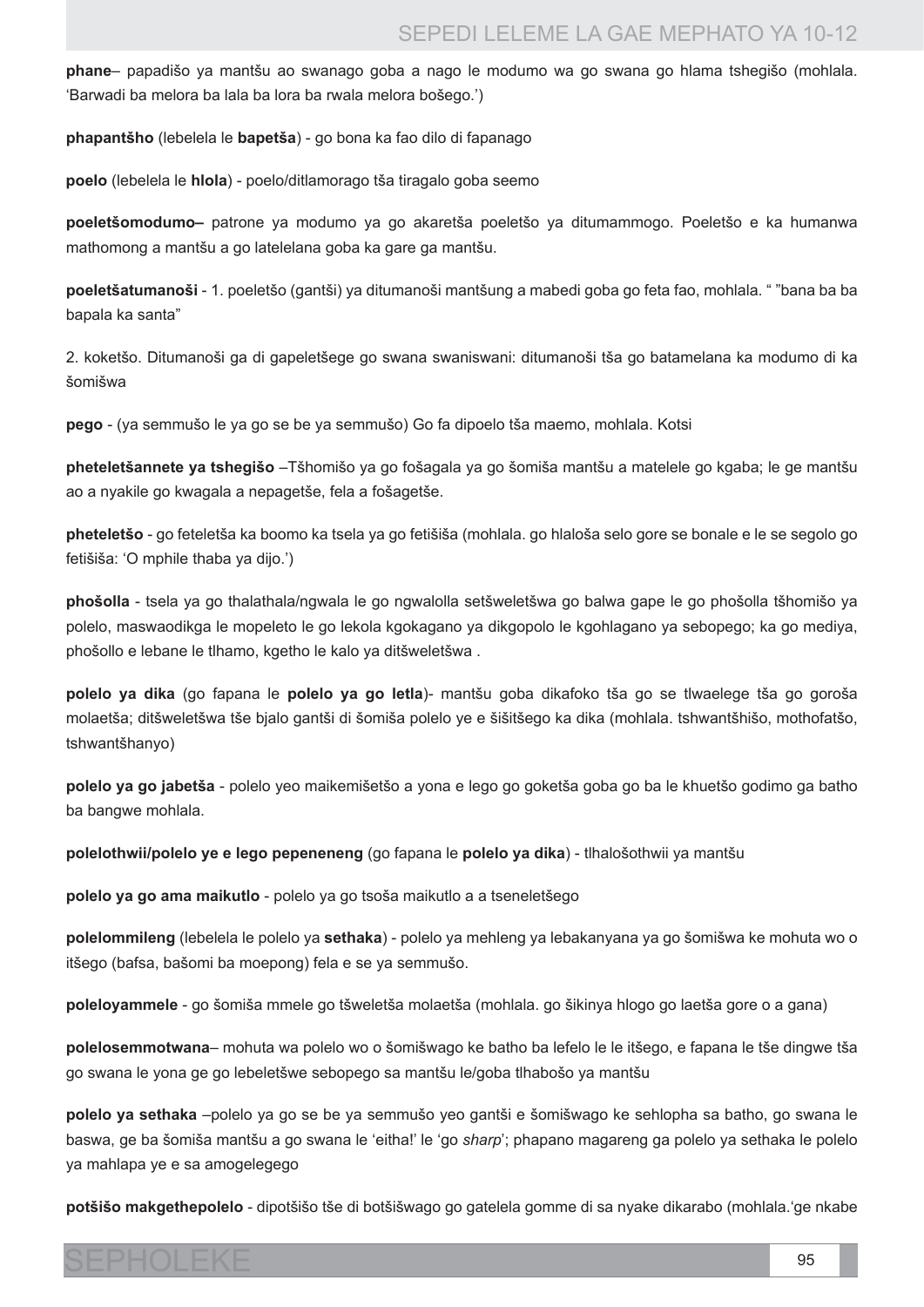#### e se ka tokologo nkabe re le kae?)

**retšistara** - go šomiša mantšu, setaele, thutapolelo le segalo sa go fapana dikamanong goba maemong a go fapana (mohlala. Ditokomane tša semmušo di ngwadilwe ka retšistara ya semmušo mola mangwalo a segwera a ngwalwa ka retšistara ya go se be ya semmušo)

**sathaya**– ke dikhathuni tša go šomiša kodutlo le kgegeo go swayaswaya go swana le dikhathuni tša sepolitiki

**sebopego sa tiragatšo** - 1. Setaele sa go kgethega sa dingwalo seo ditiragatšo/dipapadi di ngwalwago ka sona

2. peakanyo ya thulaganyo, ditiro, lefelo la tiragalo, baanegwa le diponagatšo tša polelo pading.

**sedirišwa sa polelo kgatelelo** - sedirišwa sa go khutša le poeletšo, seo se šomišwago ke seboledi go šušumetša goba go kgodiša. Tše dingwe didirišwa di a goketša

**segalo** - 1. Patrone ya segalo goba tlhabošo ya medumo yeo e laetšago dibopego tša thutapolelo go swana le mantšu le mafoko

2. Koketšo. E tliša phapano gare ga ditatamente le dipotšišo, ya ba ya laetša maikutlo a seboledi

3. boleng bja tšweletšo ya lentšu bja go tliša molaetša wa maikutlo wa setšweletšwa sa go bolelwa. Go ditšweletšwa tša go ngwalwa, *se fihlelelwa ka mantšu a go tliša maikutlo a mongwadi*. Ka go filimi, segalo se ka hlolwa ke koša goba diswantšho ge di bogetšwe

**sehloa**– karolo ya go kgahliša kudu, ye maatla, goba ya bohlokwa ya kanegelo; karolo ye ya bohlokwa ga e nape e etla mafelelong

**sekima** - go bala ka go kitimiša mahlo go hwetša tshedimošo ya maleba (mohlala, pukung ya dinomoro tša mogala, go hwetša tshedimošo ya motho yo a nyakwago)

**sekena -** go bala ka tsinkelo go hwetša kgopolokgolo (mohlala, direrwa tša kuranta)

**setaele** - mokgwa wa moswananoši woo mongwadi a beakanyago mantšu go fihlelela poelo ye e itšego. Setaele se kopanya kgopolo ye e hlalošwago le boyena bja mongwadi. Dipeakanyo tšeo di akaretša kgetho ya gagwe ya mantšu mmogo le dilo tša go swana le botelele le sebopego sa mafoko, segalo, le tšhomišo ya kgegeo.

**sethalwakgobošo** - 1.pheteletšo ya tshwantšho ya (ngwalwa goba bogelwa) moanegwa yeo e fihlelelwago ka go goboša sebopego sa gagwe

2. Koketšo. Dithalwa tsa dikhathune ka dikuranteng gantši di maemong a go ba dithalwakgobošo gomme di šoma ka go feteletša goba go šaetša sebopego ka maikemišetšo a go segiša goba go gegea

**setšweletšwa**– setatamente goba tlhamo ya mohuta wa kgokagano ya go ngwalwa, ya go bolelwa goba ya go bogelwa

**setšweletšwa sa tirišano** - dingwalwa tša go ba le mohola (e.g. mangwalo, metsotso ya kopano, pego, difekese)

**tekatekanyo**) - papetšo yeo e hwetšwago mahlaoding le mahlathing e ka magato a mararo, mohlala. 'mo' (kgato 1), 'moo' (kgato 2), 'mola' (kgato 3)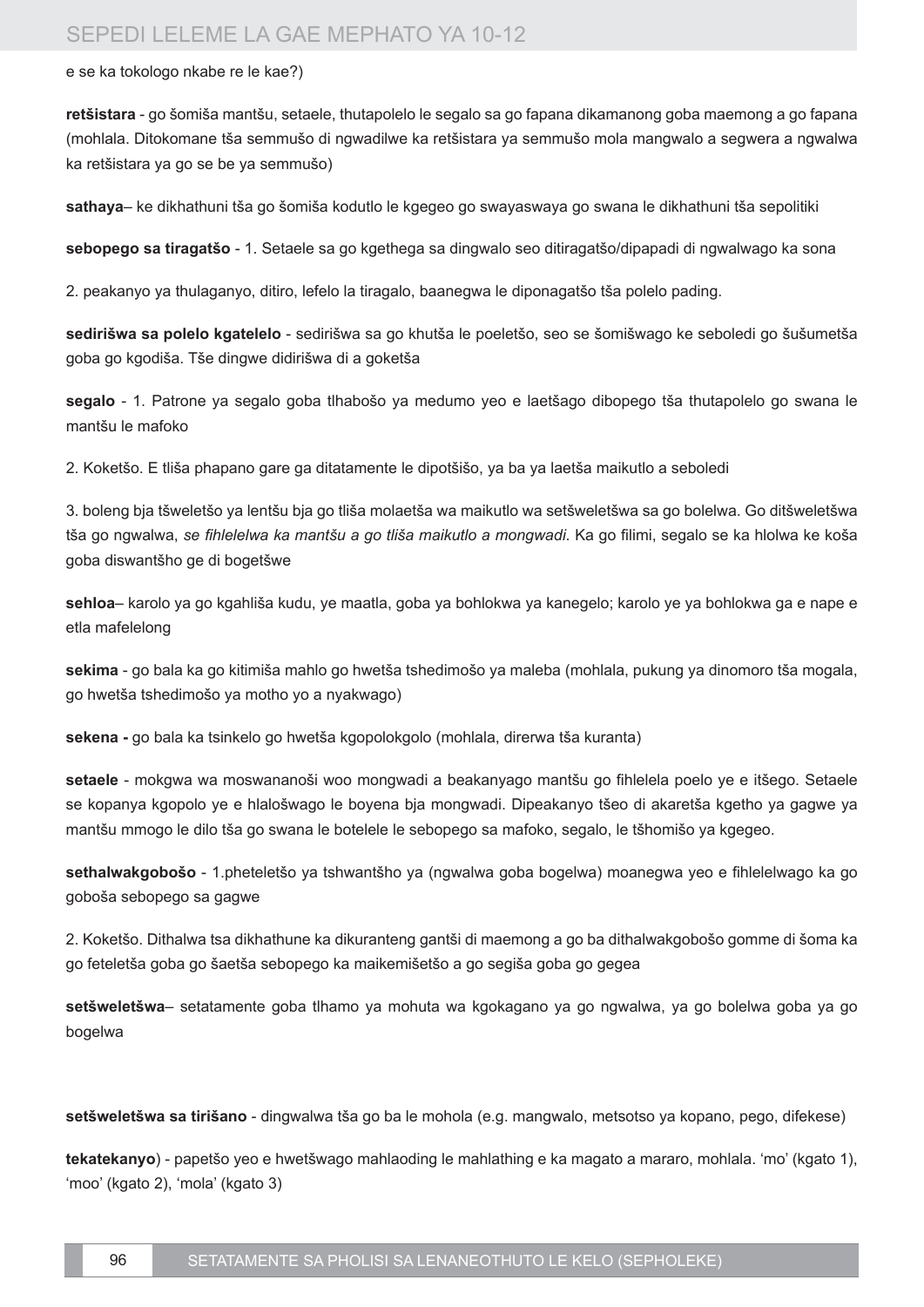**thabe** - Ge e bewa tulong ya yona. "Monna yo a bego a apere hempe ye khubedu o tšhabile." Thabekutu ke "Monna o tšhabile."Mantšu a "yo a bego a apere hempe ye khubedu" ke thabenyane. E ka se ikemele ka noši, le ge lediri le feletše (phethagetše). Dithabenyane di thoma ka lekopanyi (ge, ka gore) goba lešalahlaolo (yo a, ye e). Lekopanyi le kgokaganya dithabenyane le thabekutu. "monna wa go apara hempe ye khubedu o tšhabile." Mo lefokong le "apara hempe ye khubedu" ga se thabe empa ke sekafoko/sehlophantšu. Lediri ga se la felela (ke karolontšu)

**thoma** - go thoma (mohlala. go thoma poledišano)

**thulano** - kgakgano ye e tsogago magareng ga baanegwa goba batho le mabaka a bona; thulano

dingwalong e ka rotoga go tšwa dikganyogong tša go thulana goba go mekgwa ye e lego monaganong wa moanegwa

**thulaganyo**– tswalano ya ditiragalo setšweletšweng; thulaganyo e akanya tatelano le patrone ya tswalano ya ditiragalo le gore di tlemaganywa ke eng

**thulaganyotlaleletšo**– tiragalo ye e sepelago mabapa le thulaganyo ya papadi goba ya padi

**tlhalošo ya ka gare-** (go fapana le **tlhalošo ya molaleng**) - tlhalošo ya go akanywa ke setšweletšwa fela e sa bolelwe thwii

**tlhalošo taetšo**- (lebelela le **tlhalošo ya dika**) - tlhalošo ya lentšu ya molaleng, ka fao lentšu le lego ka gona

**tlhalošopepeneneng/Tlhalošothwii** (go fapana le tlhalošotharedi)- tlhalošo ya seemo seo selo se lego ka sona

**tlhalošo ya pukuntšu** (lebelela le **tlhalošo ya dika**) tswalano ya lehlakore la nngele le la go ja yeo lentšu le e kgoboketšago ka tšhomišo ya go feta ya molaleng

**tlhalošotharedi** (go fapana le **tlhalošothwii** ) - selo se se šupšago goba se akanywago ka setšweletšweng fela se sa hlalošwe thwii

**tlhalošontši**– ditlhalošo tša go feta e tee tšeo di hlowago ke ka fao mantšu a šomišwago; ge a šomišwa go se na maikemišetšo, a phekaganya tlhalošo (mohlala. 'ke tla mo lemiša tšhemo' goba 'ba mphile namanyana')

**tlopelago**- mantšu, dikafoko le mafoko ao a ka tlogelwago ntle le go timelelwa ke tlhalošo

**tsebotsinkelo ya polelo** - tshekatsheko ya ka fao tlhalošo e bopilwego, le kwešišo ya dikamano tša maatla ka gare ga/lemagareng ga maleme; e kgontšhamorutwanago gana go hlalefetšwa le go šomiša polelo ka tlhoko

**tšakone** - ke mareo ao a ikgethago go ya ka mehuta ya mešomo goba dihlopha tša batho ba ba itšego. (mohlala. Lefapha la thuto le šomiša 'morutiši, 'barutwana' bjalo bjalo); ge tšakone e šomišwa go kgetholla batheeletši/babadi gore ba se tšee karolo go kweša bohloko

**tšakone ya polelo (meta-language)** - polelo ya go šomišwa go bolela ka dingwalo gammogo le mareo a thutapolelo; e akaretša mareo a go swana le 'dikamano', 'setaele', 'thulaganyo' le ' poledišano'

**tšweletšontšu**- tlhabošo le kwagalo ya lentšu go bolela le batheeletši

**theopele** (kgahlanong le **boithekgo**) - ge le šomišwa thwii, le hlaloša maemo a sediri ka gare goba kgauswi le bokapele bja foreimi; ge le šomišwa ka mokgwa wa seka, le laetša go gatelela goba go lebantšha ntlha ya lekala le tee ya go feta ye nngwe

**tshwantšhišo** - go šomiša selo go hlaloša se sengwe sa go swana le sona ka boleng (mohlala. 'Thuto ke senotlelo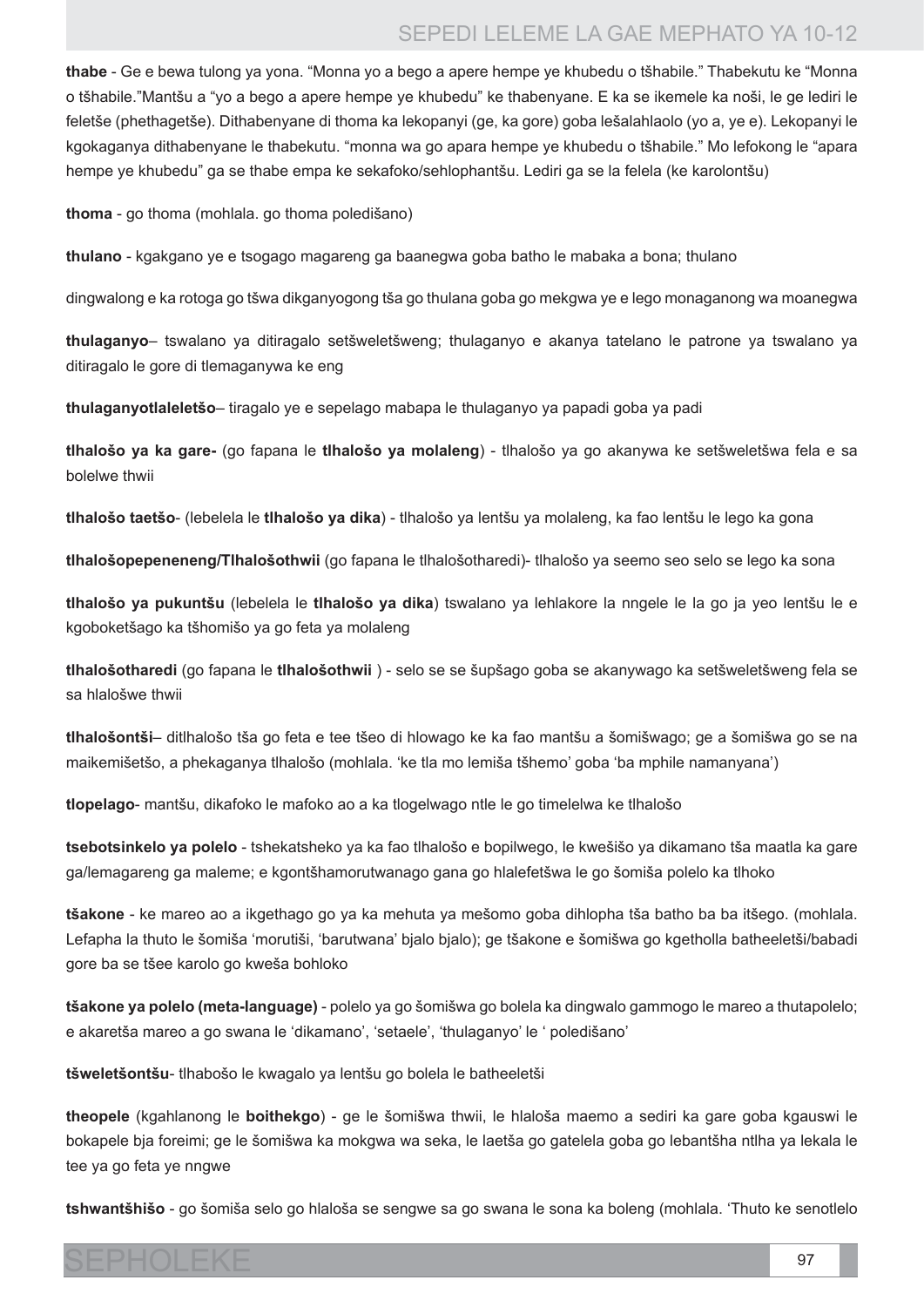sa katlego.')

**tshwantšhišo** - papišothwii ya dilo tše pedi , mmolelwana wo ' bjalo ka' le 'go swana le'

**tshwantšhokgopolo** - mantšu, dikafoko le mafoko ao a bopago diswantšho ka kgopolong go swana le tshwantšhanyo, tshwantšhišo, mothofatšo

**tshekamelo ka lehlakoreng le tee** - go se kgotlelele goba go ahlola motho, sehlopha, kgopolo goba se se hlotšego pele o ka kwešiša

**tshegišo** - tshegišo ya ka pejana ye e sa naganelwago, ya go hlakantšha dikgopolo goba ditlhalošo tša go thulana

**tshwantšhokakanyo -** kakanyo ya seswantšhokgopolo sa go ipopela ka monaganong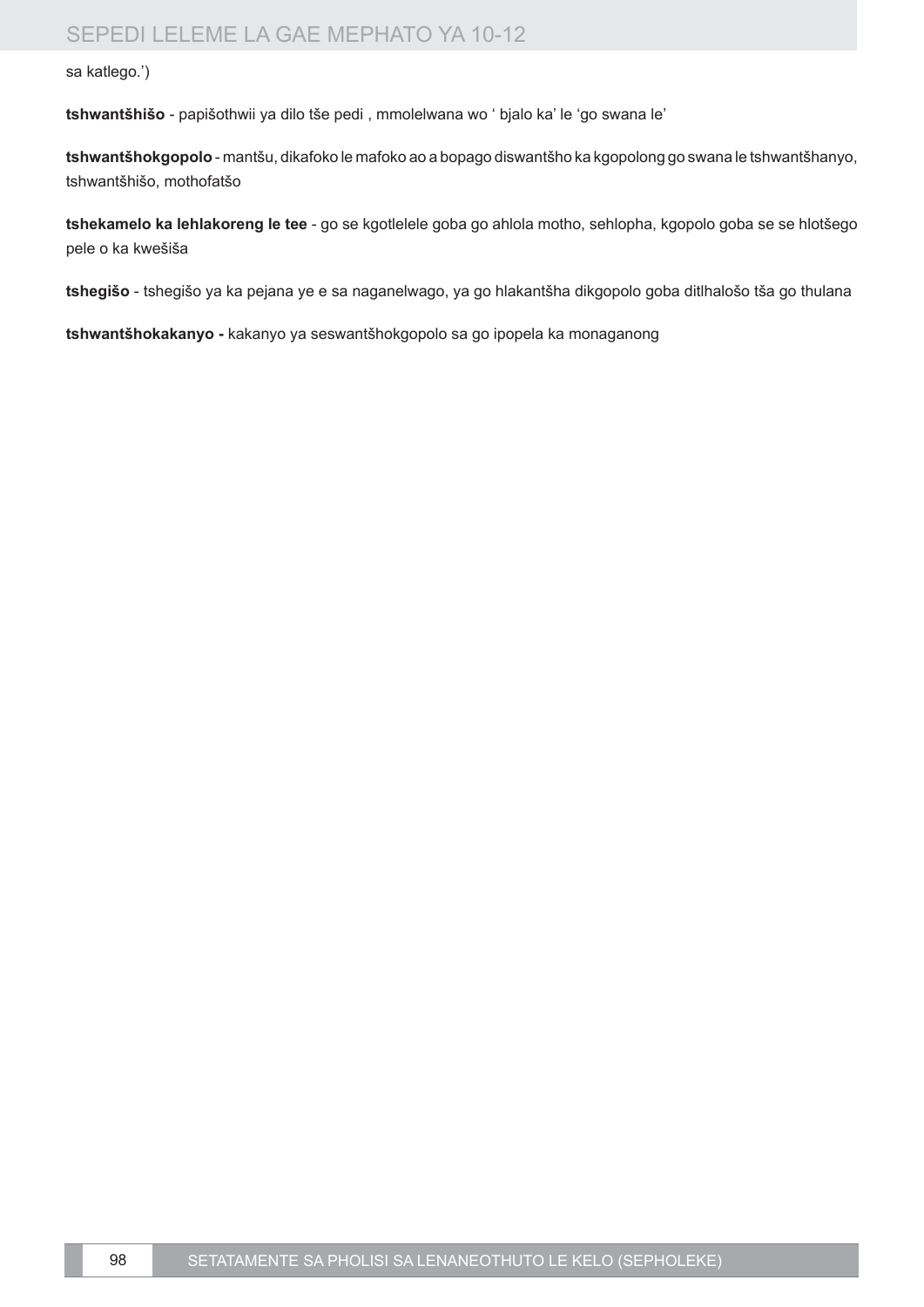# MAMETLETŠO 1: DIBOPEGO LE MELAO YA TŠHOMIŠO YA POLELO (TŠHATE YA KGAKOLLO)

#### **DIBOPEGO LE MELAO YA TŠHOMIŠO YA POLELO**

#### **Kgodišo ya tlotlontšu le tšhomišo ya polelo**

Mahlalošagotee, maganetši/malatodi, diparonimi, pholisemi, homonimi, lentšu le tee sebakeng sa lefoko

Dikapolelo (tshwantšhišo, tshwantšhanyo, mothofatšo, phetolaina, mainahlangwa ka medumo, pheteletšo, phetolaina, kgegeo, tshotlo, kodutlo, kgakantšho, papadišantšu, polelo ya go fihla taba, tlhagišo ya taba ka bohlale, phefolo, lithosese, anthisese)

Mebolelwana ye e nontšhago polelo/dika/diema

Mantšu a maadingwa, ao a amogetšwego polelong ya rena go tšwa go dipolelo tše dingwe mohlala, ubuntu, bafanabafana, tlhago, le a mafsa (dineolotšiseme) le ethimolotši (tlhago ya mantšu)

Ditho tša polelo: Dihlogo, medu le meselana

| Dibopego tša lefoko le melao ya tšhomišo ya polelo |                                                          |  |
|----------------------------------------------------|----------------------------------------------------------|--|
| Dikarolo tša mantšu                                | Dihlogo, medu le meselana                                |  |
| <b>Maina</b>                                       | mainakgopolo                                             |  |
|                                                    | maina a tlhago                                           |  |
|                                                    | mainagokwa                                               |  |
|                                                    | mainakgoboko                                             |  |
|                                                    | mainapalo                                                |  |
|                                                    | mainaina                                                 |  |
|                                                    | Sediri le sedirwa                                        |  |
|                                                    | Bong                                                     |  |
|                                                    | Bontši                                                   |  |
|                                                    | Nyenyefatšo                                              |  |
|                                                    | Mainamatšo                                               |  |
| <b>Mašala</b>                                      | Mašalašupi                                               |  |
|                                                    | Mašalarui                                                |  |
|                                                    | Mašalaina                                                |  |
| Madiri le mathuši                                  | • Lefetedi le lefeledi                                   |  |
|                                                    | · Lediri la go se latelwe ke sedirwa.                    |  |
|                                                    | · Dihlogo, medu, le meselana ya madiri                   |  |
|                                                    | · MatšwamadirIng                                         |  |
|                                                    | • Madiri a tlhago                                        |  |
|                                                    | • Madirani                                               |  |
|                                                    | · Lethuši la -go pele ga lediri                          |  |
|                                                    | • Mabopi                                                 |  |
|                                                    | • Leba                                                   |  |
|                                                    | o Mahlalošagotee/mahlalošetšagotee le malatodi/maganetši |  |
|                                                    | o diparonimi                                             |  |
|                                                    | o šomiša lentšu le tee sebakeng sa sekafoko              |  |
|                                                    | • Maswaodikga                                            |  |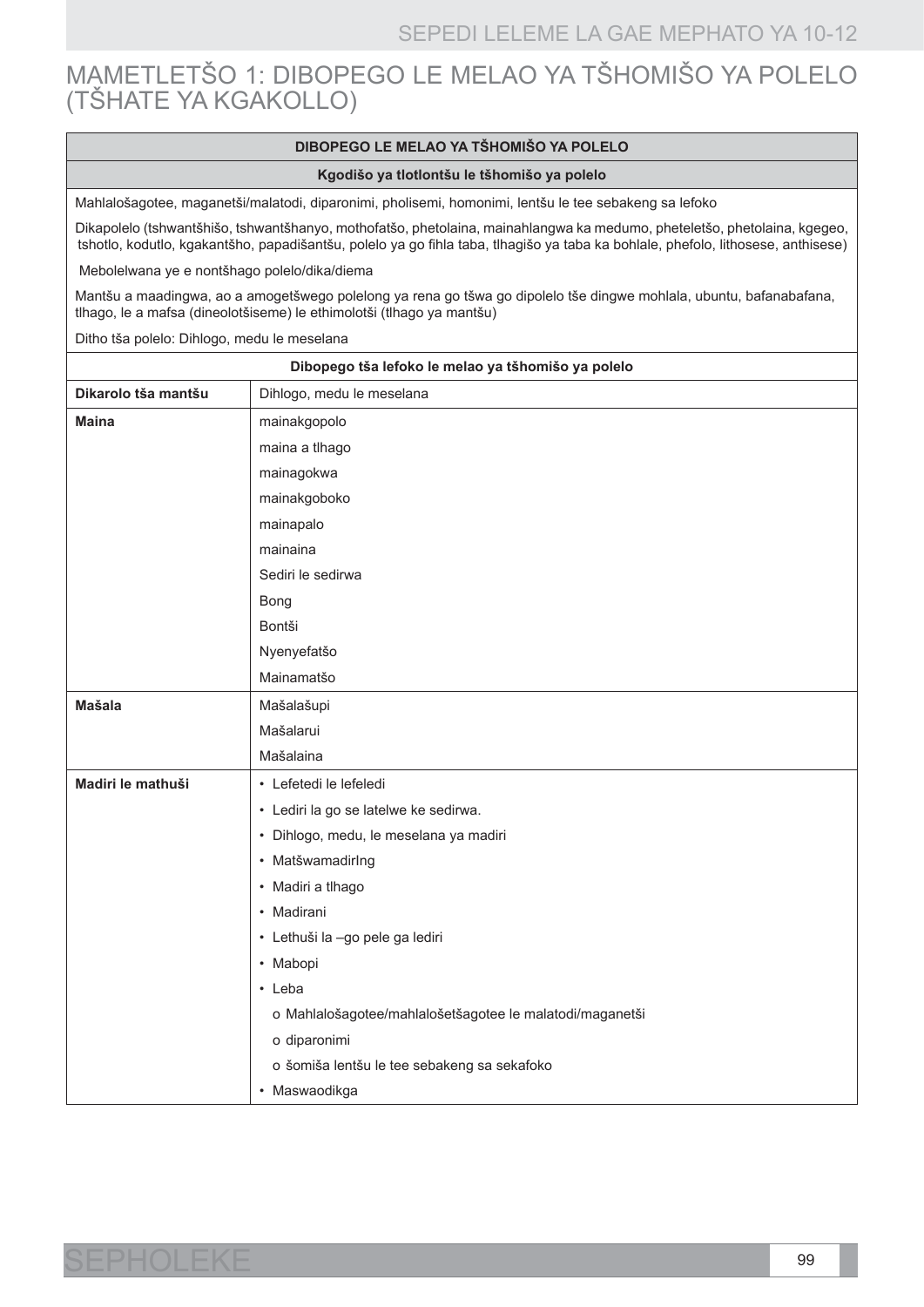| <b>Mahlaodi</b>   | • Mahlaodi                                            |
|-------------------|-------------------------------------------------------|
|                   | - palo                                                |
|                   | - mašupi                                              |
|                   | - marui                                               |
|                   | - mabotšiši                                           |
|                   | - seo se sa tsebjego                                  |
|                   | - laetša tatelano                                     |
|                   | - mahlaodi                                            |
|                   | - lemoga le go šomiša tsebo ka diripana               |
|                   | - tumelo, tekatekanyo, papetšo                        |
|                   | - makgokedi                                           |
| <b>Mahlathi</b>   | • Mahlathi                                            |
|                   | - nako                                                |
|                   | - mokgwa                                              |
|                   | - felo                                                |
|                   | - palo                                                |
|                   | - lebaka                                              |
| Tekatekanyo       | • Mahlathi                                            |
|                   | • Mahlaodi                                            |
| <b>Maamanyi</b>   | • leamanyiina                                         |
|                   | • leamanyirui                                         |
|                   | · leamanyidiri                                        |
|                   | · leamanyišala                                        |
|                   | • leamanyihlathi                                      |
| Mabotšiši         | Dipotšišo tša go se nyake dikarabo                    |
|                   | A go ba le modirišo                                   |
| Mahlathi          | Felo                                                  |
|                   | Mokgwa                                                |
|                   | Nako                                                  |
| Dithabe le mafoko | Mafokofokwana, a go ba le dithabekutu le dithabenyane |
|                   | polelotebanyi le polelotharedi                        |
|                   | thabehlathi                                           |
|                   | thabeina                                              |
|                   | mafokontši                                            |
|                   | tatelanontšu ya go nepagala                           |
|                   | lekgokedi                                             |
|                   | polelotiriši le polelotirišwa                         |
|                   | kganetšo                                              |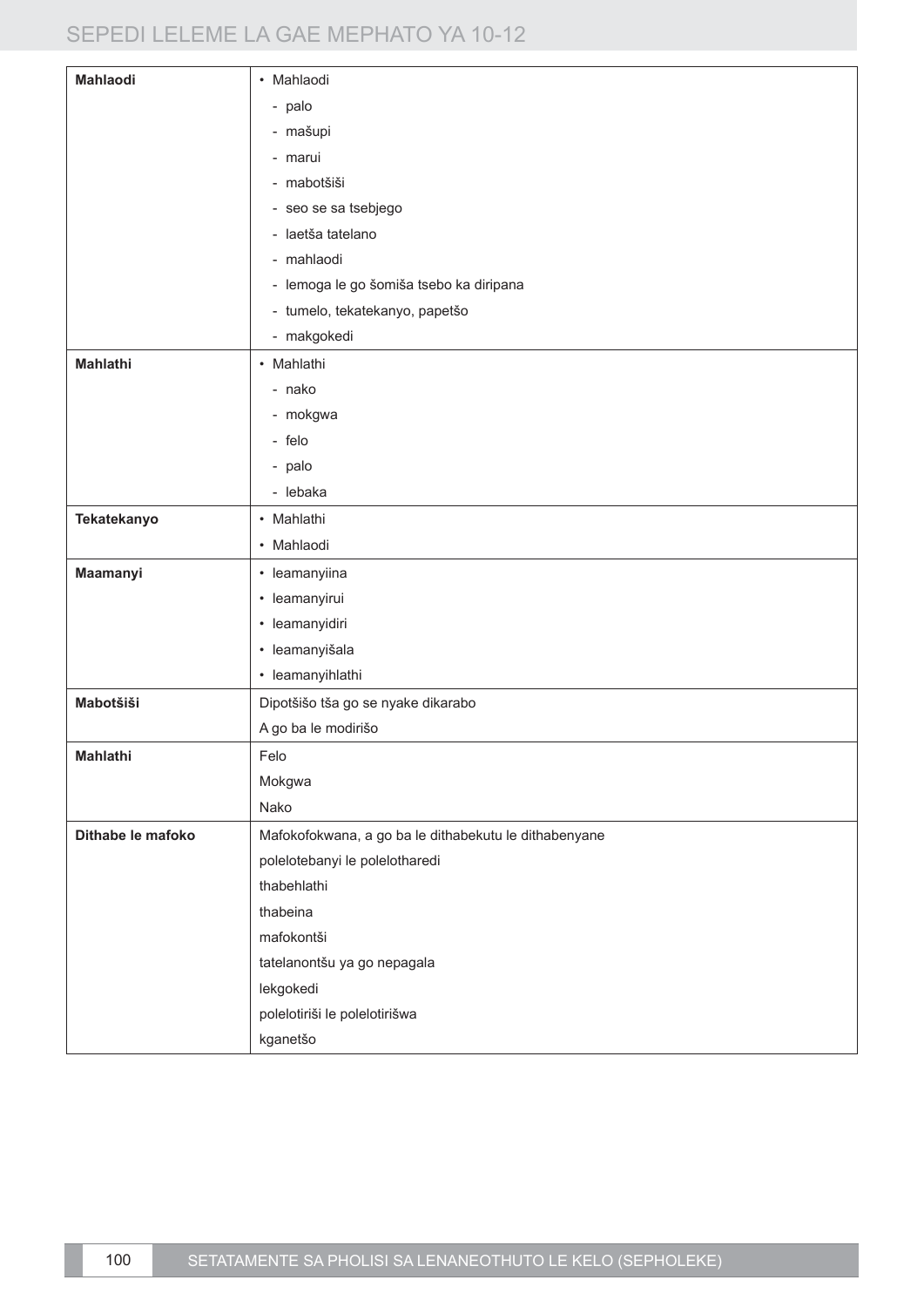| Makopanyi le mantšu a                                                                         | Tatelano: la mathomo, la bobedi, la boraro, pele, ka morago, neng, morago ga fao, go                |  |
|-----------------------------------------------------------------------------------------------|-----------------------------------------------------------------------------------------------------|--|
| go tliša kwano mafokong<br>le ditemaneng                                                      | fihlela, mafelelong, go latela, kgauswinyana.                                                       |  |
|                                                                                               | Tlhathollo/tiragalo le poelo: ka gore, ka lebaka le, e sa le, gona ge, bjale ge, gegona             |  |
|                                                                                               | Tshepedišo: la mathomo, la bobedi, la boraro                                                        |  |
|                                                                                               | Bapetša/phapantšho: swana le, fapana le, nnyane go, kgolo go, ka fao, fela                          |  |
|                                                                                               | Tatelano go ya ka bohlokwa: ka mehla, mafelelong                                                    |  |
|                                                                                               | A go hlatha felo: ka godimo, ka fase, la nngele, la go ja, bj.bj.                                   |  |
|                                                                                               | Kakaretšo: ka kakaretšo, ke fetša ka gore                                                           |  |
|                                                                                               | Temana ya go ruma: ke fetša ka gore, go akaretša, ka kakaretšo, ka boripana, bjalo ka ge le<br>bona |  |
| <b>Malahlelwa</b>                                                                             | Mohlala, twaa!!, šweuu!!                                                                            |  |
| Go makala                                                                                     | Mohlala, jojojo! Eya! Ruri! Dinoko di ntswetše!                                                     |  |
| Maswaodikga                                                                                   | ditlhakakgolo,                                                                                      |  |
|                                                                                               | fegelwana,                                                                                          |  |
|                                                                                               | ditsebjana,                                                                                         |  |
|                                                                                               | khutlopedi, go thalela,                                                                             |  |
|                                                                                               | sekakhutlo,                                                                                         |  |
|                                                                                               | lenalana.                                                                                           |  |
|                                                                                               | tlami,                                                                                              |  |
|                                                                                               | thaladi,                                                                                            |  |
|                                                                                               | mašakana                                                                                            |  |
| <b>Mopeleto</b>                                                                               | Patrone ya mopeleto                                                                                 |  |
|                                                                                               | Melao ya mopeleto le melao ya tšhomišo ya polelo                                                    |  |
|                                                                                               | Khutsofatšo                                                                                         |  |
|                                                                                               | Diakronimi                                                                                          |  |
|                                                                                               | Kgokagano le kgaoganyo ya mantšu                                                                    |  |
|                                                                                               | Go godiša temogo ya tšhomišo ya polelo ka tsinkelo                                                  |  |
| Dintlha le dikakanyo                                                                          |                                                                                                     |  |
| Tlhalošothwii le ya go rarela                                                                 |                                                                                                     |  |
| Tlhalošo ya pepeneneng le tlhalošo yeo e iphihlilego ya lentšu                                |                                                                                                     |  |
| Bokamorago ba setšweletšwa le ba mongwadi mabapi le tša phedišano le, sepolitiki le tša setšo |                                                                                                     |  |
| Mohola wa kgetho le tlogelo go tlhalošo                                                       |                                                                                                     |  |

Tswalano gare ga polelo le maatla.

Polelo ya go tsoša maikutlo le ya go goketša, go tšea lehlakore, go hlaola batho go ya le ka seo ba lego sona, go kgetholla, go lebelela dilo ka leihlo le tee, go šomiša ditsela tša go fapana tša polelo, mohlala, go tšea sephetho go ya ka dintlha tše di filwego*,* go tšea sephetho go ya ka dikakanyo tša gago, go fahlela ka dintlha, mohola wa go akaretša goba go tlogela tshedimošo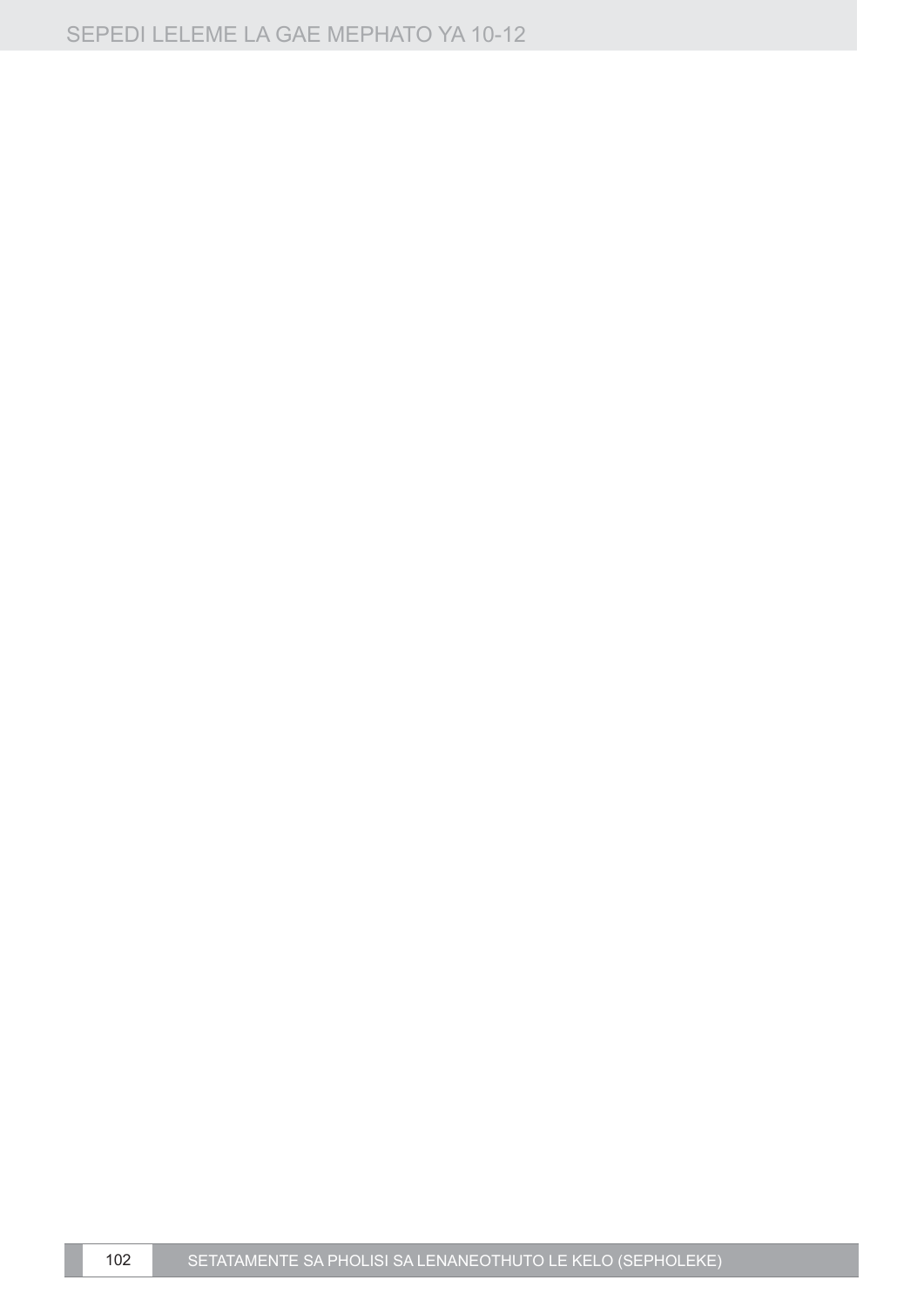### PHOLEKE 103